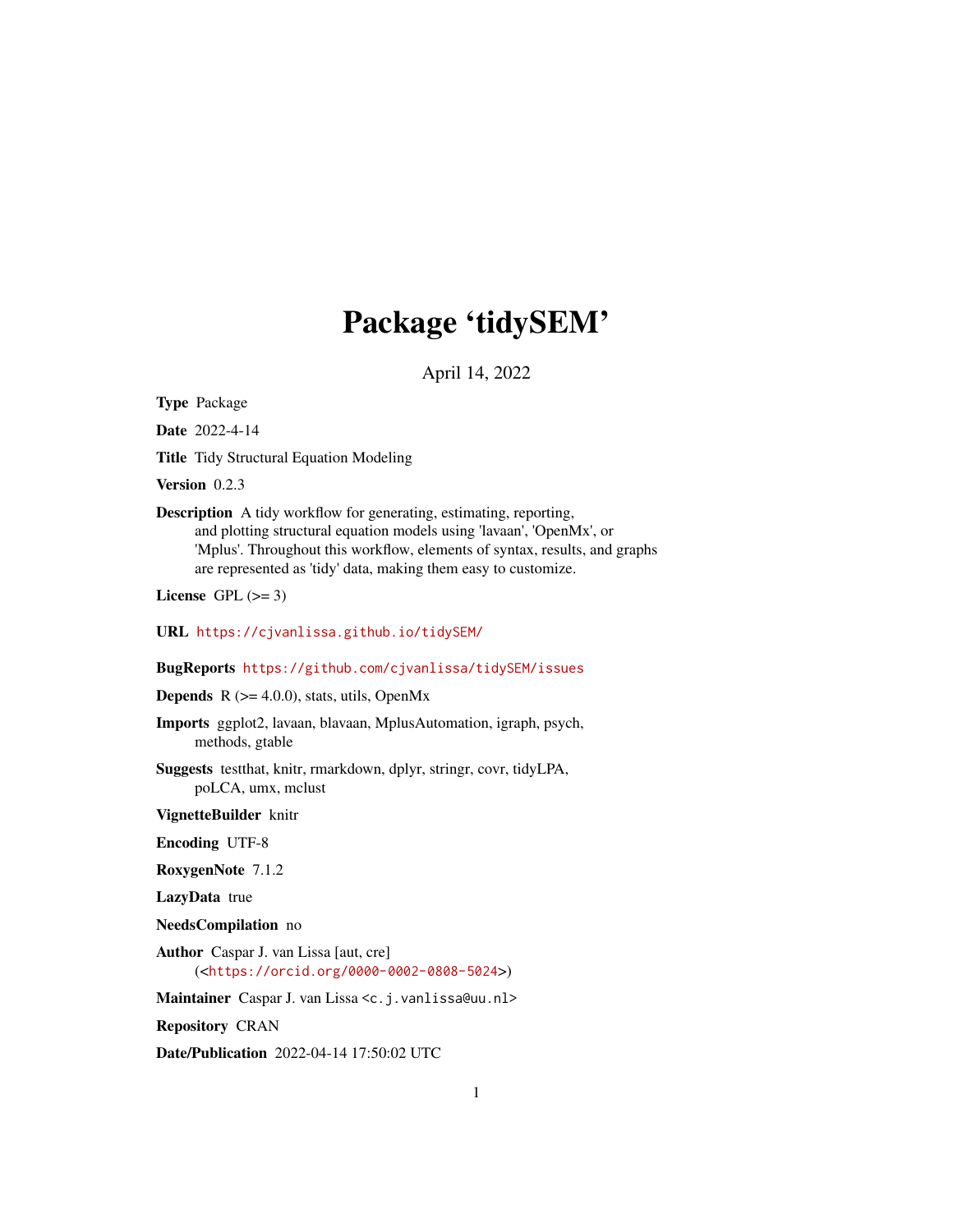# R topics documented:

|                | 3              |
|----------------|----------------|
|                | $\overline{4}$ |
|                | 5              |
|                | 5              |
|                | 6              |
|                | $\overline{7}$ |
|                | 8              |
|                | 9              |
| cors           | 10             |
|                | 11             |
|                | 12             |
|                | 13             |
|                | 14             |
|                | 14             |
| edges          | 15             |
|                | 15             |
|                | 16             |
|                | 17             |
|                | 18             |
|                | 18             |
|                | 19             |
|                | 20             |
|                | 20             |
|                | 22             |
|                | 22             |
|                | 24             |
|                | 25             |
|                | 27             |
|                | 53             |
|                | 54             |
|                | 54             |
|                | 56             |
|                | 56             |
|                | 57             |
|                | 58             |
|                | 59             |
|                | 60             |
| paste2         | 61             |
| plot_bivariate | 62             |
|                | 63             |
| plot_prob      | 64             |
|                | 65             |
|                | 67             |
|                | 69             |
| run mx         | 70             |
|                | 70             |
|                |                |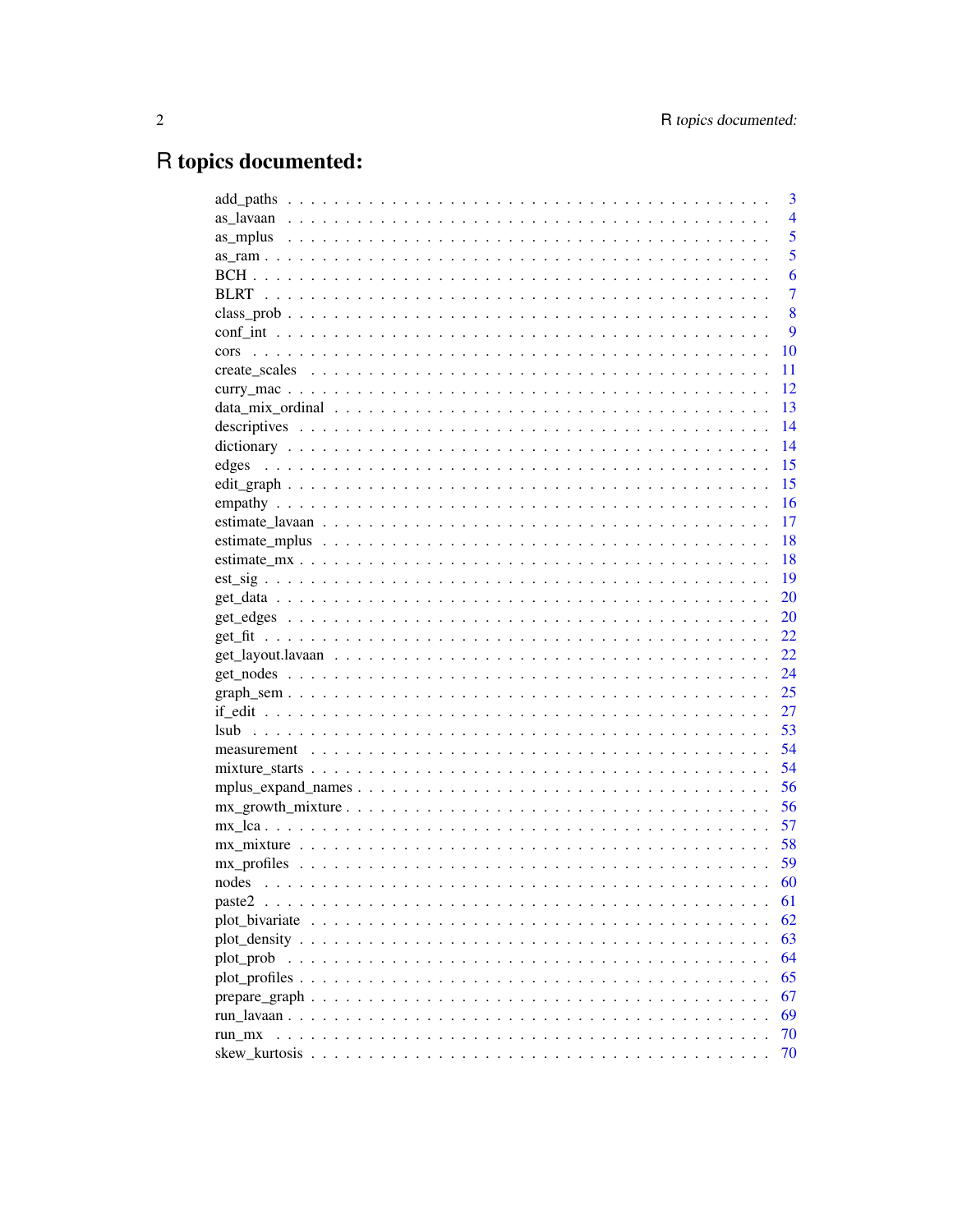#### <span id="page-2-0"></span>add\_paths 3

| 78 |
|----|
|    |
|    |
|    |
|    |
|    |
|    |
|    |

add\_paths *Add paths to an object of class 'tidy\_sem'*

# Description

Add paths to an object of class tidy\_sem, or replace existing paths. The paths must be specified as [model.syntax](#page-0-0), and separated by commas.

#### Usage

add\_paths(model, ...)

# Arguments

| model                   | An object of class tidy_sem.                                                                 |
|-------------------------|----------------------------------------------------------------------------------------------|
| $\cdot$ $\cdot$ $\cdot$ | Paths to add or substitute, specified in lavaan {model, syntax}, and separated<br>by commas. |

#### Details

Currently, only the [lavaan{](#page-0-0)lavaan} commands  $\sim$ ,  $\sim$ ,  $=\sim$ , and  $\sim$ 1 are parsed.

This function relies on lavaan model. syntax to convert syntax strings to lavaan parameter tables. By default, is uses the arguments int.ov.free = TRUE, int.lv.free = FALSE, auto.fix.first = TRUE,auto.fix.single = TRUE,auto.var = TRUE,auto.cov.lv.x = TRUE,auto.efa = TRUE,auto.th  $=$  TRUE, auto.delta = TRUE, auto.cov.y = TRUE, meanstructure = TRUE, in a similar way to [sem](#page-0-0) and [cfa](#page-0-0).

# Value

An object of class tidy\_sem.

#### See Also

[model.syntax](#page-0-0)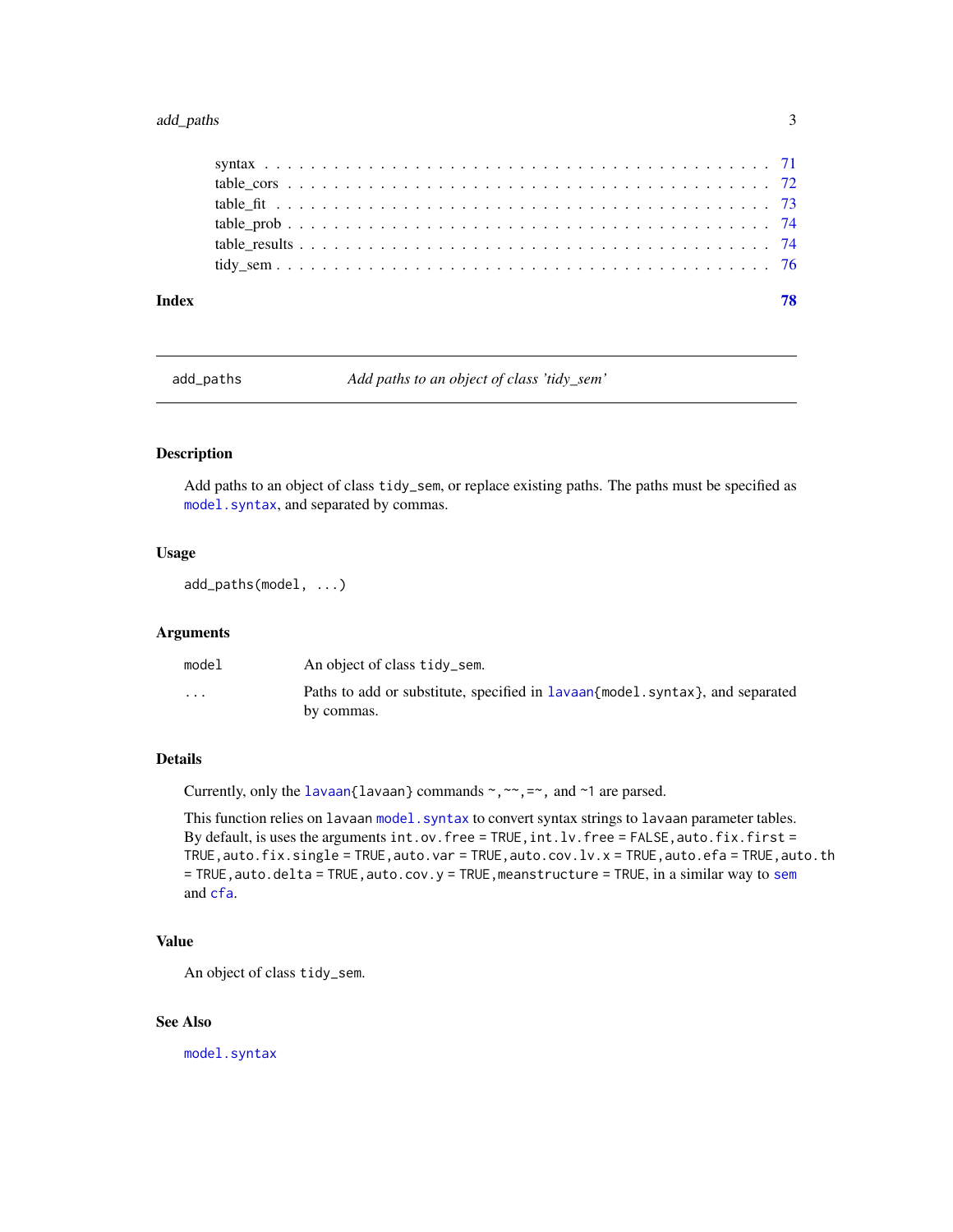#### 4 assume that the contract of the contract of the contract of the contract of the contract of the contract of the contract of the contract of the contract of the contract of the contract of the contract of the contract of

# Examples

```
library(lavaan)
df <- iris[, 1:4]
names(df) <- paste0("x_", 1:4)
model <- tidy_sem(df)
model <- measurement(model)
model <- add_paths(model, x = x + x_1 + b*x_2 + a*x_3 + b*x_4)
res <- estimate_lavaan(model)
summary(res)
```
as\_lavaan *Convert tidy\_sem to 'lavaan' syntax*

# Description

Final stage in the 'tidySEM' workflow for syntax generation: Convert the tidy\_sem object to lavaan syntax in tabular format (see [model.syntax](#page-0-0)).

#### Usage

 $as\_lavan(x, \ldots)$ 

#### Arguments

|          | An object of class tidy_sem                               |
|----------|-----------------------------------------------------------|
| $\cdots$ | Additional parameters to be passed to and from functions. |

# Value

Character vector.

#### Examples

```
mod \le list(syntax = structure(list(lhs = "x", op = "~", rhs = "y",
                                                             free = TRUE, value = "", label = "",
                                                             \csc \csc \csc \csc \csc \csc \csc \csc \csc \csc \csc \csc \csc \csc \csc \csc \csc \csc \csc \csc \csc \csc \csc \csc \csc \csc \csc \csc \csc \csc \csc \csc \csc \csc \csc \csc \cscclass = "data.frame", row.names = c(NA, -1L)))
class(mod) <- "tidy_sem"
as_lavaan(mod)
```
<span id="page-3-0"></span>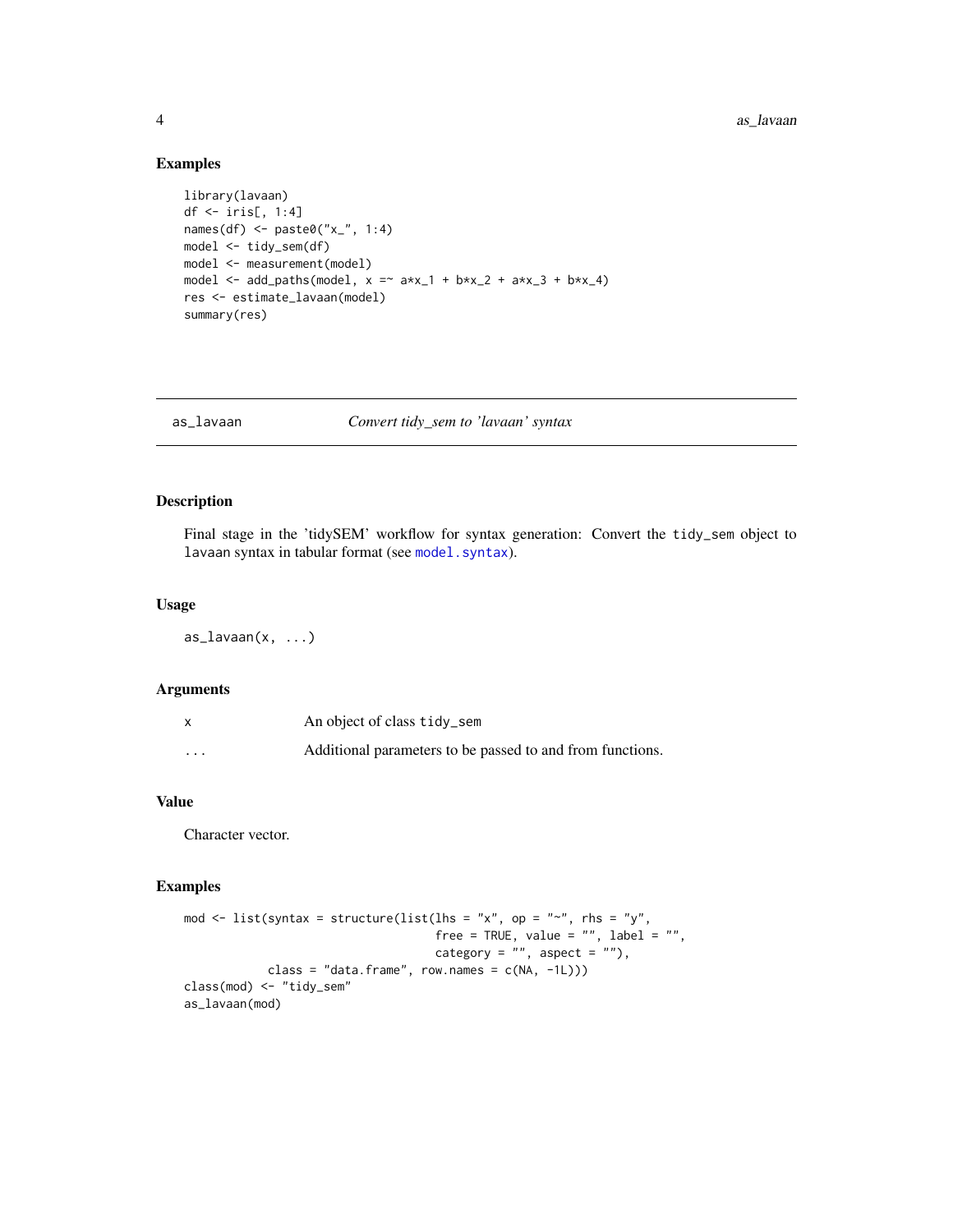<span id="page-4-0"></span>

# Description

Final stage in the 'tidySEM' workflow for syntax generation: Convert the tidy\_sem object to 'Mplus' syntax.

#### Usage

 $as_mplus(x, \ldots)$ 

# Arguments

|                   | An object of class tidy_sem.                              |
|-------------------|-----------------------------------------------------------|
| $\cdot\cdot\cdot$ | Additional parameters to be passed to and from functions. |

# Value

Character vector.

# Examples

```
mod \le list(syntax = structure(list(lhs = "x", op = "~", rhs = "y",
                                   free = TRUE, value = "", label = "",category = ", aspect = "),
           class = "data-frame", row.name = c(NA, -1L)))class(mod) <- "tidy_sem"
as_mplus(mod)
```
<span id="page-4-1"></span>as\_ram *Convert lavaan syntax to RAM specification*

#### Description

Converts SEM models to RAM models for OpenMx.

#### Usage

 $as\_ram(x, \ldots)$ 

#### Arguments

| $\mathsf{X}$            | An object for which a method exists, such as a tidy_sem object, or character |
|-------------------------|------------------------------------------------------------------------------|
|                         | vector describing the user-specified model using the lavaan model syntax.    |
| $\cdot$ $\cdot$ $\cdot$ | Parameters passed on to other functions.                                     |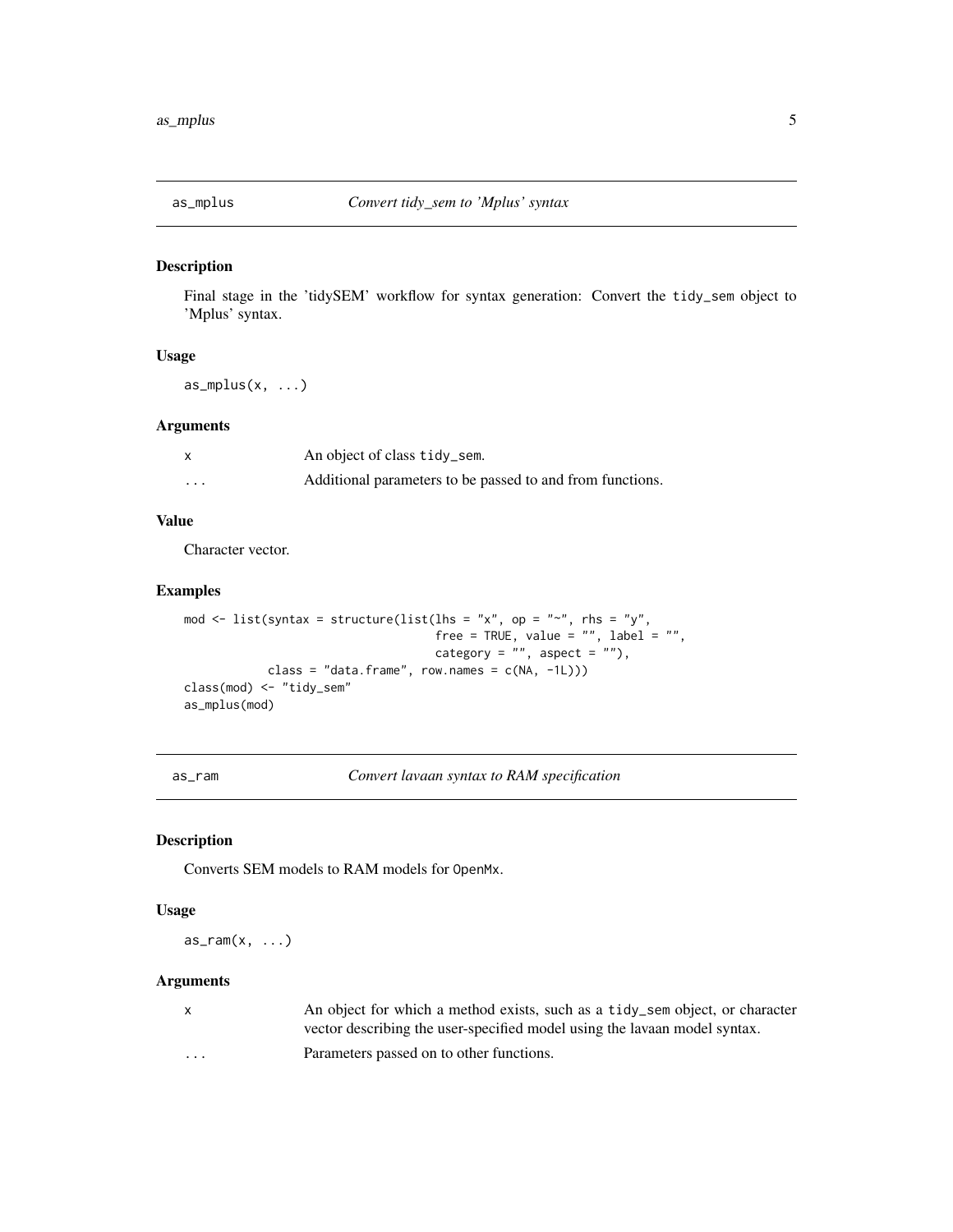# <span id="page-5-0"></span>Details

For models specified using lavaan syntax, the procedure is as follows:

- 1. Apply [lavaanify](#page-0-0) to the model. The default arguments to [lavaanify](#page-0-0) correspond to those of the [sem](#page-0-0) function.
- 2. Convert each row of the resulting lavaan parameter table to a [mxPath](#page-0-0).
- 3. Apply [mxModel](#page-0-0) to the mxPaths to create an OpenMx model using RAM specification

#### Value

Returns an [mxModel](#page-0-0).

#### Examples

 $as\_ram("y \sim x")$ 

BCH *Estimate an Auxiliary Model using the BCH Method*

#### Description

Estimate an auxiliary model based on a latent classification by means of mixture modeling (see [mx\\_mixture](#page-57-1)).

The auxiliary model is treated as a multi-group model. All cases are used in all groups, but they are weighted by group-specific BCH weights as described in Bolck, Croon, & Hagenaars, 2004.

#### Usage

BCH(x, model, data, ...)

#### Arguments

| X                       | An object for which a method exists.                             |
|-------------------------|------------------------------------------------------------------|
| model                   | An object that can be converted to an OpenMx model using as_ram. |
| data                    | A data frame on which the auxiliary model can be evaluated.      |
| $\cdot$ $\cdot$ $\cdot$ | further arguments to be passed to or from other methods.         |

# Value

An MxModel.

#### References

Bolck, A., Croon, M., & Hagenaars, J. (2004). Estimating latent structure models with categorical variables: One-step versus three-step estimators. Political Analysis, 12(1), 3–27. <doi:10.2307/25791751>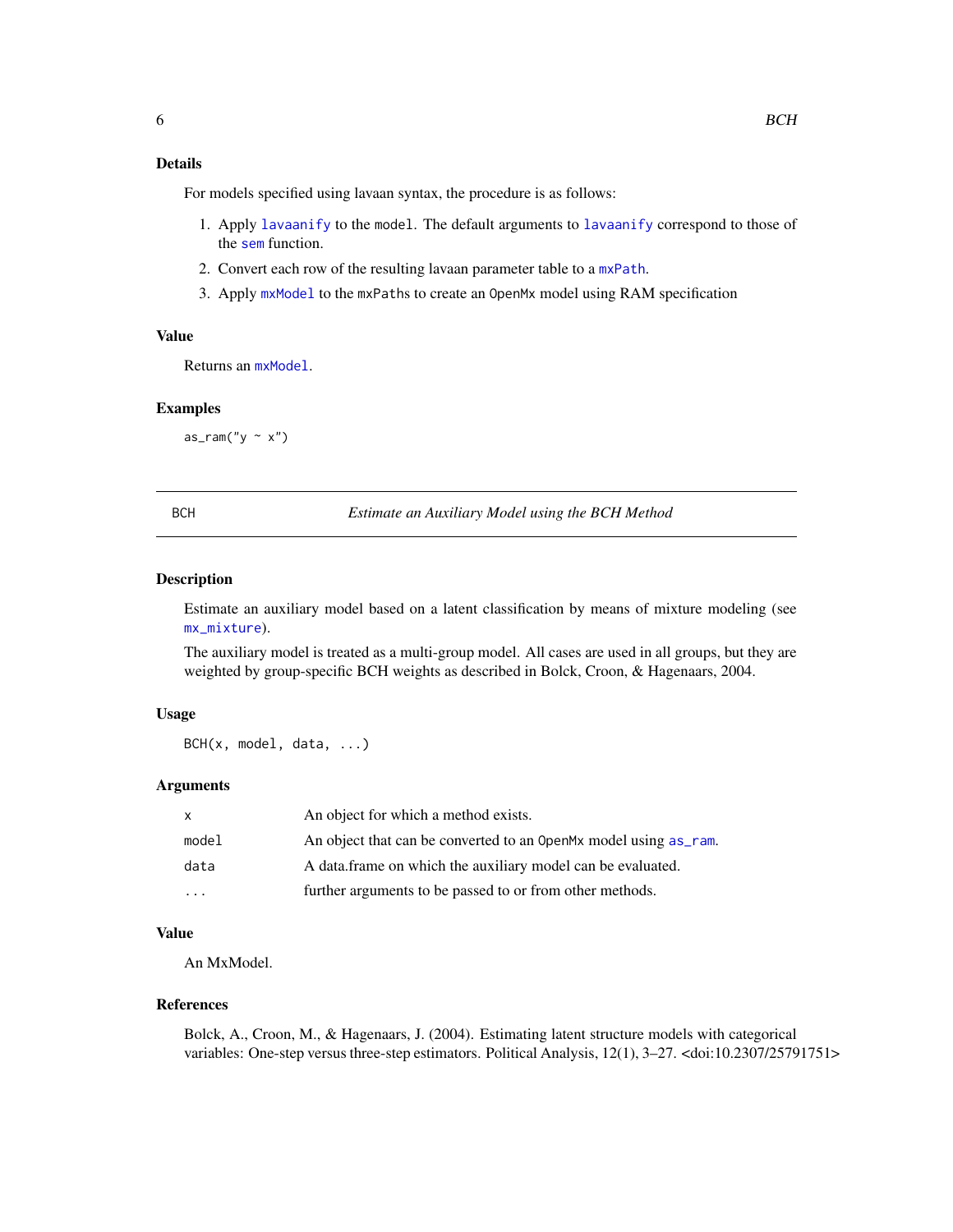#### <span id="page-6-0"></span> $BLRT$  7

# Examples

```
dat <- data.frame(x = iris$Petal.Length)
mixmod <- mx_profiles(dat,
                     classes = 2)
res <- BCH(mixmod, "y ~ 1", data = data.frame(y = iris$Sepal.Length))
```
# BLRT *Conduct Bootstrapped Likelihood Ratio Test*

# Description

Conduct Bootstrapped Likelihood Ratio Test to compare two mixture models.

# Usage

 $BLRT(x, \ldots)$ 

# Arguments

|          | An object for which a method exists.                     |
|----------|----------------------------------------------------------|
| $\cdots$ | further arguments to be passed to or from other methods. |

# Value

A data.frame.

# Examples

```
## Not run:
df <- iris[, 1, drop = FALSE]
names(df) \langle - "x"
res <- mx\_mixture(model = "x ~ m{C}*1x \sim v(C)*x", \text{ classes} = 1:2, \text{ data} = df)BLRT(res, replications = 4)
## End(Not run)
```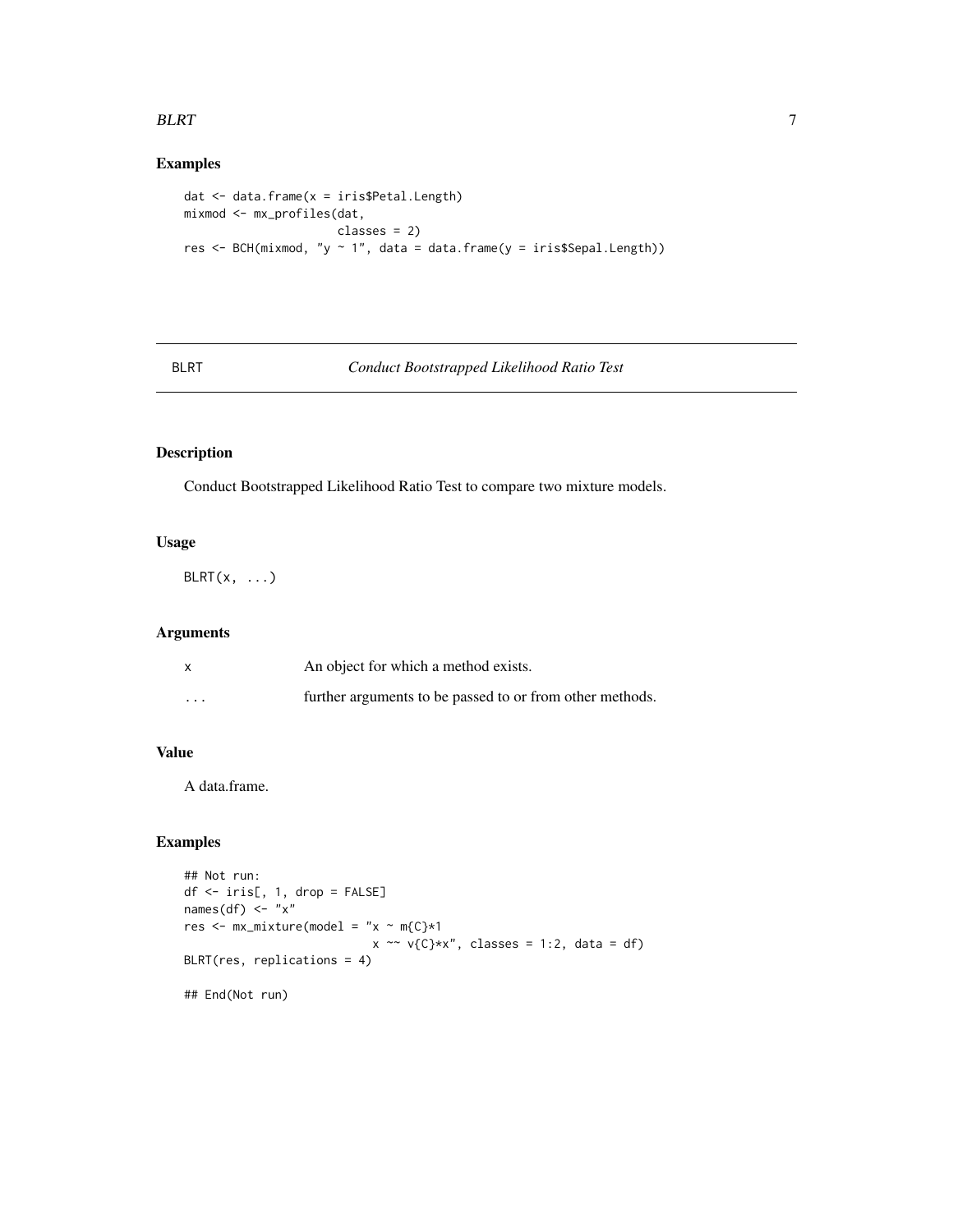<span id="page-7-0"></span>

### Description

Obtain latent class probabilities for an object for which a method exists. See Details.

# Usage

```
class_prob(
  x,
 type = c("sum.posterior", "sum.mostlikely", "mostlikely.class", "avg.mostlikely",
    "individual"),
  ...
)
```
#### Arguments

|                         | An object for which a method exists.                                               |
|-------------------------|------------------------------------------------------------------------------------|
| type                    | Character vector, indicating which types of probabilities to extract. See Details. |
| $\cdot$ $\cdot$ $\cdot$ | Further arguments to be passed to or from other methods.                           |

#### Details

The following types are available:

- "sum.posterior"A summary table of the posterior class probabilities; this indicates what proportion of your data contributes to each class.
- "sum.mostlikely"A summary table of the most likely class membership, based on the highest posterior class probability. Note that this is subject to measurement error.
- "mostlikely.class"If C is the true class of an observation, and N is the most likely class based on the model, then this table shows the probability  $P(N=iiC==j)$ . The diagonal represents the probability that observations in each class will be correctly classified.
- "avg.mostlikely"Average posterior probabilities for each class, for the subset of observations with most likely class of 1:k, where k is the number of classes.
- "individual"The posterior probability matrix, with dimensions n (number of cases in the data) x k (number of classes).

#### Value

A data.frame.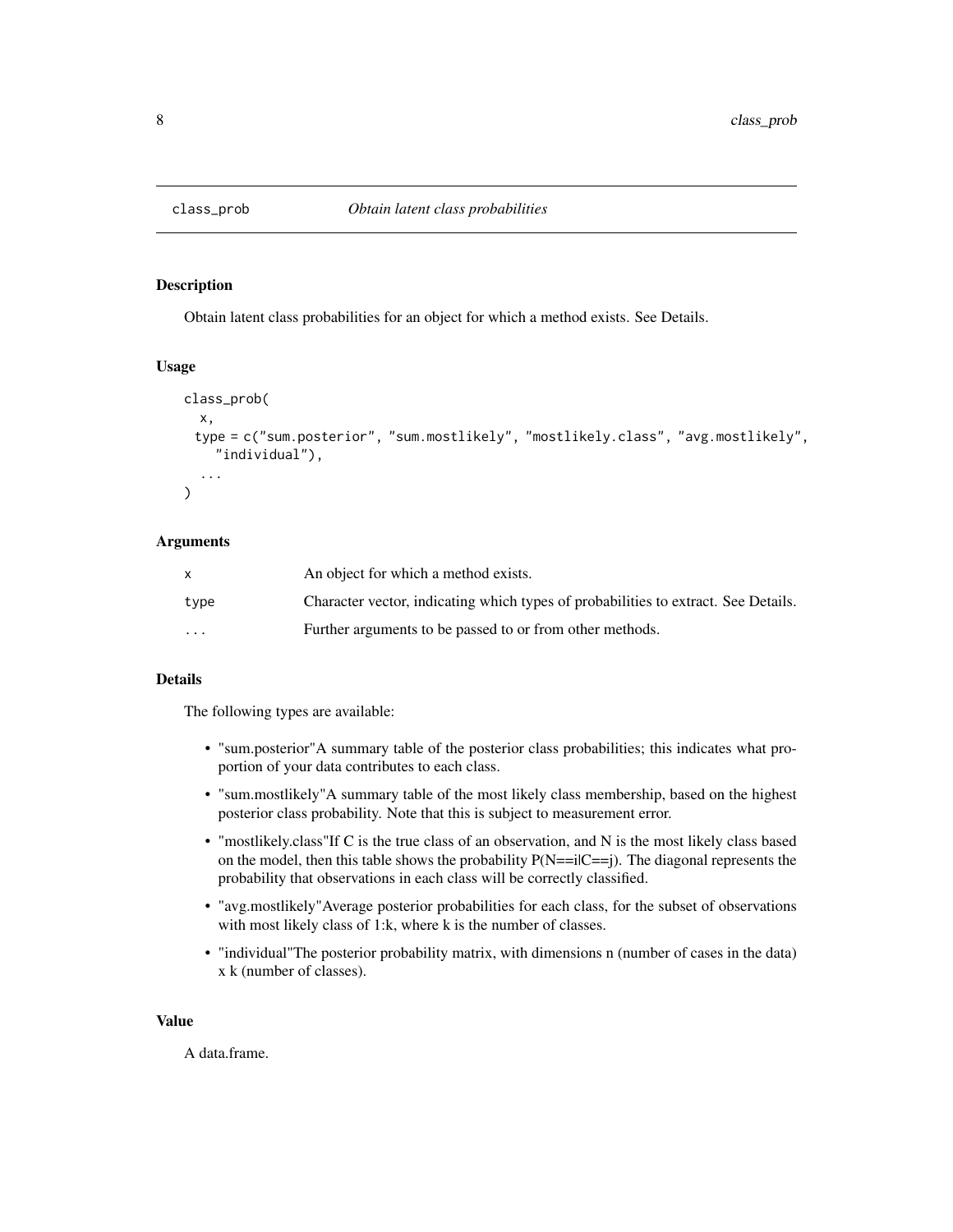#### <span id="page-8-0"></span>conf<sub>—</sub>int 9

# Examples

```
## Not run:
df \leftarrow iris[, 1, drop = FALSE]names(df) \leq "x"
res <- mx\_mixture(model = "x ~ m{C}*1x \sim v(C)*x", \text{ classes} = 1, \text{ data} = df)class_prob(res)
## End(Not run)
```
<span id="page-8-1"></span>

conf\_int *Format confidence intervals*

# Description

Creates 'APA'-formatted confidence intervals, either from an object for which a method exists, or from the arguments lb and ub. When argument x is a numeric vector, it is also possible to construct a confidence interval using the standard error (se) and a percentile interval (ci).

# Usage

 $conf\_int(x, digits = 2, se = NULL, lb = NULL, ub = NULL, ci = 95)$ 

#### Arguments

| $\mathsf{x}$ | Optional. An object for which a method exists.                                                                                                                         |
|--------------|------------------------------------------------------------------------------------------------------------------------------------------------------------------------|
| digits       | Integer. The number of digits to round the confidence boundaries to.                                                                                                   |
| se           | Optional, numeric. Standard error of the parameters.                                                                                                                   |
| 1b           | Optional, numeric. Lower boundary of confidence intervals.                                                                                                             |
| ub           | Optional, numeric. Upper boundary of confidence intervals.                                                                                                             |
| ci           | Optional, numeric. What percentage CI to use (only used when computing CI<br>from a numeric vector x, and the standard error se, based on a normal distribu-<br>tion). |

#### Value

A character vector of formatted confidence intervals.

### Author(s)

Caspar J. van Lissa

# See Also

```
table_results est_sig
Other Reporting tools: est_sig(), table_fit(), table_prob(), table_results()
```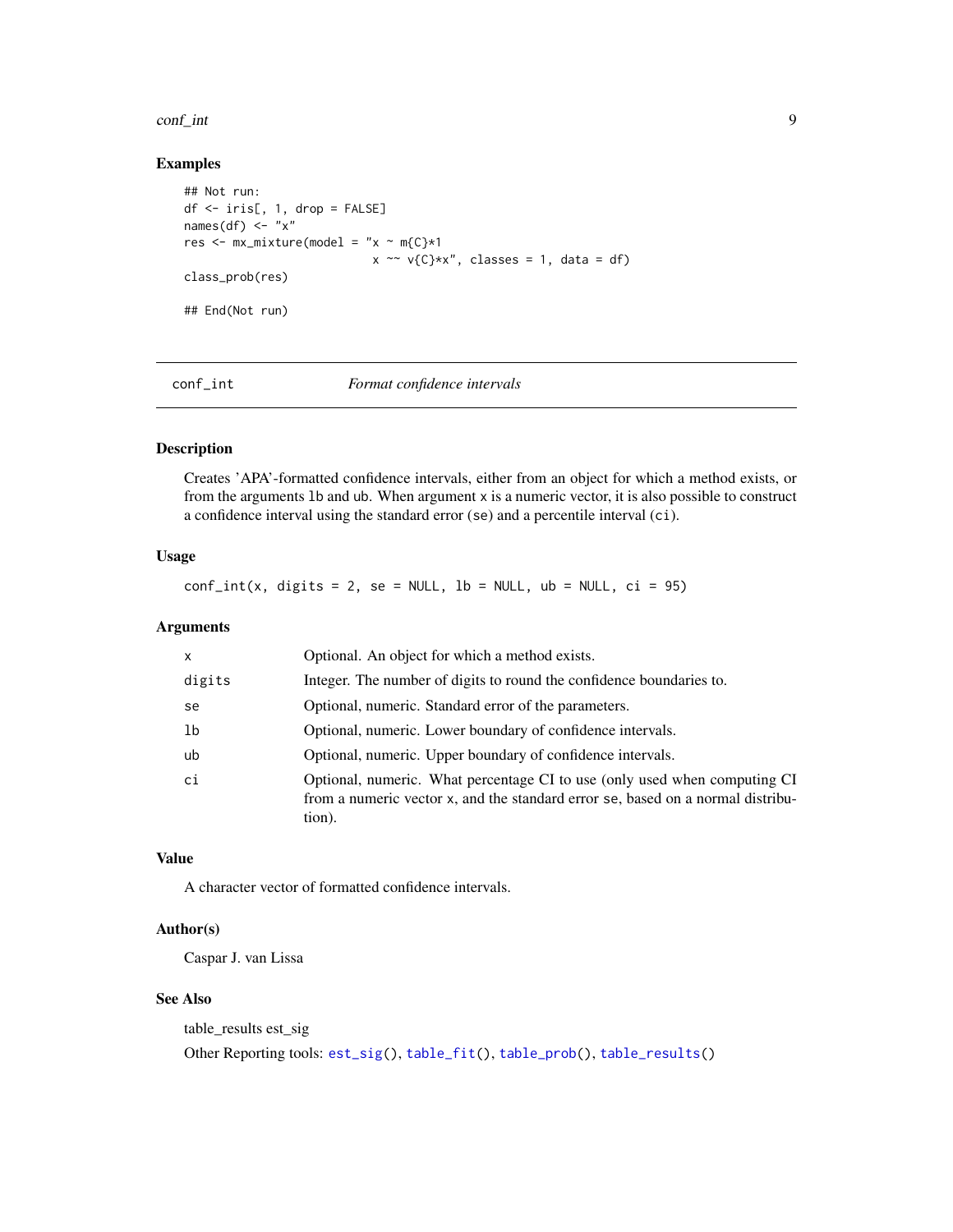# <span id="page-9-0"></span>Examples

 $conf\_int(x = c(1.325, 2.432), se = c(.05336, .00325))$ 

# cors *Generate syntax for correlations*

# Description

Generate syntax for correlations between variables.

#### Usage

 $\text{cors}(x, \ldots)$ 

#### Arguments

x Object for which a method exists. If x is an object of class tidy\_sem, then correlations between all observed and latent variables in the data dictionary of that object are computed, by default. If x is a character vector, all elements of the vector are used.

... Optional additional character vectors of variables to be correlated. If x is an object of class tidy\_sem, then up to two vectors can be provided. If x is a vector, then one more optional vector can be provided. When no additional vectors of variable names are provided, only the correlations among the elements of x are returned.

# Value

An object of class tidy\_sem.

# Examples

```
dict <- tidy_sem(c("bfi_1", "bfi_2", "bfi_3", "bfi_4", "bfi_5"))
cors(dict, c("bfi_1", "bfi_2"))
```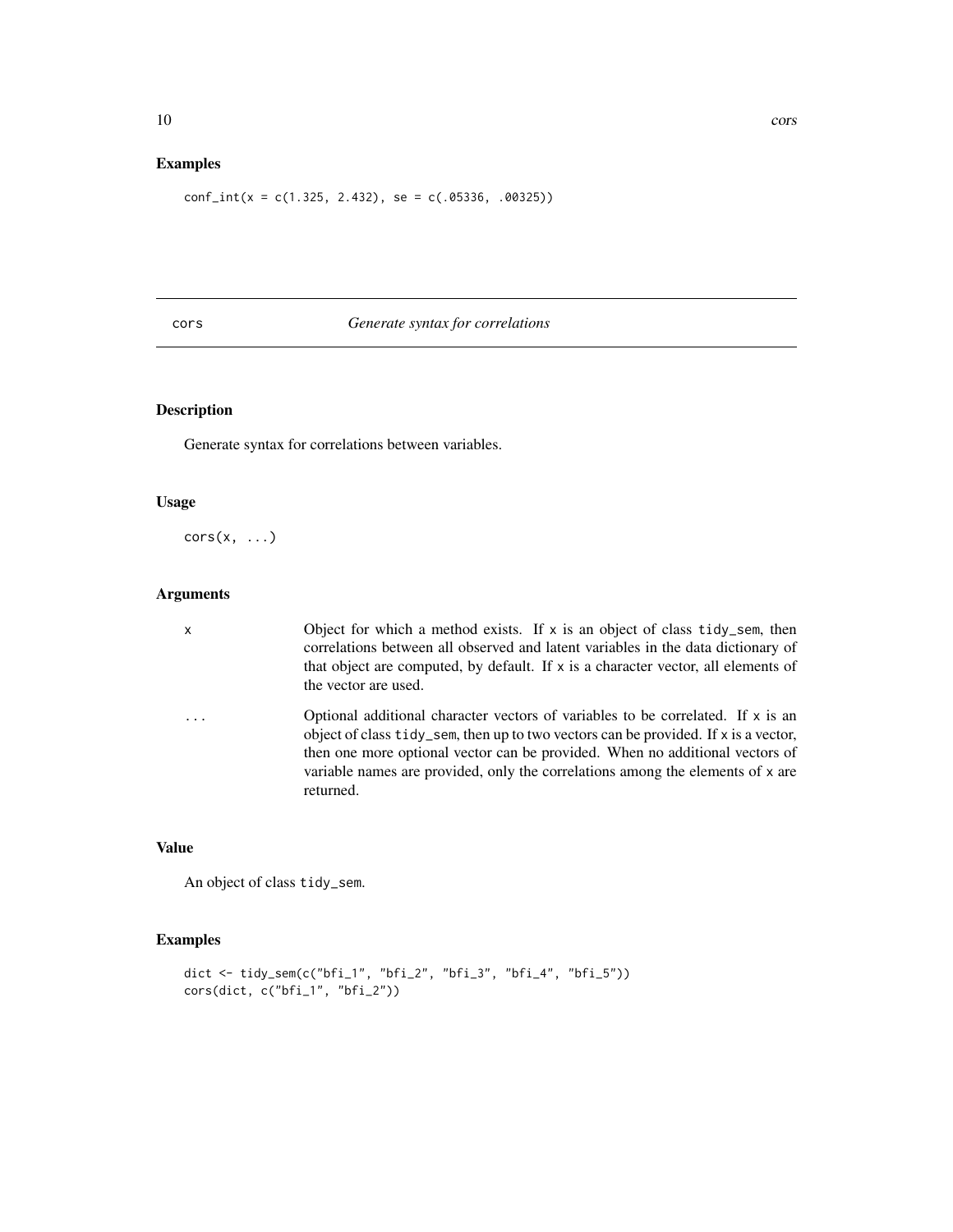<span id="page-10-0"></span>

# Description

This function calculates mean or sum scores from a data. frame and a named list describing the items in each scale. It returns the scores, a scale descriptive table, and a scale correlation table. It relies on several functions from the psych package.

# Usage

```
create_scales(
  x,
  keys.list,
 missing = TRUE,
  impute = "none",
  omega = NULL,
  digits = 2,
  ...
)
## S3 method for class 'tidy_sem'
create_scales(
  x,
  keys.list,
 missing = TRUE,
  impute = "none",
  omega = NULL,
  digits = 2,
  ...
)
```
# Arguments

| X         | A data frame containing all variables referenced in the keys list, or an ob-<br>ject of class tidy_sem.                                                                                        |
|-----------|------------------------------------------------------------------------------------------------------------------------------------------------------------------------------------------------|
| keys.list | A named list, indicating which variables belong to which scale.                                                                                                                                |
| missing   | Whether to use rows with partially missing values. Default: TRUE.                                                                                                                              |
| impute    | Method for handling missing values, Default: 'none'. This default method uses<br>all available data to calculate scale scores, which is acceptable for mean scales,<br>but not for sum scales. |
| omega     | Which of McDonald's omega coefficients to report. Default: NULL; valid op-<br>tions include: "omega_h", "omega.lim", "alpha", "omega.tot", "G6".                                               |
| digits    | Number of digits for rounding, Default: 2                                                                                                                                                      |
| .         | Additional parameters to pass to and from functions.                                                                                                                                           |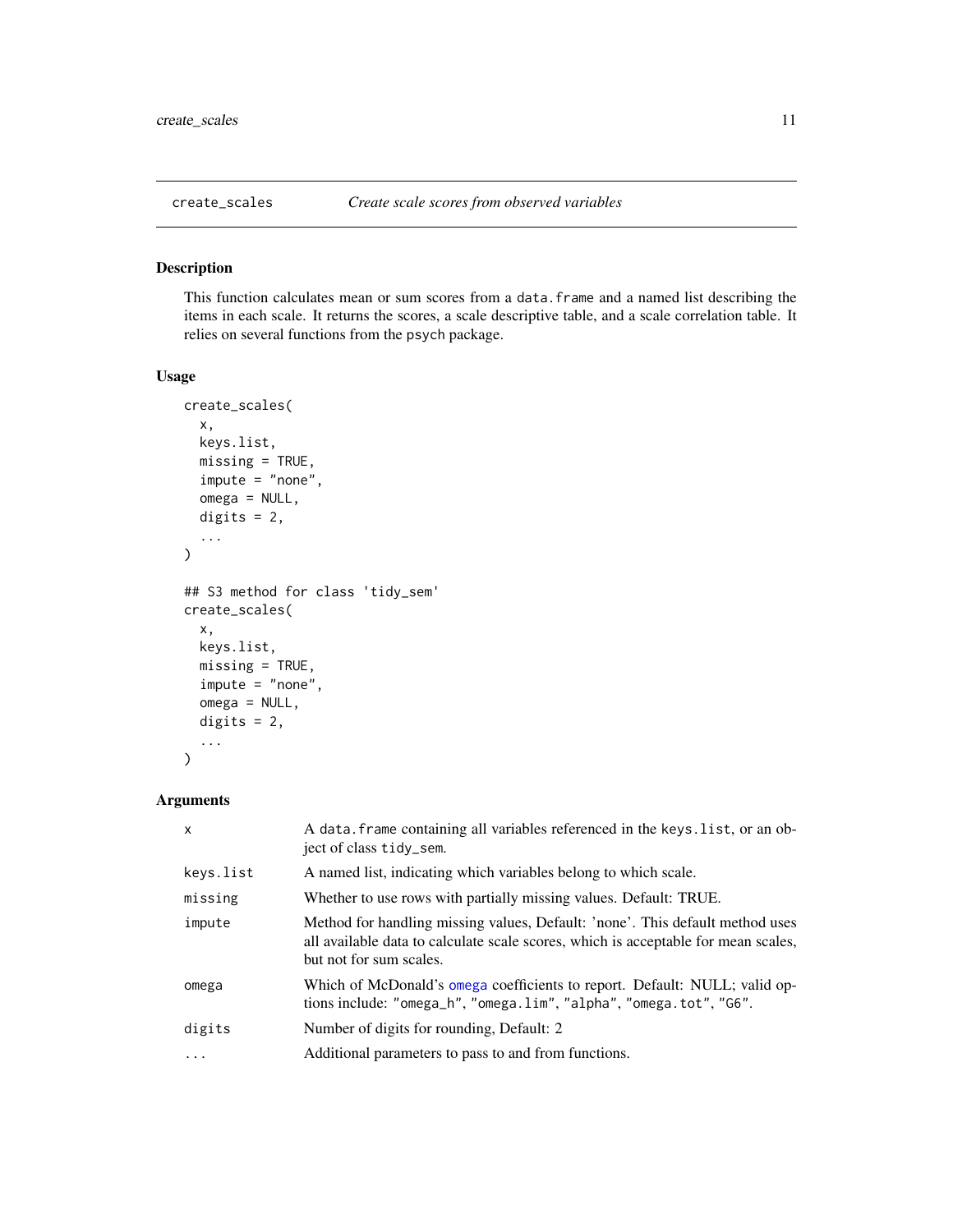# Details

For scales with less than 3 items, Cronbach's alpha might not be suitable as an estimate of reliability. For such scales, the Spearman-Brown reliability coefficient for two-item scales is computed, as described in Eisinga, R., Grotenhuis, M. te, & Pelzer, B. (2012). The reliability of a two-item scale: Pearson, Cronbach, or Spearman-Brown? International Journal of Public Health, 58(4), 637–642. <doi:10.1007/s00038-012-0416-3>. These coefficients are marked with "(sb)".

# Value

List with elements: \$descriptives, \$correlations, and \$scores.

# Examples

```
out <- create_scales(iris, keys.list = list(scalename =
            c("Sepal.Length", "Sepal.Width", "Petal.Length", "Petal.Width")))
out$descriptives
dict \le tidy_sem(iris, split = "\\.")
create_scales(dict)
```
curry\_mac *Simulated MAC data*

#### Description

This simulated dataset, based on Curry et al., 2019, contains data on moral relevance and judgment across the seven domains of the Morality As Cooperation scale.

# Usage

data(curry\_mac)

# Format

A data.frame with 1392 rows and 42 variables.

#### Details

<span id="page-11-0"></span>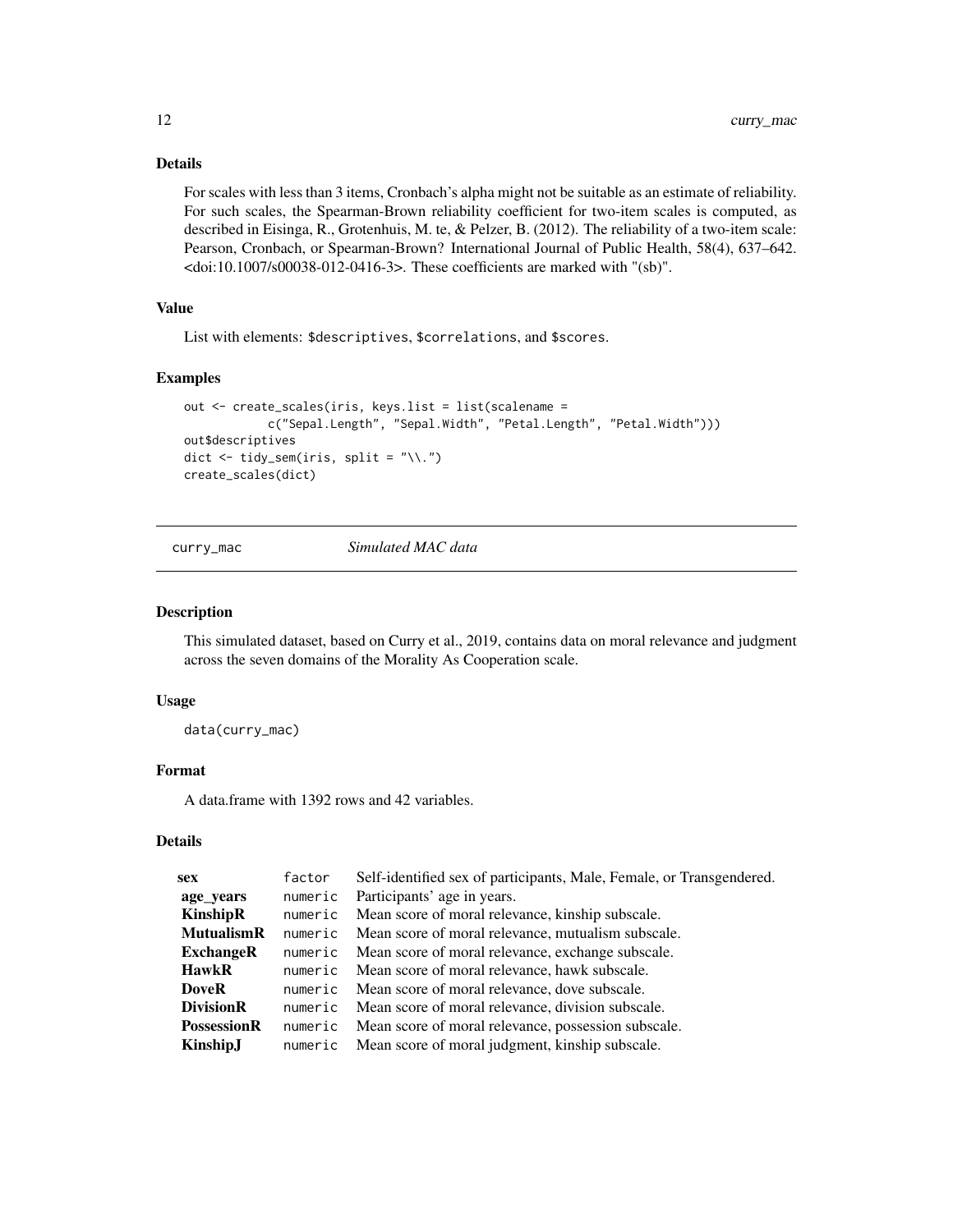<span id="page-12-0"></span>

| Mutualism.J         | numeric Mean score of moral judgment, mutualism subscale.  |
|---------------------|------------------------------------------------------------|
| <b>ExchangeJ</b>    | numeric Mean score of moral judgment, exchange subscale.   |
| <b>HawkJ</b>        | numeric Mean score of moral judgment, hawk subscale.       |
| DoveJ               | numeric Mean score of moral judgment, dove subscale.       |
| Division.I          | numeric Mean score of moral judgment, division subscale.   |
| <b>Possession</b> J | numeric Mean score of moral judgment, possession subscale. |

# References

Curry, O. S., Jones Chesters, M., & Van Lissa, C. J. (2019). Mapping morality with a compass: Testing the theory of 'morality-as-cooperation' with a new questionnaire. Journal of Research in Personality, 78, 106–124. doi: [10.1016/j.jrp.2018.10.008](https://doi.org/10.1016/j.jrp.2018.10.008)

data\_mix\_ordinal *Simulated data for mixture model with ordinal indicators*

# Description

This simulated dataset, based on the 'Mplus' User's Guide example 7.6, contains four columns of integer data that should be treated as ordinal.

#### Usage

```
data(data_mix_ordinal)
```
#### Format

A data frame with 5000 rows and 4 variables.

# Details

| $\mathbf{u}$ 1 |         | integer Indicator 1, should be treated as ordinal. |
|----------------|---------|----------------------------------------------------|
| $\mathbf{u2}$  | integer | Indicator 2, should be treated as ordinal.         |
| $\mathbf{u}$ 3 | integer | Indicator 3, should be treated as ordinal.         |
| u4             | integer | Indicator 4, should be treated as ordinal.         |

# References

Muthén, L.K. and Muthén, B.O. (1998-2017). Mplus User's Guide. Eighth Edition. Los Angeles, CA: Muthén & Muthén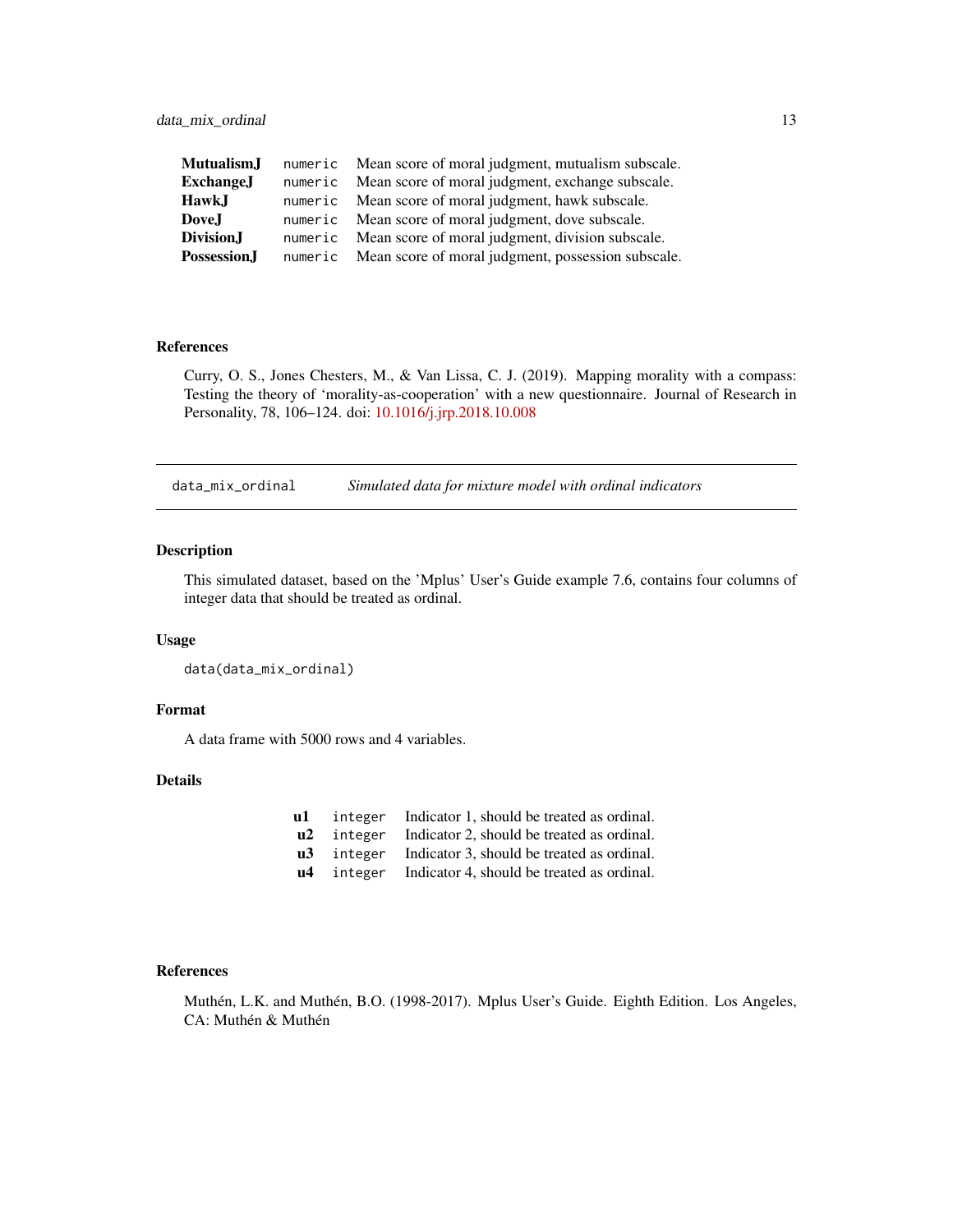<span id="page-13-0"></span>

# Description

Provide descriptive statistics for a dataset.

# Usage

descriptives(x, ...)

# Arguments

| X        | An object for which a method exists. |
|----------|--------------------------------------|
| $\cdots$ | Additional arguments.                |

# Value

A data.frame with descriptive statistics for x.

# Examples

descriptives(iris)

dictionary *Extract dictionary from tidy\_sem*

# Description

Provides access to the dictionary element of a tidy\_sem object. This can be used to return or assign to the dictionary element.

# Usage

```
dictionary(x)
```
dictionary(x) <- value

# Arguments

| X     | Object of class tidy_sem.            |
|-------|--------------------------------------|
| value | A valid value for dictionary $(x)$ . |

# Value

data.frame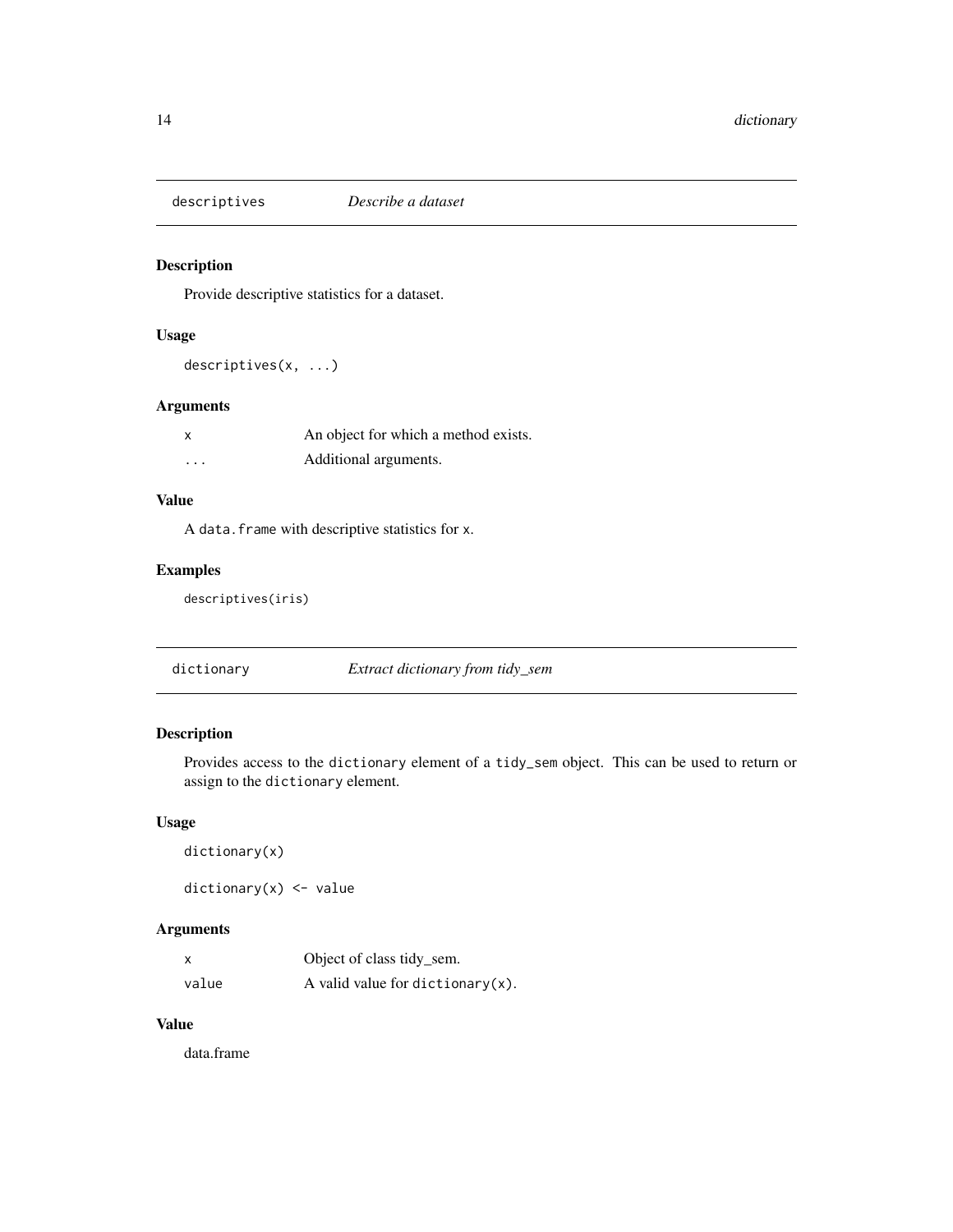#### <span id="page-14-0"></span>edges and the set of the set of the set of the set of the set of the set of the set of the set of the set of the set of the set of the set of the set of the set of the set of the set of the set of the set of the set of the

# Examples

```
dict \le tidy_sem(iris, split = "\\.")
dictionary(dict)
```
#### edges *Extract edges from sem\_graph*

# Description

Provides access to the edges element of a sem\_graph object. This can be used to return or assign to the edges element.

#### Usage

edges(x)

edges(x) <- value

# Arguments

| X     | Object of class sem_graph.      |
|-------|---------------------------------|
| value | A valid value for edges $(x)$ . |

#### Value

data.frame

#### Examples

```
edg \leq data.frame(from = "x", to = "y")
p \leftarrow prepare_graph(edges = edg, layout = get_layout("x", "y", rows = 1))
edges(p)
```
edit\_graph *Edit graph elements*

#### Description

Evaluate an R expression within the environment of the elements of a sem\_graph object, and return the modified sem\_graph.

# Usage

```
edit_graph(x, expr, element = c("edges", "nodes"), ...)edit_nodes(x, expr, ...)
edit_edges(x, expr, ...)
```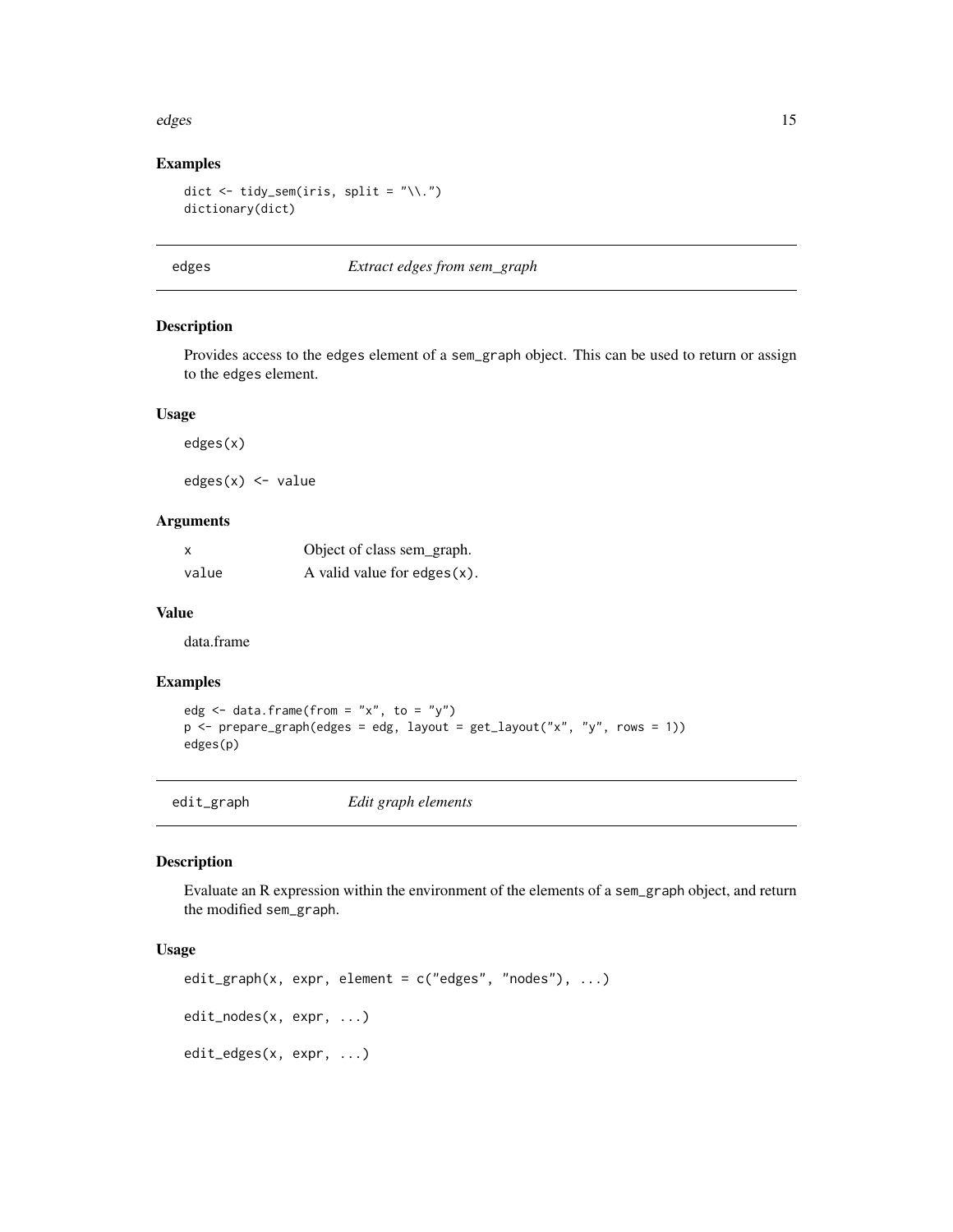<span id="page-15-0"></span>16 empathy empathy and the contract of the contract of the contract of the contract of the contract of the contract of the contract of the contract of the contract of the contract of the contract of the contract of the con

# Arguments

| X       | An object of class sem_graph.                                                     |
|---------|-----------------------------------------------------------------------------------|
| expr    | expression to evaluate.                                                           |
| element | Character. The element of the sem_graph to edit, defaults to c("edges", "nodes"). |
| $\cdot$ | Arguments passed on to within.                                                    |

# Value

An object of class sem\_graph.

#### Examples

```
p \leq - prepare_graph(layout = get_layout("x", rows = 1))
p <- edit_graph(p, {colour = "blue"}, element = "nodes")
plot(p)
```
empathy *Simulated empathy data*

#### Description

This simulated dataset, based on Van Lissa et al., 2014, contains six annual assessments of adolescents' mean scores on the empathic concern and perspective taking subscales of the Interpersonal Reactivity Index (Davis, 1983). The first measurement wave occurred when adolescents were, on average, 13 years old, and the last one when they were 18 years old.

# Usage

data(empathy)

# Format

A data frame with 467 rows and 13 variables.

#### Details

| ec1             | numeric | Mean score of empathic concern in wave 1   |
|-----------------|---------|--------------------------------------------|
| ec2             | numeric | Mean score of empathic concern in wave 2   |
| ec <sub>3</sub> | numeric | Mean score of empathic concern in wave 3   |
| ec <sub>4</sub> | numeric | Mean score of empathic concern in wave 4   |
| ec5             | numeric | Mean score of empathic concern in wave 5   |
| ec <sub>6</sub> | numeric | Mean score of empathic concern in wave 6   |
| pt1             | numeric | Mean score of perspective taking in wave 1 |
| pt <sub>2</sub> | numeric | Mean score of perspective taking in wave 2 |
| pt3             | numeric | Mean score of perspective taking in wave 3 |
| pt4             | numeric | Mean score of perspective taking in wave 4 |
|                 |         |                                            |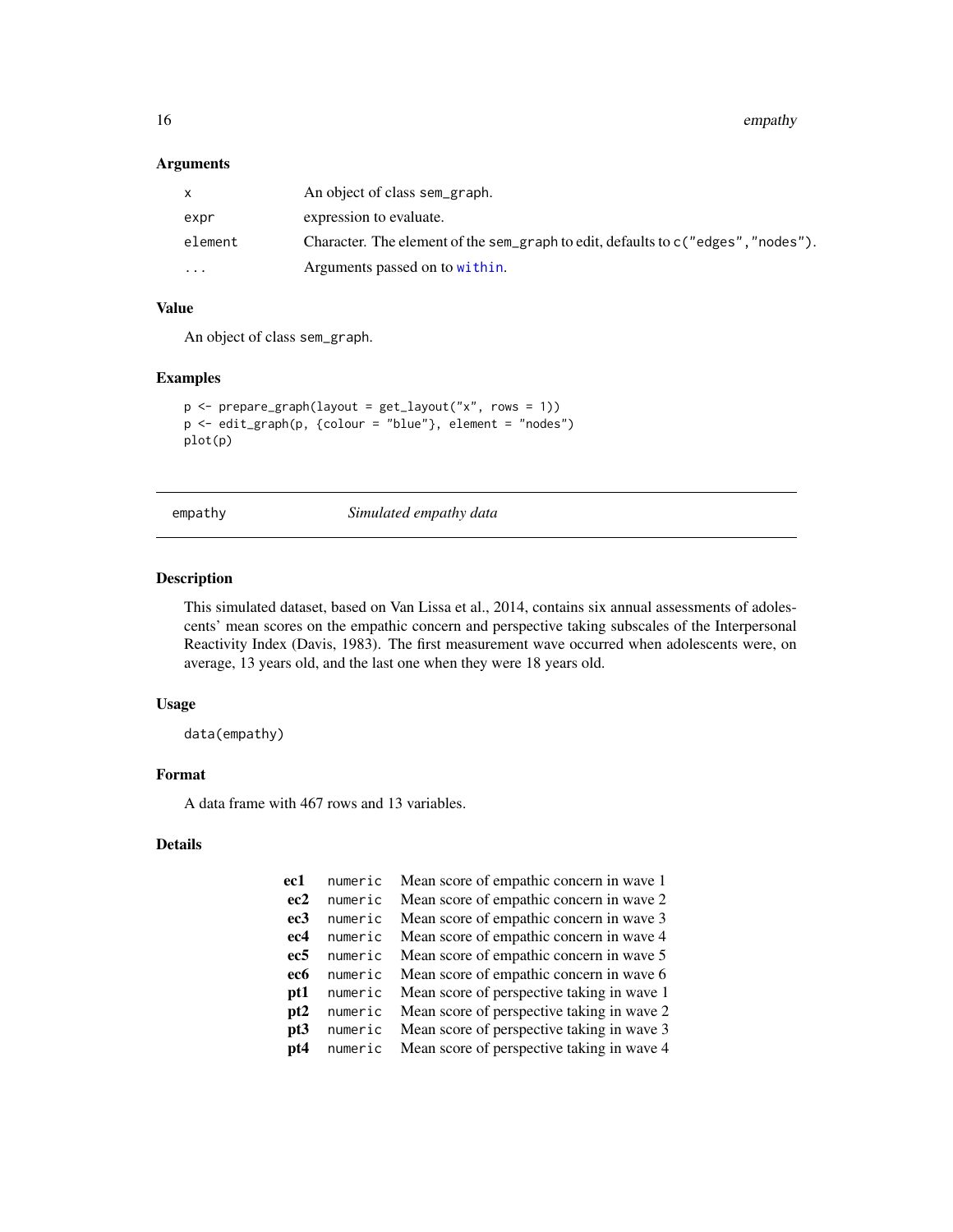<span id="page-16-0"></span>

|            | <b>pt5</b> numeric Mean score of perspective taking in wave 5 |
|------------|---------------------------------------------------------------|
|            | <b>pt6</b> numeric Mean score of perspective taking in wave 6 |
| sex factor | Adolescent sex; $M = male$ , $F = female$ .                   |

#### References

Van Lissa, C. J., Hawk, S. T., Branje, S. J., Koot, H. M., Van Lier, P. A., & Meeus, W. H. (2014). Divergence Between Adolescent and Parental Perceptions of Conflict in Relationship to Adolescent Empathy Development. Journal of Youth and Adolescence, (Journal Article), 1–14. doi: [10.1007/](https://doi.org/10.1007/s10964-014-0152-5) [s1096401401525](https://doi.org/10.1007/s10964-014-0152-5)

estimate\_lavaan *Estimate tidy\_sem using 'lavaan'*

# Description

This function is a wrapper for the [lavaan](#page-0-0) estimating functions. By default, the wrapper uses [sem](#page-0-0), but users can also specify [lavaan](#page-0-0), [cfa](#page-0-0), or [growth](#page-0-0).

#### Usage

estimate\_lavaan(x, func = "sem", ...)

#### Arguments

| X                       | An object of class tidy_sem.                             |
|-------------------------|----------------------------------------------------------|
| func                    | The Lavaan modeling function to invoke, Default: 'sem'.  |
| $\cdot$ $\cdot$ $\cdot$ | Additional parameters passed to the estimating function. |

#### Value

An object of class lavaan.

# Examples

```
library(lavaan)
model <- tidy_sem(iris, "\\.")
model <- measurement(model)
res <- estimate_lavaan(model)
summary(res)
```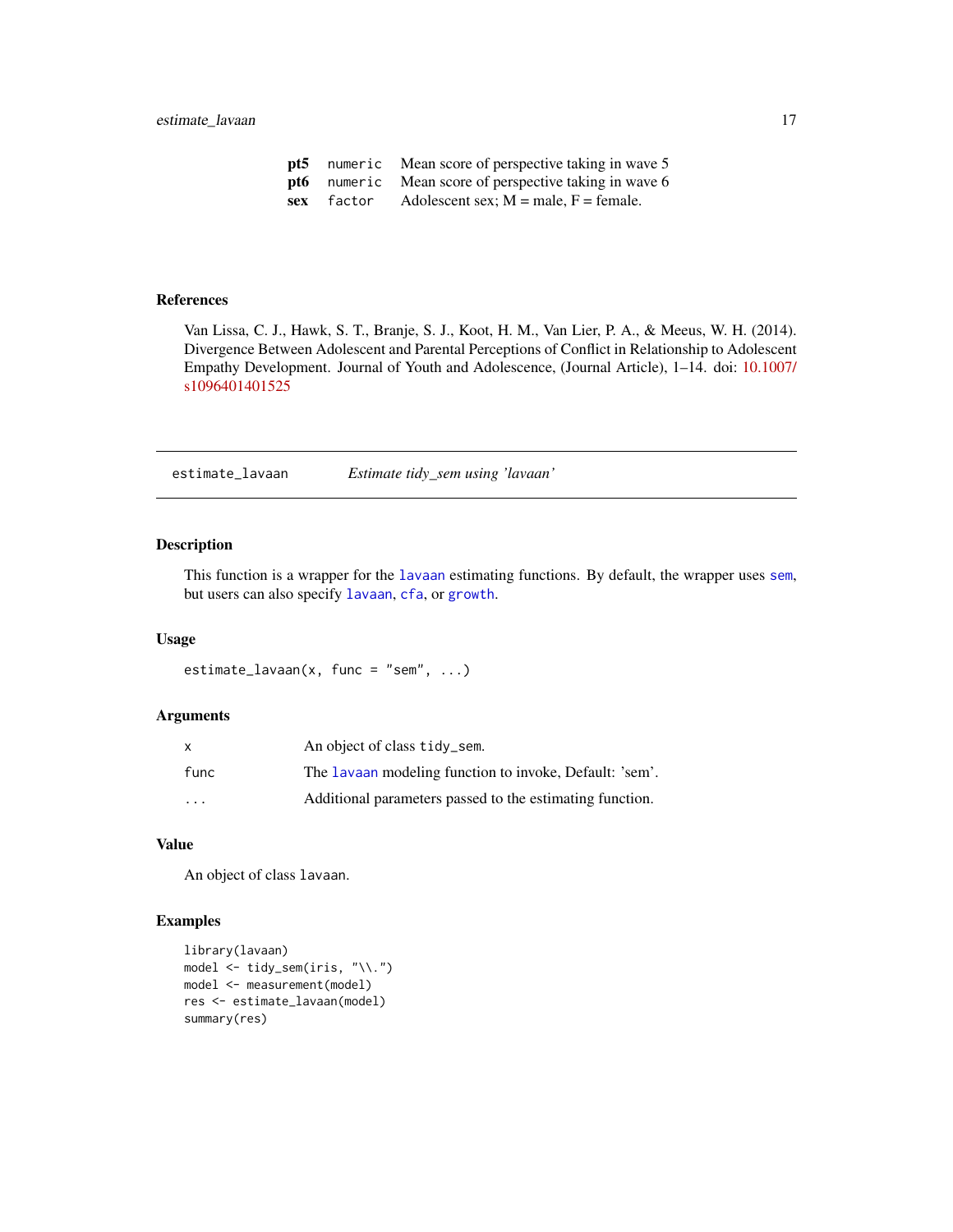<span id="page-17-0"></span>

#### Description

This function is a wrapper for the functions [mplusObject](#page-0-0) and [mplusModeler](#page-0-0). Using this function requires 'Mplus' to be installed.

# Usage

estimate\_mplus(x, ...)

#### Arguments

|                         | An object of class tidy_sem.                                                  |
|-------------------------|-------------------------------------------------------------------------------|
| $\cdot$ $\cdot$ $\cdot$ | Additional parameters passed to mplus0b ject and mplusModeler. These argu-    |
|                         | ments are matched to the correct function by name. The arguments related, and |
|                         | MODEL cannot be edited, as they are determined from the tidy_sem object.      |

# Details

The arguments dataout, modelout, and run are optional. If these are not specified, the model will be run in [tempdir](#page-0-0).

#### Value

An object of class mplusObject.

# Examples

```
library(MplusAutomation)
model <- tidy_sem(iris, "\\.")
model <- measurement(model)
if(mplusAvailable() == 0){
  estimate_mplus(model)
}
```
estimate\_mx *Estimate tidy\_sem using 'OpenMx'*

# Description

This function is a wrapper for the [as\\_ram](#page-4-1) and [run\\_mx](#page-69-1) functions.

#### Usage

estimate\_mx(x, ...)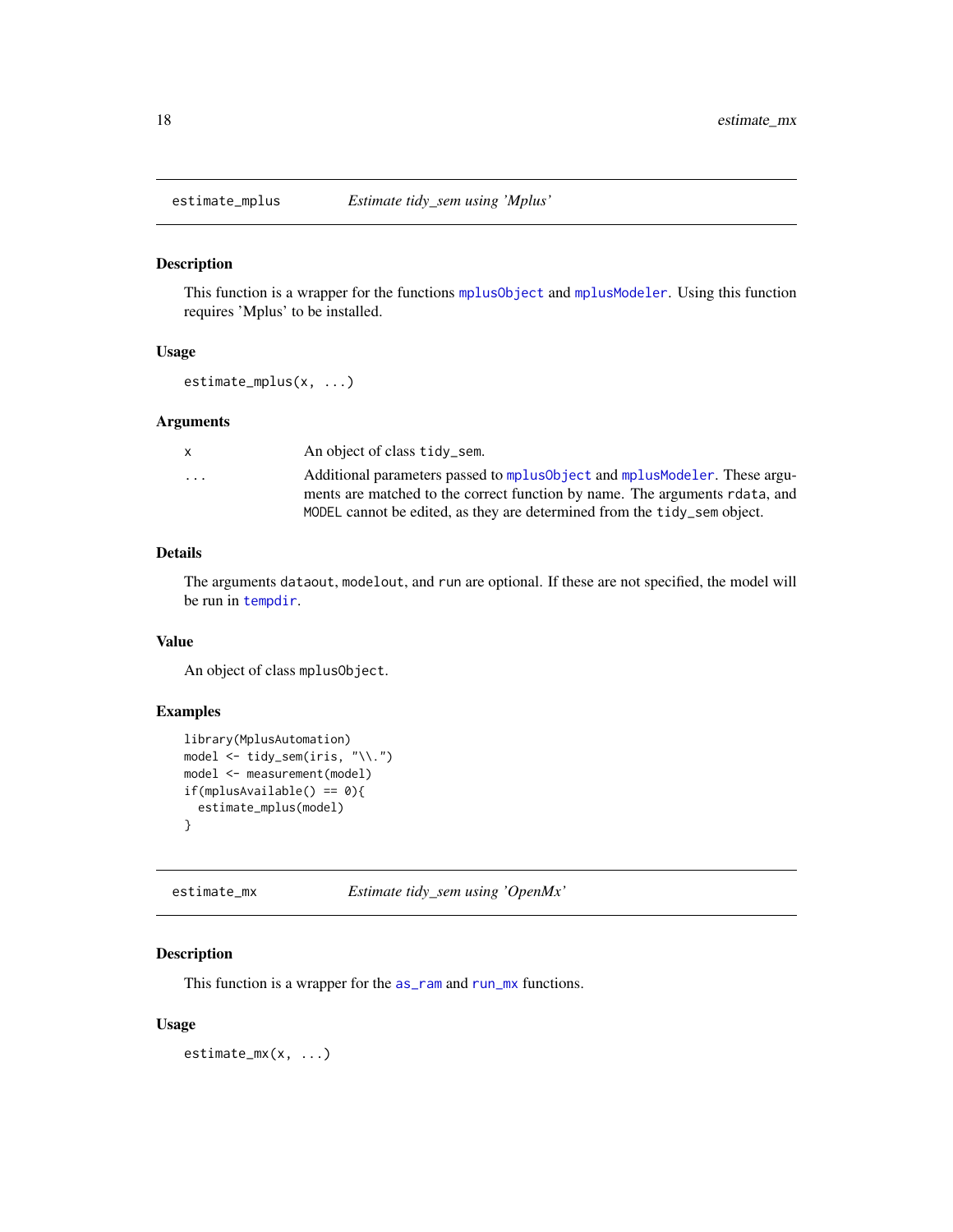#### <span id="page-18-0"></span>est\_sig 19

# Arguments

| X        | An object of class tidy_sem.                             |
|----------|----------------------------------------------------------|
| $\cdots$ | Additional parameters passed to the estimating function. |

# Value

An object of class MxModel.

# Examples

```
df <- iris[1:4]
names(df) <- paste0("x_", 1:4)
model <- tidy_sem(df)
model <- measurement(model)
res <- estimate_mx(model)
summary(res)
```
# <span id="page-18-1"></span>est\_sig *Add significance asterisks to object*

#### Description

Takes an object, and adds significance asterisks.

# Usage

 $est\_sig(x, digits = 2, sig = NULL)$ 

# Arguments

| X      | An object for which a method exists. This will be treated as numeric by the<br>default method. |
|--------|------------------------------------------------------------------------------------------------|
| digits | Integer. The number of digits to round the estimate column to.                                 |
| sig    | Optional, a vector of p-values for the default method.                                         |

# Value

A character vector of formatted estimates.

# Author(s)

Caspar J. van Lissa

# See Also

table\_results Other Reporting tools: [conf\\_int\(](#page-8-1)), [table\\_fit\(](#page-72-1)), [table\\_prob\(](#page-73-1)), [table\\_results\(](#page-73-2))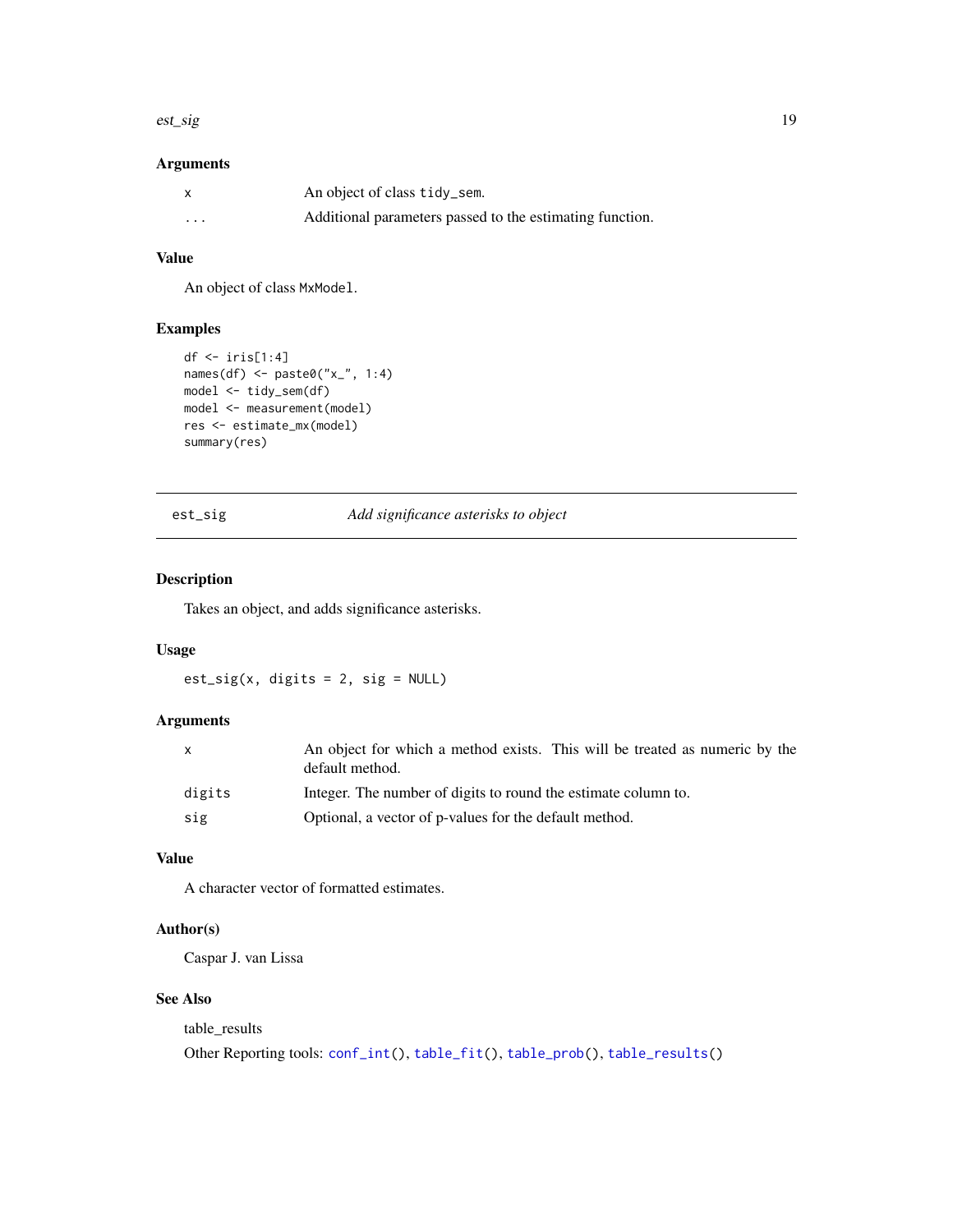# Examples

est\_sig(c(.222, .3333), sig = c(.054, .045))

# get\_data *Extract data from tidy\_sem*

# Description

Provides access to the data element of a tidy\_sem object. This can be used to return or assign to the data element.

# Usage

get\_data(x)

get\_data(x) <- value

# Arguments

| x     | Object of class tidy_sem.         |
|-------|-----------------------------------|
| value | A valid value for $get_data(x)$ . |

# Value

data.frame

# Examples

```
dict \le tidy_sem(iris, split = "\\.")
get_data(dict)
```
<span id="page-19-1"></span>get\_edges *Extract edges from a SEM model object*

# Description

Attempts to extract edges from a SEM model object, where edges are defined as regression paths and covariances between variables (nodes).

#### Usage

 $get\_edges(x, label = "est\_sig", ...)$ 

<span id="page-19-0"></span>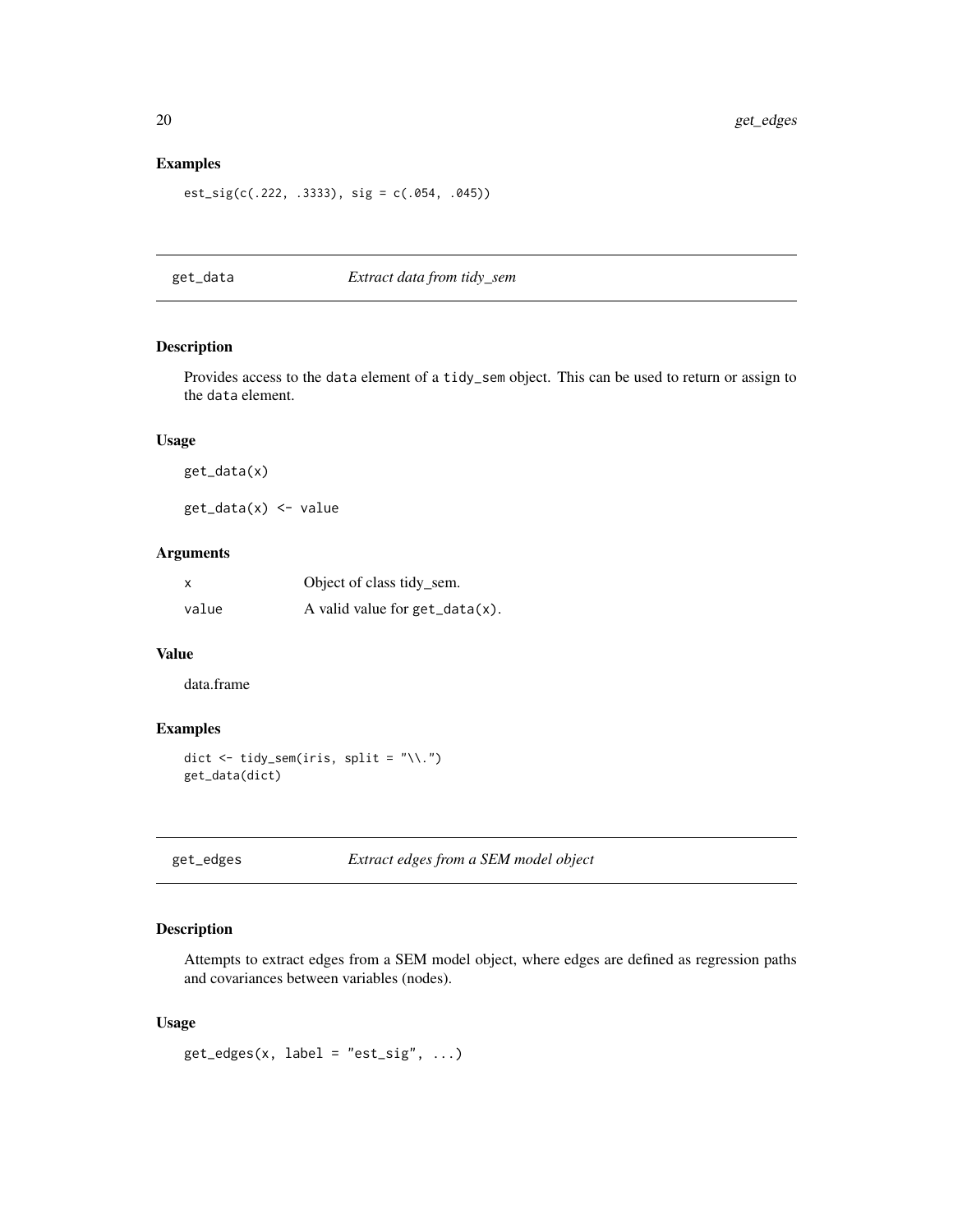#### get\_edges 21

#### **Arguments**

| $\mathsf{x}$ | A model object of class mplus0bject or lavaan.                                                                                                                                                                                                                                               |
|--------------|----------------------------------------------------------------------------------------------------------------------------------------------------------------------------------------------------------------------------------------------------------------------------------------------|
| label        | Either a character, indicating which column to use for edge labels, or an expres-<br>sion. See Details. Defaults to "est_sig", which labels edges with the estimated<br>value with significance asterisks, as obtained from table_results. See Details<br>and examples for more information. |
| .            | Additional parameters passed to table_results. For example, users can pass<br>the digits argument to control the number of digits in the edge label, or pass the<br>columns argument to retain auxiliary columns in the tidy_edges data.frame<br>for further processing (see Examples).      |

#### Details

The function get\_edges identifies all regression paths, latent variable definitions, and covariances in the model as edges. The output of table\_results for those paths is used to label the edges.

#### ## Custom labels

One way to create custom edge labels is by passing an expression to label. When an expression is passed to label, it is evaluated in the context of a data. frame containing the results of a call to [table\\_results](#page-73-2) on the x argument.

Another way to create custom labels is by requesting auxiliary variables using the columns argument (which is passed to [table\\_results](#page-73-2)), and then using these columns to construct a new label. See examples.

#### Value

An object of class 'tidy\_edges'

#### Examples

```
# Standard use
library(lavaan)
res <- sem("dist ~ speed", cars)
get_edges(res)
# Pass an expression to the 'label' argument for custom labels
get_edges(res, label = paste(est_sig, confint))
# Pass the argument 'columns' to table_results through '...' to retain
# auxiliary columns for further processing
edg <- get_edges(res, columns = c("est_sig", "confint"))
edg
edg <- within(edg, {label <- paste(est_sig, confint)})
edg
```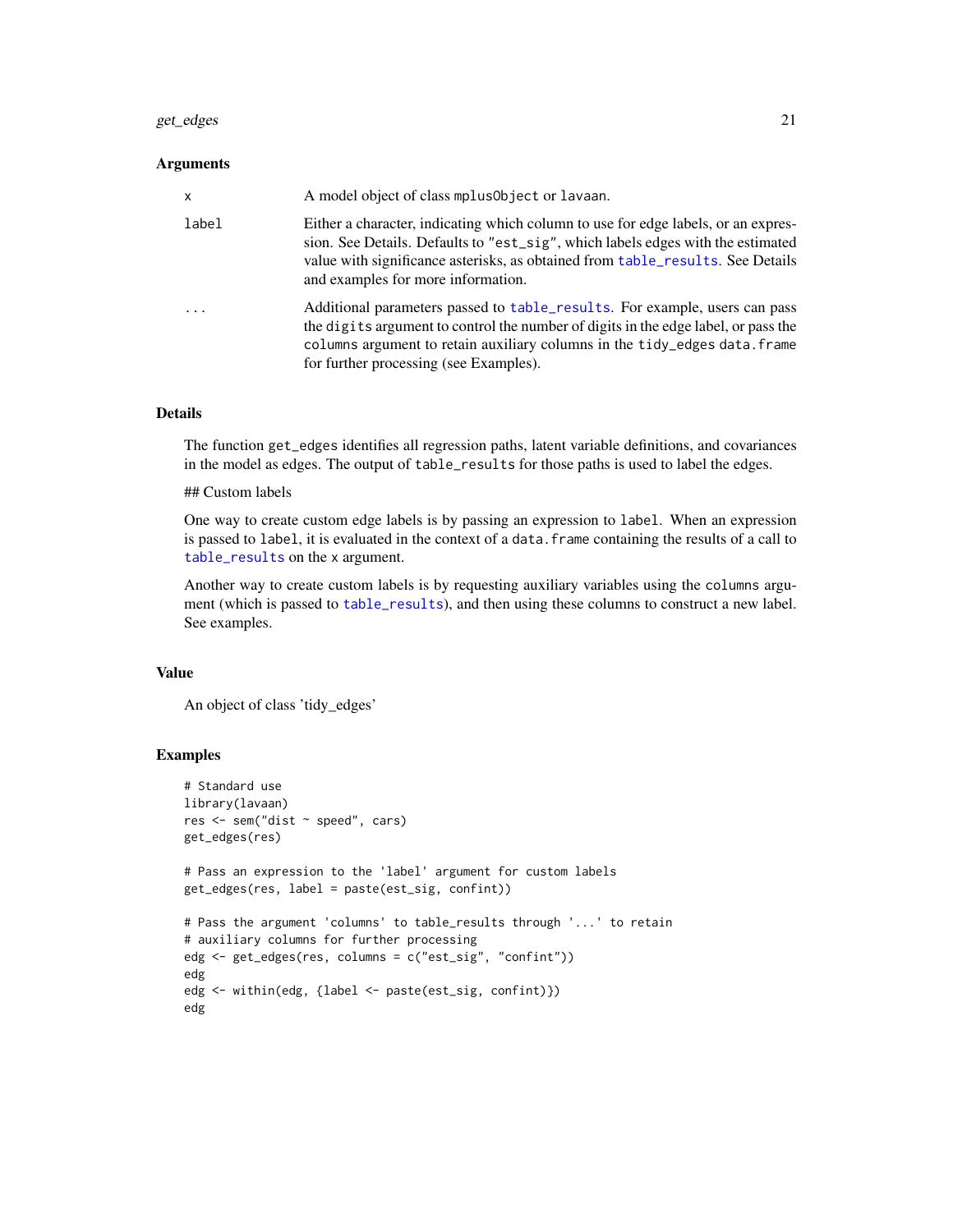<span id="page-21-0"></span>

#### Description

Get fit indices from objects for which a method exists.

# Usage

 $get_fit(x, \ldots)$ 

# Arguments

|          | An object for which a method exists.                     |
|----------|----------------------------------------------------------|
| $\cdots$ | further arguments to be passed to or from other methods. |

# Value

A data.frame.

# Examples

```
## Not run:
df <- iris[, 1, drop = FALSE]
names(df) \leq "x"
res <- mx\_mixture(model = "x ~ m{C}*1x \sim v(C)*x", \text{ classes} = 1, \text{ data} = df)table_fit(res)
## End(Not run)
```
get\_layout.lavaan *Generate graph layout*

# <span id="page-21-1"></span>Description

Generate a tidy\_layout for a SEM graph.

#### Usage

```
## S3 method for class 'lavaan'
get_layout(x, ..., layout_algorithm = "layout_as_tree")
get_layout(x, ...)
## Default S3 method:
get\_layout(x, ..., rows = NULL)
```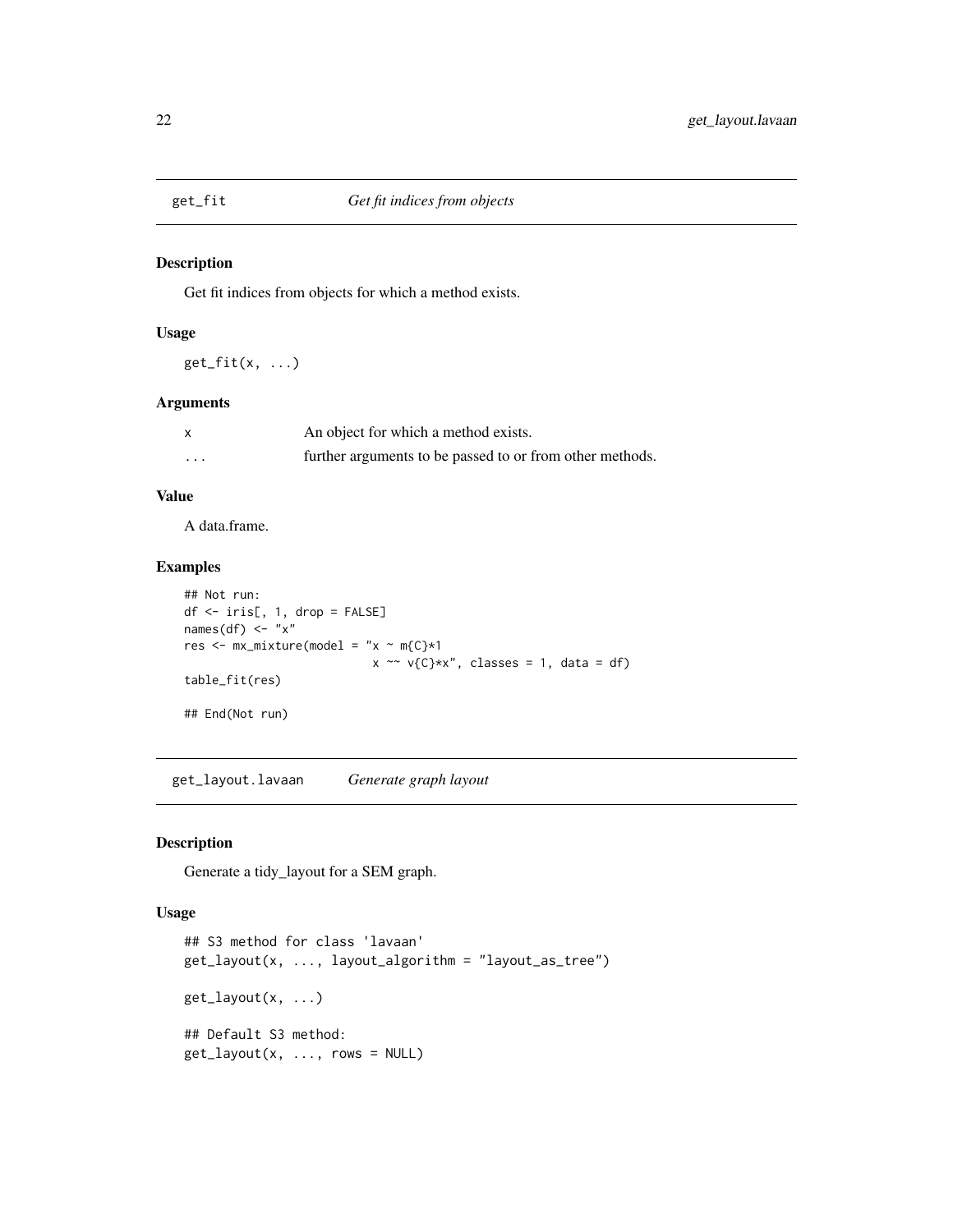#### **Arguments**

|                  | x        | An object for which a method exists; currently, methods exist for character,<br>lavaan, and mplus. model objects.                                                                                     |
|------------------|----------|-------------------------------------------------------------------------------------------------------------------------------------------------------------------------------------------------------|
|                  | $\cdots$ | Character arguments corresponding to layout elements. Use node names, empty<br>strings (""), or NA values.                                                                                            |
| layout_algorithm |          |                                                                                                                                                                                                       |
|                  |          | Optional argument for fit model objects. Character string, indicating which<br>igraph layout algorithm to apply to position the nodes. Defaults to "layout_as_tree";<br>see details for more options. |
|                  | rows     | Numeric, indicating the number of rows of the graph.                                                                                                                                                  |

#### Details

There are three ways to generate a layout:

- 1. Specify the layout in the call to get\_layout() by providing node names and the number of rows to create a layout matrix. Empty strings ("") or NA can be used for empty cells. See Example 1.
- 2. Call get\_layout() on a model object or tidy\_results object. It will use the function [layout\\_as\\_tree](#page-0-0), or any other layout function from the igraph package, to generate a rudimentary layout. See Example 2.
- 3. Instead of using get\_layout(), just use a matrix or data.frame with your layout. For example, specify the layout in a spreadsheet program, and load it into R (see Example 3). Or, copy the layout to the clipboard from your spreadsheet program, and load it from the clipboard (see Example 4)

The layout algorithms imported from igraph are: c("layout\_as\_star","layout\_as\_tree","layout\_in\_circle","layo These can be used by specifying the optional argument layout\_algorithm = "".

#### Value

Object of class 'tidy\_layout'

#### Examples

```
# Example 1
get_layout("c", NA, "d",
          NA, "e", NA, rows = 2)
# Example 2
library(lavaan)
fit \le cfa(' visual =\le x1 + x2 + x3 ',
           data = HolzingerSwineford1939[1:50, ])
get_layout(fit)
## Not run:
# Example 3
# Here, we first write the layout to .csv, but you could create it in a
# spreadsheet program, and save the spreadsheet to .csv:
```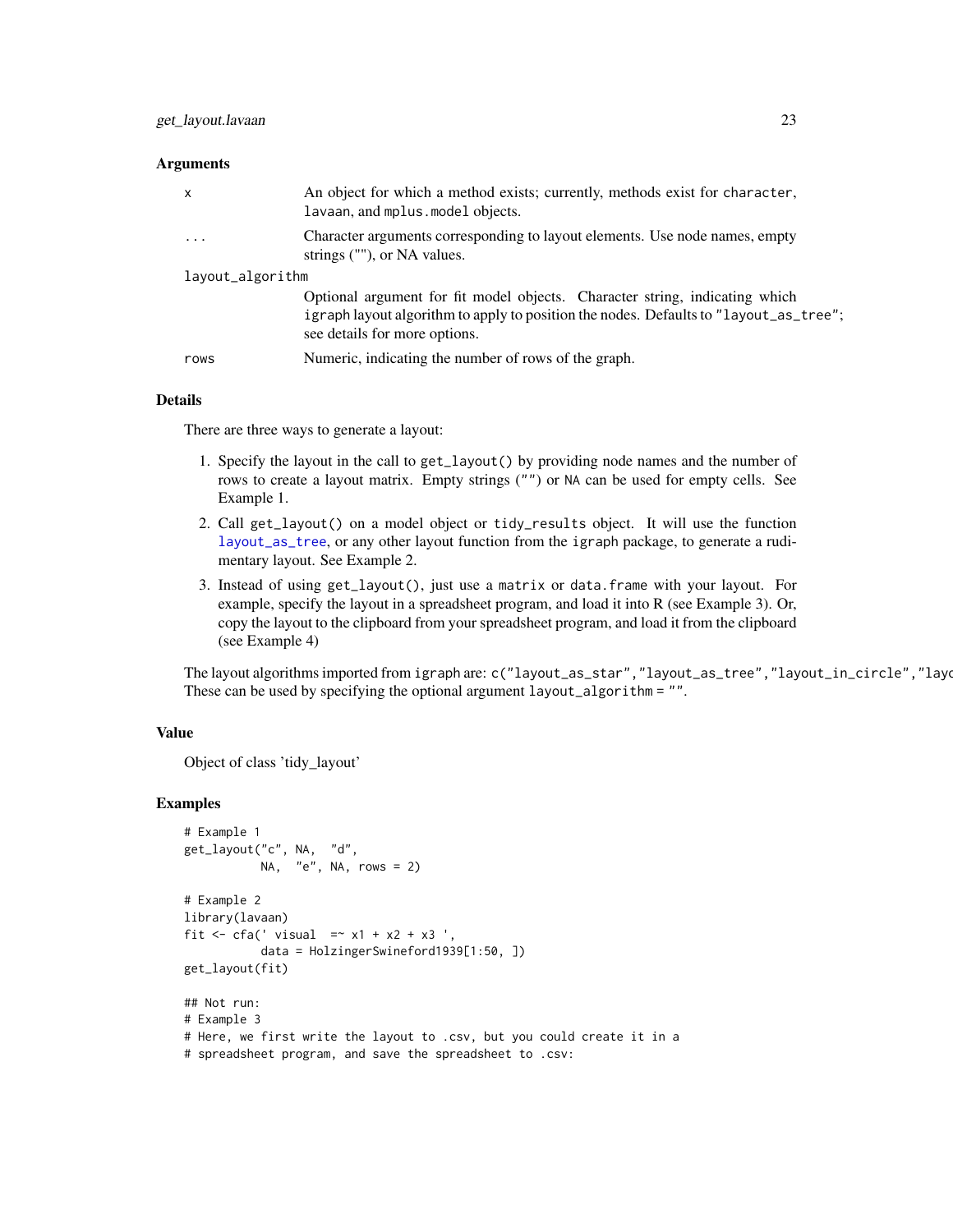```
write.csv(matrix(c("c", "", "d", "", "e", ""), nrow = 2, byrow = TRUE),
         file = file.path(tempdir(), "example3.csv"), row.names = FALSE)
# Now, we load the .csv:
read.csv(file.path(tempdir(), "example3.csv"))
# Example 4
# For this example, make your layout in a spreadsheet program, select it, and
# copy to clipboard. Reading from the clipboard works differently in Windows
# and Mac. For this example, I used Microsoft Excel.
# On Windows, run:
read.table("clipboard", sep = "\t")
# On Mac, run:
read.table(pipe("pbpaste"), sep="\t")
## End(Not run)
```
<span id="page-23-1"></span>get\_nodes *Extract nodes from a SEM model object*

#### Description

Attempts to extract nodes from a SEM model object, where nodes are defined as observed or latent variables.

#### Usage

```
get\_nodes(x, label = paste2(name, est\_sig, sep = "\\n"), ...)
```
#### Arguments

| x        | A model object of class mplus0bject or lavaan.                                                                                                                                                                                                                                          |
|----------|-----------------------------------------------------------------------------------------------------------------------------------------------------------------------------------------------------------------------------------------------------------------------------------------|
| label    | Either a character, indicating which column to use for node labels, or an expres-<br>sion. See Details. Defaults to paste (name, est_sig, sep = "\n", which gives<br>the node name followed by the estimated value with significance asterisks.                                         |
| $\cdots$ | Additional parameters passed to table_results. For example, users can pass<br>the digits argument to control the number of digits in the node label, or pass the<br>columns argument to retain auxiliary columns in the tidy_nodes data.frame<br>for further processing (see Examples). |

#### Details

The function get\_nodes identifies all dependent and independent variables in the model as nodes. If a mean structure / intercepts are included in the model, the output of table\_results for those means / intercepts is used to label the nodes.

#### ## Custom labels

One way to create custom node labels is by passing an expression to label, as in the default value of the argument. When an expression is passed to label, it is evaluated in the context of a data. frame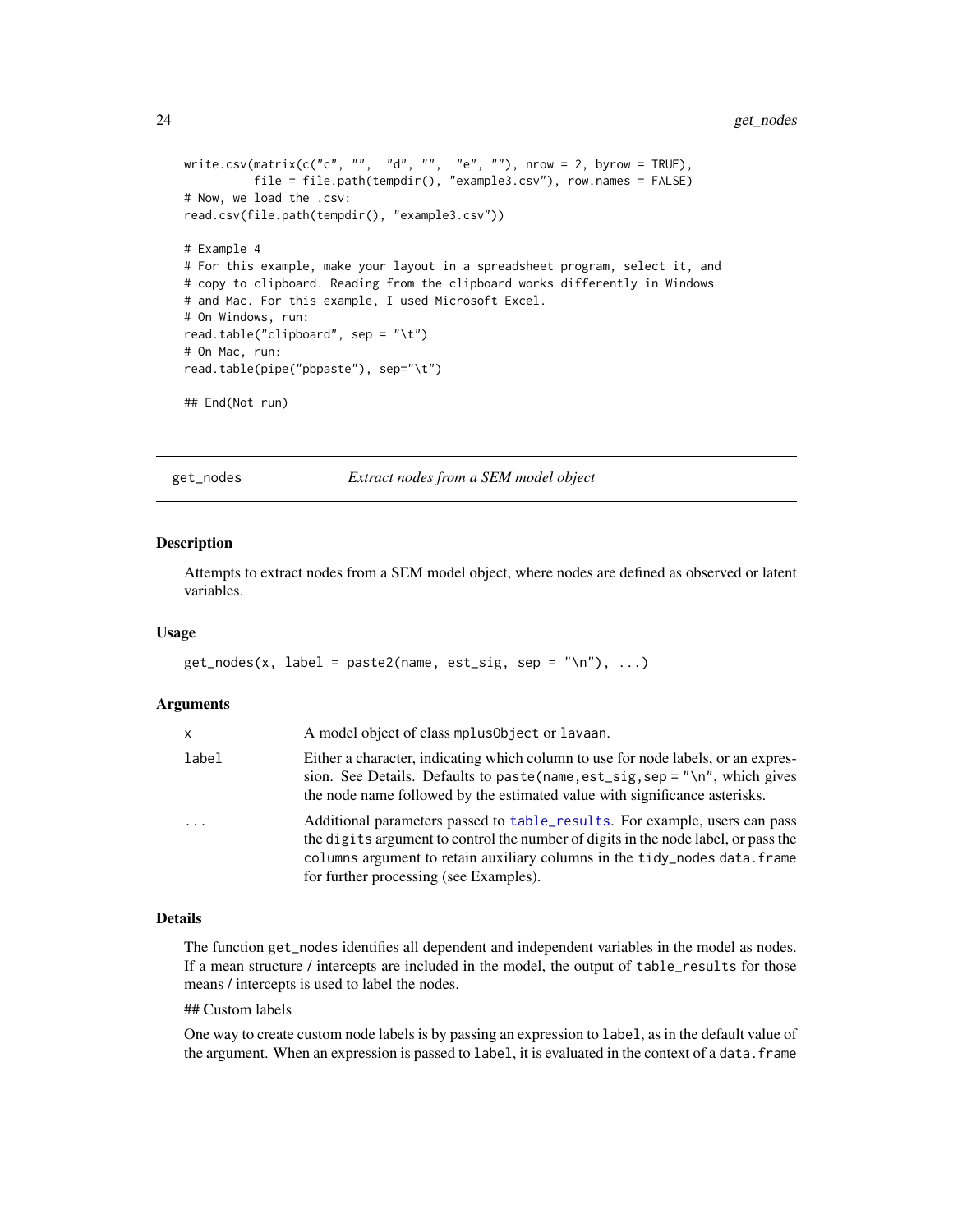# <span id="page-24-0"></span>graph\_sem 25

containing the results of a call to [table\\_results](#page-73-2) on the x argument, with an additional column labeled name, which contains the node names.

Another way to create custom labels is by requesting auxiliary variables using the columns argument (which is passed to [table\\_results](#page-73-2)), and then using these columns to construct a new label. See examples.

#### Value

An object of class 'tidy\_nodes'

#### Examples

```
# Standard use extracts node names and shape
# (rect for observed, oval for latent)
library(lavaan)
res <- sem("dist ~ speed", cars)
get_nodes(res)
# To label nodes with mean values, include meanstructure in the model
# Note that it is possible to pass the argument 'digits' to table_results
# through '...'
res <- sem("dist ~ speed", cars, meanstructure = TRUE)
get_nodes(res, digits = 3)
# Pass an expression to the 'label' argument for custom labels
get_nodes(res, label = paste0(name, " ", est_sig, "\n", confint))
# Pass the argument 'columns' to table_results through '...' to retain
# auxiliary columns for further processing
nod <- get_nodes(res, columns = c("est_sig", "confint"))
nod
nod <- within(nod, {label <- paste0(name, " ", est_sig, "\n", confint)})
nod
```
graph\_sem *Render a graph*

#### Description

Render a graph based on a layout, and either nodes and edges, or a model object.

# Usage

```
graph_sem(...)
## Default S3 method:
graph_sem(
  edges = NULL,
  layout = NULL,
```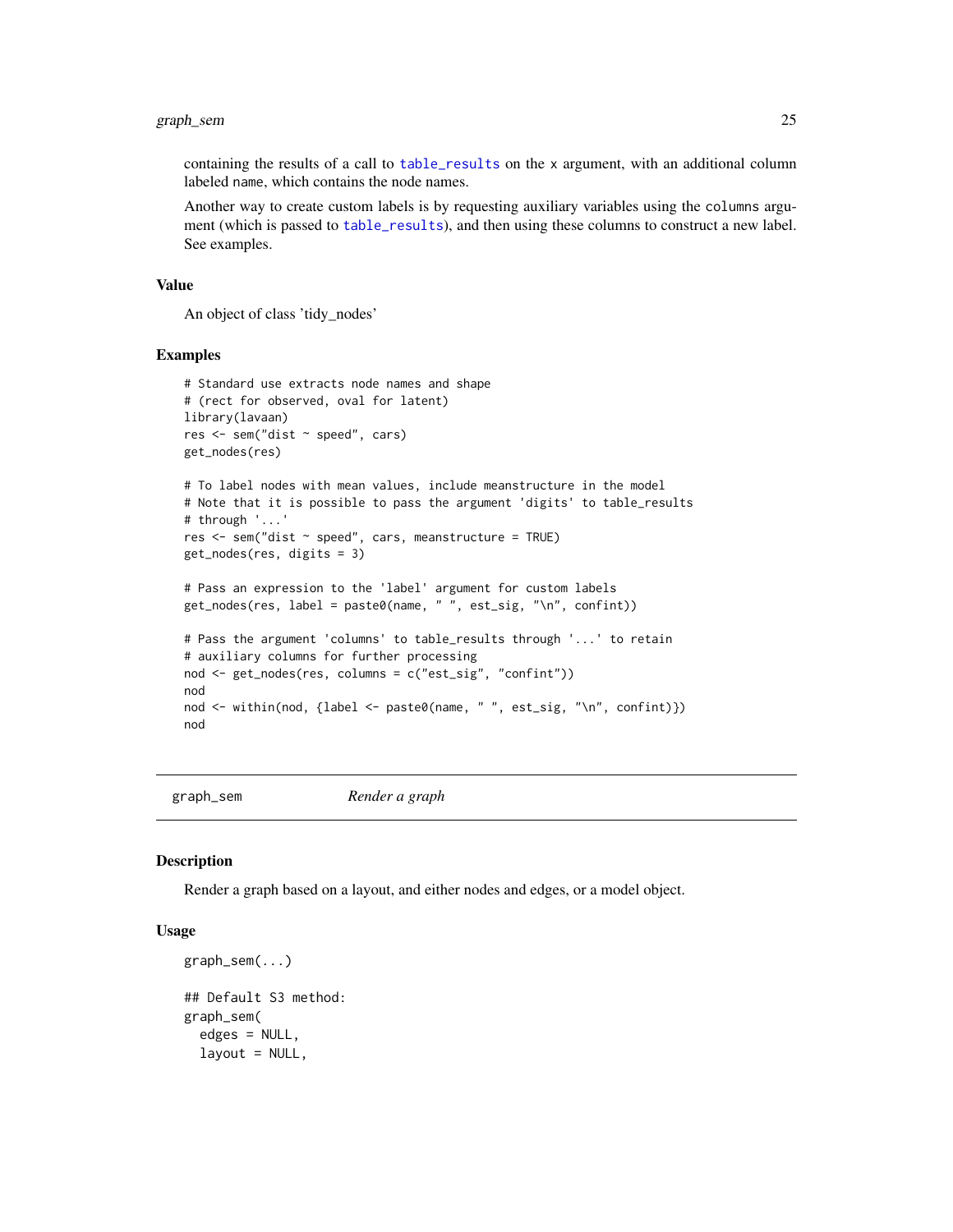```
nodes = NULL,
  rect\_width = 1.2,
 rect_height = 0.8,
 ellipses_width = 1,
  ellipses_height = 1,
  variance_diameter = 0.8,
  spacing_x = 2,
  spacing_y = 2,
  text\_size = 4,
  curvature = 60,
  angle = NULL,
  fix_coord = FALSE,
  ...
\mathcal{L}## S3 method for class 'lavaan'
graph_sem(model, edges = NULL, layout = NULL, nodes = NULL, ...)
## S3 method for class 'MxModel'
graph\_sem(model1, edges = NULL, layout = NULL, nodes = NULL, ...)## S3 method for class 'mplus.model'
graph_sem(model, edges = NULL, layout = NULL, nodes = NULL, ...)
## S3 method for class 'character'
graph_sem(...)
## S3 method for class 'mplusObject'
graph\_sem(model1, edges = NULL, layout = NULL, nodes = NULL, ...)
```
#### Arguments

| $\ddots$ .        | Additional arguments passed to and from functions.                                                                                                                                                                                                                        |
|-------------------|---------------------------------------------------------------------------------------------------------------------------------------------------------------------------------------------------------------------------------------------------------------------------|
| edges             | Object of class 'tidy_edges', or a data. frame with (at least) the columns c("from","to"),<br>and optionally, c("arrow", "label", "connect_from", "connect_to", "curvature").                                                                                             |
| layout            | A matrix (or data.frame) that describes the layout; see get_layout.                                                                                                                                                                                                       |
| nodes             | Optional, object of class 'tidy_nodes', created with the get_nodes function, or a<br>data. frame with (at least) the column c("name"), and optionally, c("shape", "label").<br>If set to NULL (the default), nodes are inferred from the layout and edges argu-<br>ments. |
| rect_width        | Width of rectangles (used to display observed variables), Default: 1.2                                                                                                                                                                                                    |
| rect_height       | Height of rectangles (used to display observed variables), Default: 0.8                                                                                                                                                                                                   |
|                   | ellipses_width Width of ellipses (used to display latent variables), Default: 1                                                                                                                                                                                           |
| ellipses_height   |                                                                                                                                                                                                                                                                           |
|                   | Height of ellipses (used to display latent variables), Default: 1                                                                                                                                                                                                         |
| variance_diameter |                                                                                                                                                                                                                                                                           |
|                   | Diameter of variance circles, Default: .8                                                                                                                                                                                                                                 |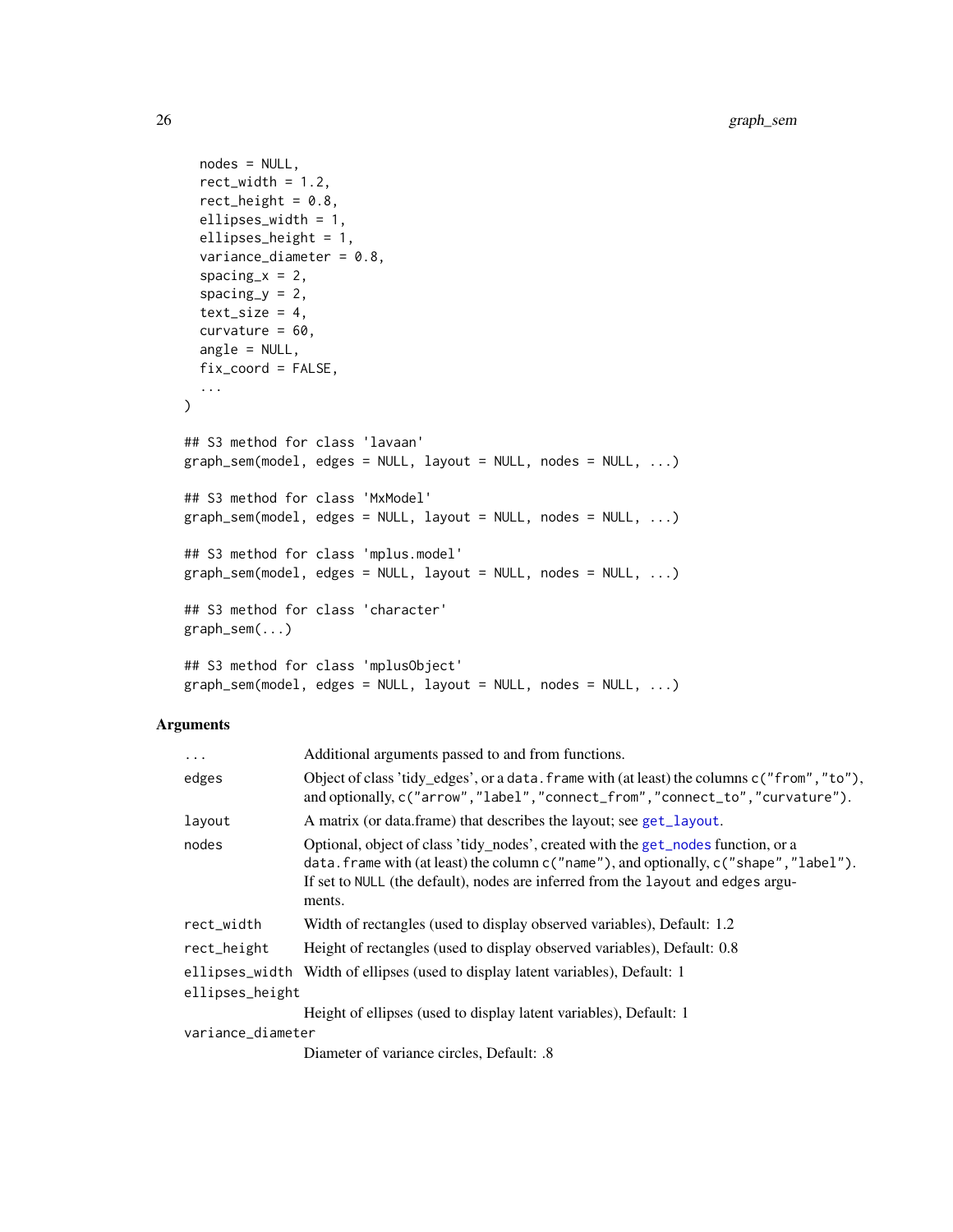#### <span id="page-26-0"></span>if\_edit 27

| spacing_x   | Spacing between columns of the graph, Default: 1                                                                                                                                                                                                                                                                                                                               |
|-------------|--------------------------------------------------------------------------------------------------------------------------------------------------------------------------------------------------------------------------------------------------------------------------------------------------------------------------------------------------------------------------------|
| $spacing_y$ | Spacing between rows of the graph, Default: 1                                                                                                                                                                                                                                                                                                                                  |
| text_size   | Point size of text, Default: 4                                                                                                                                                                                                                                                                                                                                                 |
| curvature   | Curvature of curved edges. The curve is a circle segment originating in a point<br>that forms a triangle with the two connected points, with angles at the two con-<br>nected points equal to curvature. To flip a curved edge, use a negative value<br>for curvature. Default: 60                                                                                             |
| angle       | Angle used to connect nodes by the top and bottom. Defaults to NULL, which<br>means Euclidean distance is used to determine the shortest distance between<br>node sides. A numeric value between 0-180 can be provided, where 0 means<br>that only nodes with the same x-coordinates are connected top-to-bottom, and<br>180 means that all nodes are connected top-to-bottom. |
| fix_coord   | Whether or not to fix the aspect ratio of the graph. Does not work with multi-<br>group or multilevel models. Default: FALSE.                                                                                                                                                                                                                                                  |
| model       | Instead of the edges argument, it is also possible to use the model argument and<br>pass an object for which a method exists (e.g., mplus . model or lavaan).                                                                                                                                                                                                                  |

#### Details

The default interface simply Runs the functions [prepare\\_graph](#page-66-1) and plot. The alternative interface first runs [get\\_nodes](#page-23-1) and [get\\_edges](#page-19-1) on the model argument.

#### Value

Object of class 'sem\_graph'

#### Examples

```
library(lavaan)
res <- sem("dist ~ speed", cars)
graph_sem(res)
```
if\_edit *Conditionally edit a sem\_graph object*

#### Description

This function allows users to conditionally manipulate the edges and nodes of a sem\_graph object. The generic function if\_edit applies the expression expr to all rows of the nodes and edges data.frames for which condition is TRUE.

The wrapper functions documented in the Usage section have a hard-coded expr and condition; for example, color\_sig(color = "green") colors all nodes and edges with pval < .05 green. If no column exists for the assigned aesthetic (e.g., color), the wrappers assign the default argument (in this case, color = "black") to all other nodes and edges.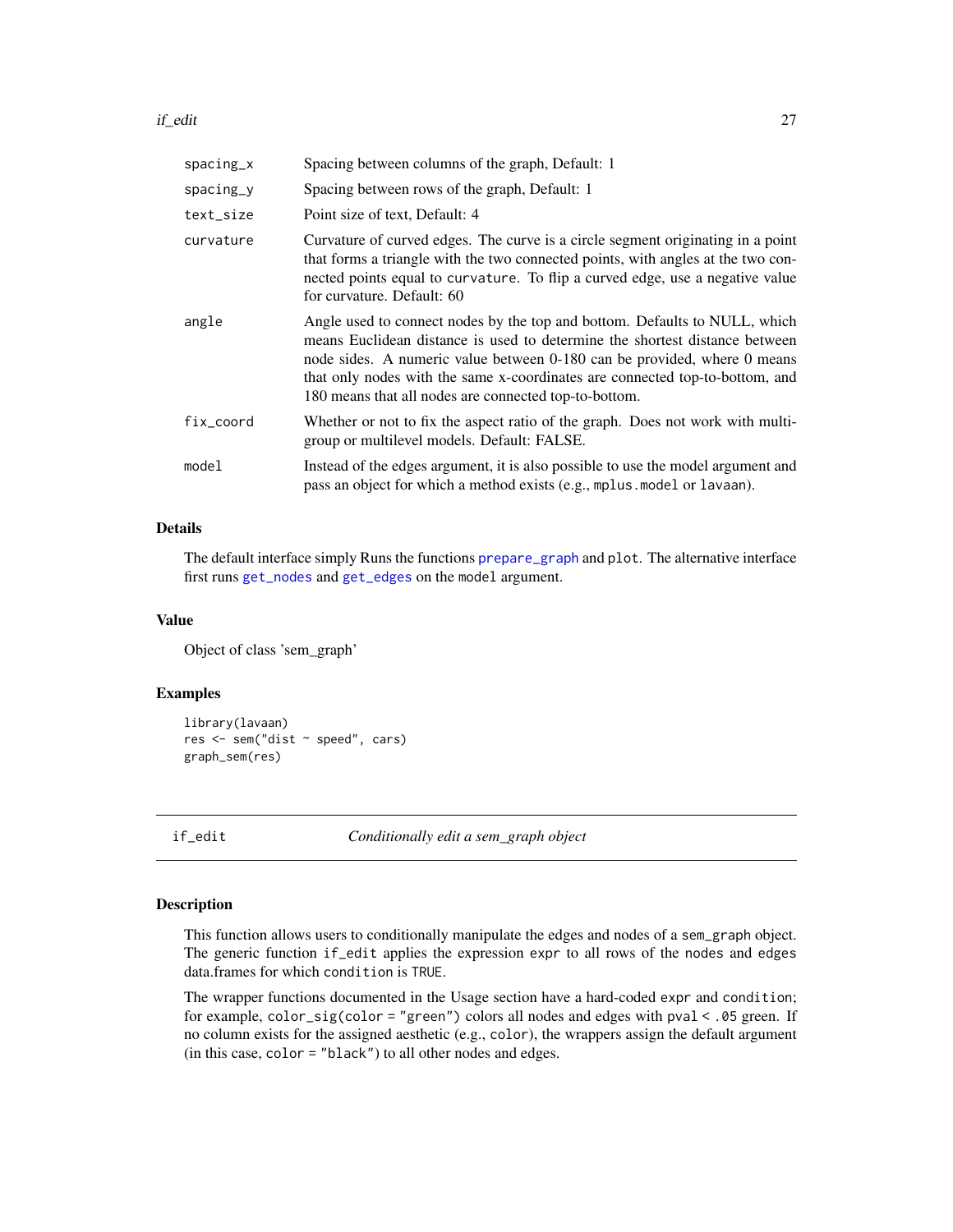#### Usage

```
if_edit(data, condition, expr, ...)
if_edges(data, condition, expr, ...)
if_nodes(data, condition, expr, ...)
## S3 method for class 'sem_graph'
if\_edit(data, condition, expr, element = c("edges", "nodes"), ...)all_sig(data, expr, ...)
hide_sig(data, ...)
show_sig(data, ...)
colour\_sig(data, colour = "black", ...)color\_sig(data, color = "black", ...)linetype_sig(data, linetype = 1, ...)
size\_sig(data, size = 1, ...)alpha_sig(data, alpha = 1, ...)
fill_sig(data, fill = "white", \dots)
label_colour_sig(data, label_colour = "black", ...)
label_color_sig(data, label_color = "black", ...)
label_fill\_sig(data, label_fill = "white", ...)label\_size\_sig(data, label\_size = 4, ...)label_alpha_sig(data, label_alpha = 1, ...)
label_family_sig(data, label_family = "sans", ...)
label_fontface_sig(data, label_fontface = "plain", ...)
label_hjust_sig(data, label_hjust = "center", ...)
label_vjust\_sig(data, label_vjust = "middle", ...)label_{\text{label{label}left} label_lineheight_sig(data, label_lineheight = 1, ...)
```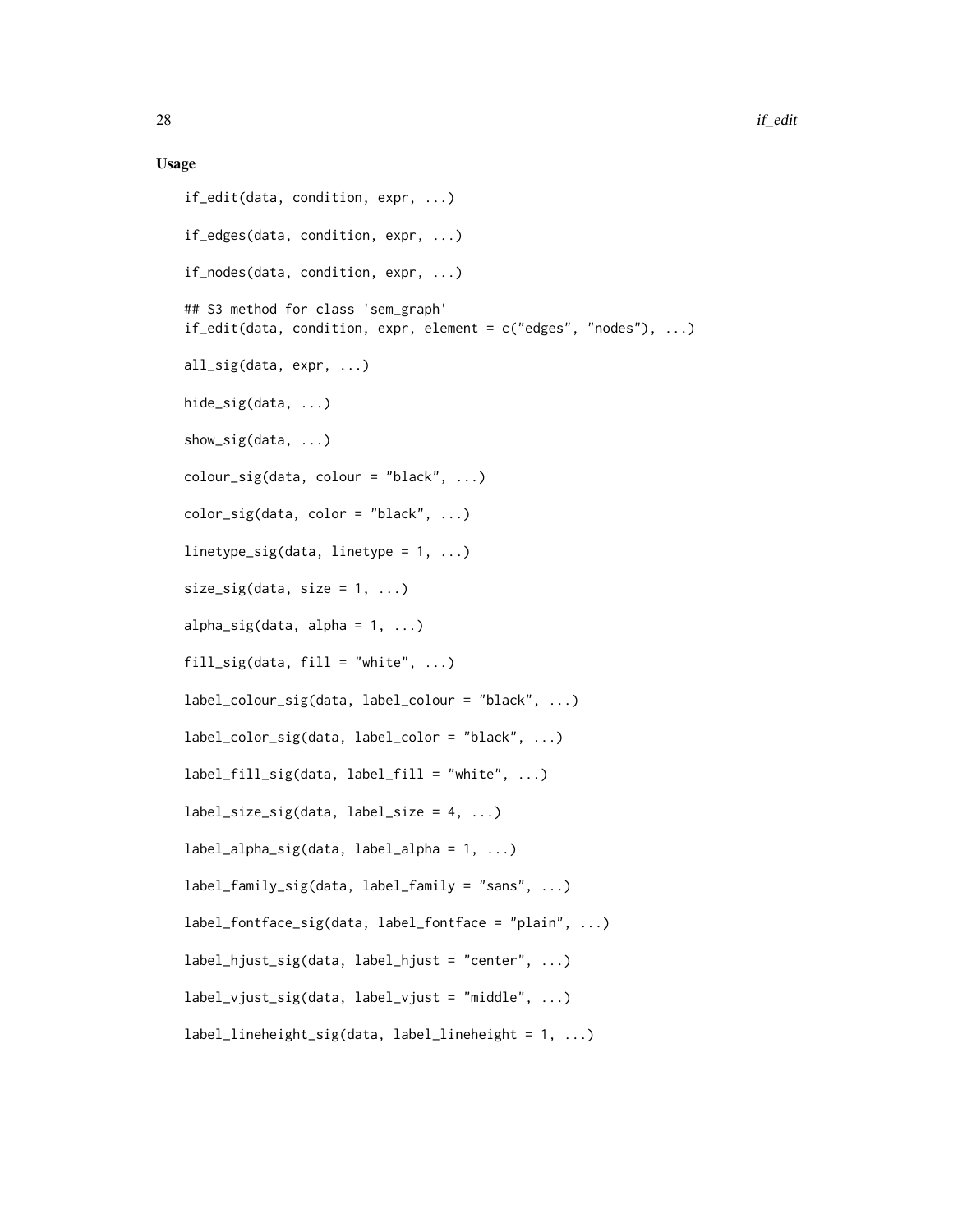#### if\_edit 29

```
label\_location\_sig(data, label\_location = 0.5, ...)all_nonsig(data, expr, ...)
hide_nonsig(data, ...)
show_nonsig(data, ...)
colour\_nonsig(data, colour = "black", ...)color_nonsig(data, color = "black", ...)
linetype_nonsig(data, linetype = 1, ...)
size\_nonsig(data, size = 1, ...)alpha_nonsig(data, alpha = 1, ...)
fill_nonsig(data, fill = "white", \dots)
label_colour_nonsig(data, label_colour = "black", ...)
label_color_nonsig(data, label_color = "black", ...)
label_fill_nonsig(data, label_fill = "white", ...)
label_size_nonsig(data, label_size = 4, ...)
label_alpha_nonsig(data, label_alpha = 1, ...)
label_family_nonsig(data, label_family = "sans", ...)
label_fontface_nonsig(data, label_fontface = "plain", ...)
label_hjust_nonsig(data, label_hjust = "center", ...)
label_vjust\_nonsig(data, label_vjust_ "middle", ... )label_lineheight_nonsig(data, label_lineheight = 1, ...)
label_location_nonsig(data, label_location = 0.5, ...)
all_fixed(data, expr, ...)
hide_fixed(data, ...)
show_fixed(data, ...)
```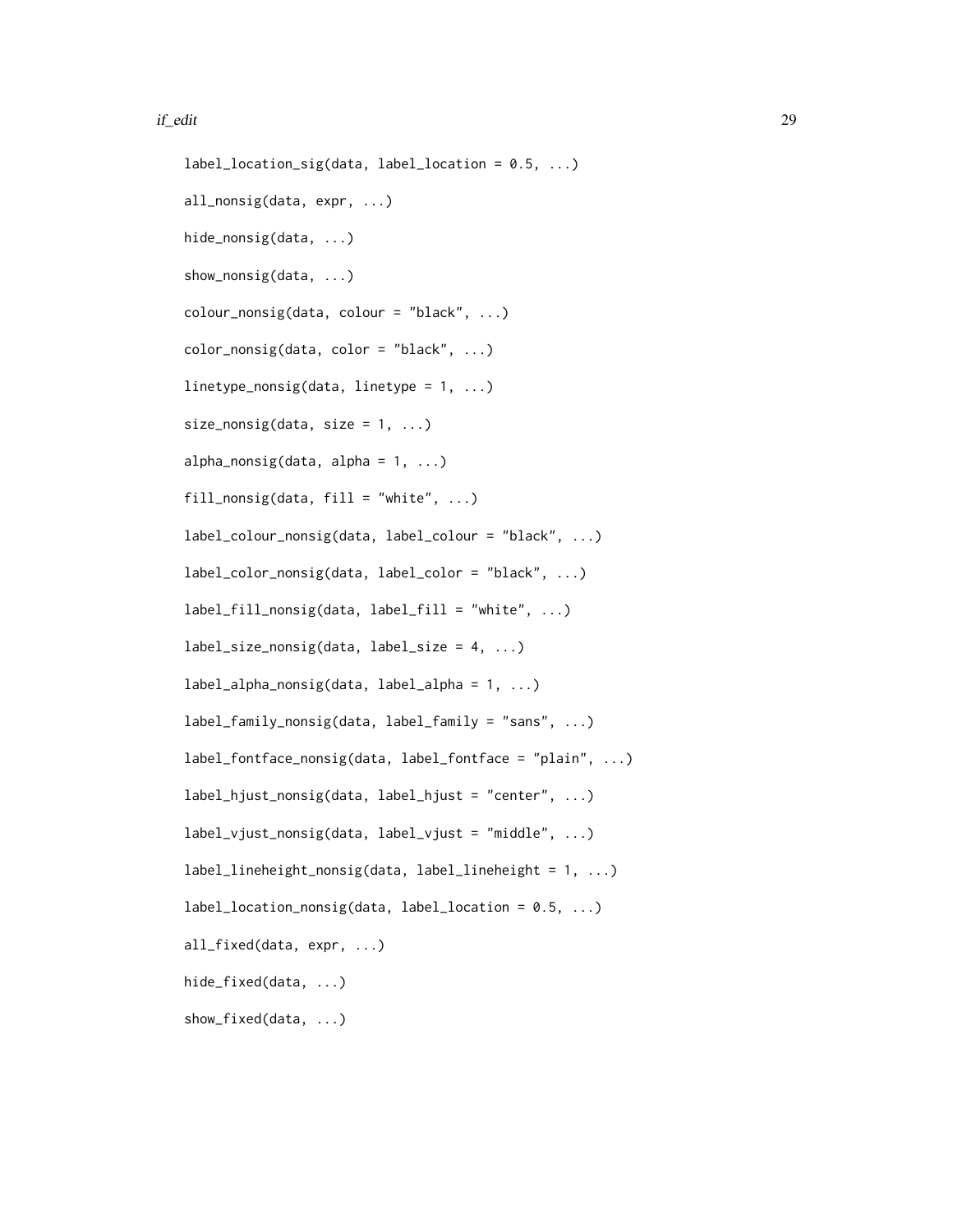```
colour_fixed(data, colour = "black", ...)
color_fixed(data, color = "black", ...)
linetype_fixed(data, linetype = 1, ...)
size\_fixed(data, size = 1, ...)alpha_fixed(data, alpha = 1, ...)
fill_fixed(data, fill = "white", ...)
label_colour_fixed(data, label_colour = "black", ...)
label_color_fixed(data, label_color = "black", ...)
label_fill_fixed(data, label_fill = "white", ...)
label_size_fixed(data, label_size = 4, ...)
label_alpha_fixed(data, label_alpha = 1, ...)
label_family_fixed(data, label_family = "sans", ...)
label_fontface_fixed(data, label_fontface = "plain", ...)
label_hjust_fixed(data, label_hjust = "center", ...)
label_vjust_fixed(data, label_vjust = "middle", ...)
label_lineheight_fixed(data, label_lineheight = 1, ...)
label_location_fixed(data, label_location = 0.5, ...)
all_pos(data, expr, ...)
hide_pos(data, ...)
show_pos(data, ...)
colour_pos(data, colour = "black", ...)
color_{\text{color\_pos(data, color = "black", ...)}linetype\_pos(data, linetype = 1, ...)size_pos(data, size = 1, ...)
```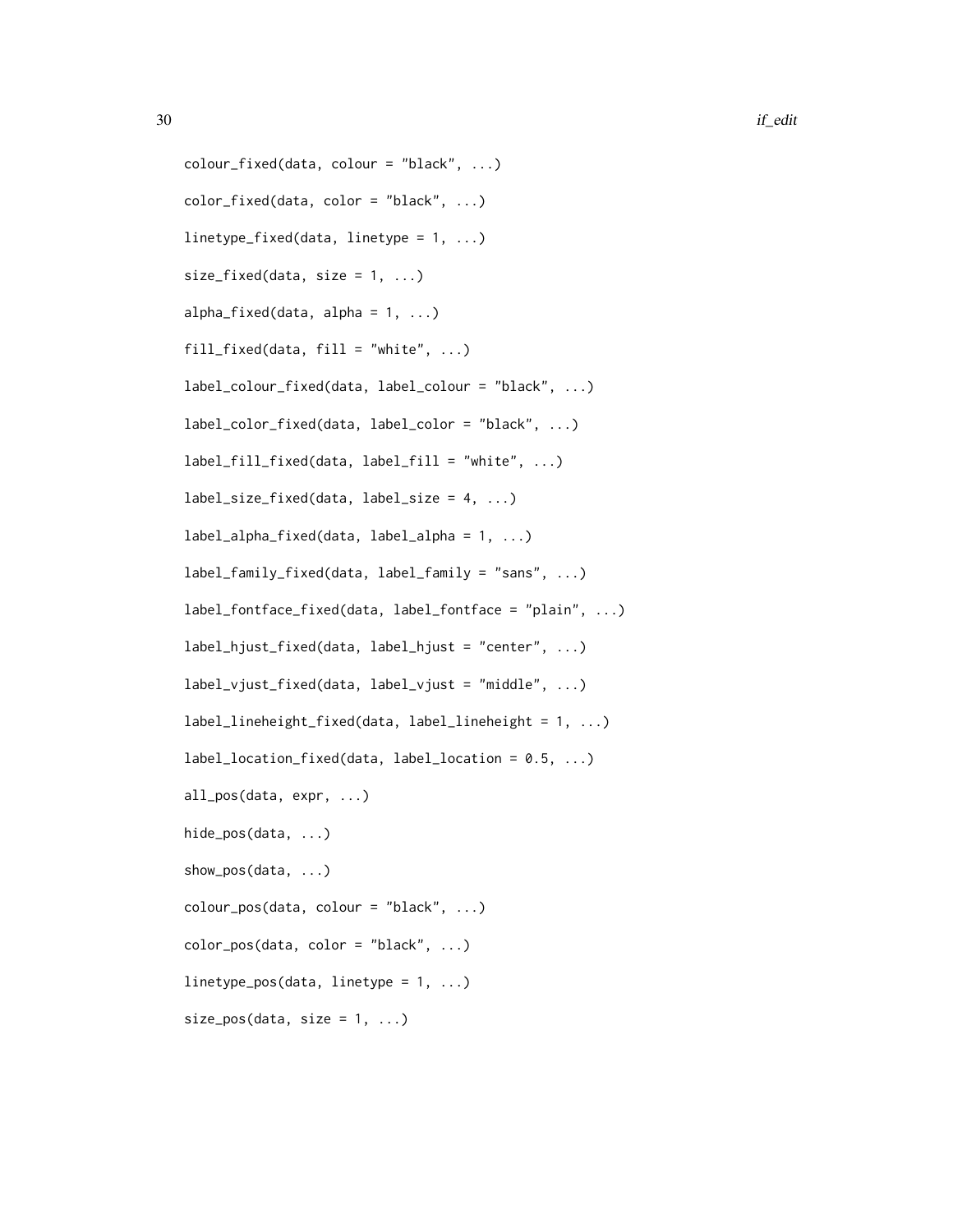#### $if\_edit$  31

```
alpha_pos(data, alpha = 1, ...)
fill\_pos(data, fill = "white", ...)label_colour_pos(data, label_colour = "black", ...)
label_color_pos(data, label_color = "black", ...)
label_fill_pos(data, label_fill = "white", ...)
label_size_pos(data, label_size = 4, ...)
label_1abel_alpha_pos(data, label_alpha = 1, ...)
label_family_pos(data, label_family = "sans", ...)
label_fontface_pos(data, label_fontface = "plain", ...)
label_hjust_pos(data, label_hjust = "center", ...)
label_vjust_pos(data, label_vjust_pos(data, label_vjust = "middle", ...)label\_lineheight = 1, ...label\_location\_pos(data, label\_location = 0.5, ...)all_neg(data, expr, ...)
hide_neg(data, ...)
show_neg(data, ...)
\text{colour\_neg}(\text{data}, \text{colour} = \text{"black", \dots})color_neg(data, color = "black", ...)
linetype\_neg(data, linetype = 1, ...)size\_neg(data, size = 1, ...)alpha\_neg(data, alpha = 1, ...)fill\_neg(data, fill = "white", ...)label_colour_neg(data, label_colour = "black", ...)
label_color_neg(data, label_color = "black", ...)
```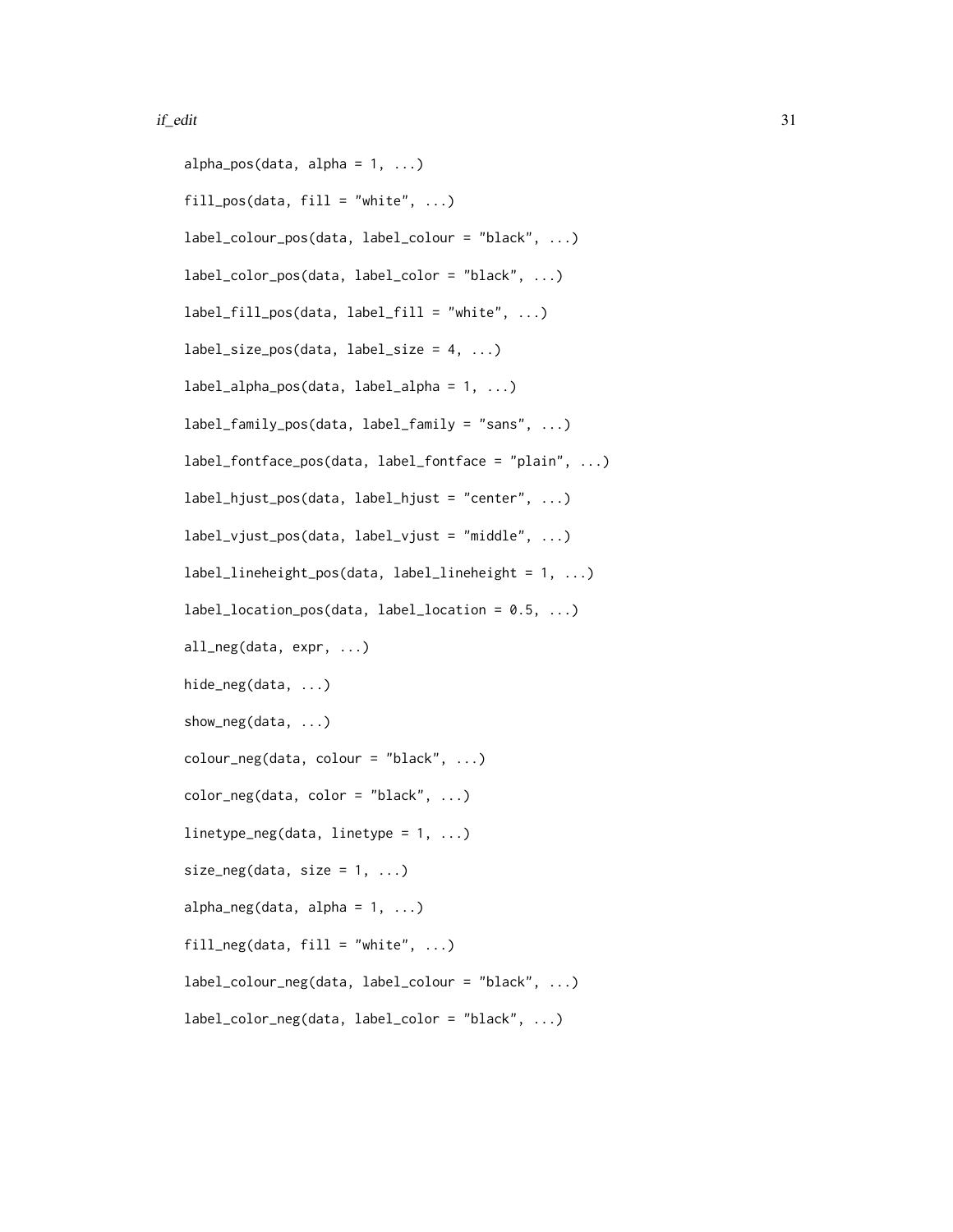```
label_fill_neg(data, label_fill = "white", ...)
label\_size\_neg(data, label\_size = 4, ...)label_alpha_neg(data, label_alpha = 1, ...)
label_family_neg(data, label_family = "sans", ...)
label_fontface_neg(data, label_fontface = "plain", ...)
label_hjust_neg(data, label_hjust = "center", ...)
label_vjust\_neg(data, label_vjust\_neg(data, label_vjust = "middle", ...)label_lineheight_neg(data, label_lineheight = 1, ...)
label_location_neg(data, label_location = 0.5, ...)
all_var(data, expr, ...)
hide_var(data, ...)
show_var(data, ...)
\text{colour\_var}(\text{data}, \text{colour} = \text{"black", \dots})color\_var(data, color = "black", ...)linetype\_var(data, linetype = 1, ...)size\_var(data, size = 1, ...)alpha_var(data, alpha = 1, ...)label_colour_var(data, label_colour = "black", ...)
label_color_var(data, label_color = "black", ...)
label_fill_var(data, label_fill = "white", ...)
label\_size\_var(data, label\_size = 4, ...)label_alpha_var(data, label_alpha = 1, ...)
label_family_var(data, label_family = "sans", ...)
label_fontface_var(data, label_fontface = "plain", ...)
```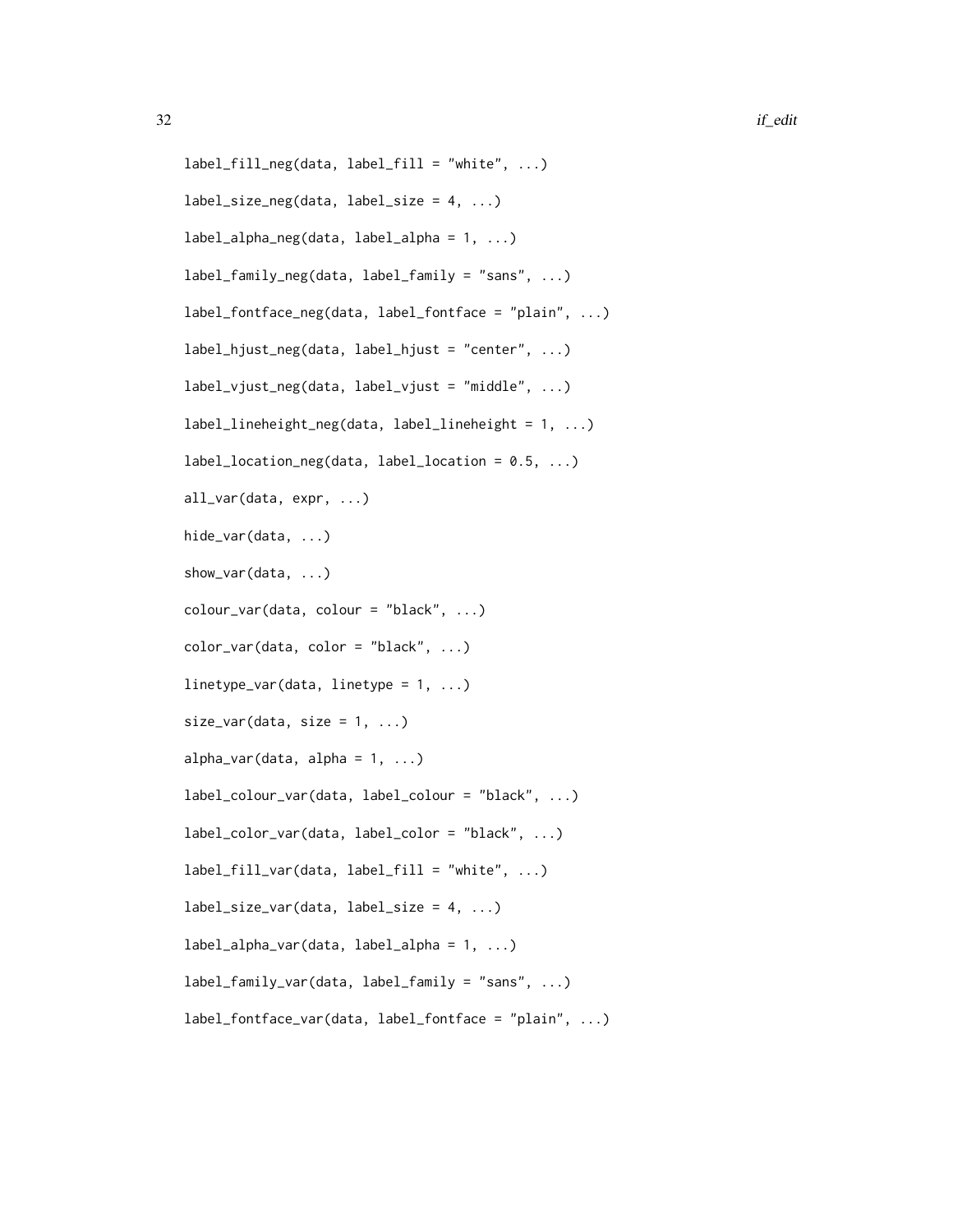#### if\_edit 33

```
label_hjust_var(data, label_hjust = "center", ...)
label_vjust_var(data, label_vjust = "middle", ...)label_lineheight_var(data, label_lineheight = 1, ...)
all_cov(data, expr, ...)
hide_cov(data, ...)
show_cov(data, ...)
\text{colour\_cov}(\text{data}, \text{colour} = \text{"black", \dots})color\_cov(data, color = "black", ...)linetype\_cov(data, linetype = 1, ...)size\_cov(data, size = 1, ...)alpha_{cov(data, alpha = 1, ...)}label_colour_cov(data, label_colour = "black", ...)
label_color_cov(data, label_color = "black", ...)
label_fillcov(data, label_fill = "white", ...)label\_size\_cov(data, label\_size = 4, ...)label_alpha_cov(data, label_alpha = 1, ...)
label_family_cov(data, label_family = "sans", ...)
label_fontface_cov(data, label_fontface = "plain", ...)
label_hjust_cov(data, label_hjust = "center", ...)
label_vjust_cov(data, label_vjust_cov(data, label_vjust = "middle", ...)label_lineheight_cov(data, label_lineheight = 1, ...)
label_location_cov(data, label_location = 0.5, ...)
all_reg(data, expr, ...)
hide_reg(data, ...)
```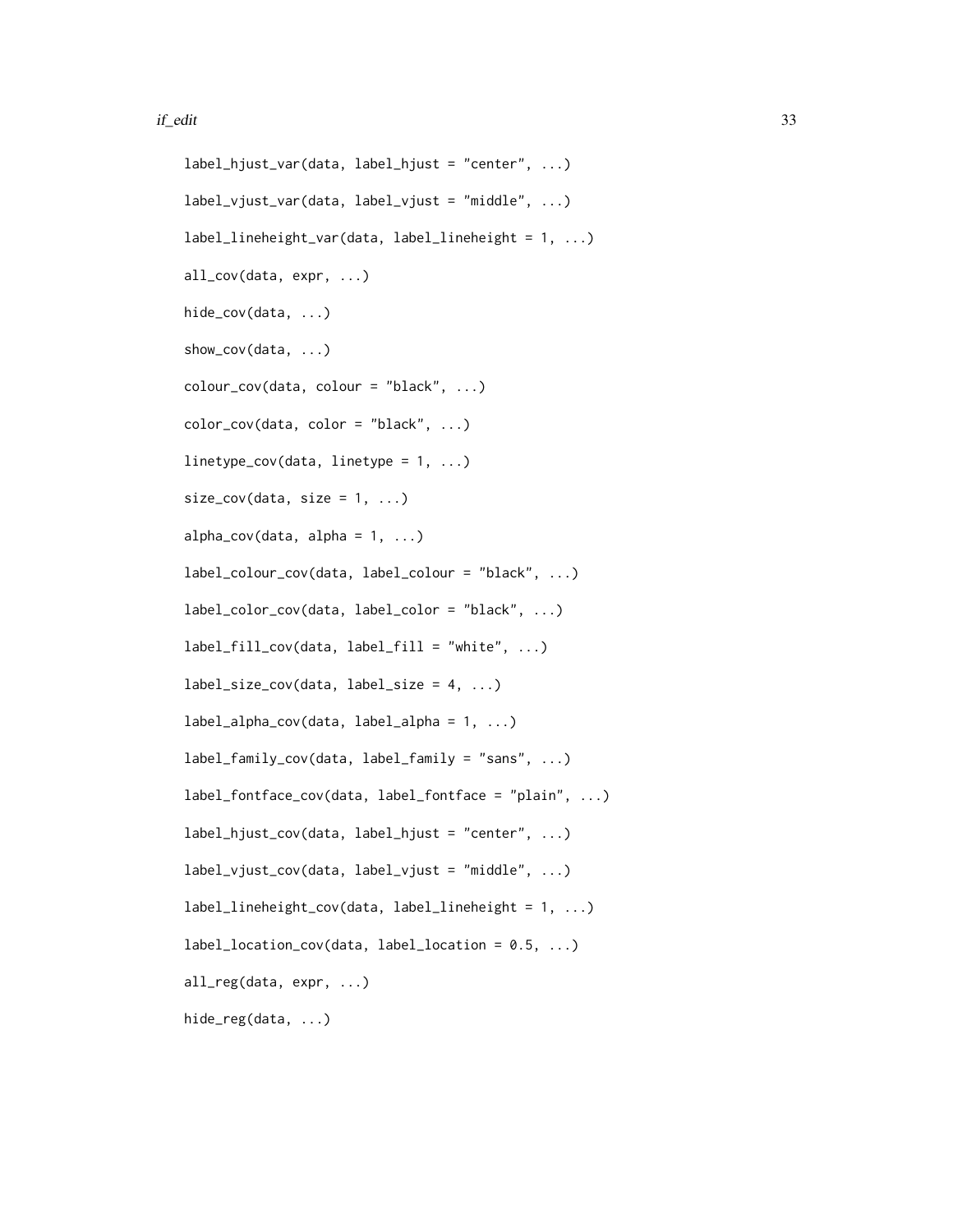```
show_reg(data, ...)
color_reg(data, colour = "black", ...)color_reg(data, color = "black", ...)linetype_reg(data, linetype = 1, ...)
size\_reg(data, size = 1, ...)alpha_reg(data, alpha = 1, ...)label_colour_reg(data, label_colour = "black", ...)
label_color_reg(data, label_color = "black", ...)
label_fill_reg(data, label_fill = "white", ...)
label\_size\_reg(data, label\_size = 4, ...)label_alpha_reg(data, label_alpha = 1, ...)
label_family_reg(data, label_family = "sans", ...)
label_fontface_reg(data, label_fontface = "plain", ...)
label_hjust_reg(data, label_hjust = "center", ...)
label_vjust-reg(data, label_vjust = "middle", ...)label_lineheight_reg(data, label_lineheight = 1, ...)
label_location_reg(data, label_location = 0.5, ...)
all_load(data, expr, ...)
hide_load(data, ...)
show_load(data, ...)
colour_load(data, colour = "black", ...)
color\_load(data, color = "black", ...)linetype\_load(data, linetype = 1, ...)size_load(data, size = 1, ...)
```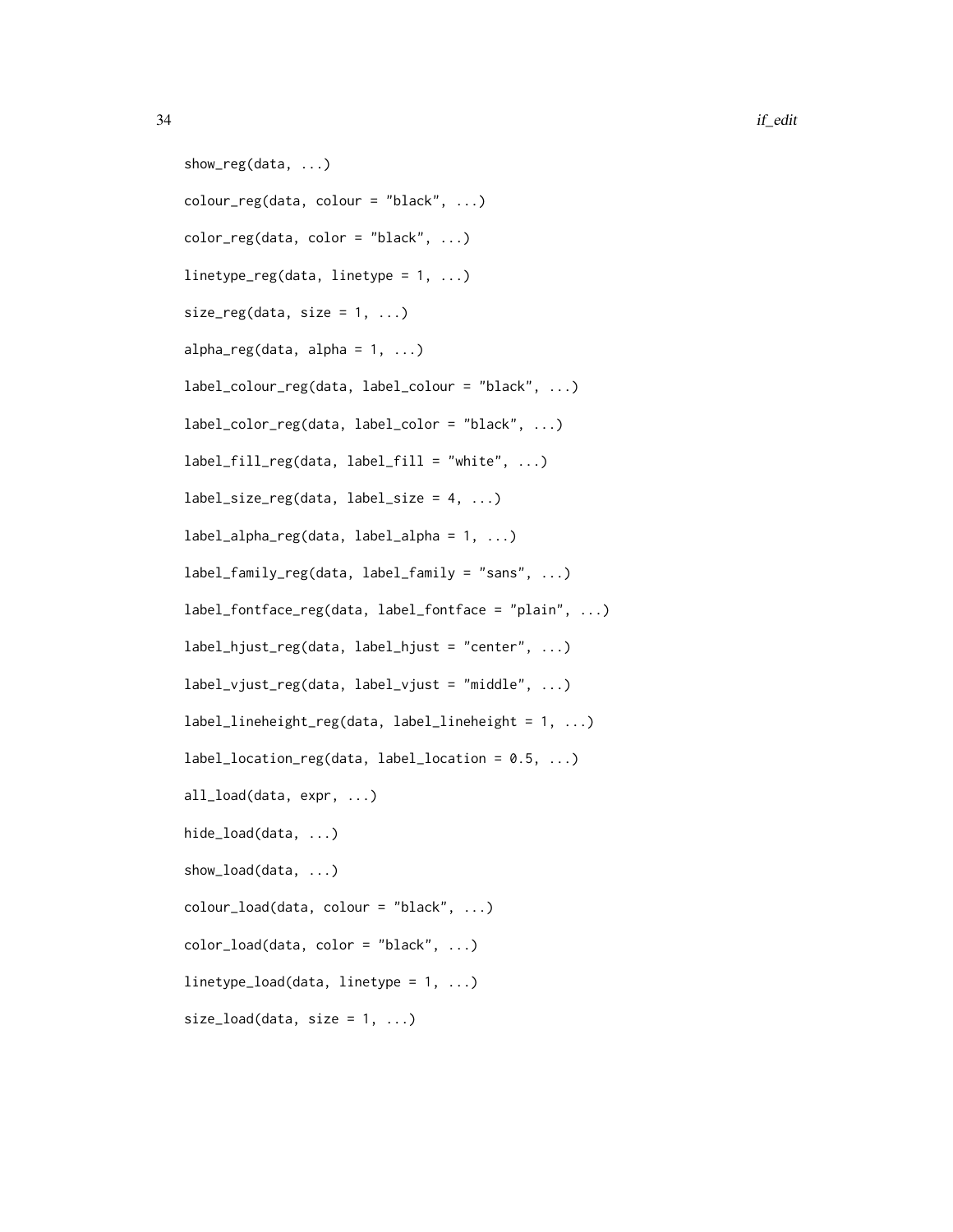#### if\_edit 35

```
alpha_load(data, alpha = 1, ...)
label_colour_load(data, label_colour = "black", ...)
label_color_load(data, label_color = "black", ...)
label_fill\_load(data, label_fill = "white", ...)label\_size\_load(data, label\_size = 4, ...)label_alpha_load(data, label_alpha = 1, ...)
label_family_load(data, label_family = "sans", ...)
label_fontface_load(data, label_fontface = "plain", ...)
label_hjust_load(data, label_hjust = "center", ...)
label_vjust\_load(data, label_vjust_1)label_lineheight_load(data, label_lineheight = 1, ...)
label_location_load(data, label_location = 0.5, ...)
all_obs(data, expr, ...)
hide_obs(data, ...)
show_obs(data, ...)
colour_obs(data, colour = "black", ...)
color_obs(data, color = "black", ...)
linetype\_obs(data, linetype = 1, ...)size\_obs(data, size = 1, ...)alpha_obs(data, alpha = 1, ...)fill\_obs(data, fill = "white", ...)label_colour_obs(data, label_colour = "black", ...)
label_color_obs(data, label_color = "black", ...)
label_fill\_obs(data, label_fill = "white", ...)
```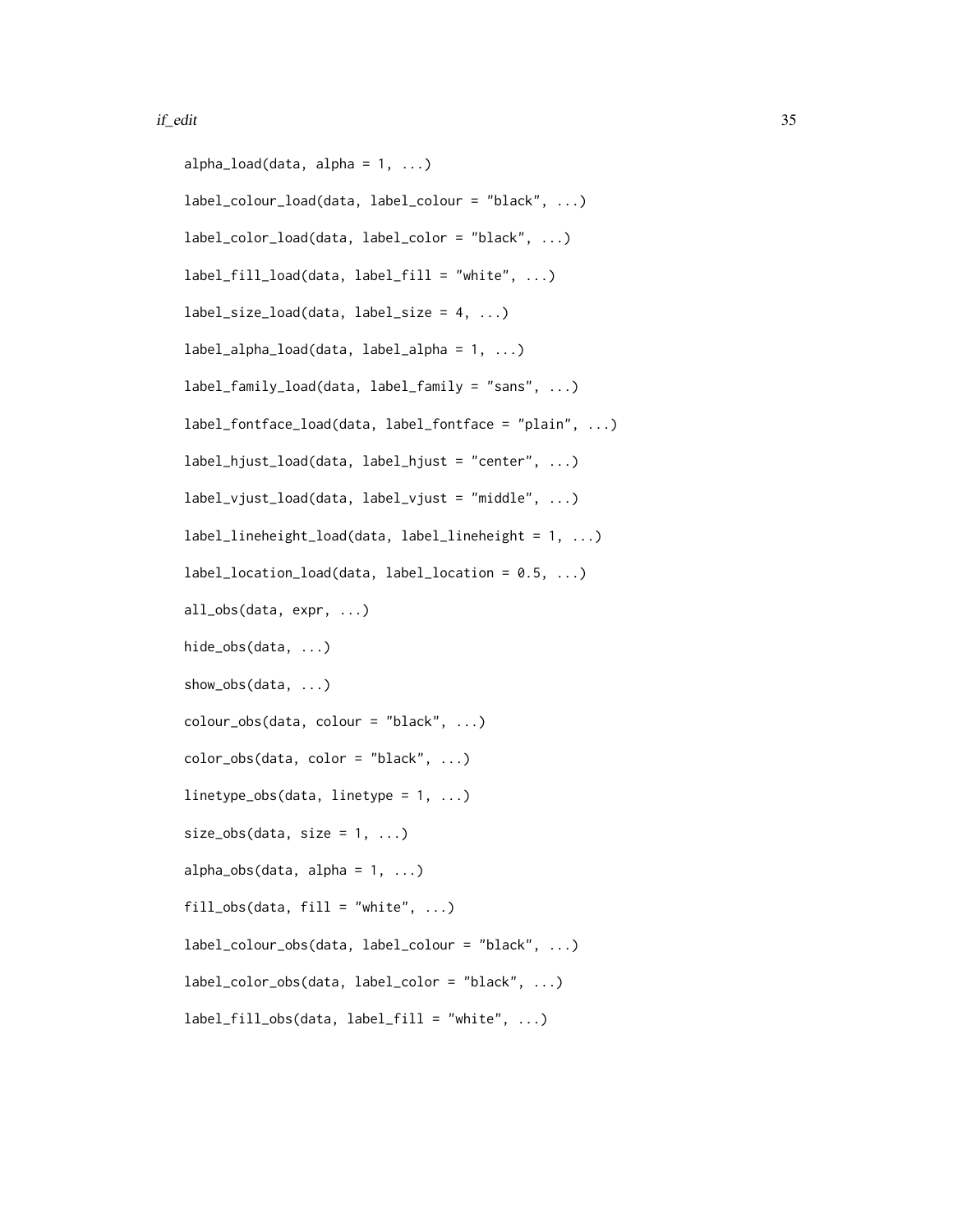```
label\_size\_obs(data, label\_size = 4, ...)label_1alpha_obs(data, label_2alpha = 1, ...)
label_family_obs(data, label_family = "sans", ...)
label_fontface_obs(data, label_fontface = "plain", ...)
label_hjust_obs(data, label_hjust = "center", ...)
label_vjust\_obs(data, label_vjust_0)label_lineheight_obs(data, label_lineheight = 1, ...)
all_latent(data, expr, ...)
hide_latent(data, ...)
show_latent(data, ...)
\text{colour}\_\text{latent}\text{(data, colour = "black", ...)}color_latent(data, color = "black", ...)
linetype_latent(data, linetype = 1, ...)
size\_latent(data, size = 1, ...)alpha<sub>1</sub>atent(data, alpha = 1, ...)
fill\_latent(data, fill = "white", ...)label_colour_latent(data, label_colour = "black", ...)
label_color_latent(data, label_color = "black", ...)
label_fill_latent(data, label_fill = "white", ...)
label_size_latent(data, label_size = 4, ...)
label_alpha_latent(data, label_alpha = 1, ...)
label_family_latent(data, label_family = "sans", ...)
label_fontface_latent(data, label_fontface = "plain", ...)
label_hjust_latent(data, label_hjust = "center", ...)
```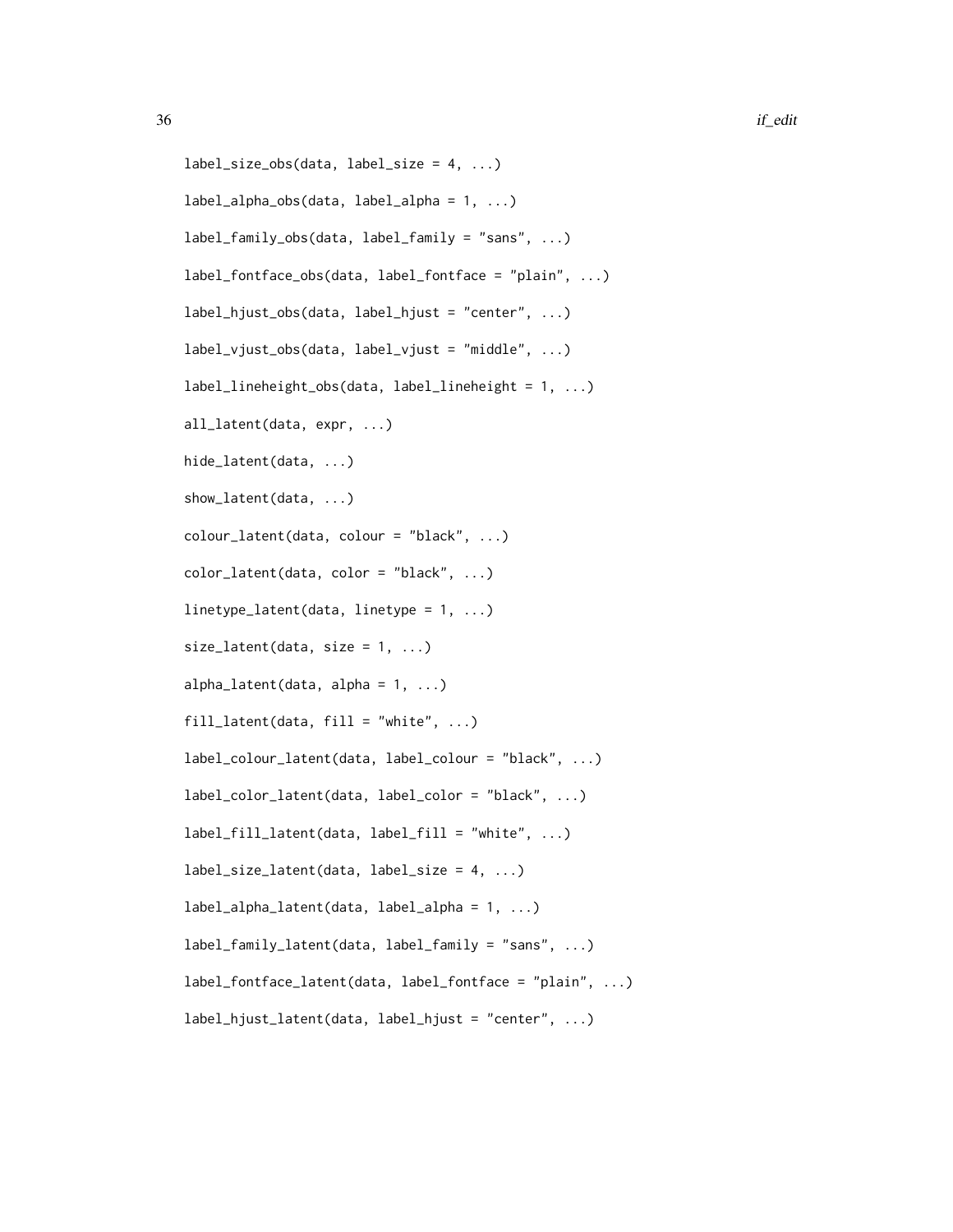#### if\_edit 37

```
label_vjust_latent(data, label_vjust = "middle", ...)
label_lineheight_latent(data, label_lineheight = 1, ...)
all_sig_nodes(data, expr, ...)
hide_sig_nodes(data, ...)
show_sig_nodes(data, ...)
colour_sig_nodes(data, colour = "black", ...)
color_sig_nodes(data, color = "black", ...)
linetype_sig_nodes(data, linetype = 1, ...)
size\_sig\_nodes(data, size = 1, ...)alpha_sig\_nodes(data, alpha = 1, ...)label_colour_sig_nodes(data, label_colour = "black", ...)
label_color_sig_nodes(data, label_color = "black", ...)
label_fill_sig_nodes(data, label_fill = "white", ...)
label\_size\_sig\_nodes(data, label\_size = 4, ...)label_alpha_sig_nodes(data, label_alpha = 1, ...)
label_family_sig_nodes(data, label_family = "sans", ...)
label_fontface_sig_nodes(data, label_fontface = "plain", ...)
label_hjust_sig_nodes(data, label_hjust = "center", ...)
label_vjust_sig_nodes(data, label_vjust = "middle", ...)
label_lineheight_sig_nodes(data, label_lineheight = 1, ...)
all_nonsig_nodes(data, expr, ...)
hide_nonsig_nodes(data, ...)
show_nonsig_nodes(data, ...)
colour_nonsig_nodes(data, colour = "black", ...)
```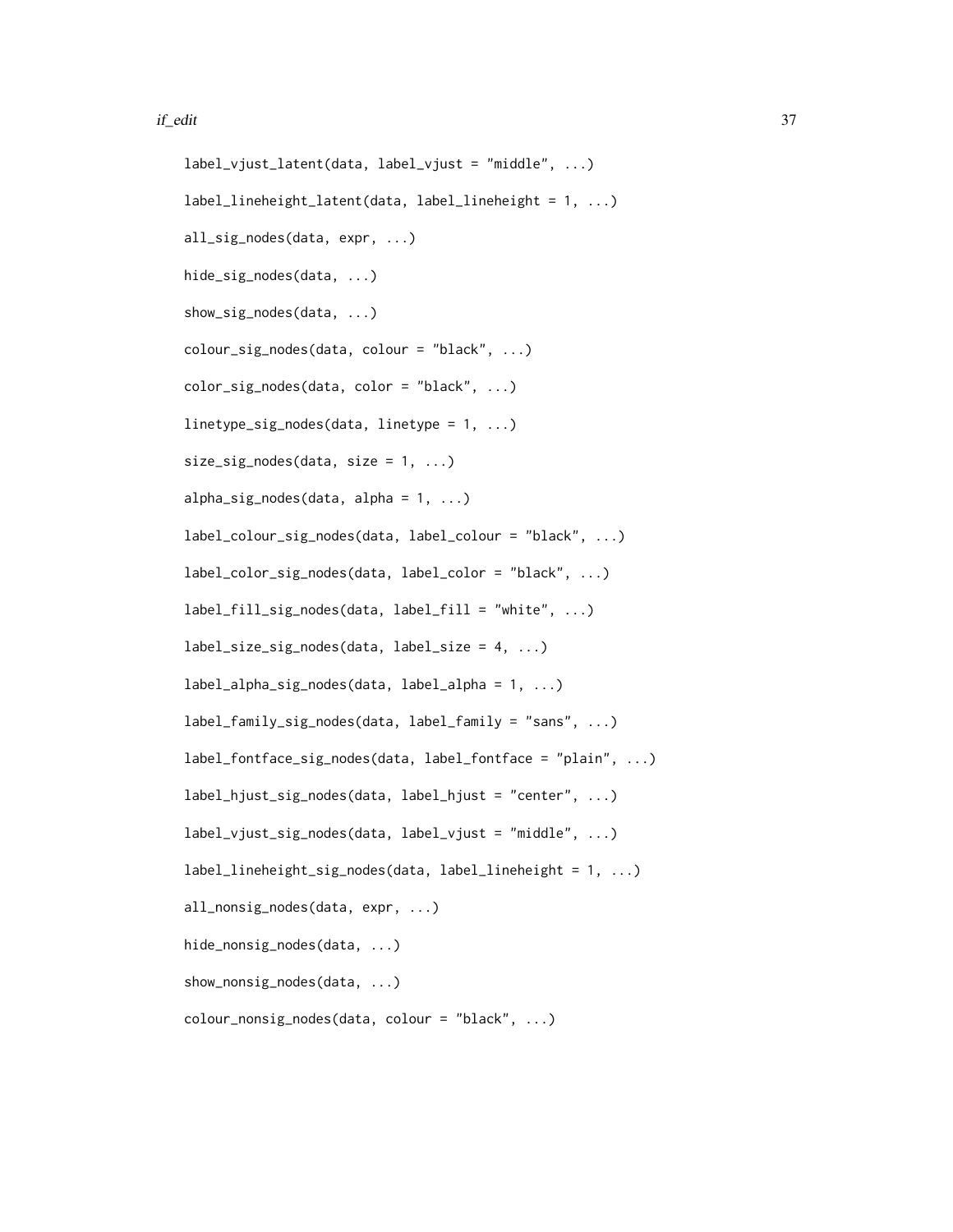```
color_nonsig_nodes(data, color = "black", ...)
linetype_nonsig_nodes(data, linetype = 1, ...)
size\_nonsig\_nodes(data, size = 1, ...)alpha\_nonsig\_nodes(data, alpha = 1, ...)label_colour_nonsig_nodes(data, label_colour = "black", ...)
label_color_nonsig_nodes(data, label_color = "black", ...)
label_fill_nonsig_nodes(data, label_fill = "white", ...)
label_size_nonsig_nodes(data, label_size = 4, ...)
label_alpha_nonsig_nodes(data, label_alpha = 1, ...)
label_family_nonsig_nodes(data, label_family = "sans", ...)
label_fontface_nonsig_nodes(data, label_fontface = "plain", ...)
label_hjust_nonsig_nodes(data, label_hjust = "center", ...)
label_vjust_nonsig_nodes(data, label_vjust = "middle", ...)
label_lineheight_nonsig_nodes(data, label_lineheight = 1, ...)
all_fixed_nodes(data, expr, ...)
hide_fixed_nodes(data, ...)
show_fixed_nodes(data, ...)
colour_fixed_nodes(data, colour = "black", ...)
color_fixed_nodes(data, color = "black", ...)
linetype_fixed_nodes(data, linetype = 1, ...)
size_fixed-node(s(data, size = 1, ...)alpha_fixed_nodes(data, alpha = 1, ...)
label_colour_fixed_nodes(data, label_colour = "black", ...)
label_color_fixed_nodes(data, label_color = "black", ...)
```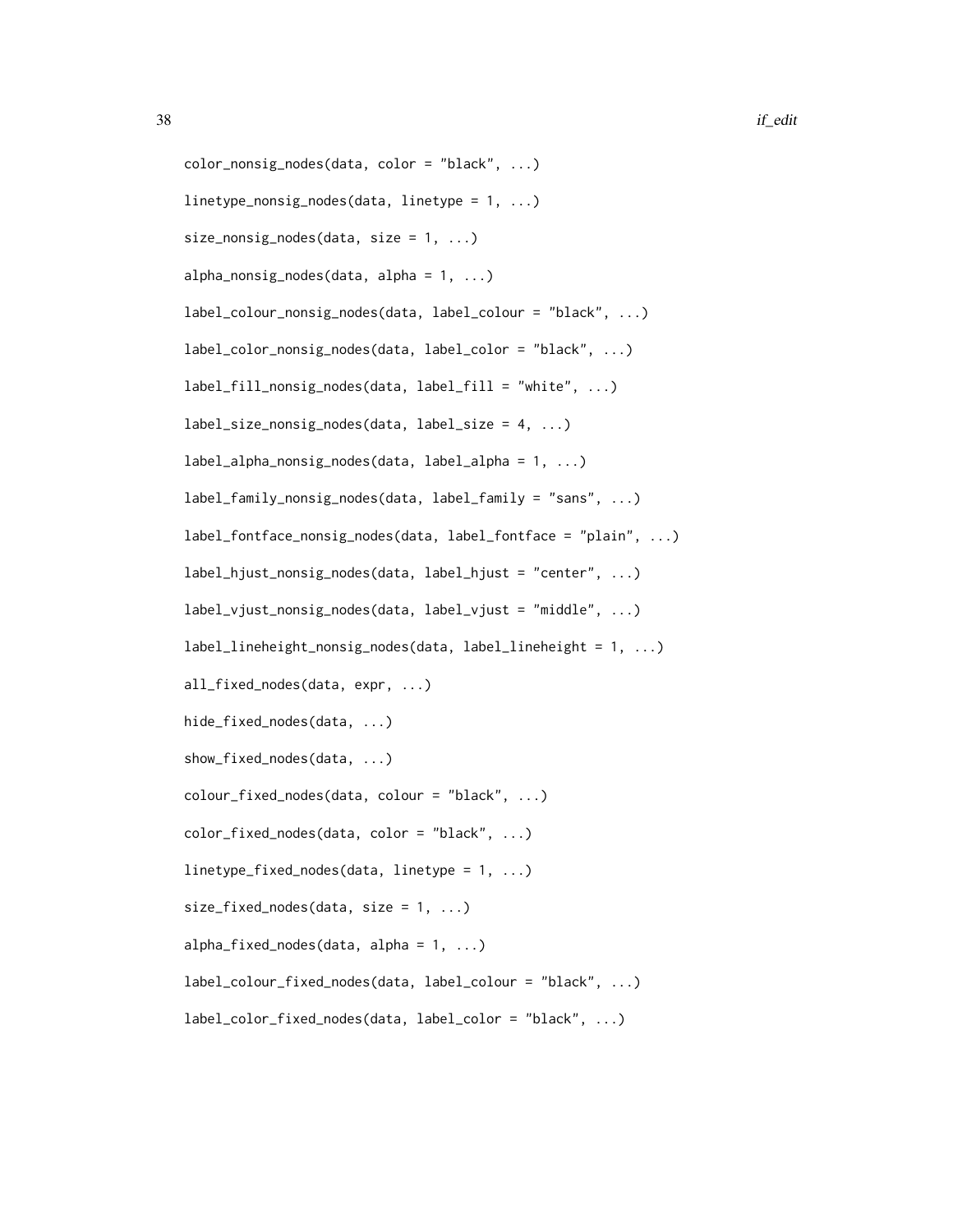```
label_fill_fixed_nodes(data, label_fill = "white", ...)
label\_size\_fixed\_nodes(data, label\_size = 4, ...)label_alpha_fixed_nodes(data, label_alpha = 1, ...)
label_family_fixed_nodes(data, label_family = "sans", ...)
label_fontface_fixed_nodes(data, label_fontface = "plain", ...)
label_hjust_fixed_nodes(data, label_hjust = "center", ...)
label_vjust_fixed_nodes(data, label_vjust = "middle", ...)
label_lineheight_fixed_nodes(data, label_lineheight = 1, ...)
all_pos_nodes(data, expr, ...)
hide_pos_nodes(data, ...)
show_pos_nodes(data, ...)
colour_pos_nodes(data, colour = "black", ...)
color_pos_nodes(data, color = "black", ...)
linetype_pos_nodes(data, linetype = 1, ...)
size_pos_nodes(data, size = 1, ...)alpha_pos_nodes(data, alpha = 1, ...)label_colour_pos_nodes(data, label_colour = "black", ...)
label_color_pos_nodes(data, label_color = "black", ...)
label_fill_pos-nodes(data, label_fill = "white", ...)label\_size\_pos\_nodes(data, label\_size = 4, ...)label_alpha_pos_nodes(data, label_alpha = 1, ...)
label_family_pos_nodes(data, label_family = "sans", ...)
label_fontface_pos_nodes(data, label_fontface = "plain", ...)
label_hjust_pos_nodes(data, label_hjust = "center", ...)
```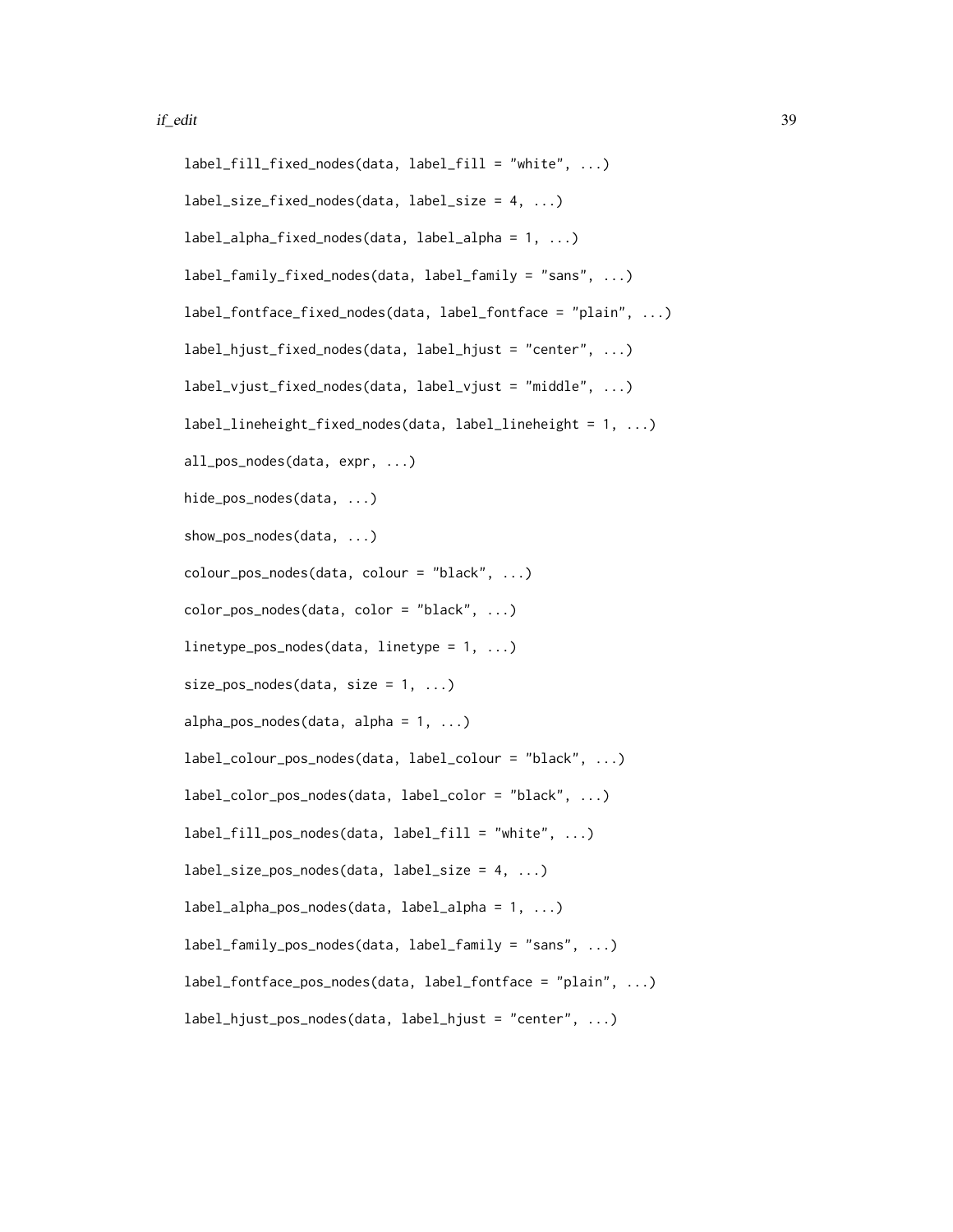```
label_vjust_pos_nodes(data, label_vjust = "middle", ...)
label_lineheight_pos_nodes(data, label_lineheight = 1, ...)
all_neg_nodes(data, expr, ...)
hide_neg_nodes(data, ...)
show_neg_nodes(data, ...)
colour_neg_nodes(data, colour = "black", ...)
color_neg_nodes(data, color = "black", ...)
linetype_neg_nodes(data, linetype = 1, ...)
size\_neg\_nodes(data, size = 1, ...)alpha_neg_nodes(data, alpha = 1, ...)label_colour_neg_nodes(data, label_colour = "black", ...)
label_color_neg_nodes(data, label_color = "black", ...)
label_fill_neg_nodes(data, label_fill = "white", ...)
label\_size\_neg\_nodes(data, label\_size = 4, ...)label_alpha_neg_nodes(data, label_alpha = 1, ...)
label_family_neg_nodes(data, label_family = "sans", ...)
label_fontface_neg_nodes(data, label_fontface = "plain", ...)
label_hjust_neg_nodes(data, label_hjust = "center", ...)
label_vjust_neg_nodes(data, label_vjust = "middle", ...)
label_lineheight_neg_nodes(data, label_lineheight = 1, ...)
all_sig_edges(data, expr, ...)
hide_sig_edges(data, ...)
show_sig_edges(data, ...)
colour_sig_edges(data, colour = "black", ...)
```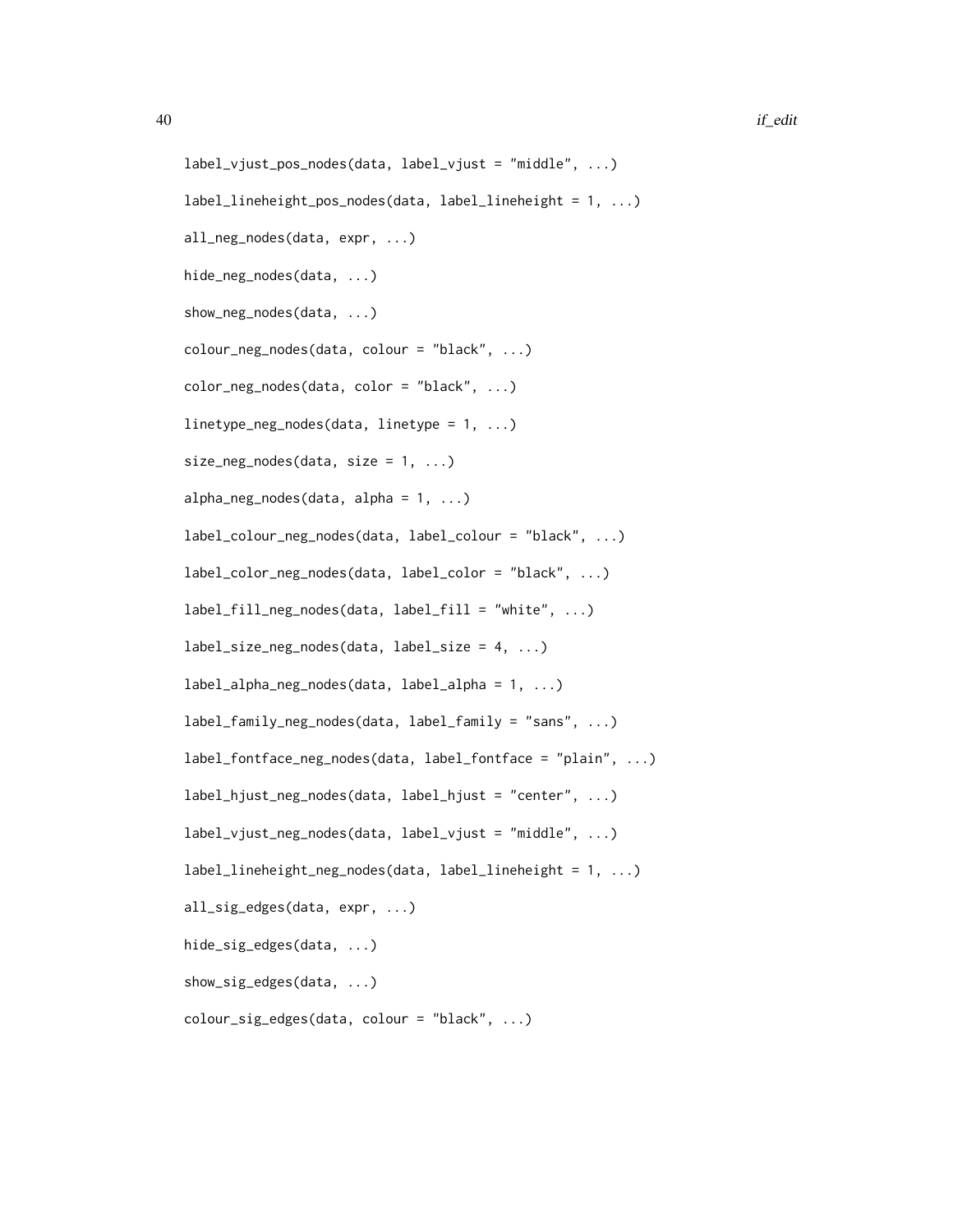```
color_sig_edges(data, color = "black", ...)
linetype_sig_edges(data, linetype = 1, ...)
size\_sig\_edges(data, size = 1, ...)alpha_sig_{e}deges(data, alpha = 1, ...)label_colour_sig_edges(data, label_colour = "black", ...)
label_color_sig_edges(data, label_color = "black", ...)
label_fill_sig_edges(data, label_fill = "white", ...)
label_size_sig_edges(data, label_size = 4, ...)
label_alpha_sig_edges(data, label_alpha = 1, ...)
label_family_sig_edges(data, label_family = "sans", ...)
label_fontface_sig_edges(data, label_fontface = "plain", ...)
label_hjust_sig_edges(data, label_hjust = "center", ...)
label_vjust_sig_edges(data, label_vjust = "middle", ...)
label_lineheight_sig_edges(data, label_lineheight = 1, ...)
all_nonsig_edges(data, expr, ...)
hide_nonsig_edges(data, ...)
show_nonsig_edges(data, ...)
colour_nonsig_edges(data, colour = "black", ...)
color_nonsig_edges(data, color = "black", ...)
linetype_nonsig_edges(data, linetype = 1, ...)
size\_nonsig\_edges(data, size = 1, ...)alpha_nonsig_edges(data, alpha = 1, ...)
label_colour_nonsig_edges(data, label_colour = "black", ...)
label_color_nonsig_edges(data, label_color = "black", ...)
```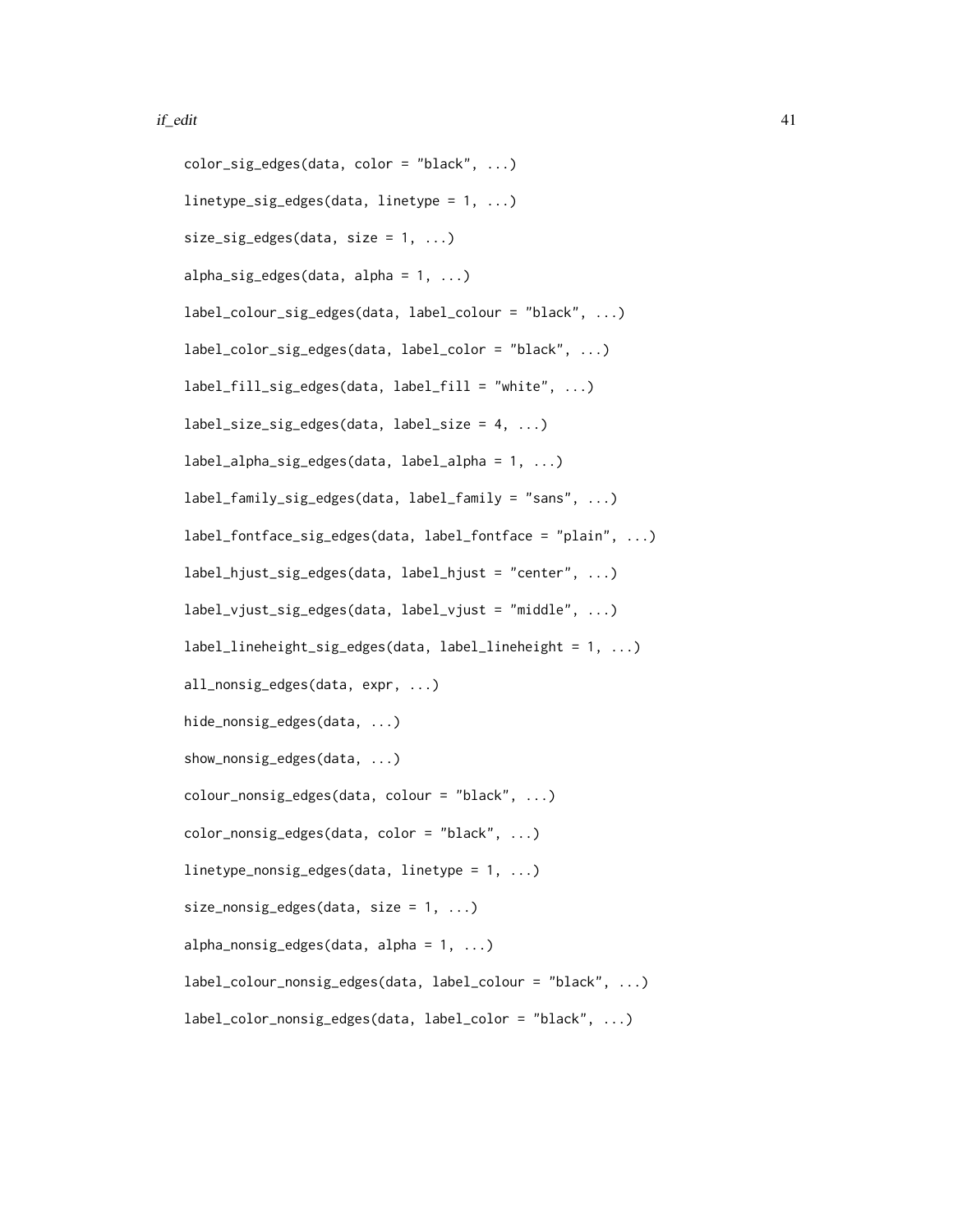```
label_fill_nonsig_edges(data, label_fill = "white", ...)
label\_size\_nonsig\_edges(data, label\_size = 4, ...)label_alpha_nonsig_edges(data, label_alpha = 1, ...)
label_family_nonsig_edges(data, label_family = "sans", ...)
label_fontface_nonsig_edges(data, label_fontface = "plain", ...)
label_hjust_nonsig_edges(data, label_hjust = "center", ...)
label_vjust_nonsig_edges(data, label_vjust = "middle", ...)
label_lineheight_nonsig_edges(data, label_lineheight = 1, ...)
all_fixed_edges(data, expr, ...)
hide_fixed_edges(data, ...)
show_fixed_edges(data, ...)
colour_fixed_edges(data, colour = "black", ...)
color_fixed_edges(data, color = "black", ...)
linetype_fixed_edges(data, linetype = 1, ...)
size\_fixed\_edges(data, size = 1, ...)alpha_fixed_edges(data, alpha = 1, ...)
label_colour_fixed_edges(data, label_colour = "black", ...)
label_color_fixed_edges(data, label_color = "black", ...)
label_fill_fixed_edges(data, label_fill = "white", ...)
label_size_fixed_edges(data, label_size = 4, ...)
label_alpha_fixed_edges(data, label_alpha = 1, ...)
label_family_fixed_edges(data, label_family = "sans", ...)
label_fontface_fixed_edges(data, label_fontface = "plain", ...)
label_hjust_fixed_edges(data, label_hjust = "center", ...)
```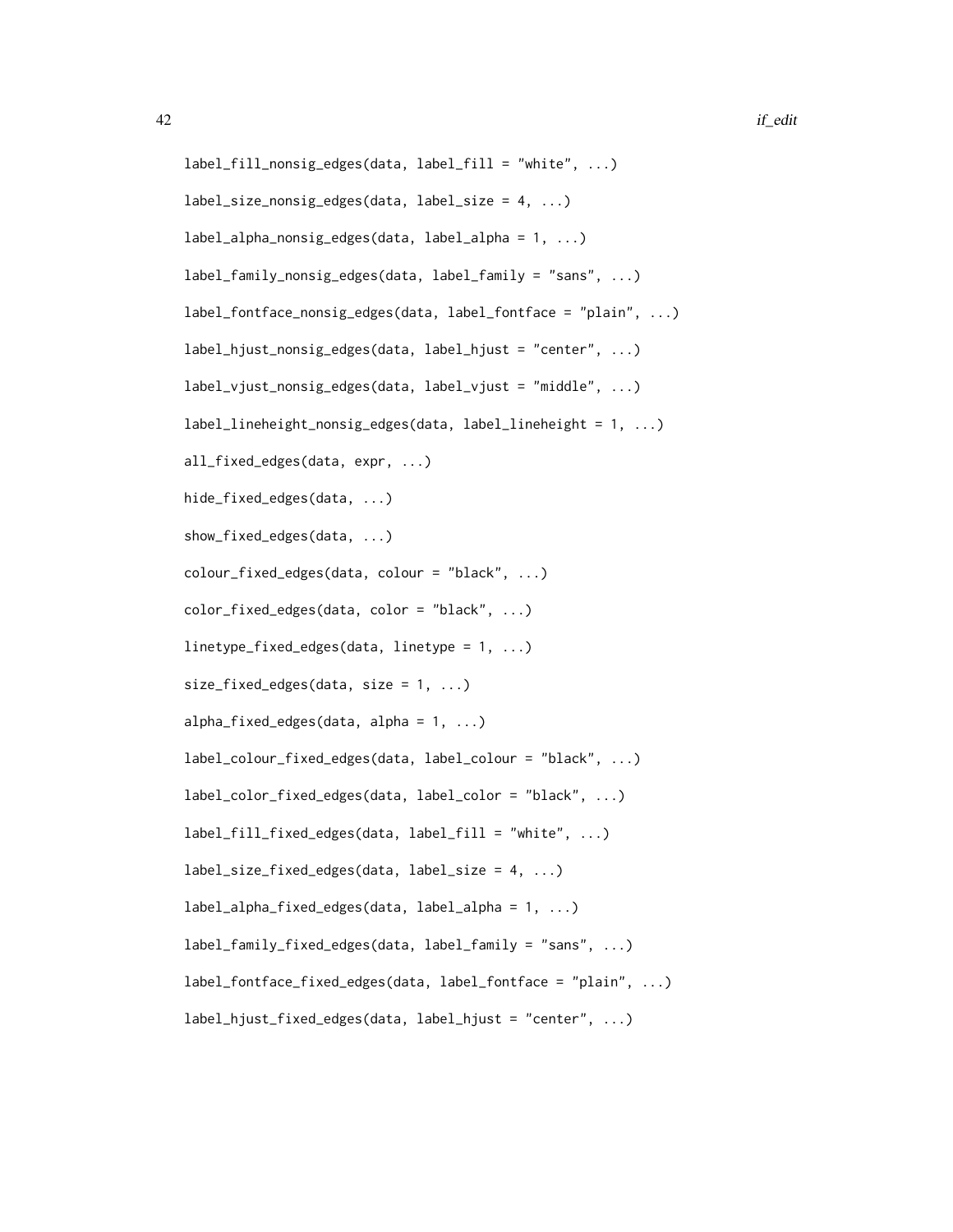#### if\_edit 43

```
label_vjust_fixed_edges(data, label_vjust = "middle", ...)
label_lineheight_fixed_edges(data, label_lineheight = 1, ...)
all_pos_edges(data, expr, ...)
hide_pos_edges(data, ...)
show_pos_edges(data, ...)
colour_pos_edges(data, colour = "black", ...)
color_pos_edges(data, color = "black", ...)
linetype_pos_edges(data, linetype = 1, ...)
size_pos_eqges(data, size = 1, ...)alpha_pos_eqges(data, alpha = 1, ...)label_colour_pos_edges(data, label_colour = "black", ...)
label_color_pos_edges(data, label_color = "black", ...)
label_fill_pos_edges(data, label_fill = "white", ...)
label_size_pos_edges(data, label_size = 4, ...)
label_alpha_pos_edges(data, label_alpha = 1, ...)
label_family_pos_edges(data, label_family = "sans", ...)
label_fontface_pos_edges(data, label_fontface = "plain", ...)
label_hjust_pos_edges(data, label_hjust = "center", ...)
label_vjust_pos_edges(data, label_vjust = "middle", ...)
label_lineheight_pos_edges(data, label_lineheight = 1, ...)
all_neg_edges(data, expr, ...)
hide_neg_edges(data, ...)
show_neg_edges(data, ...)
colour_neg_edges(data, colour = "black", ...)
```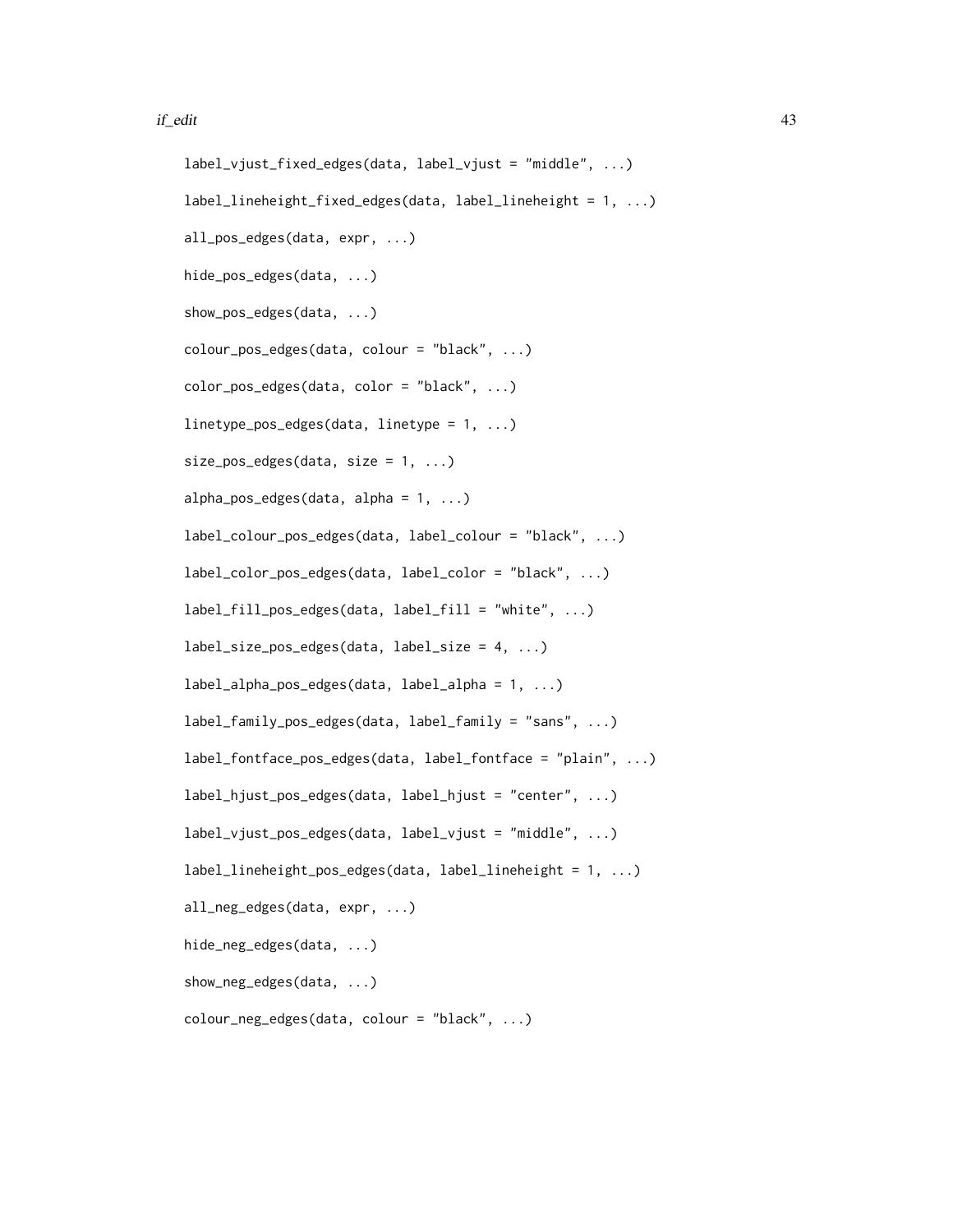```
color_neg_edges(data, color = "black", ...)
linetype_neg_edges(data, linetype = 1, ...)
size_neg_edges(data, size = 1, ...)
alpha\_neg\_edges(data, alpha = 1, ...)label_colour_neg_edges(data, label_colour = "black", ...)
label_color_neg_edges(data, label_color = "black", ...)
label_fill_neg_edges(data, label_fill = "white", ...)
label_size_neg_edges(data, label_size = 4, ...)
label_alpha_neg_edges(data, label_alpha = 1, ...)
label_family_neg_edges(data, label_family = "sans", ...)
label_fontface_neg_edges(data, label_fontface = "plain", ...)
label_hjust_neg_edges(data, label_hjust = "center", ...)
label_vjust_neg_edges(data, label_vjust = "middle", ...)
label_lineheight_neg_edges(data, label_lineheight = 1, ...)
```

| data      | Object to manipulate.                                                                       |
|-----------|---------------------------------------------------------------------------------------------|
| condition | Expression that returns a logical vector when evaluated in the environment of<br>data.      |
| expr      | Expression to perform on elements of data for which condition == TRUE.                      |
| $\ddotsc$ | Additional arguments passed to and from functions.                                          |
| element   | Character vector. The elements of the sem_graph to edit, defaults to c("edges", "nodes").   |
| colour    | Atomic character vector, indicating which colour to assign to the selected ele-<br>ments.   |
| color     | Atomic character vector, indicating which color to assign to the selected ele-<br>ments.    |
| linetype  | Atomic character vector, indicating which linetype to assign to the selected ele-<br>ments. |
| size      | Atomic character vector, indicating which size to assign to the selected elements.          |
| alpha     | Atomic character vector, indicating which alpha to assign to the selected ele-<br>ments.    |
| fill      | Atomic character vector, indicating which fill to assign to the selected elements.          |
|           |                                                                                             |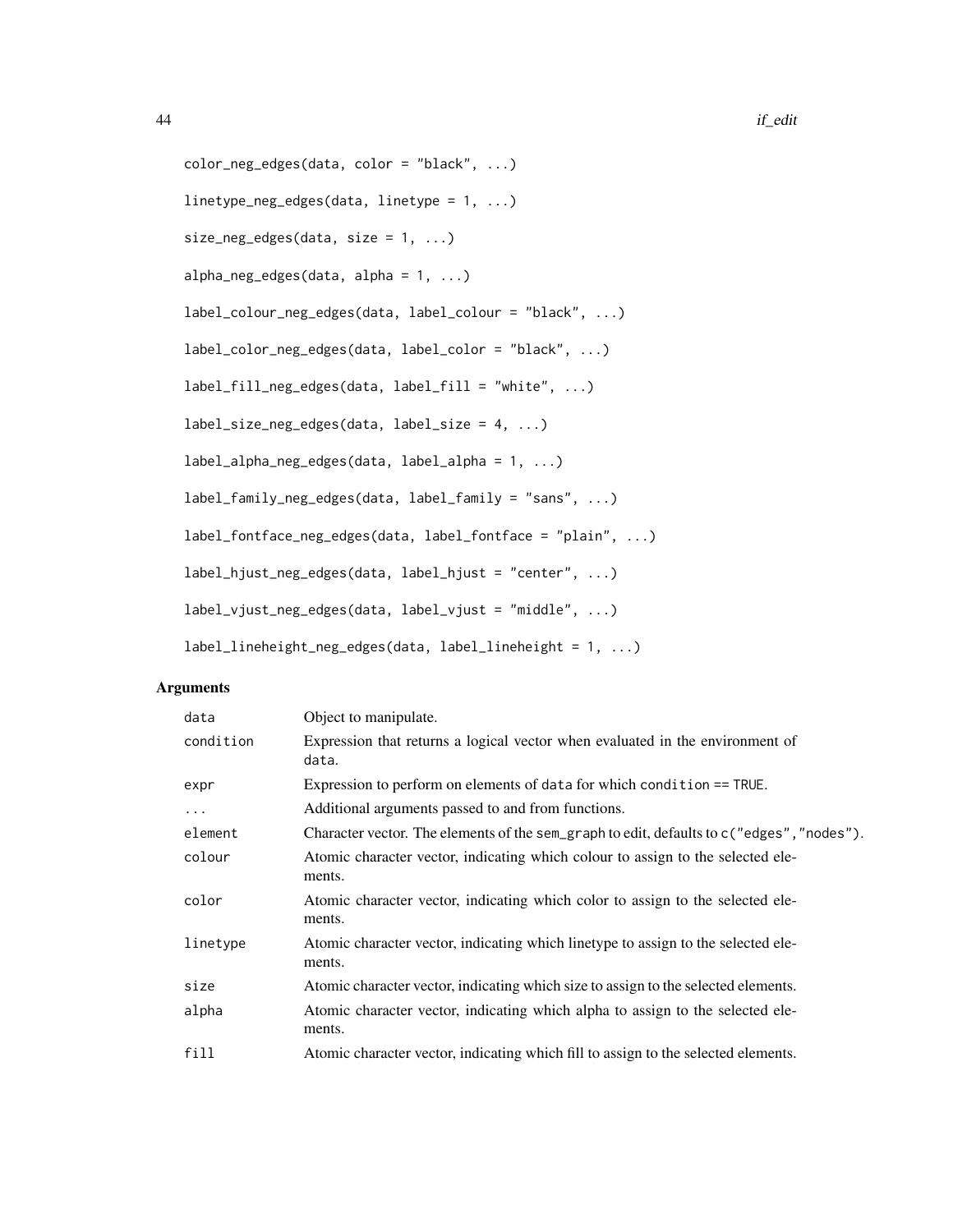#### if\_edit 45

| label_colour     | Atomic character vector, indicating which label_colour to assign to the selected<br>elements.                    |
|------------------|------------------------------------------------------------------------------------------------------------------|
| label_color      | Atomic character vector, indicating which label_color to assign to the selected<br>elements.                     |
| label_fill       | Atomic character vector, indicating which label_fill to assign to the selected<br>elements.                      |
| label_size       | Atomic character vector, indicating which label_size to assign to the selected<br>elements.                      |
| label_alpha      | Atomic character vector, indicating which label_alpha to assign to the selected<br>elements.                     |
| label_family     | Atomic character vector, indicating which label_family to assign to the selected<br>elements.                    |
| label_fontface   | Atomic character vector, indicating which label_fontface to assign to the se-<br>lected elements.                |
| label_hjust      | Atomic character vector, indicating which label_hjust to assign to the selected<br>elements.                     |
| label_vjust      | Atomic character vector, indicating which label_vjust to assign to the selected<br>elements.                     |
| label_lineheight |                                                                                                                  |
|                  | Atomic character vector, indicating which label_lineheight to assign to the se-<br>lected elements.              |
|                  | label_location Atomic character vector, indicating which label_location to assign to the se-<br>lected elements. |

#### Value

Object of the same class as data.

```
library(lavaan)
res <- sem("dist ~ speed", cars, meanstructure = TRUE)
p <- prepare_graph(res)
out \le if_edit(p, condition = {pval \le .05}, expr = {label = "sig"})
out \le if_edges(p, condition = {pval \le .05}, expr = {label = "sig"})
out \le if_nodes(p, condition = {pval \le .05}, expr = {label = "sig"})
out \le all_sig(p, expr = {label = "sig"})
out <- hide_sig(p)
out <- show_sig(p)
out <- colour_sig(p, { colour = "black" })
out <- color_sig(p, { color = "black" })
out \le linetype_sig(p, { linetype = 1 })
out \le size_sig(p, { size = 1 })
out \le alpha_sig(p, { alpha = 1 })
out <- fill_sig(p, { fill = "white" })
out <- label_colour_sig(p, { label_colour = "black" })
out <- label_color_sig(p, { label_color = "black" })
out <- label_fill_sig(p, { label_fill = "white" })
```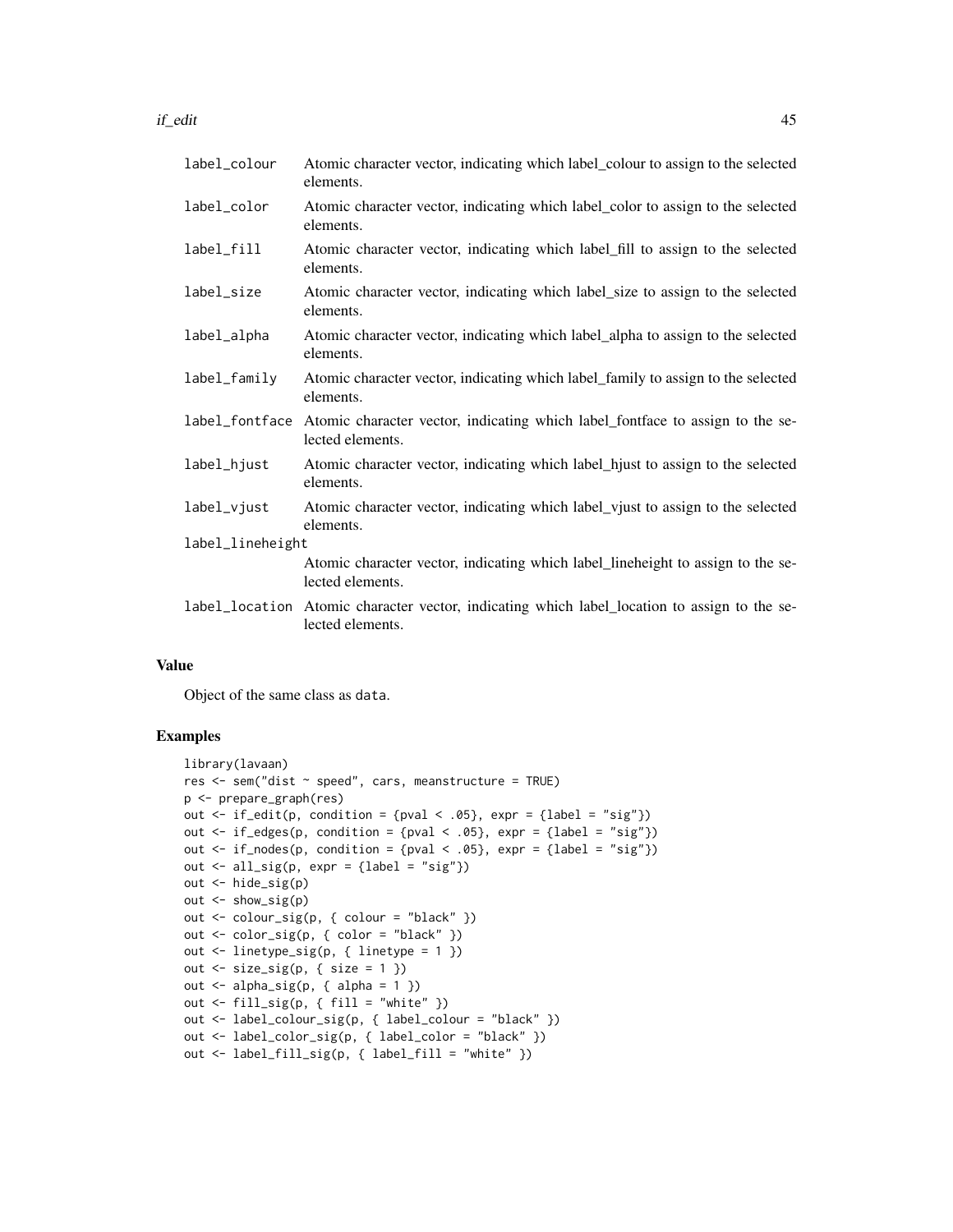```
out <- label_size_sig(p, { label_size = 4 })
out <- label_alpha_sig(p, { label_alpha = 1 })
out <- label_family_sig(p, { label_family = "sans" })
out <- label_fontface_sig(p, { label_fontface = "plain" })
out <- label_hjust_sig(p, { label_hjust = "center" })
out <- label_vjust_sig(p, { label_vjust = "middle" })
out <- label_lineheight_sig(p, { label_lineheight = 1 })
out \le label_location_sig(p, { label_location = .5 })
out \le all_nonsig(p, expr = {label = "sig"})
out <- hide_nonsig(p)
out <- show_nonsig(p)
out <- colour_nonsig(p, { colour = "black" })
out <- color_nonsig(p, { color = "black" })
out \le linetype_nonsig(p, { linetype = 1 })
out \le size_nonsig(p, { size = 1 })
out \leq alpha_nonsig(p, { alpha = 1 })
out <- fill_nonsig(p, { fill = "white" })
out <- label_colour_nonsig(p, { label_colour = "black" })
out <- label_color_nonsig(p, { label_color = "black" })
out <- label_fill_nonsig(p, { label_fill = "white" })
out <- label_size_nonsig(p, { label_size = 4 })
out <- label_alpha_nonsig(p, { label_alpha = 1 })
out <- label_family_nonsig(p, { label_family = "sans" })
out <- label_fontface_nonsig(p, { label_fontface = "plain" })
out <- label_hjust_nonsig(p, { label_hjust = "center" })
out <- label_vjust_nonsig(p, { label_vjust = "middle" })
out <- label_lineheight_nonsig(p, { label_lineheight = 1 })
out <- label_location_nonsig(p, { label_location = .5 })
out \le all_fixed(p, expr = {label = "sig"})
out <- hide_fixed(p)
out <- show_fixed(p)
out <- colour_fixed(p, { colour = "black" })
out <- color_fixed(p, { color = "black" })
out <- linetype_fixed(p, { linetype = 1 })
out \le size_fixed(p, { size = 1 })
out \leq alpha_fixed(p, { alpha = 1 })
out <- fill_fixed(p, { fill = "white" })
out <- label_colour_fixed(p, { label_colour = "black" })
out <- label_color_fixed(p, { label_color = "black" })
out <- label_fill_fixed(p, { label_fill = "white" })
out <- label_size_fixed(p, { label_size = 4 })
out <- label_alpha_fixed(p, { label_alpha = 1 })
out <- label_family_fixed(p, { label_family = "sans" })
out <- label_fontface_fixed(p, { label_fontface = "plain" })
out <- label_hjust_fixed(p, { label_hjust = "center" })
out <- label_vjust_fixed(p, { label_vjust = "middle" })
out <- label_lineheight_fixed(p, { label_lineheight = 1 })
out <- label_location_fixed(p, { label_location = .5 })
out \le all_pos(p, expr = {label = "sig"})
out <- hide_pos(p)
out <- show_pos(p)
out <- colour_pos(p, { colour = "black" })
out <- color_pos(p, { color = "black" })
```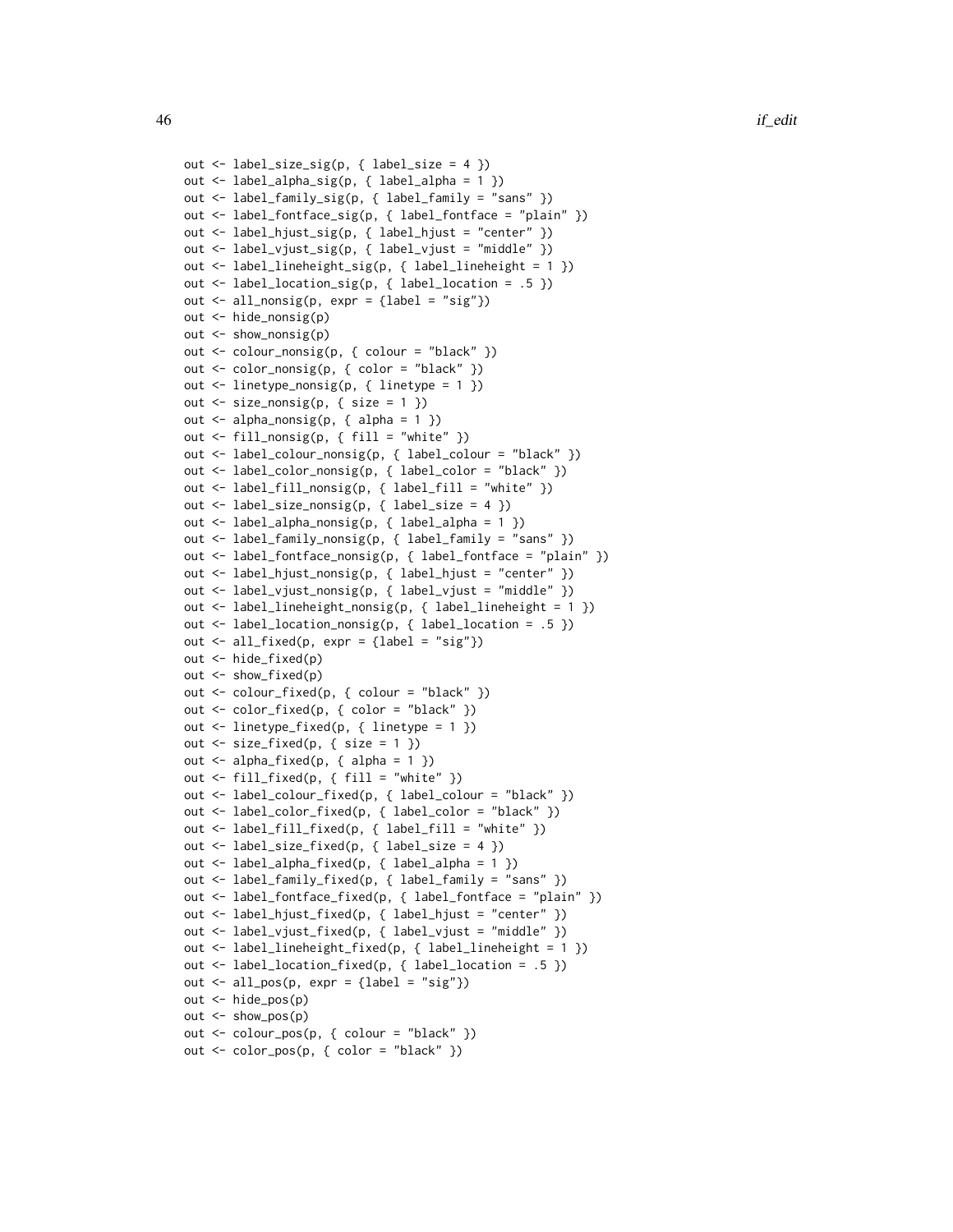```
out <- linetype_pos(p, { linetype = 1 })
out \le size_pos(p, { size = 1 })
out \leq alpha_pos(p, { alpha = 1 })
out \le fill_pos(p, { fill = "white" })
out <- label_colour_pos(p, { label_colour = "black" })
out <- label_color_pos(p, { label_color = "black" })
out <- label_fill_pos(p, { label_fill = "white" })
out <- label_size_pos(p, { label_size = 4 })
out <- label_alpha_pos(p, { label_alpha = 1 })
out <- label_family_pos(p, { label_family = "sans" })
out <- label_fontface_pos(p, { label_fontface = "plain" })
out <- label_hjust_pos(p, { label_hjust = "center" })
out <- label_vjust_pos(p, { label_vjust = "middle" })
out <- label_lineheight_pos(p, { label_lineheight = 1 })
out <- label_location_pos(p, { label_location = .5 })
out \le all_neg(p, expr = {label = "sig"})
out <- hide_neg(p)
out <- show_neg(p)
out <- colour_neg(p, { colour = "black" })
out <- color_neg(p, { color = "black" })
out <- linetype_neg(p, { linetype = 1 })
out \le size_neg(p, { size = 1 })
out \leq alpha_neg(p, { alpha = 1 })
out <- fill_neg(p, { fill = "white" })
out <- label_colour_neg(p, { label_colour = "black" })
out <- label_color_neg(p, { label_color = "black" })
out <- label_fill_neg(p, { label_fill = "white" })
out <- label_size_neg(p, { label_size = 4 })
out <- label_alpha_neg(p, { label_alpha = 1 })
out <- label_family_neg(p, { label_family = "sans" })
out <- label_fontface_neg(p, { label_fontface = "plain" })
out <- label_hjust_neg(p, { label_hjust = "center" })
out <- label_vjust_neg(p, { label_vjust = "middle" })
out <- label_lineheight_neg(p, { label_lineheight = 1 })
out <- label_location_neg(p, { label_location = .5 })
out \le all_var(p, expr = {label = "sig"})
out <- hide_var(p)
out <- show_var(p)
out <- colour_var(p, { colour = "black" })
out <- color_var(p, { color = "black" })
out <- linetype_var(p, { linetype = 1 })
out \le size_var(p, { size = 1 })
out \leq alpha_var(p, { alpha = 1 })
out <- label_colour_var(p, { label_colour = "black" })
out <- label_color_var(p, { label_color = "black" })
out <- label_fill_var(p, { label_fill = "white" })
out <- label_size_var(p, { label_size = 4 })
out <- label_alpha_var(p, { label_alpha = 1 })
out <- label_family_var(p, { label_family = "sans" })
out <- label_fontface_var(p, { label_fontface = "plain" })
out <- label_hjust_var(p, { label_hjust = "center" })
out <- label_vjust_var(p, { label_vjust = "middle" })
out <- label_lineheight_var(p, { label_lineheight = 1 })
```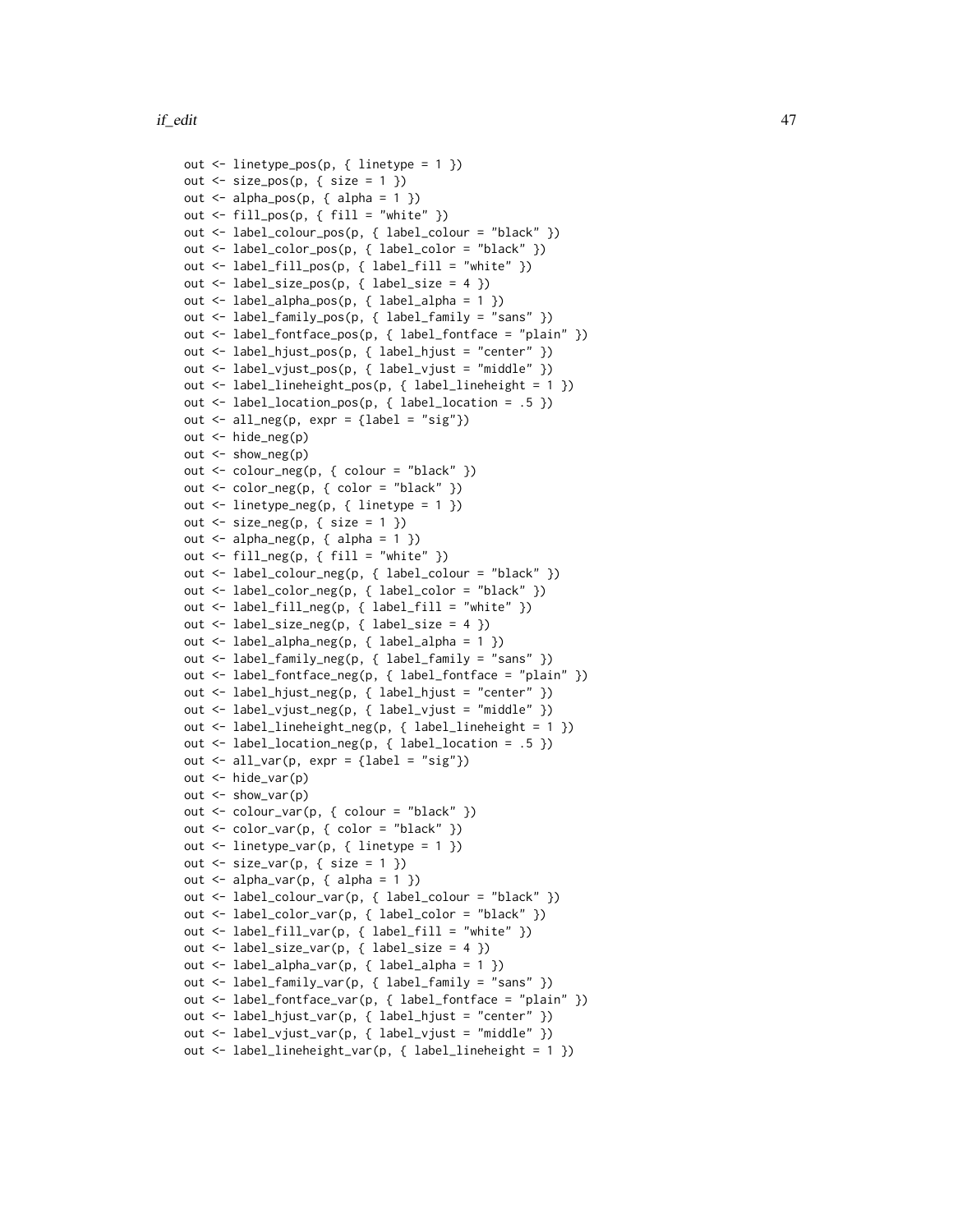```
out \le all_cov(p, expr = {label = "sig"})
out <- hide_cov(p)
out <- show_cov(p)
out <- colour_cov(p, { colour = "black" })
out <- color_cov(p, { color = "black" })
out <- linetype_cov(p, { linetype = 1 })
out \le size_cov(p, { size = 1 })
out \leq alpha_cov(p, { alpha = 1 })
out <- label_colour_cov(p, { label_colour = "black" })
out <- label_color_cov(p, { label_color = "black" })
out <- label_fill_cov(p, { label_fill = "white" })
out <- label_size_cov(p, { label_size = 4 })
out <- label_alpha_cov(p, { label_alpha = 1 })
out <- label_family_cov(p, { label_family = "sans" })
out <- label_fontface_cov(p, { label_fontface = "plain" })
out <- label_hjust_cov(p, { label_hjust = "center" })
out <- label_vjust_cov(p, { label_vjust = "middle" })
out <- label_lineheight_cov(p, { label_lineheight = 1 })
out <- label_location_cov(p, { label_location = .5 })
out \le all_reg(p, expr = {label = "sig"})
out <- hide_reg(p)
out <- show_reg(p)
out <- colour_reg(p, { colour = "black" })
out <- color_reg(p, { color = "black" })
out <- linetype_reg(p, { linetype = 1 })
out <- size_reg(p, { size = 1 })
out \leq alpha_reg(p, { alpha = 1 })
out <- label_colour_reg(p, { label_colour = "black" })
out <- label_color_reg(p, { label_color = "black" })
out <- label_fill_reg(p, { label_fill = "white" })
out <- label_size_reg(p, { label_size = 4 })
out <- label_alpha_reg(p, { label_alpha = 1 })
out <- label_family_reg(p, { label_family = "sans" })
out <- label_fontface_reg(p, { label_fontface = "plain" })
out <- label_hjust_reg(p, { label_hjust = "center" })
out <- label_vjust_reg(p, { label_vjust = "middle" })
out <- label_lineheight_reg(p, { label_lineheight = 1 })
out <- label_location_reg(p, { label_location = .5 })
out \le all_load(p, expr = {label = "sig"})
out <- hide_load(p)
out < - show_load(p)
out <- colour_load(p, { colour = "black" })
out <- color_load(p, { color = "black" })
out <- linetype_load(p, { linetype = 1 })
out \le size_load(p, { size = 1 })
out \le alpha_load(p, { alpha = 1 })
out <- label_colour_load(p, { label_colour = "black" })
out <- label_color_load(p, { label_color = "black" })
out <- label_fill_load(p, { label_fill = "white" })
out <- label_size_load(p, { label_size = 4 })
out <- label_alpha_load(p, { label_alpha = 1 })
out <- label_family_load(p, { label_family = "sans" })
out <- label_fontface_load(p, { label_fontface = "plain" })
```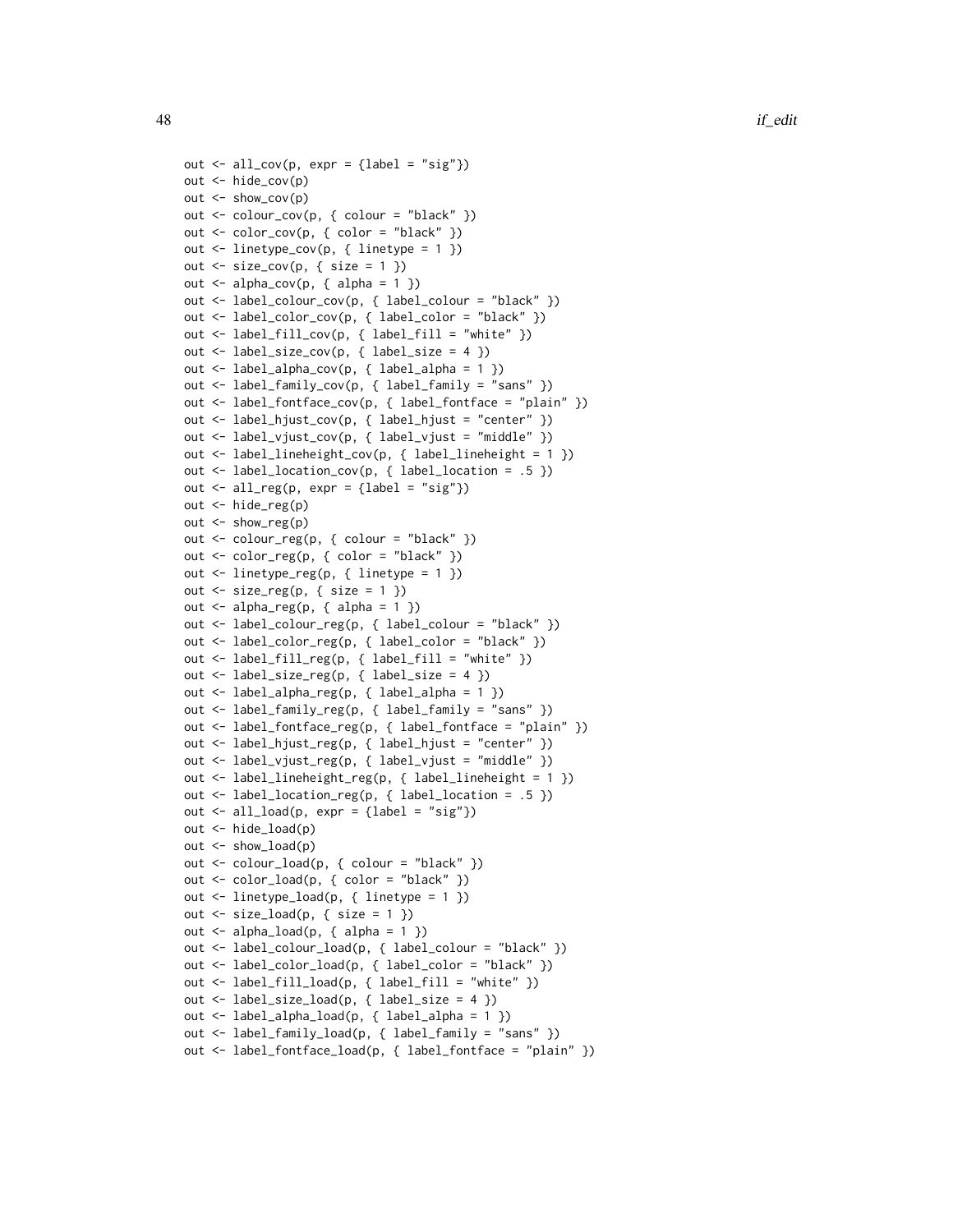```
out <- label_hjust_load(p, { label_hjust = "center" })
out <- label_vjust_load(p, { label_vjust = "middle" })
out <- label_lineheight_load(p, { label_lineheight = 1 })
out <- label_location_load(p, { label_location = .5 })
out \le all_obs(p, expr = {label = "sig"})
out <- hide_obs(p)
out <- show_obs(p)
out <- colour_obs(p, { colour = "black" })
out <- color_obs(p, { color = "black" })
out <- linetype_obs(p, { linetype = 1 })
out \le size_obs(p, { size = 1 })
out \leq alpha_obs(p, { alpha = 1 })
out <- fill_obs(p, { fill = "white" })
out <- label_colour_obs(p, { label_colour = "black" })
out <- label_color_obs(p, { label_color = "black" })
out <- label_fill_obs(p, { label_fill = "white" })
out <- label_size_obs(p, { label_size = 4 })
out <- label_alpha_obs(p, { label_alpha = 1 })
out <- label_family_obs(p, { label_family = "sans" })
out <- label_fontface_obs(p, { label_fontface = "plain" })
out <- label_hjust_obs(p, { label_hjust = "center" })
out <- label_vjust_obs(p, { label_vjust = "middle" })
out <- label_lineheight_obs(p, { label_lineheight = 1 })
out \le all_latent(p, expr = {label = "sig"})
out <- hide_latent(p)
out <- show_latent(p)
out <- colour_latent(p, { colour = "black" })
out <- color_latent(p, { color = "black" })
out <- linetype_latent(p, { linetype = 1 })
out \le size_latent(p, { size = 1 })
out \le alpha_latent(p, { alpha = 1 })
out <- fill_latent(p, { fill = "white" })
out <- label_colour_latent(p, { label_colour = "black" })
out <- label_color_latent(p, { label_color = "black" })
out <- label_fill_latent(p, { label_fill = "white" })
out <- label_size_latent(p, { label_size = 4 })
out <- label_alpha_latent(p, { label_alpha = 1 })
out <- label_family_latent(p, { label_family = "sans" })
out <- label_fontface_latent(p, { label_fontface = "plain" })
out <- label_hjust_latent(p, { label_hjust = "center" })
out <- label_vjust_latent(p, { label_vjust = "middle" })
out <- label_lineheight_latent(p, { label_lineheight = 1 })
out \le all_sig(p, expr = {label = "sig"})
out <- hide_sig(p)
out <- show_sig(p)
out <- colour_sig(p, { colour = "black" })
out <- color_sig(p, { color = "black" })
out <- linetype_sig(p, { linetype = 1 })
out <- size_sig(p, { size = 1 })
out \leq alpha_sig(p, { alpha = 1 })
out <- label_colour_sig(p, { label_colour = "black" })
out <- label_color_sig(p, { label_color = "black" })
out <- label_fill_sig(p, { label_fill = "white" })
```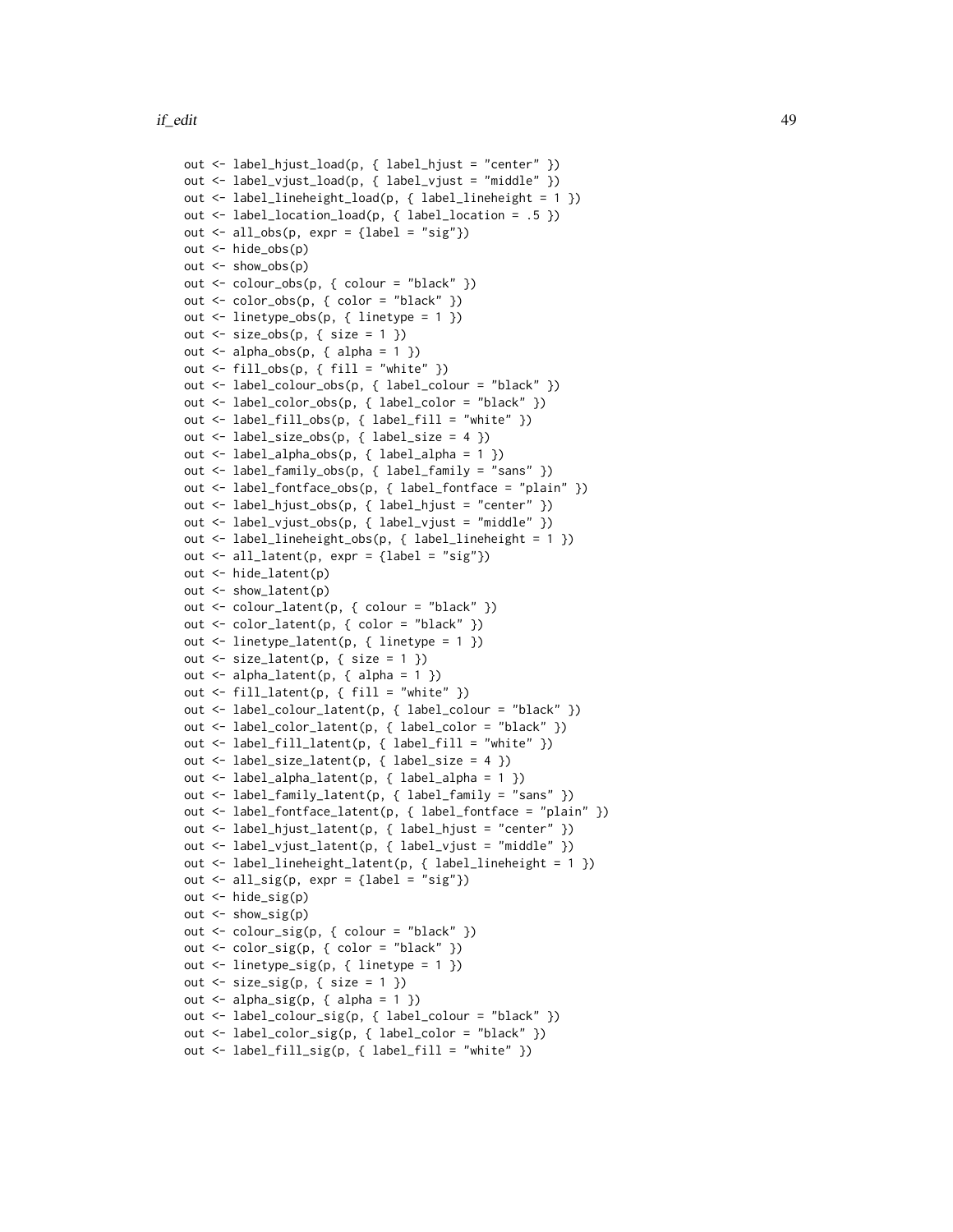```
out <- label_size_sig(p, { label_size = 4 })
out <- label_alpha_sig(p, { label_alpha = 1 })
out <- label_family_sig(p, { label_family = "sans" })
out <- label_fontface_sig(p, { label_fontface = "plain" })
out <- label_hjust_sig(p, { label_hjust = "center" })
out <- label_vjust_sig(p, { label_vjust = "middle" })
out <- label_lineheight_sig(p, { label_lineheight = 1 })
out \le all_nonsig(p, expr = {label = "sig"})
out <- hide_nonsig(p)
out <- show_nonsig(p)
out <- colour_nonsig(p, { colour = "black" })
out <- color_nonsig(p, { color = "black" })
out <- linetype_nonsig(p, { linetype = 1 })
out \le size_nonsig(p, { size = 1 })
out <- alpha_nonsig(p, { alpha = 1 })
out <- label_colour_nonsig(p, { label_colour = "black" })
out <- label_color_nonsig(p, { label_color = "black" })
out <- label_fill_nonsig(p, { label_fill = "white" })
out <- label_size_nonsig(p, { label_size = 4 })
out <- label_alpha_nonsig(p, { label_alpha = 1 })
out <- label_family_nonsig(p, { label_family = "sans" })
out <- label_fontface_nonsig(p, { label_fontface = "plain" })
out <- label_hjust_nonsig(p, { label_hjust = "center" })
out <- label_vjust_nonsig(p, { label_vjust = "middle" })
out <- label_lineheight_nonsig(p, { label_lineheight = 1 })
out \le all_fixed(p, expr = {label = "sig"})
out <- hide_fixed(p)
out <- show_fixed(p)
out <- colour_fixed(p, { colour = "black" })
out <- color_fixed(p, { color = "black" })
out <- linetype_fixed(p, { linetype = 1 })
out \le size_fixed(p, { size = 1 })
out \le alpha_fixed(p, { alpha = 1 })
out <- label_colour_fixed(p, { label_colour = "black" })
out <- label_color_fixed(p, { label_color = "black" })
out <- label_fill_fixed(p, { label_fill = "white" })
out <- label_size_fixed(p, { label_size = 4 })
out <- label_alpha_fixed(p, { label_alpha = 1 })
out <- label_family_fixed(p, { label_family = "sans" })
out <- label_fontface_fixed(p, { label_fontface = "plain" })
out <- label_hjust_fixed(p, { label_hjust = "center" })
out <- label_vjust_fixed(p, { label_vjust = "middle" })
out <- label_lineheight_fixed(p, { label_lineheight = 1 })
out \le all_pos(p, expr = {label = "sig"})
out <- hide_pos(p)
out <- show_pos(p)
out <- colour_pos(p, { colour = "black" })
out <- color_pos(p, { color = "black" })
out <- linetype_pos(p, { linetype = 1 })
out \le size_pos(p, { size = 1 })
out \leq alpha_pos(p, { alpha = 1 })
out <- label_colour_pos(p, { label_colour = "black" })
out <- label_color_pos(p, { label_color = "black" })
```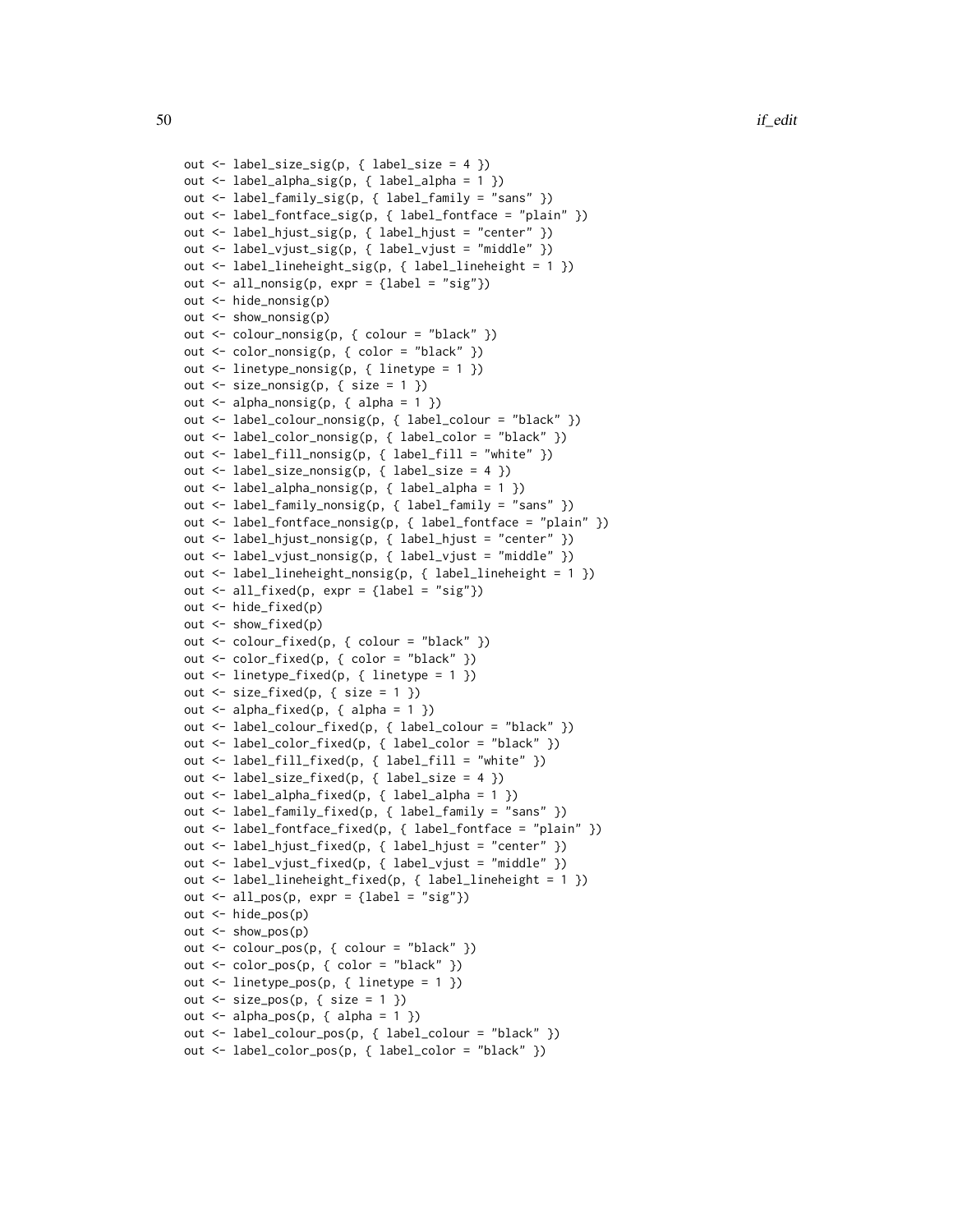```
out <- label_fill_pos(p, { label_fill = "white" })
out <- label_size_pos(p, { label_size = 4 })
out <- label_alpha_pos(p, { label_alpha = 1 })
out <- label_family_pos(p, { label_family = "sans" })
out <- label_fontface_pos(p, { label_fontface = "plain" })
out <- label_hjust_pos(p, { label_hjust = "center" })
out <- label_vjust_pos(p, { label_vjust = "middle" })
out <- label_lineheight_pos(p, { label_lineheight = 1 })
out \le all_neg(p, expr = {label = "sig"})
out <- hide_neg(p)
out <- show_neg(p)
out <- colour_neg(p, { colour = "black" })
out <- color_neg(p, { color = "black" })
out \le linetype_neg(p, { linetype = 1 })
out \le size_neg(p, { size = 1 })
out \leq alpha_neg(p, { alpha = 1 })
out <- label_colour_neg(p, { label_colour = "black" })
out <- label_color_neg(p, { label_color = "black" })
out <- label_fill_neg(p, { label_fill = "white" })
out <- label_size_neg(p, { label_size = 4 })
out <- label_alpha_neg(p, { label_alpha = 1 })
out <- label_family_neg(p, { label_family = "sans" })
out <- label_fontface_neg(p, { label_fontface = "plain" })
out <- label_hjust_neg(p, { label_hjust = "center" })
out <- label_vjust_neg(p, { label_vjust = "middle" })
out <- label_lineheight_neg(p, { label_lineheight = 1 })
out \le all_sig(p, expr = {label = "sig"})
out <- hide_sig(p)
out <- show_sig(p)
out <- colour_sig(p, { colour = "black" })
out <- color_sig(p, { color = "black" })
out <- linetype_sig(p, { linetype = 1 })
out \le size_sig(p, { size = 1 })
out \leq alpha_sig(p, { alpha = 1 })
out <- label_colour_sig(p, { label_colour = "black" })
out <- label_color_sig(p, { label_color = "black" })
out <- label_fill_sig(p, { label_fill = "white" })
out <- label_size_sig(p, { label_size = 4 })
out <- label_alpha_sig(p, { label_alpha = 1 })
out <- label_family_sig(p, { label_family = "sans" })
out <- label_fontface_sig(p, { label_fontface = "plain" })
out <- label_hjust_sig(p, { label_hjust = "center" })
out <- label_vjust_sig(p, { label_vjust = "middle" })
out <- label_lineheight_sig(p, { label_lineheight = 1 })
out \le all_nonsig(p, expr = {label = "sig"})
out <- hide_nonsig(p)
out <- show_nonsig(p)
out <- colour_nonsig(p, { colour = "black" })
out <- color_nonsig(p, { color = "black" })
out <- linetype_nonsig(p, { linetype = 1 })
out \le size_nonsig(p, { size = 1 })
out \leq alpha_nonsig(p, { alpha = 1 })
out <- label_colour_nonsig(p, { label_colour = "black" })
```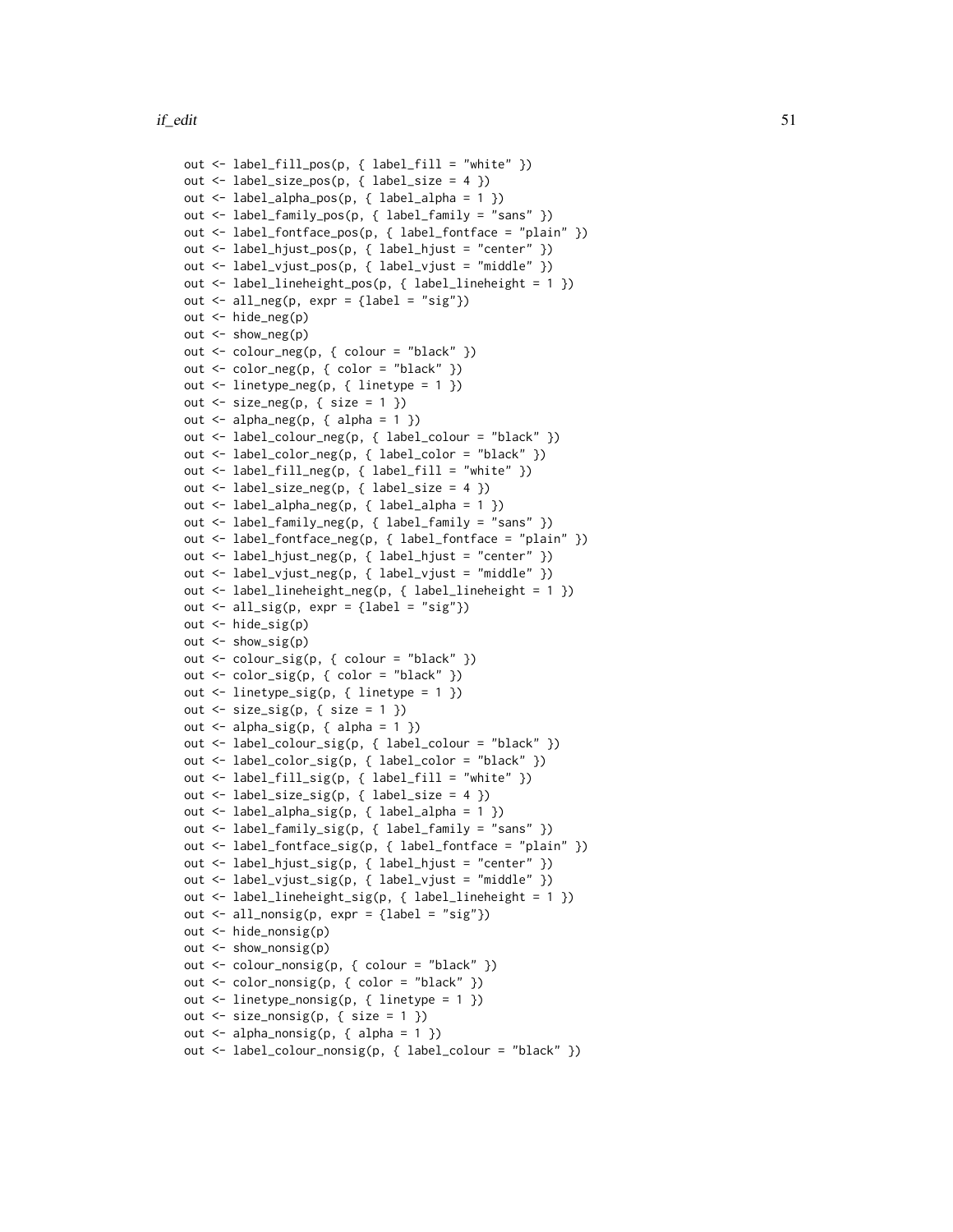```
out <- label_color_nonsig(p, { label_color = "black" })
out <- label_fill_nonsig(p, { label_fill = "white" })
out <- label_size_nonsig(p, { label_size = 4 })
out <- label_alpha_nonsig(p, { label_alpha = 1 })
out <- label_family_nonsig(p, { label_family = "sans" })
out <- label_fontface_nonsig(p, { label_fontface = "plain" })
out <- label_hjust_nonsig(p, { label_hjust = "center" })
out <- label_vjust_nonsig(p, { label_vjust = "middle" })
out <- label_lineheight_nonsig(p, { label_lineheight = 1 })
out \le all_fixed(p, expr = {label = "sig"})
out <- hide_fixed(p)
out <- show_fixed(p)
out <- colour_fixed(p, { colour = "black" })
out <- color_fixed(p, { color = "black" })
out <- linetype_fixed(p, { linetype = 1 })
out \le size_fixed(p, { size = 1 })
out \leq alpha_fixed(p, { alpha = 1 })
out <- label_colour_fixed(p, { label_colour = "black" })
out <- label_color_fixed(p, { label_color = "black" })
out <- label_fill_fixed(p, { label_fill = "white" })
out <- label_size_fixed(p, { label_size = 4 })
out \le label_alpha_fixed(p, { label_alpha = 1 })
out <- label_family_fixed(p, { label_family = "sans" })
out <- label_fontface_fixed(p, { label_fontface = "plain" })
out <- label_hjust_fixed(p, { label_hjust = "center" })
out <- label_vjust_fixed(p, { label_vjust = "middle" })
out <- label_lineheight_fixed(p, { label_lineheight = 1 })
out \le all_pos(p, expr = {label = "sig"})
out <- hide_pos(p)
out <- show_pos(p)
out <- colour_pos(p, { colour = "black" })
out <- color_pos(p, { color = "black" })
out <- linetype_pos(p, { linetype = 1 })
out \le size_pos(p, { size = 1 })
out \leq alpha_pos(p, { alpha = 1 })
out <- label_colour_pos(p, { label_colour = "black" })
out <- label_color_pos(p, { label_color = "black" })
out <- label_fill_pos(p, { label_fill = "white" })
out <- label_size_pos(p, { label_size = 4 })
out <- label_alpha_pos(p, { label_alpha = 1 })
out <- label_family_pos(p, { label_family = "sans" })
out <- label_fontface_pos(p, { label_fontface = "plain" })
out <- label_hjust_pos(p, { label_hjust = "center" })
out <- label_vjust_pos(p, { label_vjust = "middle" })
out <- label_lineheight_pos(p, { label_lineheight = 1 })
out \le all_neg(p, expr = {label = "sig"})
out <- hide_neg(p)
out \leq show_neg(p)
out <- colour_neg(p, { colour = "black" })
out <- color_neg(p, { color = "black" })
out <- linetype_neg(p, { linetype = 1 })
out \le size_neg(p, { size = 1 })
out \leq alpha_neg(p, { alpha = 1 })
```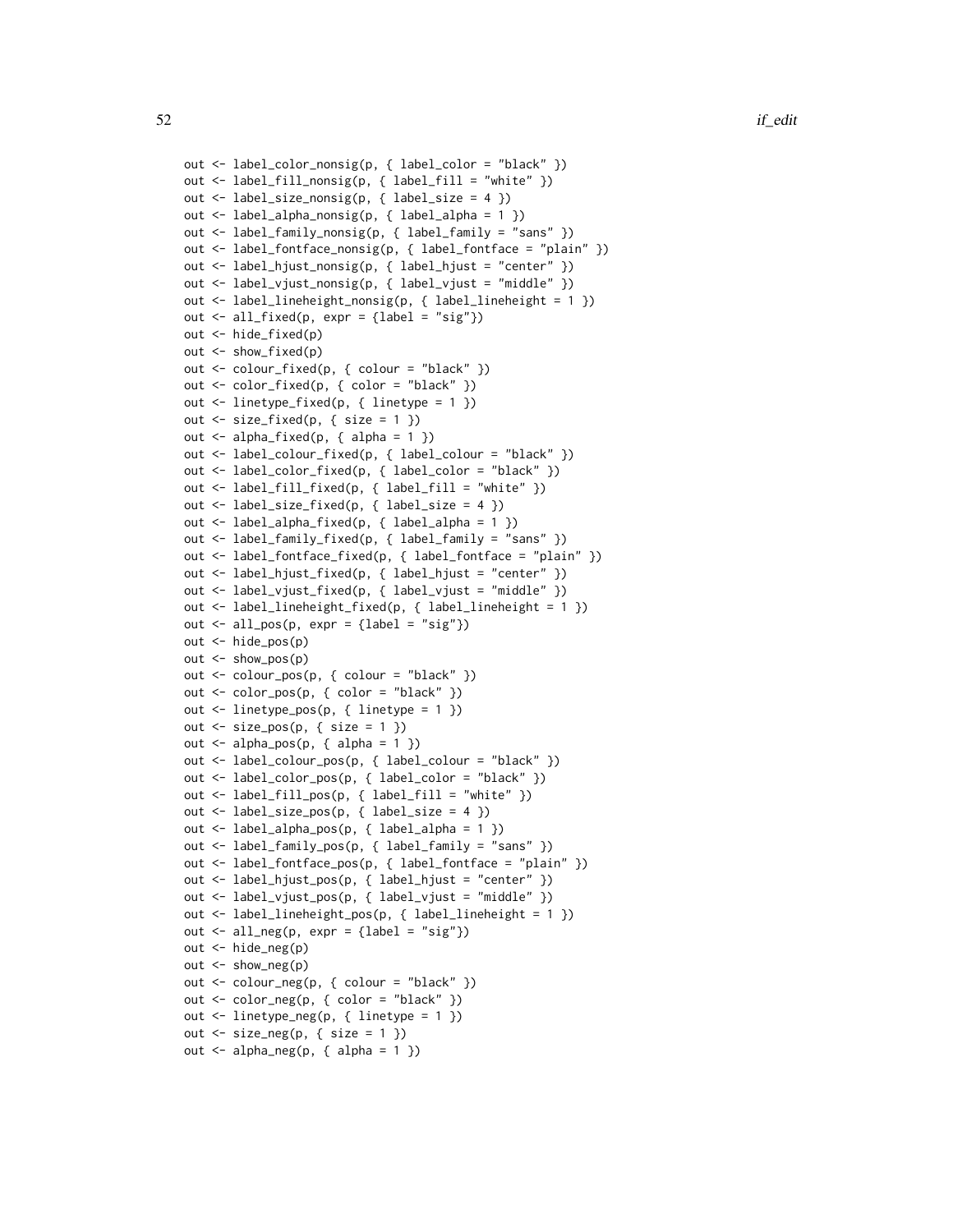```
out <- label_colour_neg(p, { label_colour = "black" })
out <- label_color_neg(p, { label_color = "black" })
out <- label_fill_neg(p, { label_fill = "white" })
out <- label_size_neg(p, { label_size = 4 })
out <- label_alpha_neg(p, { label_alpha = 1 })
out <- label_family_neg(p, { label_family = "sans" })
out <- label_fontface_neg(p, { label_fontface = "plain" })
out <- label_hjust_neg(p, { label_hjust = "center" })
out <- label_vjust_neg(p, { label_vjust = "middle" })
out <- label_lineheight_neg(p, { label_lineheight = 1 })
```
<span id="page-52-0"></span>

lsub *Apply pattern replacement over a vector*

#### Description

lsub returns a list of the same length as replacement, each element of which is the result of applying [gsub](#page-0-0) to x using [lapply](#page-0-0).

#### Usage

```
lsub(x, replacement = NULL, pattern = "{C}'', fixed = TRUE, ...)
```
### Arguments

| $\mathsf{x}$ | A character vector where matches are sought.                                                                          |
|--------------|-----------------------------------------------------------------------------------------------------------------------|
| replacement  | a character vector of length 1 or more. Each element is applied to x in turn.<br>Default: NULL                        |
| pattern      | A character string containing a regular expression (or character string when<br>$fixed = TRUE$ ). Default: $\{C\}'$ . |
| fixed        | logical. If TRUE, pattern is a string to be matched as is. Default: TRUE                                              |
| $\cdots$     | Parameters passed on to gsub.                                                                                         |

### Value

A list of results returned by [gsub](#page-0-0).

#### Examples

lsub("a{C}", 1:3)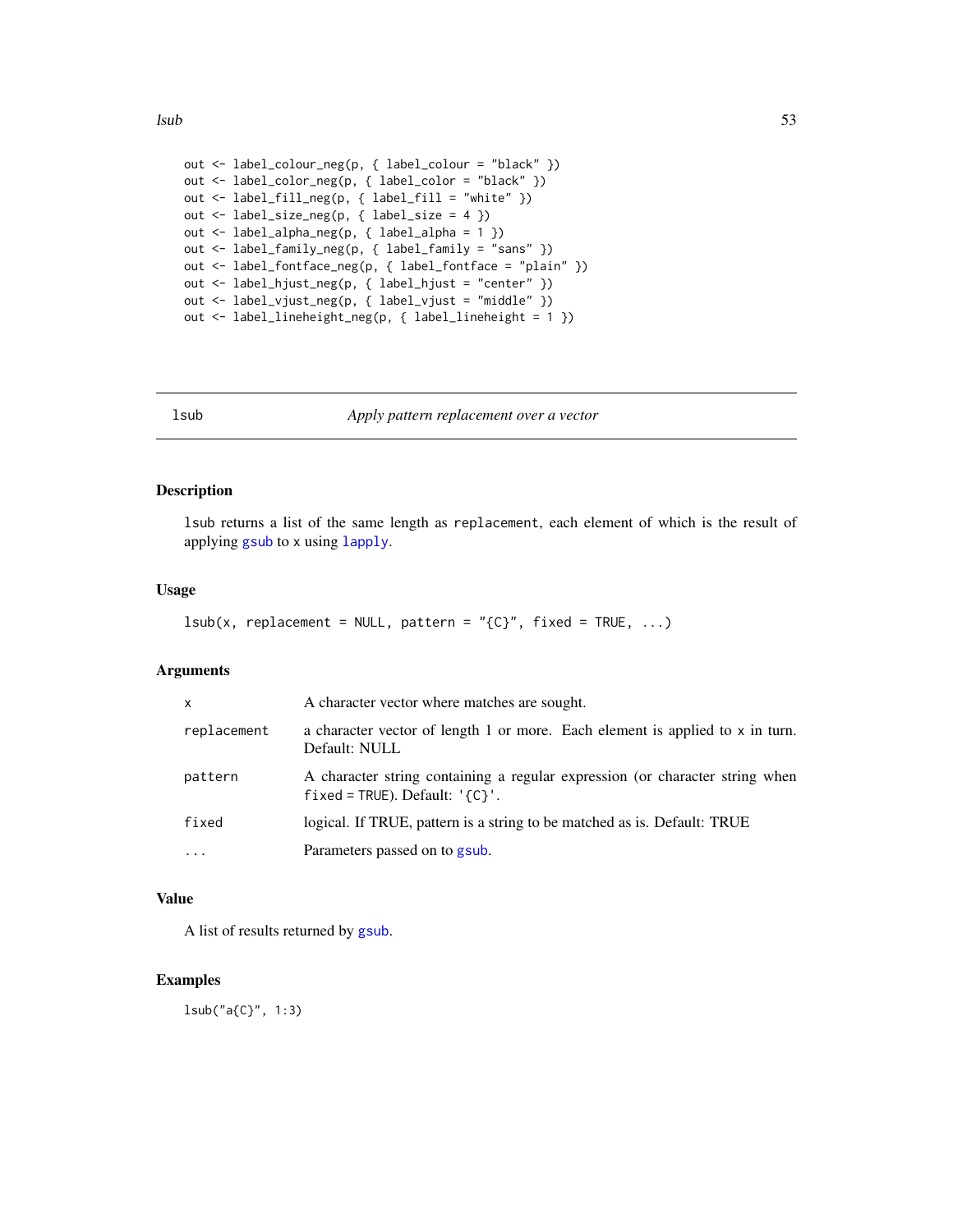### Description

Generate syntax for a measurement model for latent variables. This function relies on [add\\_paths](#page-2-0) to generate syntax.

#### Usage

measurement(x, ...)

#### Arguments

| X       | An object for which a method exists, including tidy_sem (generated using |
|---------|--------------------------------------------------------------------------|
|         | dictionary, or data. frame (for which dictionary will be run first).     |
| $\cdot$ | Additional parameters passed to add_paths.                               |

### Value

An object of class tidy\_sem.

# Examples

```
dict <- tidy_sem(c("bfi_1", "bfi_2", "bfi_3", "bfi_4", "bfi_5"))
measurement(dict)
```
<span id="page-53-0"></span>mixture\_starts *Automatically set starting values for an OpenMx mixture model*

### Description

Automatically set starting values for an OpenMx mixture model. This function was designed to work with mixture models created using tidySEM functions like [mx\\_mixture](#page-57-0), and may not work with other mxModels.

### Usage

```
mixture_starts(model, splits, ...)
```

| model     | A mixture model of class mxModel.                                                                                                                                                                                    |
|-----------|----------------------------------------------------------------------------------------------------------------------------------------------------------------------------------------------------------------------|
| splits    | Optional. A numeric vector of length equal to the number of rows in the mxData<br>used in the model object. The data will be split by this vector. See Details for<br>the default setting and possible alternatives. |
| $\ddotsc$ | Additional arguments, passed to functions.                                                                                                                                                                           |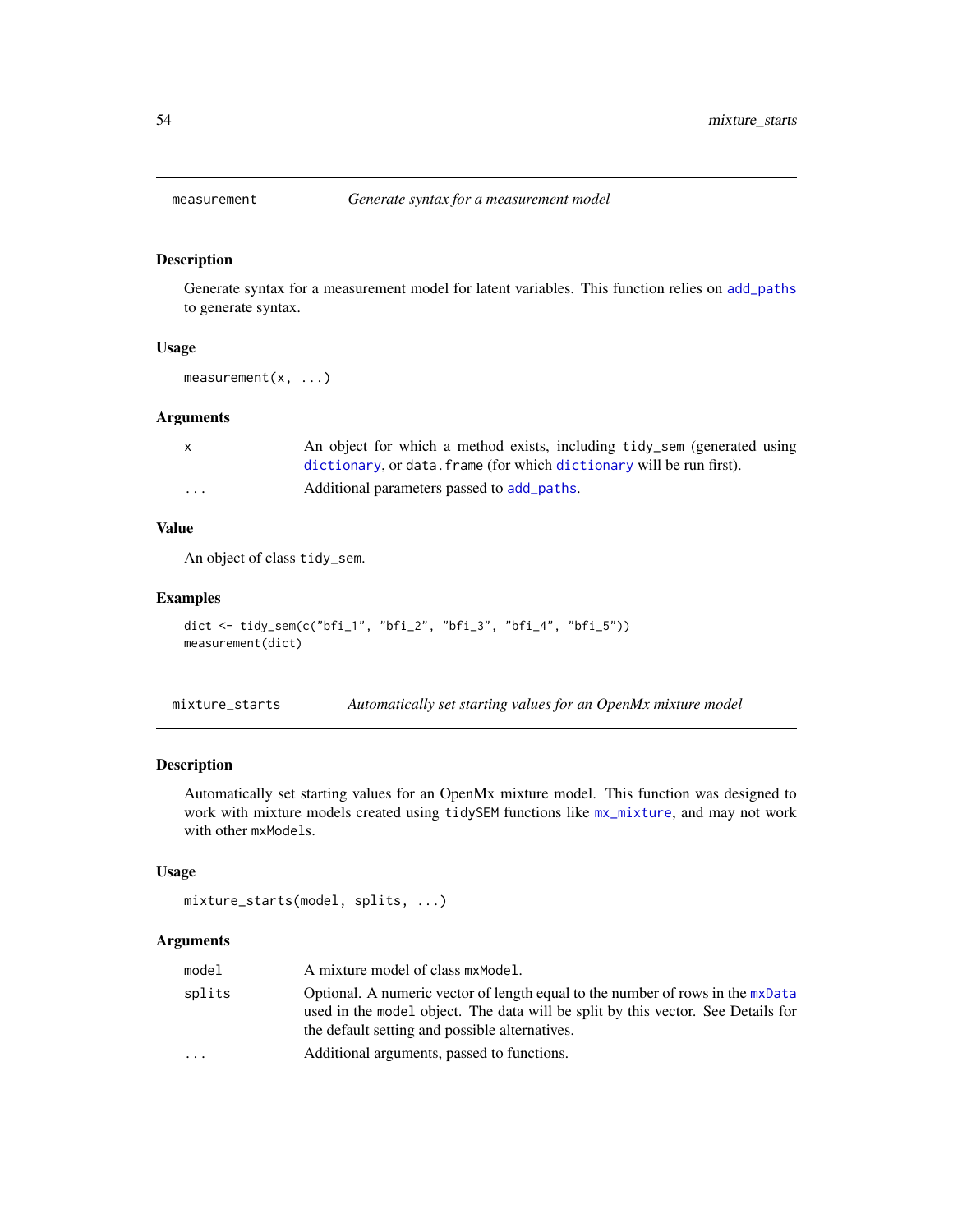#### mixture\_starts 55

#### Details

Starting values are derived by the following procedure:

- 1. The mixture model is converted to a multi-group model.
- 2. The data are split along splits, and assigned to the corresponding groups of the multi-group model.
- 3. The multi-group model is run, and the final values of each group are assigned to the corresponding mixture component as starting values.
- 4. The mixture model is returned with these starting values.

If the argument splits is not provided, the function will call kmeans $(x = data, centers = classes)$  \$cluster, where data is extracted from the model argument.

Sensible ways to split the data include:

- Using Hierarchical clustering: cutree(hclust(dist(data)),k = classes))
- Using K-means clustering: [kmeans\(](#page-0-0)x = data,centers = classes)\$cluster
- Using agglomerative hierarchical clustering: hclass[\(hc\(](#page-0-0)data = data), G = classes)[, 1]
- Using a random split: [sample.int\(](#page-0-0)n = classes,size = nrow(data),replace = TRUE)

### Value

Returns an [mxModel](#page-0-0) with starting values.

#### References

Shireman, E., Steinley, D. & Brusco, M.J. Examining the effect of initialization strategies on the performance of Gaussian mixture modeling. Behav Res 49, 282–293 (2017). <doi:10.3758/s13428- 015-0697-6>

```
## Not run:
df <- iris[, 1, drop = FALSE]
names(df) <- "x"
mod \leq mx_mixture(model = "x \sim m{C}*1
                            x \sim v(C)*x",classes = 2,
                            data = df,
                            run = FALSE)mod <- mixture_starts(mod)
## End(Not run)
```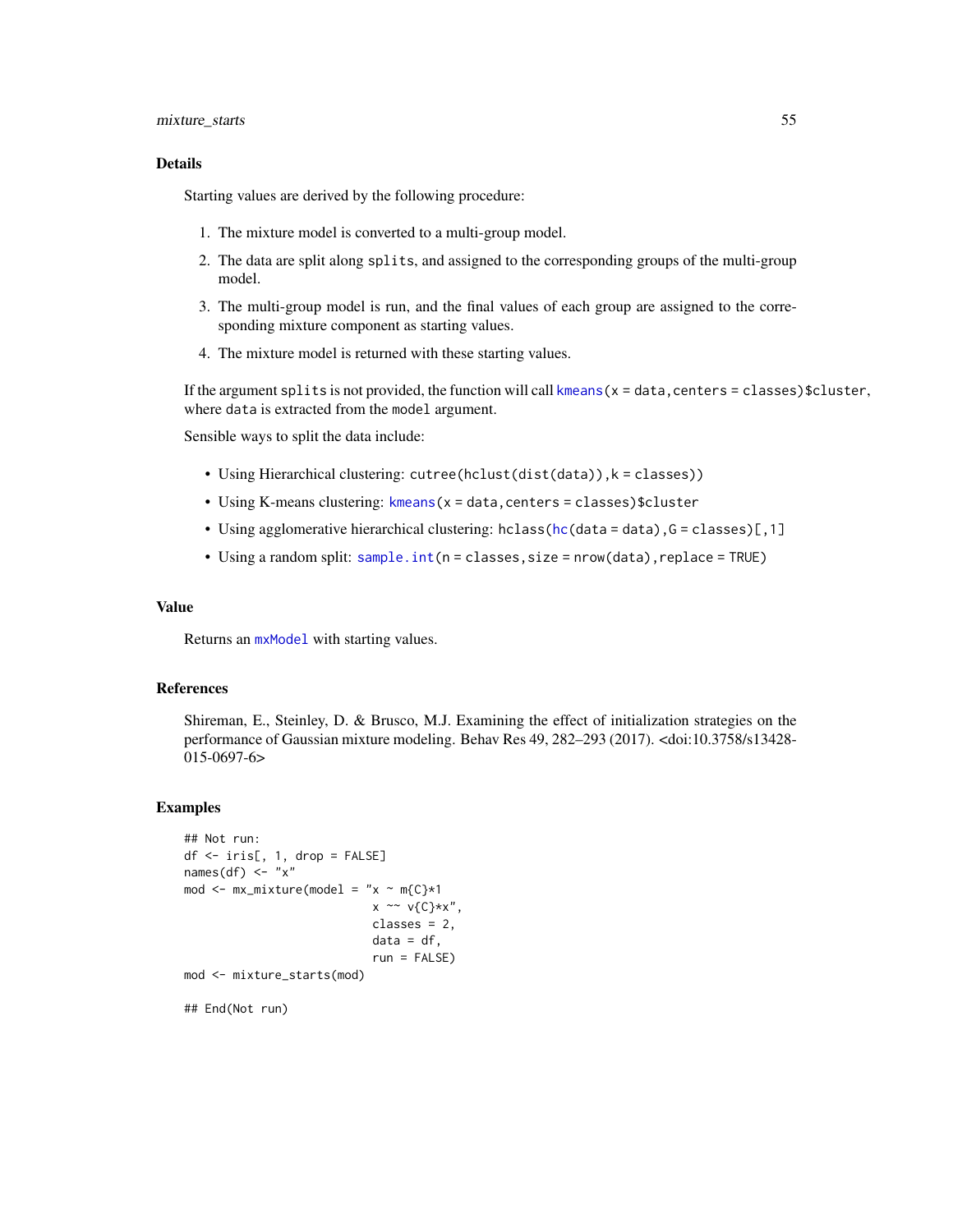mplus\_expand\_names *Expand abbreviated Mplus variable names*

### Description

Expand the Mplus syntax for abbreviating lists of variable names.

#### Usage

```
mplus_expand_names(x)
```
### Arguments

x Atomic character string containing the variable names section of an Mplus syntax file.

#### Value

Character vector of names.

### Examples

mplus\_expand\_names("test1-test12")

mx\_growth\_mixture *Estimate growth mixture models using OpenMx*

# Description

This function is a wrapper around  $mx\_mixture$ , adding the default arguments of [growth](#page-0-0) to simplify the specification of growth mixture models. This function is only useful if all the latent variables in the model are growth factors.

#### Usage

```
mx_growth_mixture(model, classes = 1L, data = NULL, run = TRUE, ...)
```

| model   | Syntax for the model; either a character string, or a list of character strings, or a<br>list of mxModel objects. See Details.           |
|---------|------------------------------------------------------------------------------------------------------------------------------------------|
| classes | A vector of integers, indicating which class solutions to generate. Defaults to<br>1L. E.g., classes = $1:6$ , classes = $c(1:4, 6:8)$ . |
| data    | The data frame to be used for model fitting.                                                                                             |
| run     | Logical, whether or not to run the model. If run = TRUE, the function calls<br>mixture_starts and run_mx.                                |
| $\cdot$ | Additional arguments, passed to functions.                                                                                               |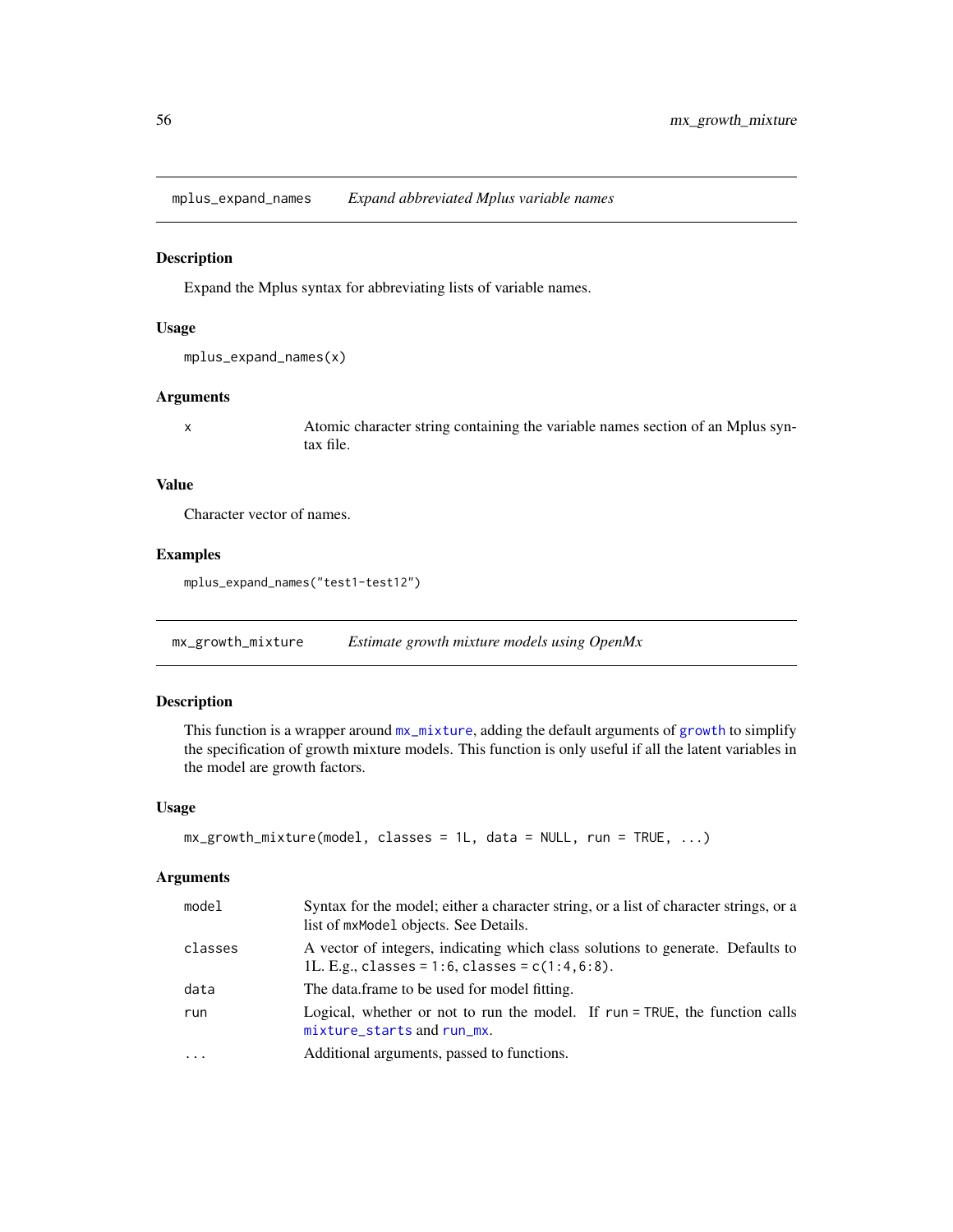mx\_lca 57

### Value

Returns an [mxModel](#page-0-0).

#### Examples

```
## Not run:
data("empathy")
df <- empathy[1:6]
mx\_growth\_mixture(model = "i = "1*ec1 + 1*ec2 + 1*ec3 + 1*ec4 + 1*ec5 + 1*ec6s = 0*ec1 + 1*ec2 + 2*ec3 + 3*ec4 + 4*ec5 + 5*ec6ec1 ~~ vec1*ec1
                            ec2 ~~ vec2*ec2
                            ec3 ~~ vec3*ec3
                            ec4 ~~ vec4*ec4
                            ec5 ~~ vec5*ec5
                            ec6 ~~ vec6*ec6
                            i ~~ 0*i
                            s \sim 0*s
                            i \sim \theta * s",
                   classes = 2,
                   data = df) -> res
```
## End(Not run)

mx\_lca *Estimate latent class analyses using OpenMx*

# Description

This function simplifies the specification of latent class models: models that estimate membership of a categorical latent variable based on binary or ordinal indicators.

### Usage

 $mx\_lca(data = NULL, classes = 1L, run = TRUE, ...)$ 

### Arguments

| data     | The data frame to be used for model fitting.                                                                   |
|----------|----------------------------------------------------------------------------------------------------------------|
| classes  | A vector of integers, indicating which class solutions to generate. Defaults to<br>1L. E.g., classes = $1:6$ , |
| run      | Logical, whether or not to run the model. If run = TRUE, the function calls<br>mxTryHardOrdinal.               |
| $\cdots$ | Additional arguments, passed to functions.                                                                     |

### Value

Returns an [mxModel](#page-0-0).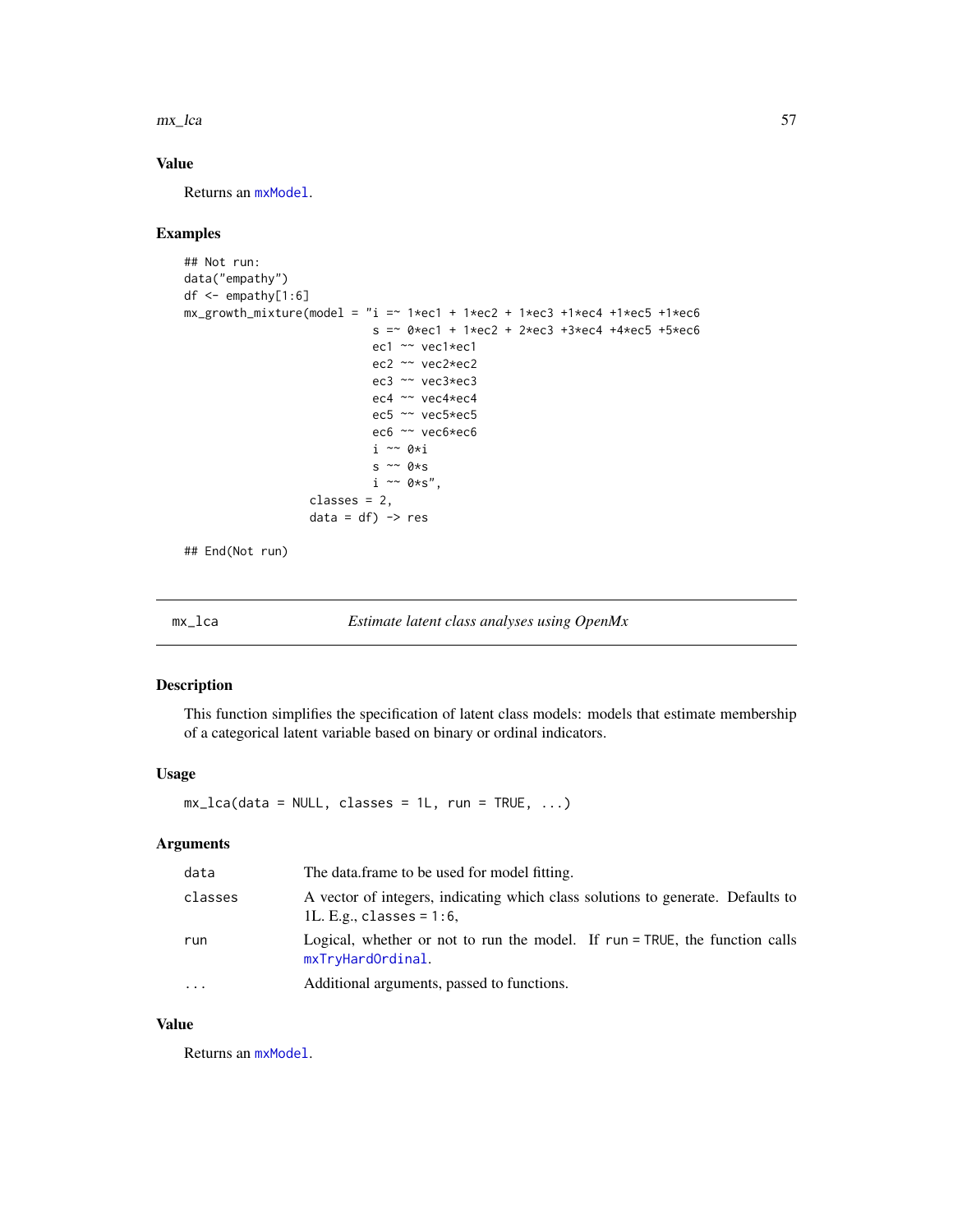### Examples

```
## Not run:
df <- data_mixture_ordinal
df[1:4] <- lapply(df, ordered)
mx_lca(data = df,
       classes = 2) -> res
```
<span id="page-57-0"></span>

## End(Not run)

mx\_mixture *Estimate mixture models using OpenMx*

# Description

Dynamically creates a batch of mixture models, with intelligent defaults. See Details for more information.

# Usage

 $mx\_mixture(model, classes = 1L, data = NULL, run = TRUE, ...)$ 

#### Arguments

| model    | Syntax for the model; either a character string, or a list of character strings, or a<br>list of mxMode1 objects. See Details.           |
|----------|------------------------------------------------------------------------------------------------------------------------------------------|
| classes  | A vector of integers, indicating which class solutions to generate. Defaults to<br>1L. E.g., classes = $1:6$ , classes = $c(1:4, 6:8)$ . |
| data     | The data frame to be used for model fitting.                                                                                             |
| run      | Logical, whether or not to run the model. If run = TRUE, the function calls<br>mixture_starts and run_mx.                                |
| $\ddots$ | Additional arguments, passed to functions.                                                                                               |

#### Details

Model syntax can be specified in three ways, for ease of use and flexibility:

- 1. An atomic character string with lavaan syntax. Within this syntax, the character string {C} is dynamically substituted with the correct class number using [lsub](#page-52-0), for example to set unique parameter labels for each class, or to specify equality constraints. E.g.,  $x \sim m\{C\} \star 1$  will be expanded to  $x \sim m1*1$  and  $x \sim m2*1$  when classes = 2. The resulting syntax for each class will be converted to an mxModel using [as\\_ram](#page-4-0).
- 2. A list of character strings with lavaan syntax. Each item of the list will be converted to a class-specific mxModel using [as\\_ram](#page-4-0).
- 3. A list of mxModel objects, specified by the user.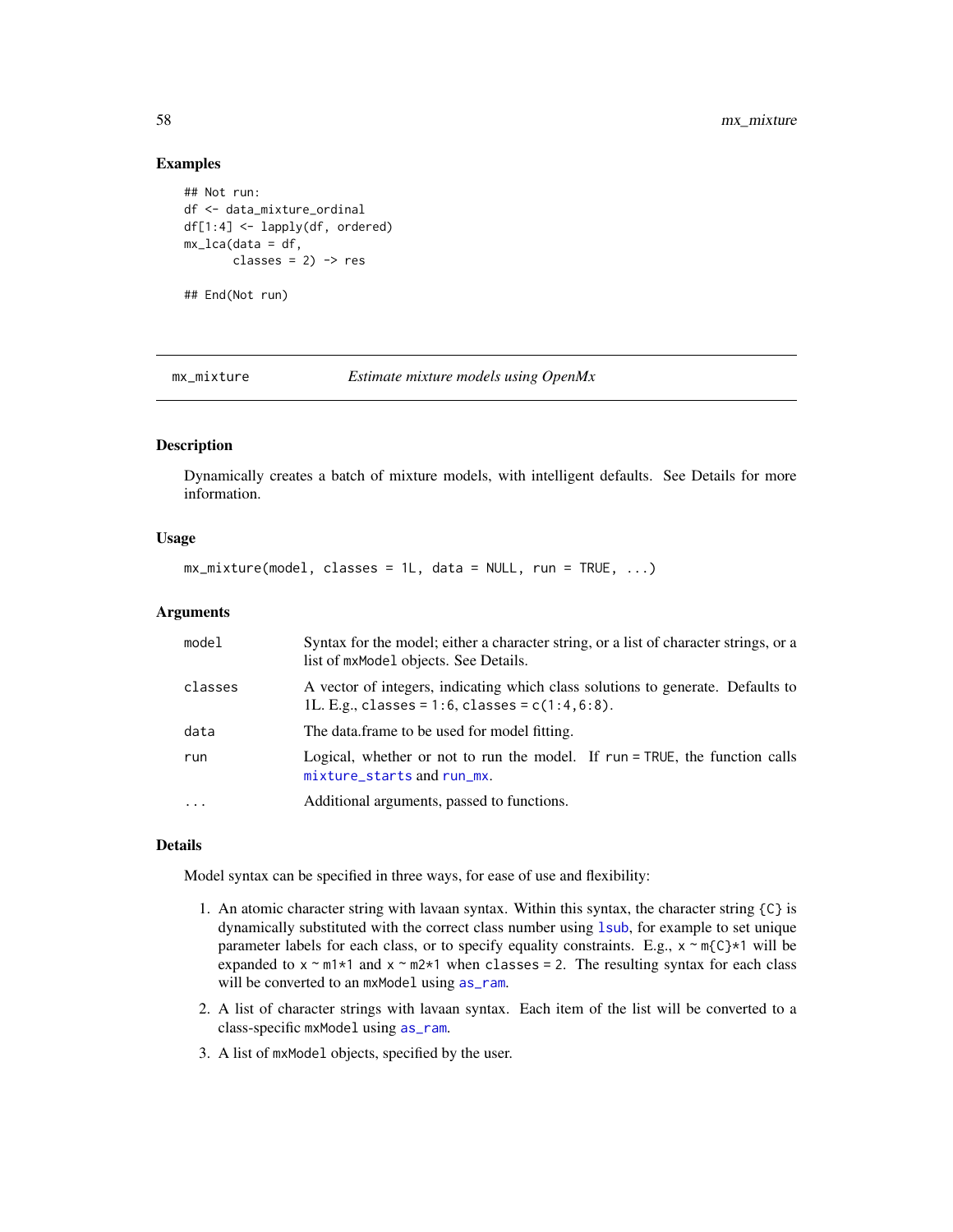# mx\_profiles 59

### Value

Returns an [mxModel](#page-0-0).

# Examples

```
## Not run:
# Example 1: Dynamic model generation using {C}
df <- iris[, 1, drop = FALSE]
names(df) \leftarrow "x"
mx\_mixture(model = "x ~ m{C}*1x \sim v(C)*x", \text{ classes} = 1, \text{ data} = df)# Example 2: Manually specified class-specific models
df <- iris[1:2]
names(df) \leq c("x", "y")
mx\_mixture(model = list("y ~ x**","y ~ b*x"),
                         meanstructure = TRUE,
                         data = df) -> res
# Example 3: Latent growth model
df <- empathy[1:6]
mx\_mixture(model = "i = ~1*ec1 + 1*ec2 + 1*ec3 + 1*ec4 + 1*ec5 + 1*ec6s = -0*ec1 + 1*ec2 + 2*ec3 + 3*ec4 + 4*ec5 + 5*ec6",classes = 2,
                     data = df) -> res
## End(Not run)
```
mx\_profiles *Estimate latent profile analyses using OpenMx*

### Description

This function is a wrapper around  $mx\_mixture$  to simplify the specification of latent profile models, also known as finite mixture models. By default, the function estimates free means for all observed variables across classes.

### Usage

```
mx_profiles(
  data = NULL,classes = 1L,
  variances = "equal",
  covariances = "zero",
  run = TRUE,...
)
```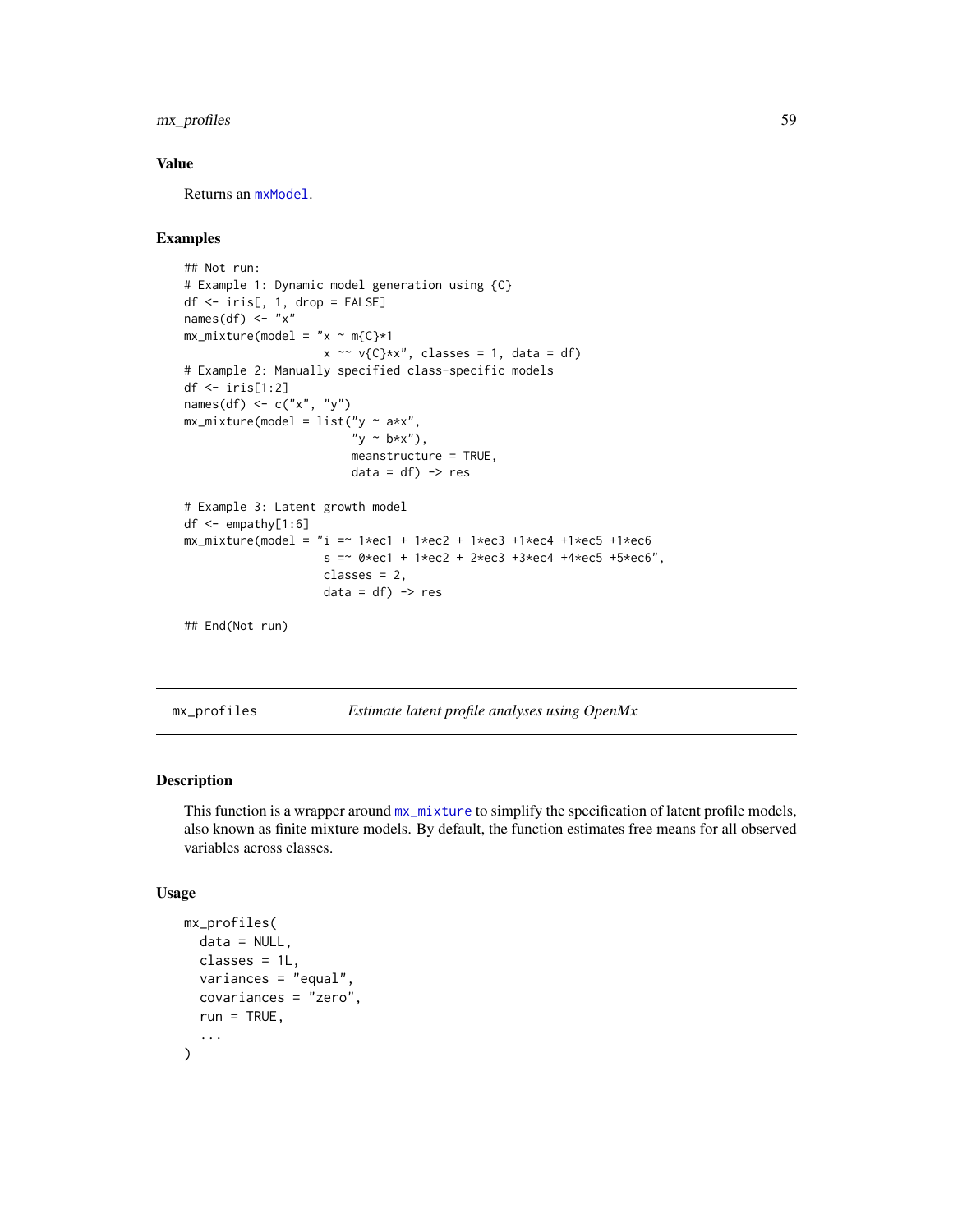# Arguments

| data        | The data frame to be used for model fitting.                                                                                                                                                                                                                                                                                                                                                       |
|-------------|----------------------------------------------------------------------------------------------------------------------------------------------------------------------------------------------------------------------------------------------------------------------------------------------------------------------------------------------------------------------------------------------------|
| classes     | A vector of integers, indicating which class solutions to generate. Defaults to<br>1L. E.g., classes = $1:6$ ,                                                                                                                                                                                                                                                                                     |
| variances   | Character vector. Specifies which variance components to estimate. Defaults<br>to "equal" (constrain variances across classes); the other option is "varying"<br>(estimate variances freely across classes). Each element of this vector refers to<br>one of the models you wish to run.                                                                                                           |
| covariances | Character vector. Specifies which covariance components to estimate. Defaults<br>to "zero" (covariances constrained to zero; this corresponds to an assumption of<br>conditional independence of the indicators); other options are "equal" (covari-<br>ances between items constrained to be equal across classes), and "varying" (free<br>covariances across classes). classes = $c(1:4, 6:8)$ . |
| run         | Logical, whether or not to run the model. If run $=$ TRUE, the function calls<br>mixture_starts and run_mx.                                                                                                                                                                                                                                                                                        |
|             | Additional arguments, passed to functions.                                                                                                                                                                                                                                                                                                                                                         |

# Value

Returns an [mxModel](#page-0-0).

# Examples

```
## Not run:
data("empathy")
df <- empathy[1:6]
mx_profiles(data = df,
           classes = 2) -> res
## End(Not run)
```
nodes *Extract nodes from sem\_graph*

# Description

Provides access to the nodes element of a sem\_graph object. This can be used to return or assign to the nodes element.

# Usage

nodes(x)

 $nodes(x) < - value$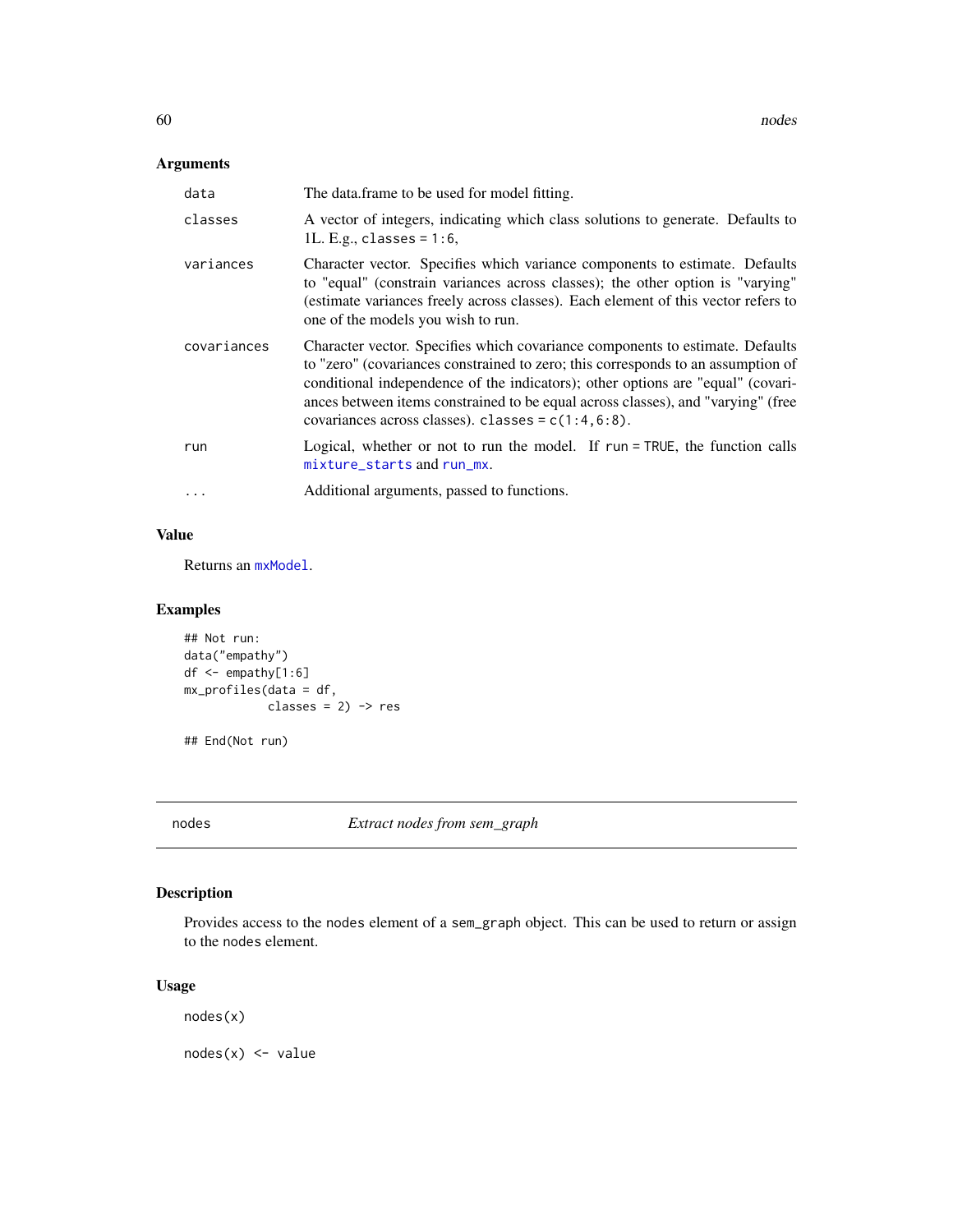#### $p$ aste $2$  61

### Arguments

| x     | Object of class sem_graph.     |
|-------|--------------------------------|
| value | A valid value for $nodes(x)$ . |

### Value

data.frame

# Examples

```
edg \leq data.frame(from = "x", to = "y")
p \leftarrow prepare_graph(edges = edg, layout = get_layout("x", "y", rows = 1))
nodes(p)
```

| paste. |  |
|--------|--|
|        |  |

paste2 *Concatenate Strings while omitting NA*

# Description

Concatenate vectors after converting to character and removing NA values. See [paste](#page-0-0).

### Usage

 $pastel(..., sep = " ", collapse = NULL, na.rm = TRUE)$ 

### Arguments

| $\cdots$ | one or more R objects, to be converted to character vectors.                                         |
|----------|------------------------------------------------------------------------------------------------------|
| sep      | a character string to separate the terms. Not NA_character_.                                         |
| collapse | an optional character string to separate the results. Not NA_character_.                             |
| na.rm    | logical, indicating whether NA values should be stripped before concatenation.<br>Not NA_character_. |

### Value

A character vector of the concatenated values.

# Examples

paste2("word", NA)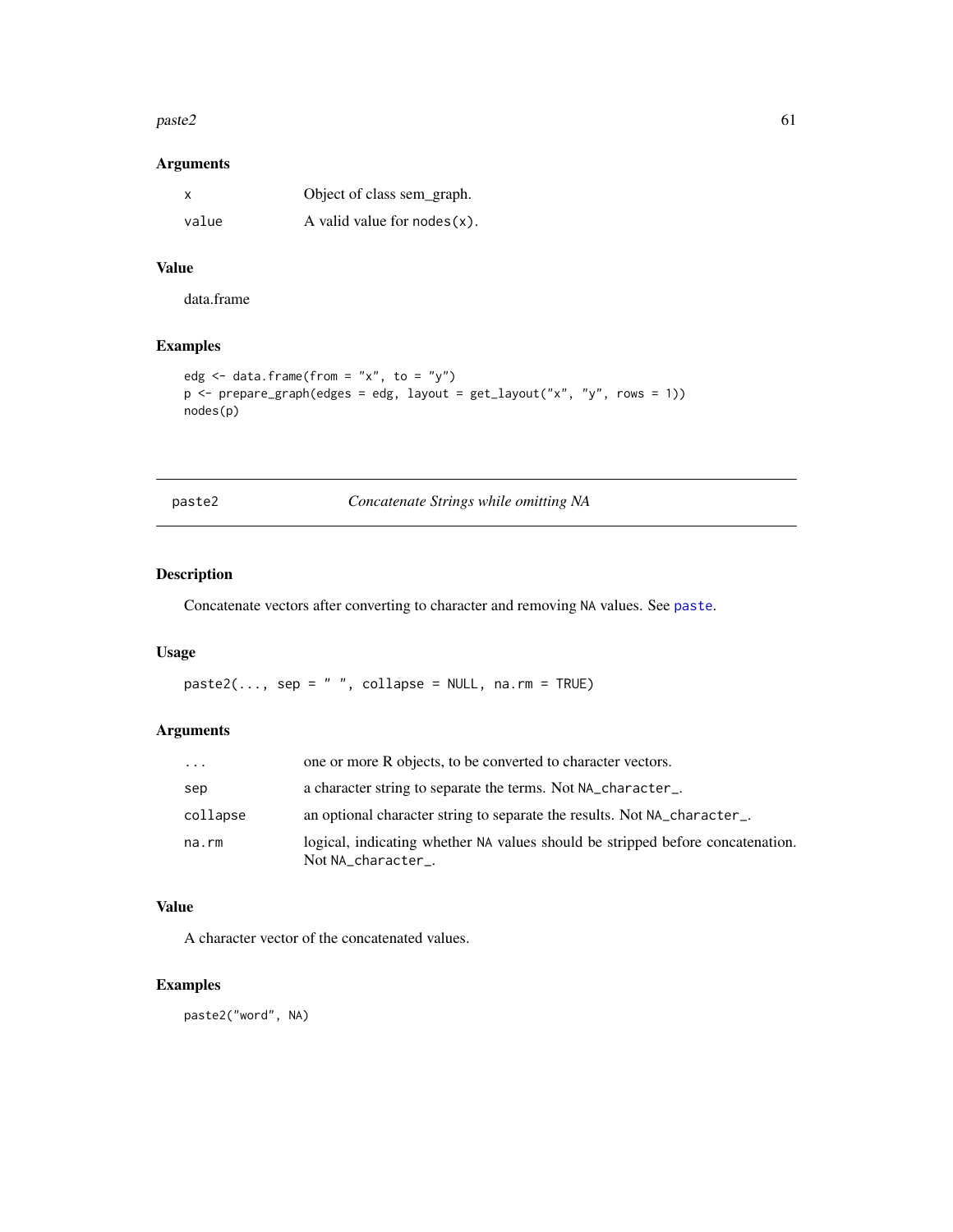# Description

Creates a faceted plot of two-dimensional correlation plots and unidimensional density plots for a single mixture model.

# Usage

```
plot_bivariate(
  x,
  variables = NULL,
  sd = TRUE,\text{cors} = \text{TRUE},
  rawdata = TRUE,
  bw = FALSE,alpha_range = c(0, 0.1),
  return_list = FALSE
)
```
### Arguments

| $\mathsf{x}$ | An object for which a method exists.                                                                                                                                   |
|--------------|------------------------------------------------------------------------------------------------------------------------------------------------------------------------|
| variables    | Which variables to plot. If NULL, plots all variables that are present in the<br>model.                                                                                |
| sd           | Logical. Whether to show the estimated standard deviations as lines emanating<br>from the cluster centroid.                                                            |
| cors         | Logical. Whether to show the estimated correlation (standardized covariance)<br>as ellipses surrounding the cluster centroid.                                          |
| rawdata      | Logical. Whether to plot raw data, weighted by posterior class probability.                                                                                            |
| bw           | Logical. Whether to make a black and white plot (for print) or a color plot.<br>Defaults to FALSE, because these density plots are hard to read in black and<br>white. |
| alpha_range  | Numeric vector $(0-1)$ . Sets the transparency of geom_density and geom_point.                                                                                         |
| return list  | Logical. Whether to return a list of ggplot objects, or just the final plot. Defaults<br>to FALSE.                                                                     |

# Value

An object of class 'ggplot'.

# Author(s)

Caspar J. van Lissa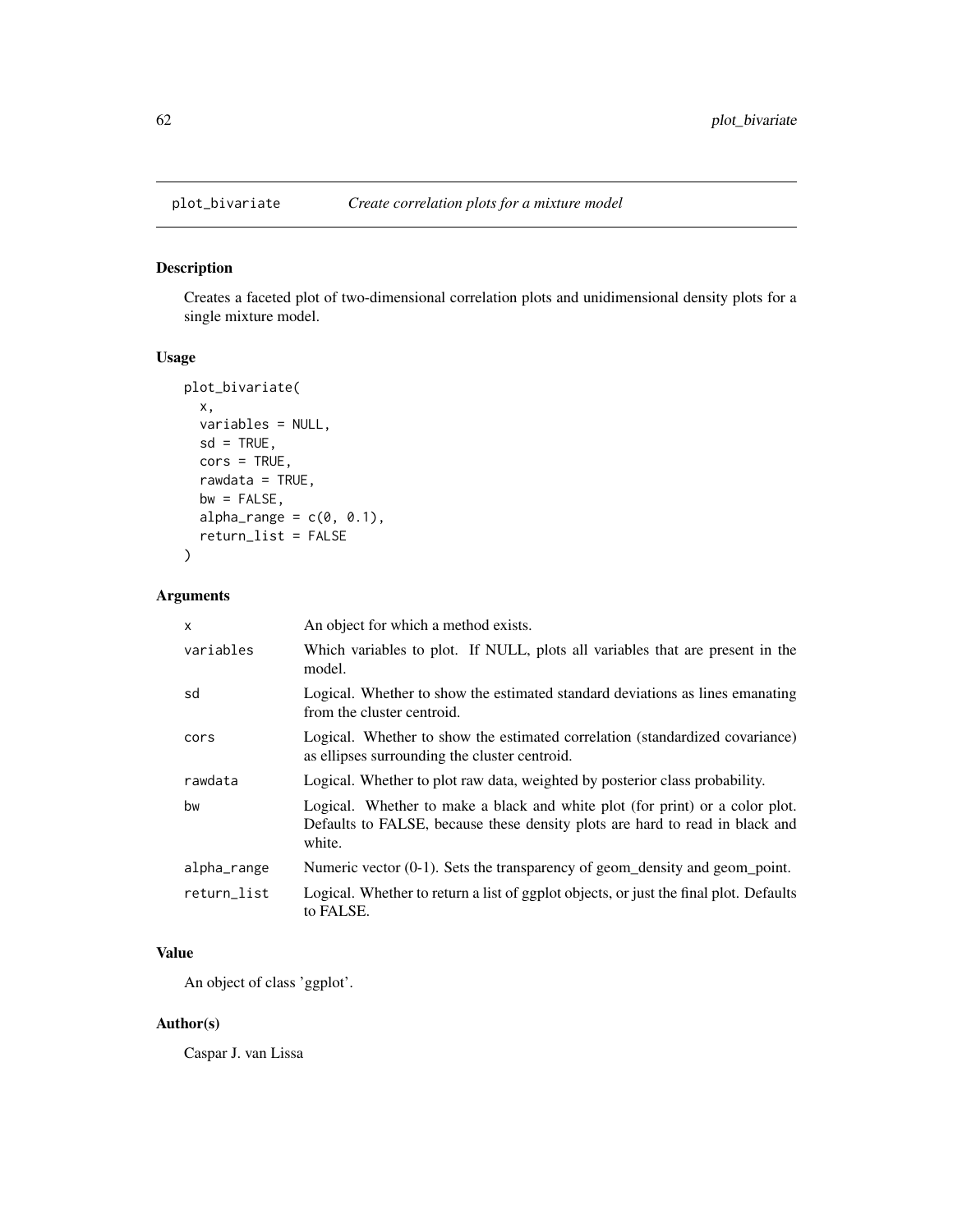# plot\_density 63

# Examples

```
iris_sample <- iris[c(1:5, 145:150), c("Sepal.Length", "Sepal.Width")]
names(iris_sample) <- c("x", "y")
res <- mx_profiles(iris_sample, classes = 2)
plot_bivariate(res, rawdata = FALSE)
```
plot\_density *Create density plots for mixture models*

# Description

Creates mixture density plots. For each variable, a Total density plot will be shown, along with separate density plots for each latent class, where cases are weighted by the posterior probability of being assigned to that class.

### Usage

```
plot_density(
 x,
  variables = NULL,
 bw = FALSE,conditional = FALSE,
 alpha = 0.2,
  facet_labels = NULL
)
```

| X            | Object for which a method exists.                                                                                                                                                                                                                                                                                                  |
|--------------|------------------------------------------------------------------------------------------------------------------------------------------------------------------------------------------------------------------------------------------------------------------------------------------------------------------------------------|
| variables    | Which variables to plot. If NULL, plots all variables that are present in all<br>models.                                                                                                                                                                                                                                           |
| bw           | Logical. Whether to make a black and white plot (for print) or a color plot.<br>Defaults to FALSE, because these density plots are hard to read in black and<br>white.                                                                                                                                                             |
| conditional  | Logical. Whether to show a conditional density plot (surface area is divided<br>among the latent classes), or a classic density plot (surface area of the total<br>density plot is equal to one, and is divided among the classes).                                                                                                |
| alpha        | Numeric (0-1). Only used when bw and conditional are FALSE. Sets the trans-<br>parency of geom_density, so that classes with a small number of cases remain<br>visible.                                                                                                                                                            |
| facet_labels | Named character vector, the names of which should correspond to the facet la-<br>bels one wishes to rename, and the values of which provide new names for these<br>facets. For example, to rename variables, in the example with the 'iris' data be-<br>low, one could specify: $facet_labels = c("Pet_length" = "Petal length").$ |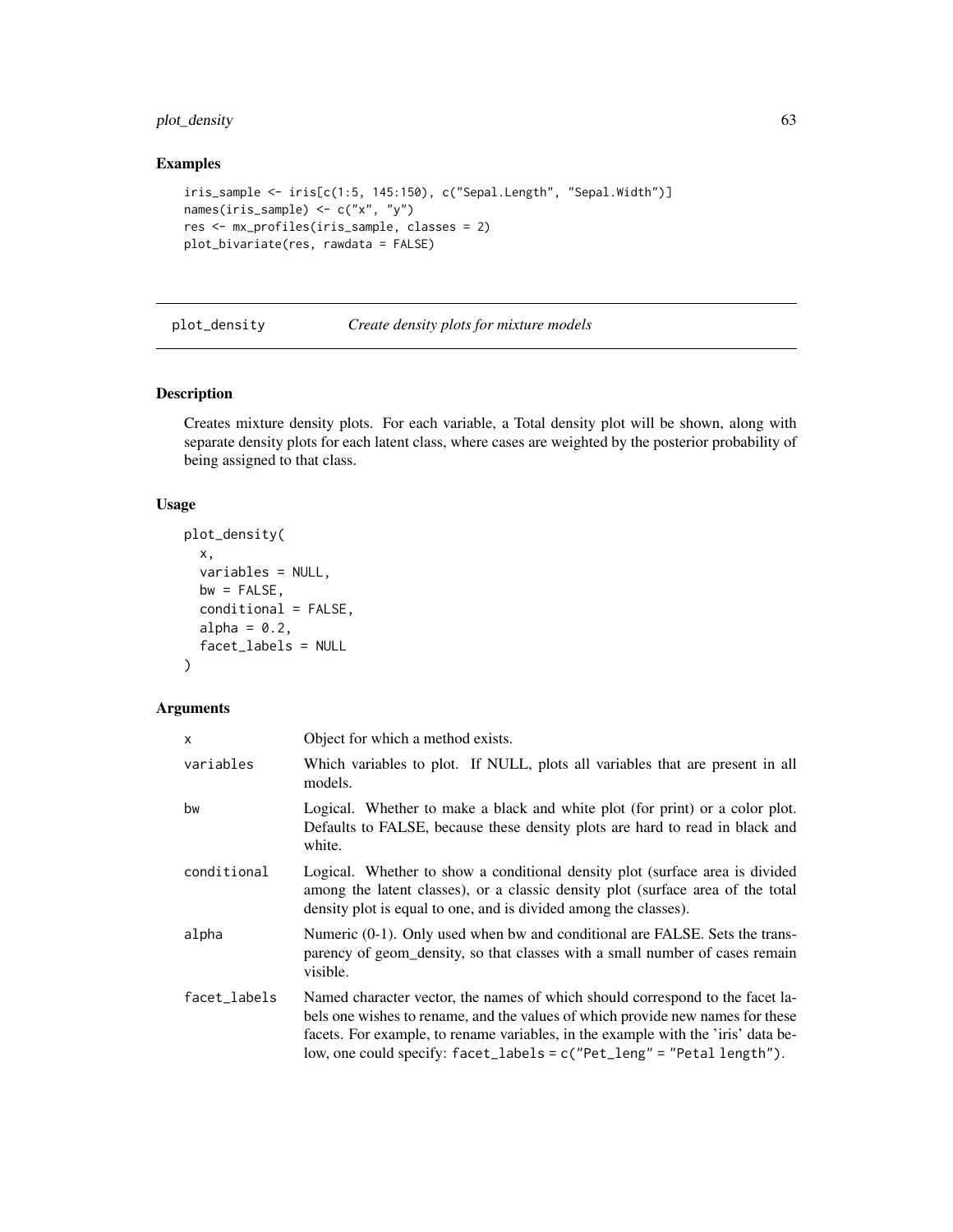# Value

An object of class 'ggplot'.

### Author(s)

Caspar J. van Lissa

### Examples

```
## Not run:
dat <-
  iris[, c("Sepal.Length", "Sepal.Width", "Petal.Length", "Petal.Width")]
names(dat) <- paste0("x", 1:4)
res <- mx_profiles(dat, 1:3)
plot_density(res)
## End(Not run)
```
plot\_prob *Plot categorical variable probabilities*

### Description

Creates a bar chart of categorical variable probabilities with bars reflecting the probability of category membership for each category of the observed variable.

# Usage

```
plot_prob(
 x,
  variables = NULL,
 bars = c("Variable", "group", "class"),
 facet = c("group", "class", "Variable"),
 bw = FALSE,
  ...
\mathcal{L}
```

| An object for which a method exists                                                                       |
|-----------------------------------------------------------------------------------------------------------|
| A character vectors with the names of the variables to be plotted (optional).                             |
| Atomic character, indicating what separate bars represent. One of 'c("Variable",<br>"group", "class")'.   |
| Atomic character, indicating what separate facets represent. One of 'c("group",<br>"class", "Variable")'. |
| Logical. Should the plot be black and white (for print), or color?                                        |
| Arguments passed to and from other functions.                                                             |
|                                                                                                           |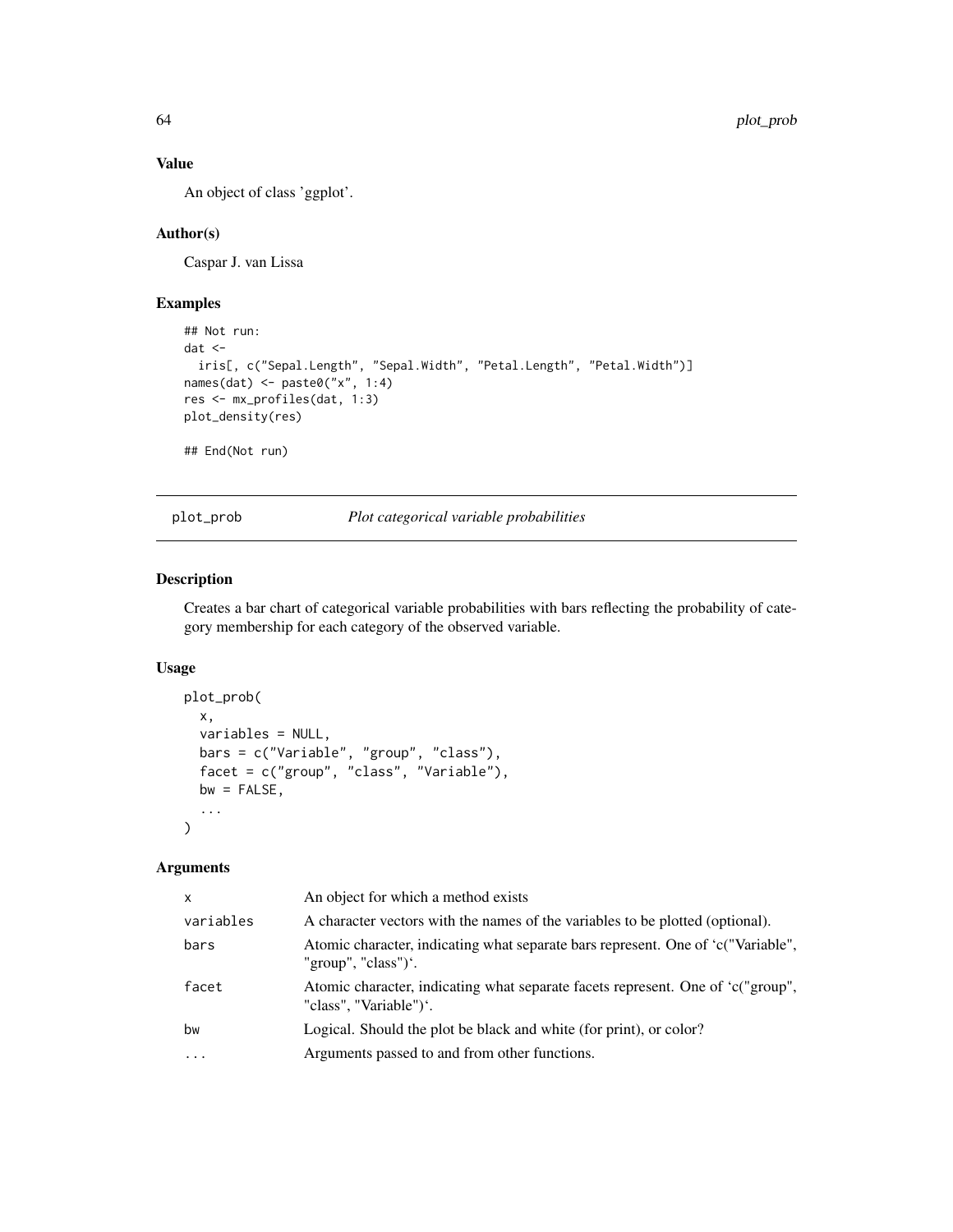plot\_profiles 65

### Value

An object of class 'ggplot'.

#### Author(s)

Caspar J. van Lissa

### Examples

```
df_plot <- data.frame(Variable = rep(c("u1", "u2"), each = 3),Category = rep(1:3, 2),
Probability = c(0.3381302605812, 0.148395173612088, 0.513474565806711,
0.472337708760608, 0.118484201496432, 0.40917808974296))
plot_prob(df_plot)
```
plot\_profiles *Create latent profile plots*

### Description

Creates a profile plot (ribbon plot) according to best practices, focusing on the visualization of classification uncertainty by showing:

- 1. Bars reflecting a confidence interval for the class centroids
- 2. Boxes reflecting the standard deviations within each class; a box encompasses +/- 64% of the observations in a normal distribution
- 3. Raw data, whose transparency is weighted by the posterior class probability, such that each observation is most clearly visible for the class it is most likely to be a member of.

### Usage

```
plot_profiles(
  x,
  variables = NULL,
  ci = 0.95,
  sd = TRUE,add_line = FALSE,
  rawdata = TRUE,
  bw = FALSE,alpha_range = c(0, 0.1),
  ...
\mathcal{L}## Default S3 method:
plot_profiles(
  x,
  variables = NULL,
```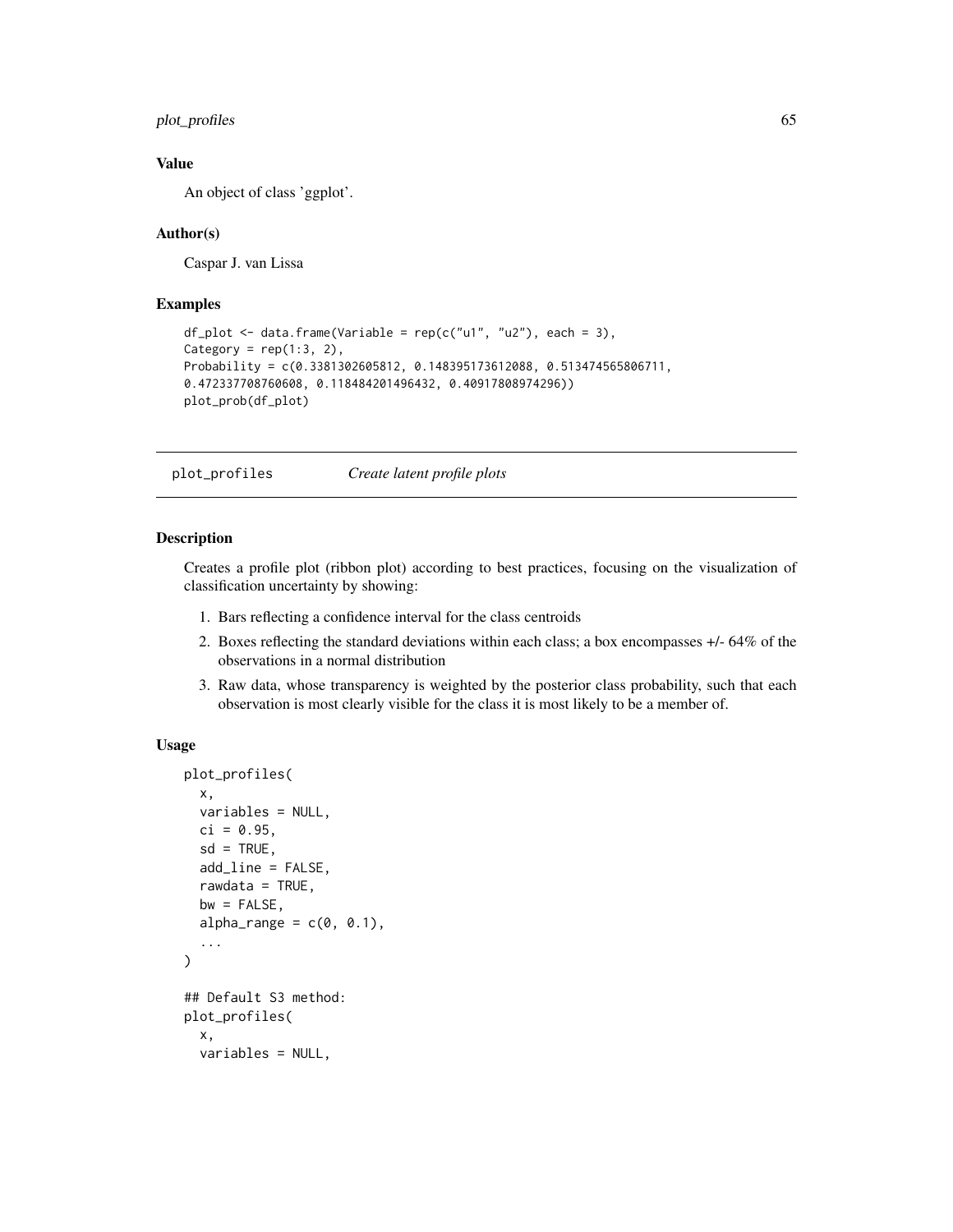```
ci = 0.95,
  sd = TRUE,add_line = FALSE,
  rawdata = TRUE,
  bw = FALSE,alpha_range = c(\emptyset, \emptyset.1),
  ...
\mathcal{L}
```
# Arguments

| x           | An object containing the results of a mixture model analysis.                                                                                                                                                               |
|-------------|-----------------------------------------------------------------------------------------------------------------------------------------------------------------------------------------------------------------------------|
| variables   | A character vectors with the names of the variables to be plotted (optional).                                                                                                                                               |
| сi          | Numeric. What confidence interval should the error bars span? Defaults to a<br>95% confidence interval. Set to NULL to remove error bars.                                                                                   |
| sd          | Logical. Whether to display a box encompassing $+/-$ 1SD Defaults to TRUE.                                                                                                                                                  |
| add_line    | Logical. Whether to display a line, connecting cluster centroids belonging to<br>the same latent class. Defaults to FALSE, as it is not recommended to imply<br>connectivity between the different variables on the X-axis. |
| rawdata     | Should raw data be plotted in the background? Setting this to TRUE might result<br>in long plotting times.                                                                                                                  |
| bw          | Logical. Should the plot be black and white (for print), or color?                                                                                                                                                          |
| alpha_range | The minimum and maximum values of alpha (transparency) for the raw data.<br>Minimum should be 0; lower maximum values of alpha can help reduce over-<br>plotting.                                                           |
| $\cdots$    | Arguments passed to and from other functions.                                                                                                                                                                               |

# Value

An object of class 'ggplot'.

#### Author(s)

Caspar J. van Lissa

```
df_plot <- data.frame(Variable = "x1",
Class = "class1",
Classes = 1,
Model = "equal var 1",
Value = 3.48571428571429,
se = 0.426092805342181,
Value.Variances = 3.81265306156537,
se.Variances = 1.17660769119959)
plot_profiles(list(df_plot = df_plot, df_raw = NULL),
ci = NULL, sd = FALSE, add_line = FALSE,
rawdata = FALSE, bw = FALSE)
```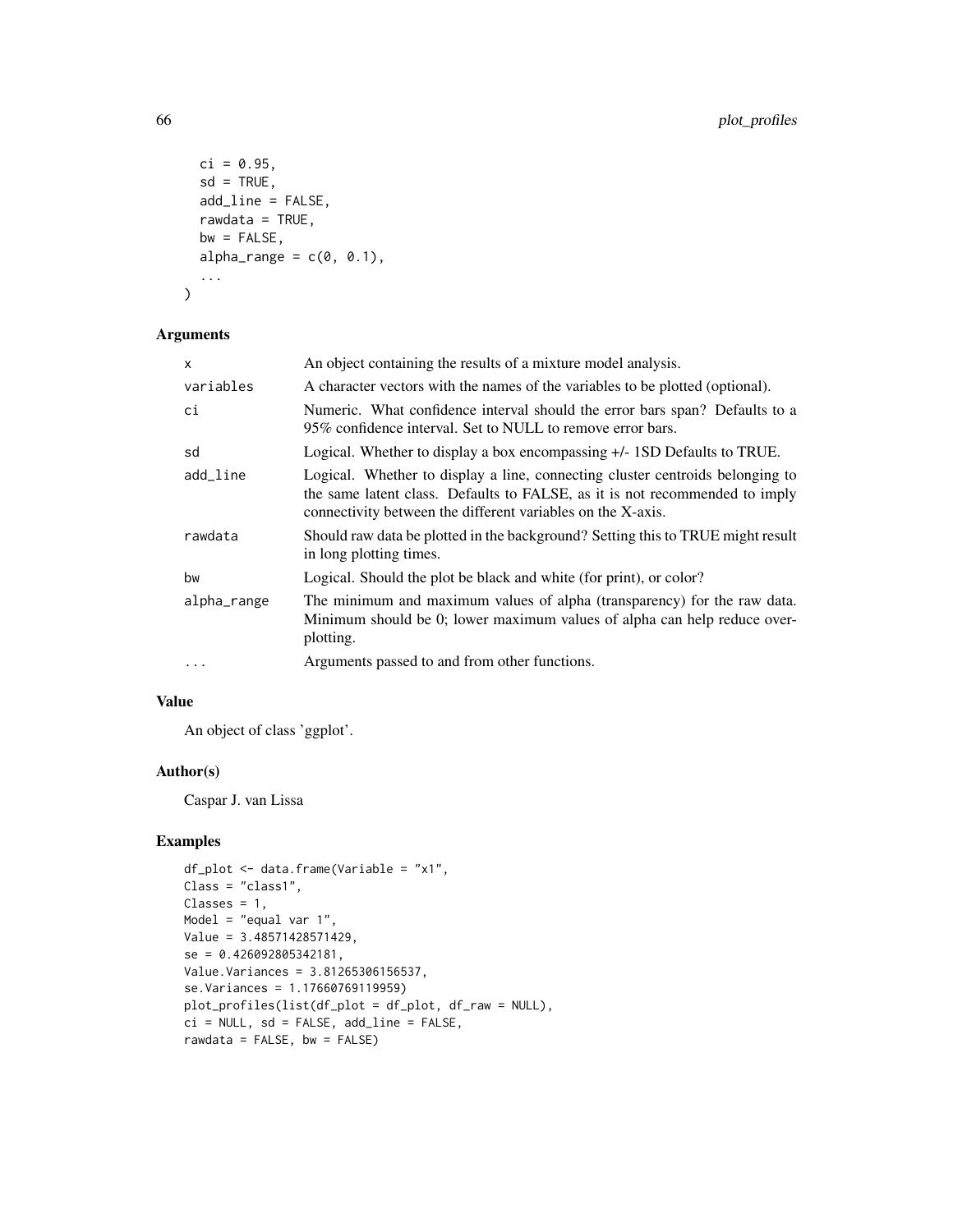#### Description

Prepare an object of class sem\_graph, containing data objects that can be rendered into a SEM graph. Using this function allows users to manually change the default graph specification before plotting it. Input consists of (at least) a layout, and either nodes and edges, or a model object.

#### Usage

```
prepare_graph(...)
## Default S3 method:
prepare_graph(
  edges = NULL,
  layout = NULL,
  nodes = NULL,
  rect\_width = 1.2,
  rect_height = 0.8,
  ellipses_width = 1,
  ellipses_height = 1,
  variance_diameter = 0.8,
  spacing_x = 2,
  spacing_y = 2,
  text\_size = 4,
  curvature = 60.
  angle = NULL,
  fix_coord = FALSE,
  ...
)
## S3 method for class 'lavaan'
prepare_graph(
 model,
 edges = get\_edges(x = model),
  layout = get_layout(x = \text{model}),
  nodes = get\_nodes(x = model),
  ...
)
## S3 method for class 'MxModel'
prepare_graph(
 model,
  edges = get\_edges(x = model),
  layout = get_layout(x = model),nodes = get\_nodes(x = model),
```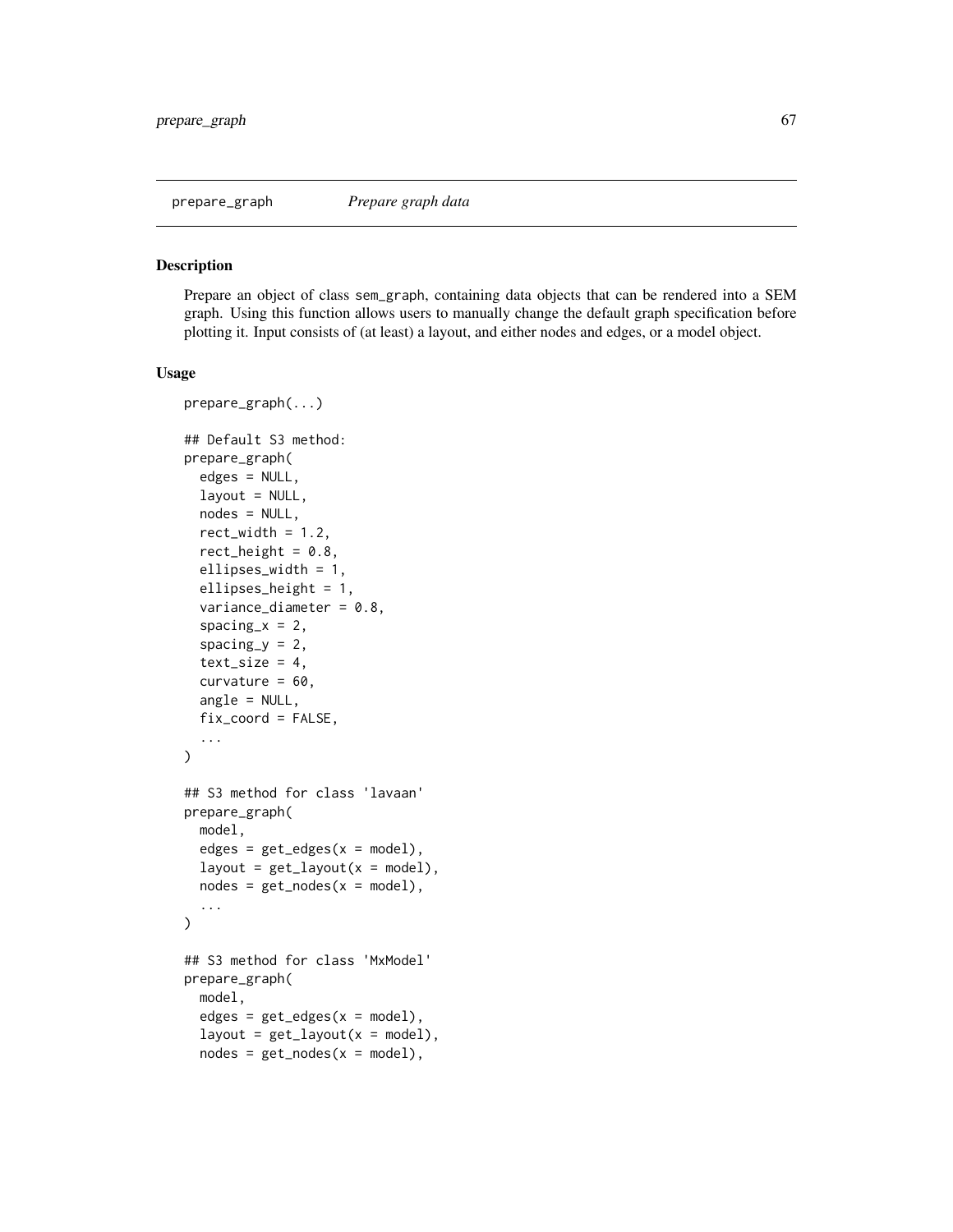```
...
\mathcal{L}## S3 method for class 'character'
prepare_graph(...)
## S3 method for class 'mplus.model'
prepare_graph(
 model,
 edges = get\_edges(x = model),
 layout = get_layout(x = model),
 nodes = get\_nodes(x = model),
  ...
\mathcal{L}## S3 method for class 'mplusObject'
prepare_graph(
 model,
 edges = get\_edges(x = model),
 layout = get_layout(x = model),
 nodes = get\_nodes(x = model),
  ...
\mathcal{L}
```

| $\cdots$          | Additional arguments passed to and from functions.                                                                                                                                                                                                                        |
|-------------------|---------------------------------------------------------------------------------------------------------------------------------------------------------------------------------------------------------------------------------------------------------------------------|
| edges             | Object of class 'tidy_edges', or a data. frame with (at least) the columns c("from", "to"),<br>and optionally, c("arrow", "label", "connect_from", "connect_to", "curvature").                                                                                            |
| layout            | A matrix (or data.frame) that describes the layout; see get_layout.                                                                                                                                                                                                       |
| nodes             | Optional, object of class 'tidy_nodes', created with the get_nodes function, or a<br>data. frame with (at least) the column c("name"), and optionally, c("shape", "label").<br>If set to NULL (the default), nodes are inferred from the layout and edges argu-<br>ments. |
| rect_width        | Width of rectangles (used to display observed variables), Default: 1.2                                                                                                                                                                                                    |
| rect_height       | Height of rectangles (used to display observed variables), Default: 0.8                                                                                                                                                                                                   |
|                   | ellipses_width Width of ellipses (used to display latent variables), Default: 1                                                                                                                                                                                           |
| ellipses_height   |                                                                                                                                                                                                                                                                           |
|                   | Height of ellipses (used to display latent variables), Default: 1                                                                                                                                                                                                         |
| variance_diameter |                                                                                                                                                                                                                                                                           |
|                   | Diameter of variance circles, Default: .8                                                                                                                                                                                                                                 |
| $spacing_x$       | Spacing between columns of the graph, Default: 1                                                                                                                                                                                                                          |
| $spacing_y$       | Spacing between rows of the graph, Default: 1                                                                                                                                                                                                                             |
| text_size         | Point size of text, Default: 4                                                                                                                                                                                                                                            |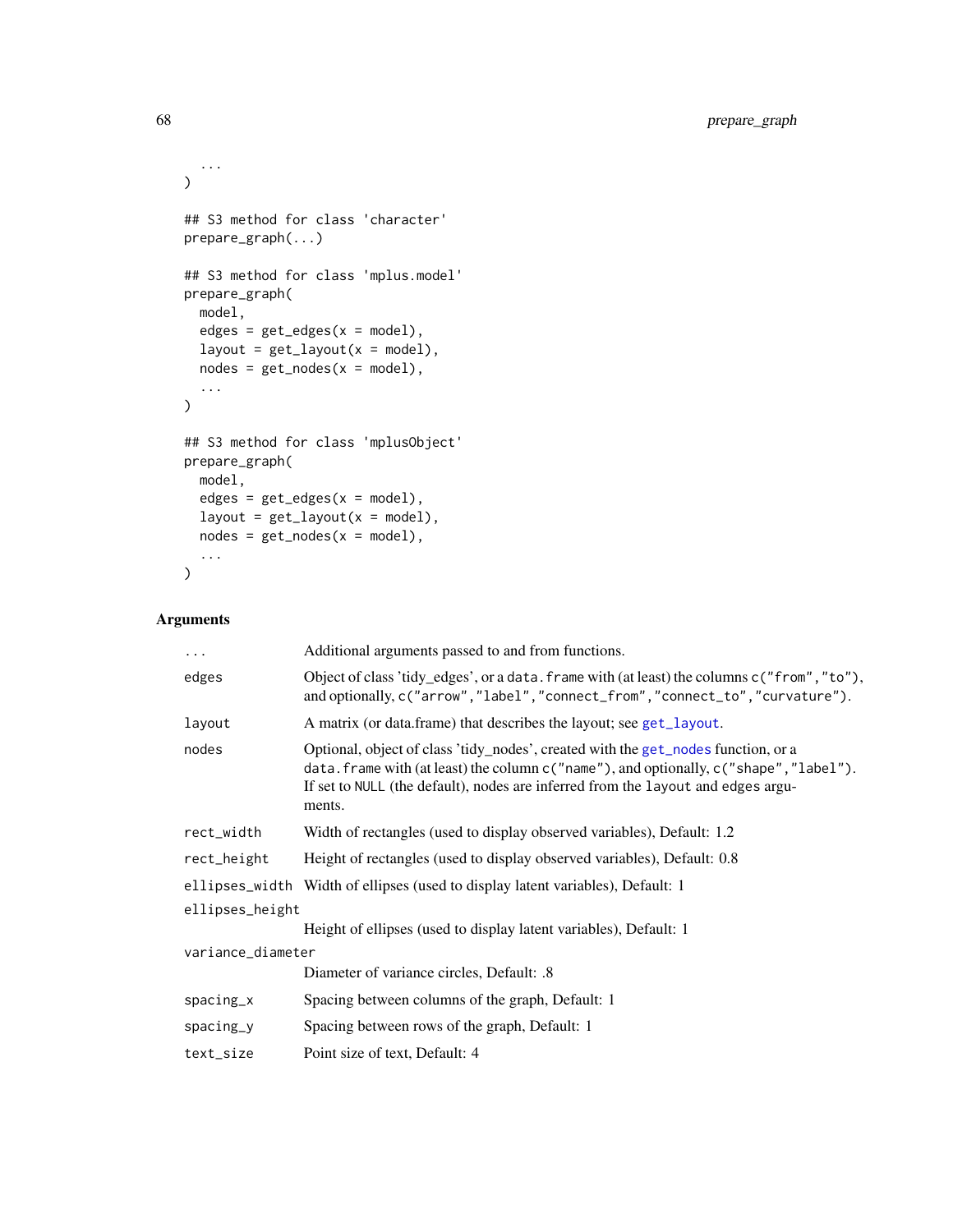# run\_lavaan 69

| curvature | Curvature of curved edges. The curve is a circle segment originating in a point<br>that forms a triangle with the two connected points, with angles at the two con-<br>nected points equal to curvature. To flip a curved edge, use a negative value<br>for curvature. Default: 60                                                                                             |
|-----------|--------------------------------------------------------------------------------------------------------------------------------------------------------------------------------------------------------------------------------------------------------------------------------------------------------------------------------------------------------------------------------|
| angle     | Angle used to connect nodes by the top and bottom. Defaults to NULL, which<br>means Euclidean distance is used to determine the shortest distance between<br>node sides. A numeric value between 0-180 can be provided, where 0 means<br>that only nodes with the same x-coordinates are connected top-to-bottom, and<br>180 means that all nodes are connected top-to-bottom. |
| fix_coord | Whether or not to fix the aspect ratio of the graph. Does not work with multi-<br>group or multilevel models. Default: FALSE.                                                                                                                                                                                                                                                  |
| model     | Instead of the edges argument, it is also possible to use the model argument and<br>pass an object for which a method exists (e.g., mplus model or lavaan).                                                                                                                                                                                                                    |

# Value

Object of class 'sem\_graph'

# Examples

```
library(lavaan)
res <- sem("dist ~ speed", cars)
prepare_graph(res)
```
# Description

This convenience function runs objects for which a method exists using lavaan. It is intended for use with tidySEM, and passes the \$syntax and \$data elements of a tidy\_sem object on to [lavaan](#page-0-0).

# Usage

run\_lavaan(x, ...)

# Arguments

|                      | An object for which a method exists.     |
|----------------------|------------------------------------------|
| $\ddot{\phantom{0}}$ | Parameters passed on to other functions. |

### Value

Returns a lavaan object.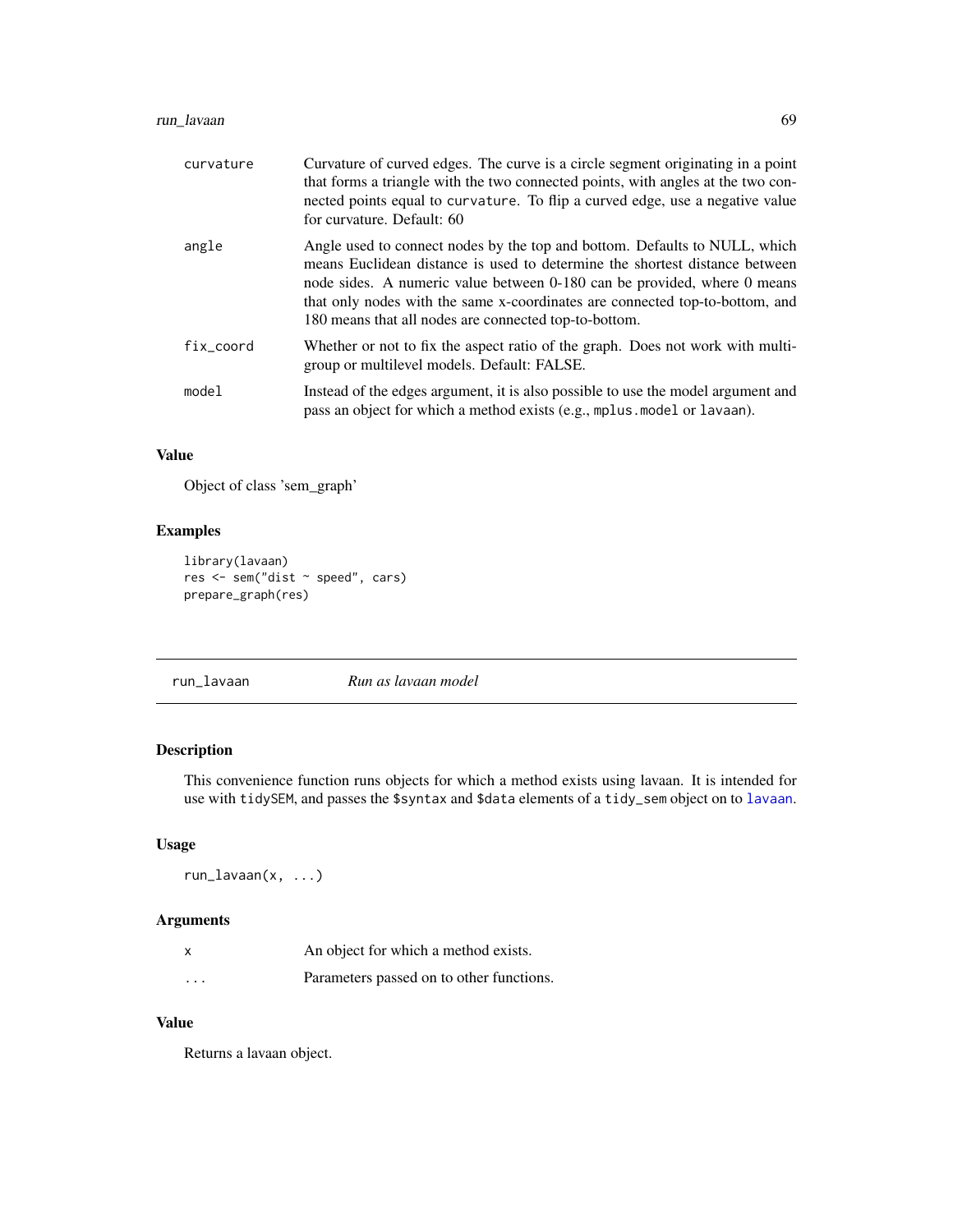### Examples

```
df <- iris[1:3]
names(df) <- paste0("X_", 1:3)
run_lavaan(measurement(tidy_sem(df), meanstructure = TRUE))
```
#### <span id="page-69-0"></span>run\_mx *Run as OpenMx model with sensible defaults*

#### Description

This convenience function runs objects for which a method exists using OpenMx, with sensible defaults. It is intended for use with tidySEM. For instance, it will convert a tidySEM object to a mxModel and run it, and it will try to ensure convergence for mixture models created using [mx\\_mixture](#page-57-0). Knowledgeable users may want to run models manually.

#### Usage

 $run_mx(x, \ldots)$ 

### Arguments

| X        | An object for which a method exists.     |
|----------|------------------------------------------|
| $\cdots$ | Parameters passed on to other functions. |

#### Value

Returns an  $m \times \text{Model}$  with free parameters updated to their final values.

#### Examples

```
df <- iris[1:3]
names(df) <- paste0("X_", 1:3)
run_mx(measurement(tidy_sem(df), meanstructure = TRUE))
```
skew\_kurtosis *Calculate skew and kurtosis*

# Description

Calculate skew and kurtosis, standard errors for both, and the estimates divided by two times the standard error. If this latter quantity exceeds an absolute value of 1, the skew/kurtosis is significant. With very large sample sizes, significant skew/kurtosis is common.

#### Usage

```
skew_kurtosis(x, verbose = FALSE, se = FALSE, ...)
```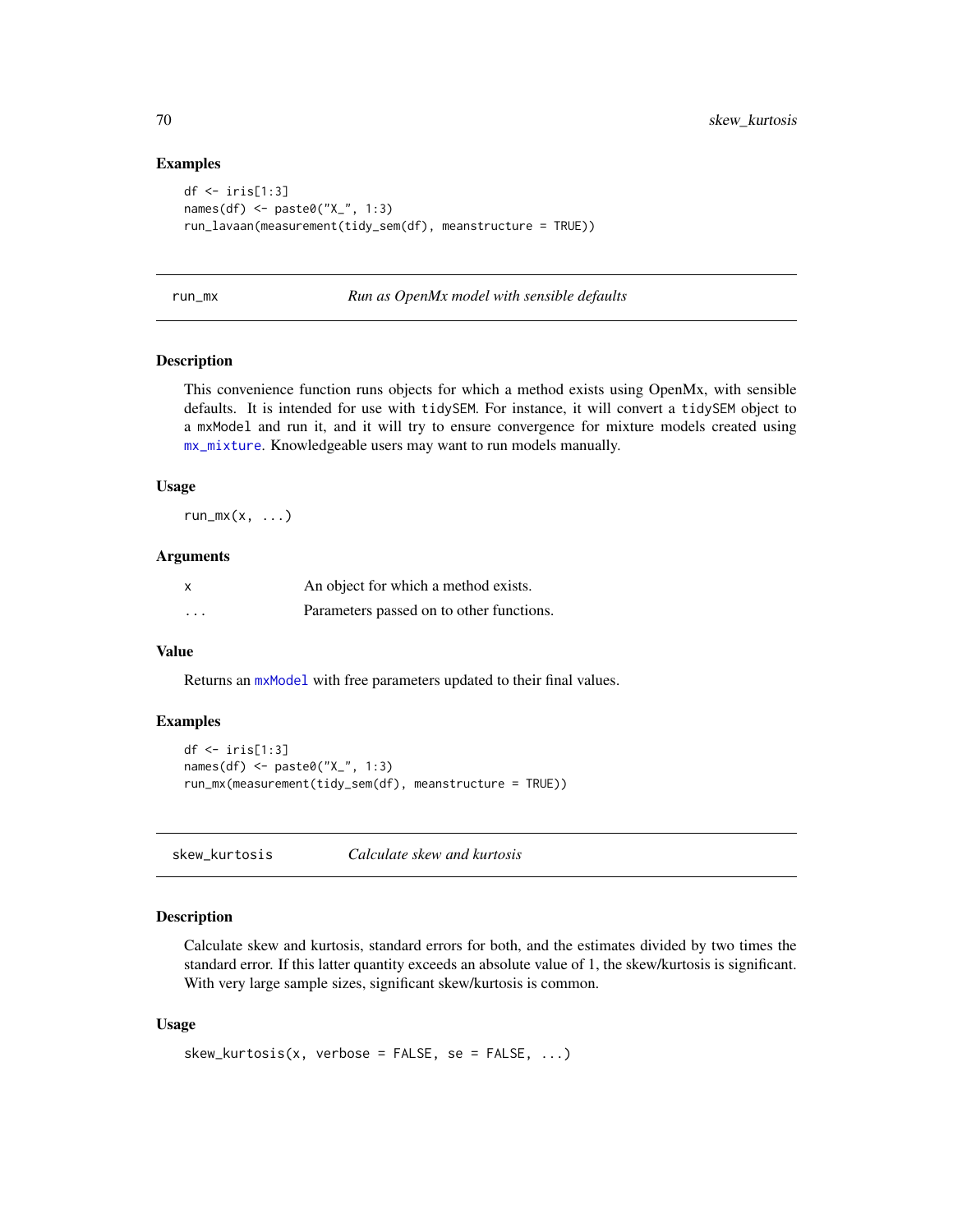#### syntax  $\frac{71}{2}$

# Arguments

| $\mathsf{x}$ | An object for which a method exists.                                     |
|--------------|--------------------------------------------------------------------------|
| verbose      | Logical. Whether or not to print messages to the console, Default: FALSE |
| -se          | Whether or not to return the standard errors, Default: FALSE             |
| $\cdots$     | Additional arguments to pass to and from functions.                      |

# Value

A matrix of skew and kurtosis statistics for x.

# Examples

skew\_kurtosis(datasets::anscombe)

syntax *Extract syntax from tidy\_sem*

# Description

Provides access to the syntax element of a tidy\_sem object. This can be used to return or assign to the syntax element.

### Usage

syntax(x)

syntax $(x)$  <- value

# Arguments

| x     | Object of class tidy_sem.        |
|-------|----------------------------------|
| value | A valid value for syntax $(x)$ . |

# Value

data.frame

```
dict \le tidy_sem(iris, split = "\\.")
dict <- add_paths(dict, Sepal.Width ~~ Sepal.Length)
syntax(dict)
```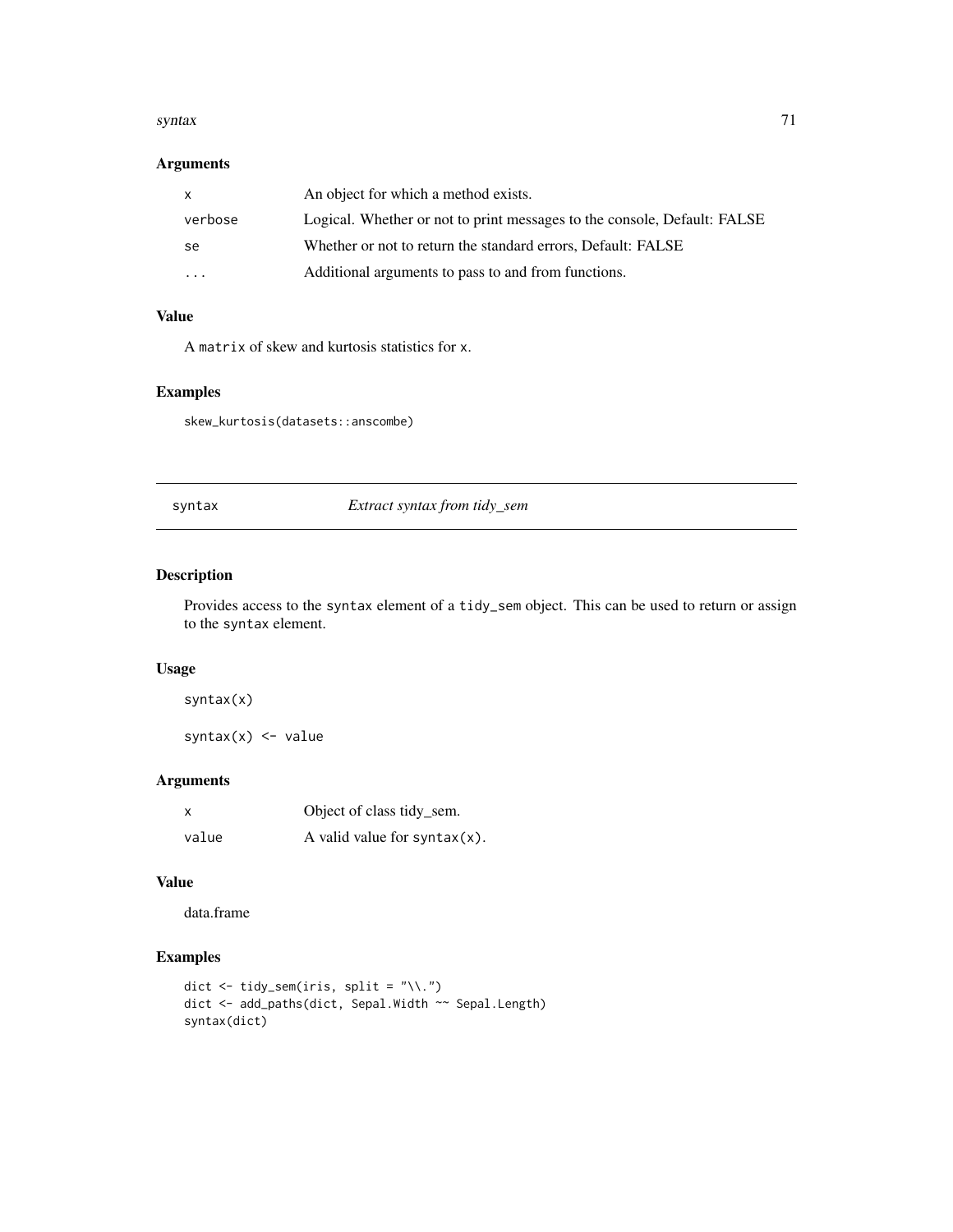### Description

Extracts a publication-ready covariance or correlation matrix from an object for which a method exists.

### Usage

```
table\_cors(x, value\_column = "est\_sig\_std", digits = 2, ...)
```
### Arguments

| X            | An object for which a method exists.                                                                                                               |
|--------------|----------------------------------------------------------------------------------------------------------------------------------------------------|
| value_column | Character. Name of the column to use to propagate the matrix. Defaults to<br>"est_sig_std", the standardized estimate with significance asterisks. |
| digits       | Number of digits to round to when formatting values.                                                                                               |
| $\ddots$     | Additional arguments passed to and from methods.                                                                                                   |

### Value

A Matrix or a list of matrices (in case there are between/within correlation matrices).

# Author(s)

Caspar J. van Lissa

```
library(lavaan)
HS.model \leftarrow ' visual =~ x1 + x2 + x3
              textual =~x4 + x5 + x6speed = x7 + x8 + x9fit <- cfa(HS.model,
          data = HolzingerSwineford1939,
           group = "school")
table_cors(fit)
```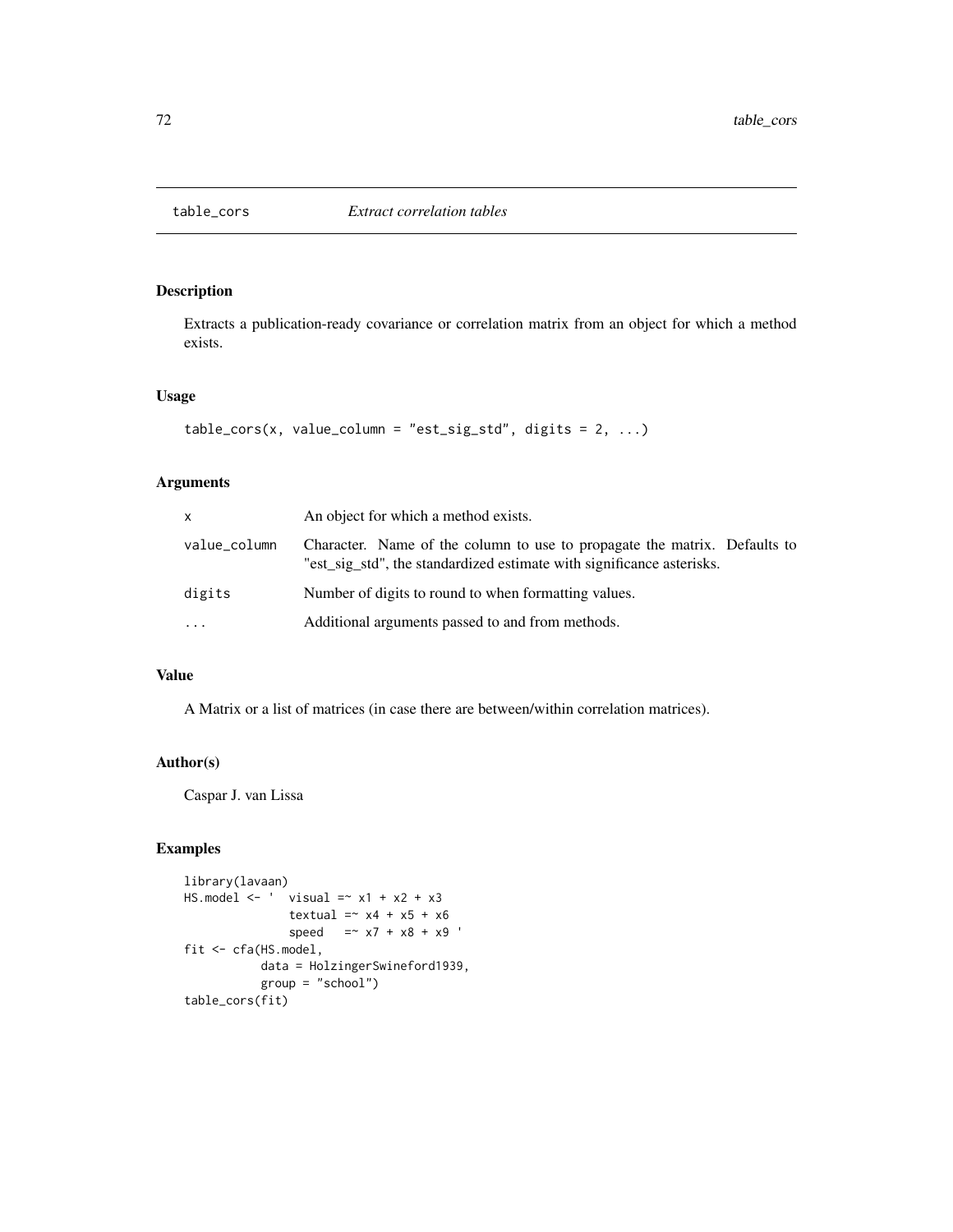<span id="page-72-1"></span><span id="page-72-0"></span>

## Description

Takes a model object, extracts model fit information, and formats it as a publication-ready table.

## Usage

 $table_fitt(x, ...)$ 

## Arguments

| $\mathsf{x}$ | A model object for which a method exists. |
|--------------|-------------------------------------------|
| $\cdots$     | Arguments passed to other functions.      |

# Value

A data.frame of formatted results.

## Author(s)

Caspar J. van Lissa

# See Also

Other Reporting tools: [conf\\_int\(](#page-8-0)), [est\\_sig\(](#page-18-0)), [table\\_prob\(](#page-73-0)), [table\\_results\(](#page-73-1))

# Examples

```
library(lavaan)
HS.model \le ' visual =\sim x1 + x2 + x3
              textual =~x4 + x5 + x6speed = x7 + x8 + x9'fit <- cfa(HS.model,
          data = HolzingerSwineford1939,
          group = "school")
table_fit(fit)
```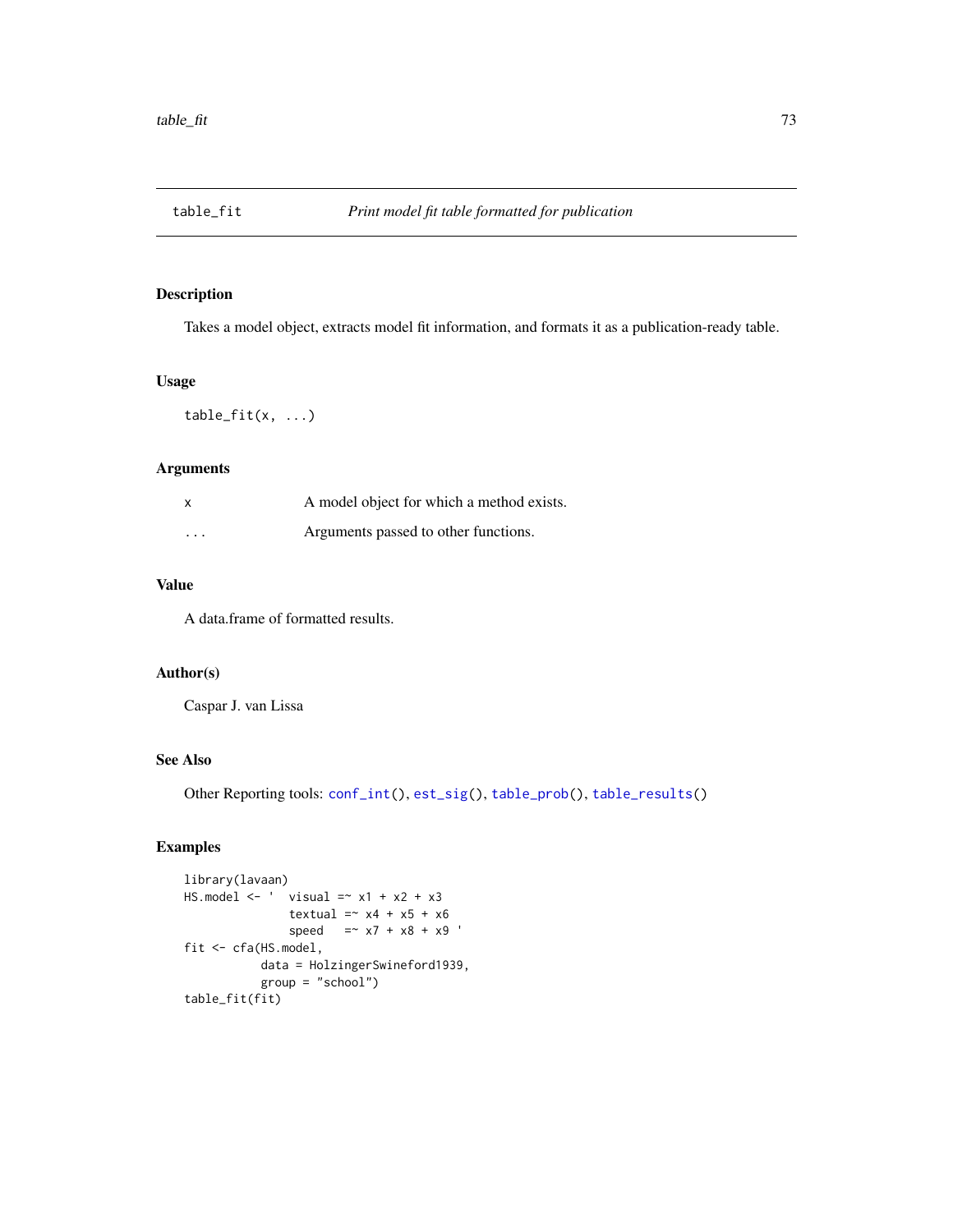<span id="page-73-2"></span><span id="page-73-0"></span>

## Description

Returns thresholds for ordinal dependent variables in probability scale.

## Usage

 $table_prob(x, ...)$ 

## Arguments

| x                       | An object for which a method exists. |
|-------------------------|--------------------------------------|
| $\cdot$ $\cdot$ $\cdot$ | Arguments passed to other functions. |

## Value

A data.frame with results in probability scale.

# See Also

Other Reporting tools: [conf\\_int\(](#page-8-0)), [est\\_sig\(](#page-18-0)), [table\\_fit\(](#page-72-0)), [table\\_results\(](#page-73-1))

# Examples

```
## Not run:
df <- data_mix_ordinal
df[1:4] <- lapply(df, ordered)
mx_lca(data = df,
       classes = 2) -> res
## End(Not run)
```
<span id="page-73-1"></span>table\_results *Print results table formatted for publication*

# Description

Takes a model object, and formats it as a publication-ready table.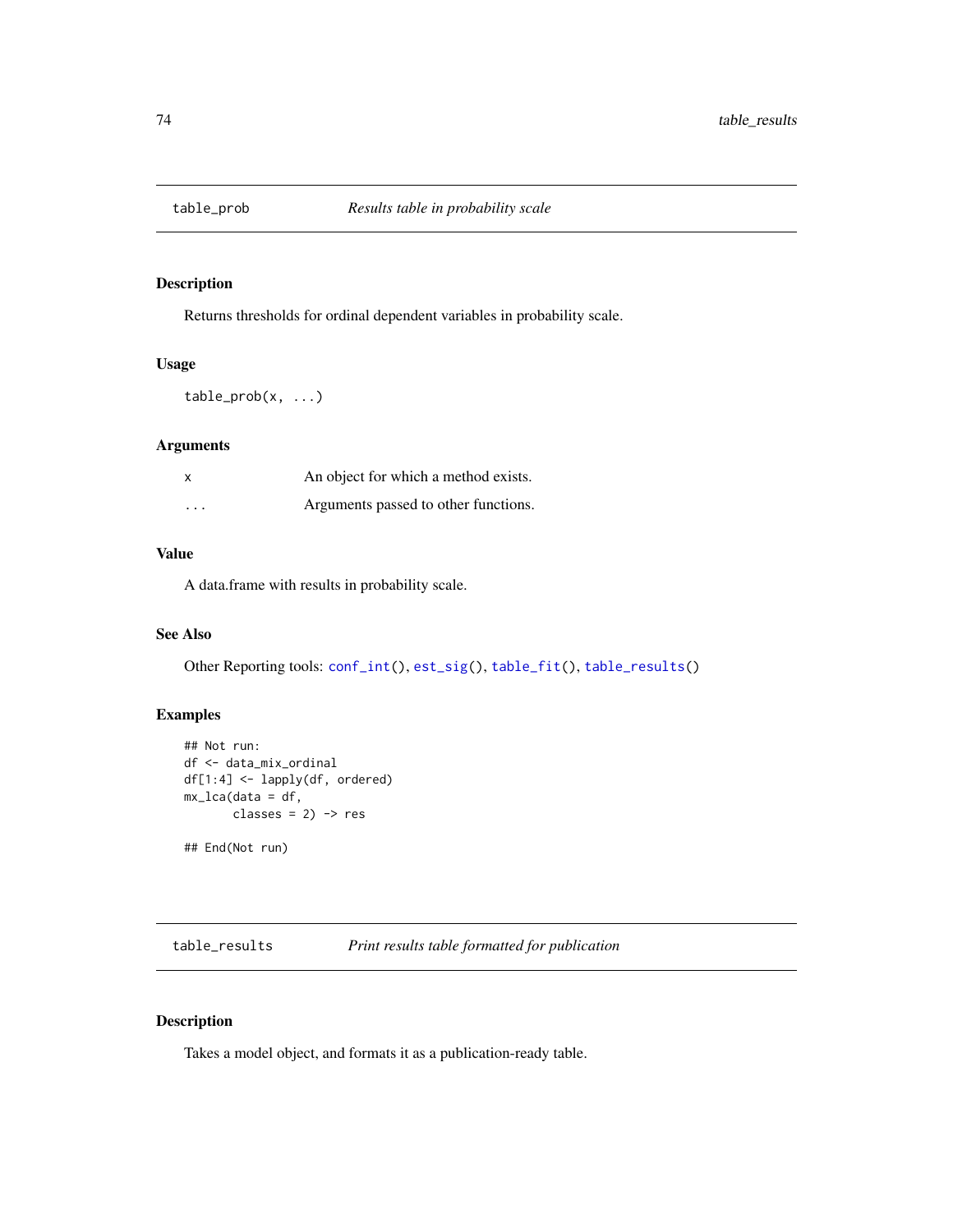# <span id="page-74-0"></span>table\_results 75

# Usage

```
table_results(
 x,
 columns = c("label", "est_sig", "se", "pval", "confint", "group", "level"),
 digits = 2,
  ...
\mathcal{L}
```
# Arguments

| $\mathsf{x}$ | A model object for which a method exists.                                                                                                                                                                                                                                                                                                                                                                                                                                                                    |
|--------------|--------------------------------------------------------------------------------------------------------------------------------------------------------------------------------------------------------------------------------------------------------------------------------------------------------------------------------------------------------------------------------------------------------------------------------------------------------------------------------------------------------------|
| columns      | A character vector of columns to retain from the results section. If this is set to<br>NULL, all available columns are returned. Defaults to $c("label", "est_sig", "se", "pval", "confint",$<br>These correspond to 1) the parameter label, 2) estimate column with significance<br>asterisks appended (* <.05, ** < .01, *** < .001); 3) standard error, 4) p-value,<br>5) a formatted confidence interval, 6) grouping variable (if available), 7) level<br>variable for multilevel models, if available. |
| digits       | Number of digits to round to when formatting numeric columns.                                                                                                                                                                                                                                                                                                                                                                                                                                                |
| $\cdots$     | Logical expressions used to filter the rows of results returned.                                                                                                                                                                                                                                                                                                                                                                                                                                             |

# Value

A data.frame of formatted results.

# Author(s)

Caspar J. van Lissa

# See Also

```
Other Reporting tools: conf_int(), est_sig(), table_fit(), table_prob()
```
# Examples

```
library(lavaan)
HS.model \leftarrow ' visual =~ x1 + x2 + x3
              textual =~x4 + x5 + x6speed = x7 + x8 + x9fit <- cfa(HS.model,
          data = HolzingerSwineford1939,
          group = "school")
table_results(fit)
```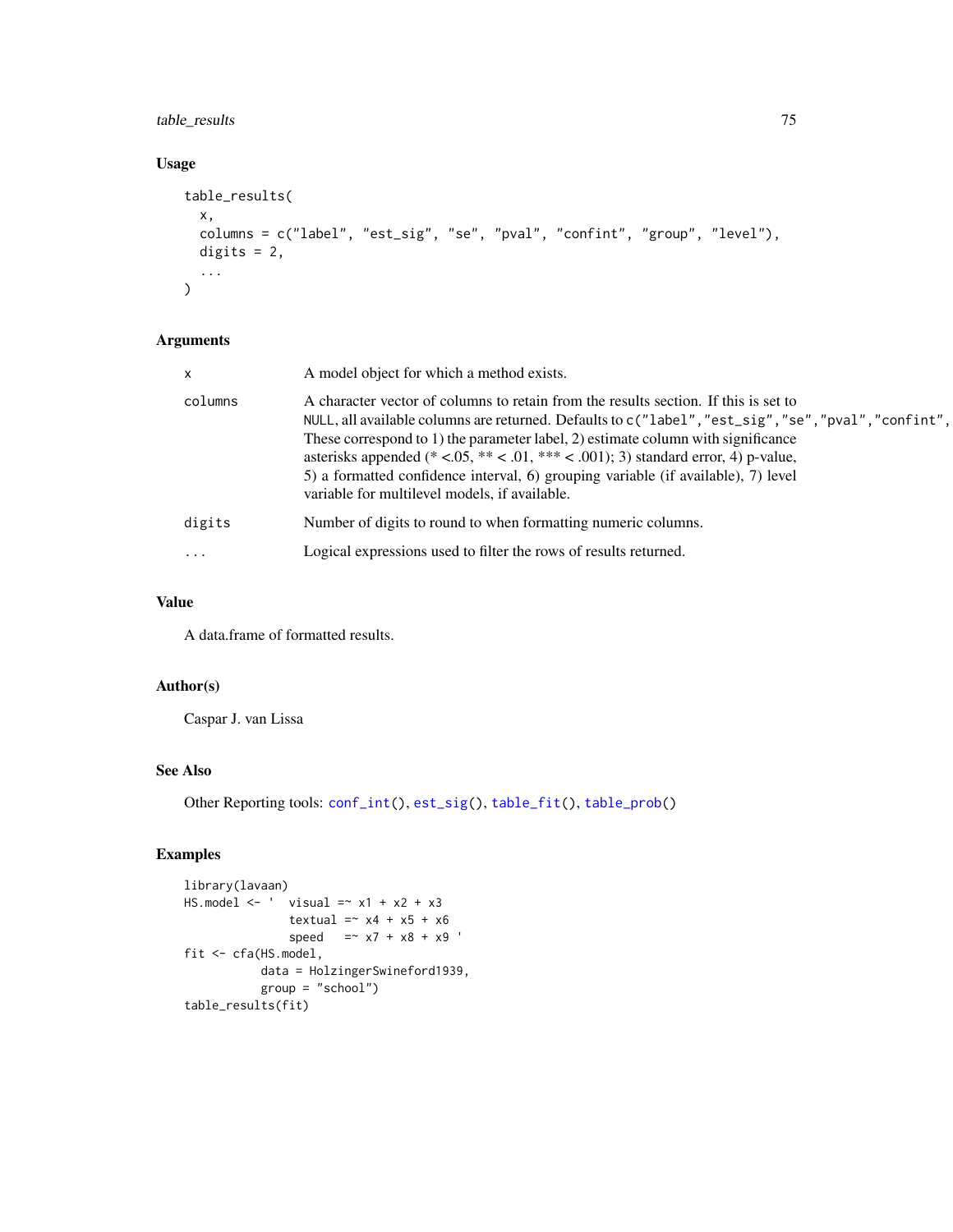<span id="page-75-0"></span>

#### Description

Create an object of class tidy\_sem, which has the following elements:

- dictionary An overview of the variables in the tidy\_sem object, and their assignment to scale/latent variables.
- data Optionally, the data.frame containing the data referenced in \$dictionary.
- syntax Optionally, syntax defining a SEM-model by reference to the variables contained in \$data.

## Usage

tidy\_sem $(x, split = "__")$ 

## Arguments

|       | An object for which a method exists, e.g., a vector of variable names, or a<br>data.frame.                                                                                       |
|-------|----------------------------------------------------------------------------------------------------------------------------------------------------------------------------------|
| split | Character. Defining the regular expression used by strisplit to separate vari-<br>able names into 1) the name of the scale/construct and 2) the number (or name)<br>of the item. |

## Details

When tidy\_sem is called on a character string or data.frame, it attempts to assign variables to superordinate scale/latent variables based on the variable name and the splitting character defined in the split argument. Thus, the function will assign the variable "scale\_01" to a scale/latent variable called "scale" when split =  $"$ \_". Alternatively, if the variable name is "construct.1", the split character "\." separates the "construct" name from item number "1". The character "." is escaped with a double backslash, because it is a special character in regular expressions.

## Value

An object of class "tidy\_sem"

#### Author(s)

Caspar J. van Lissa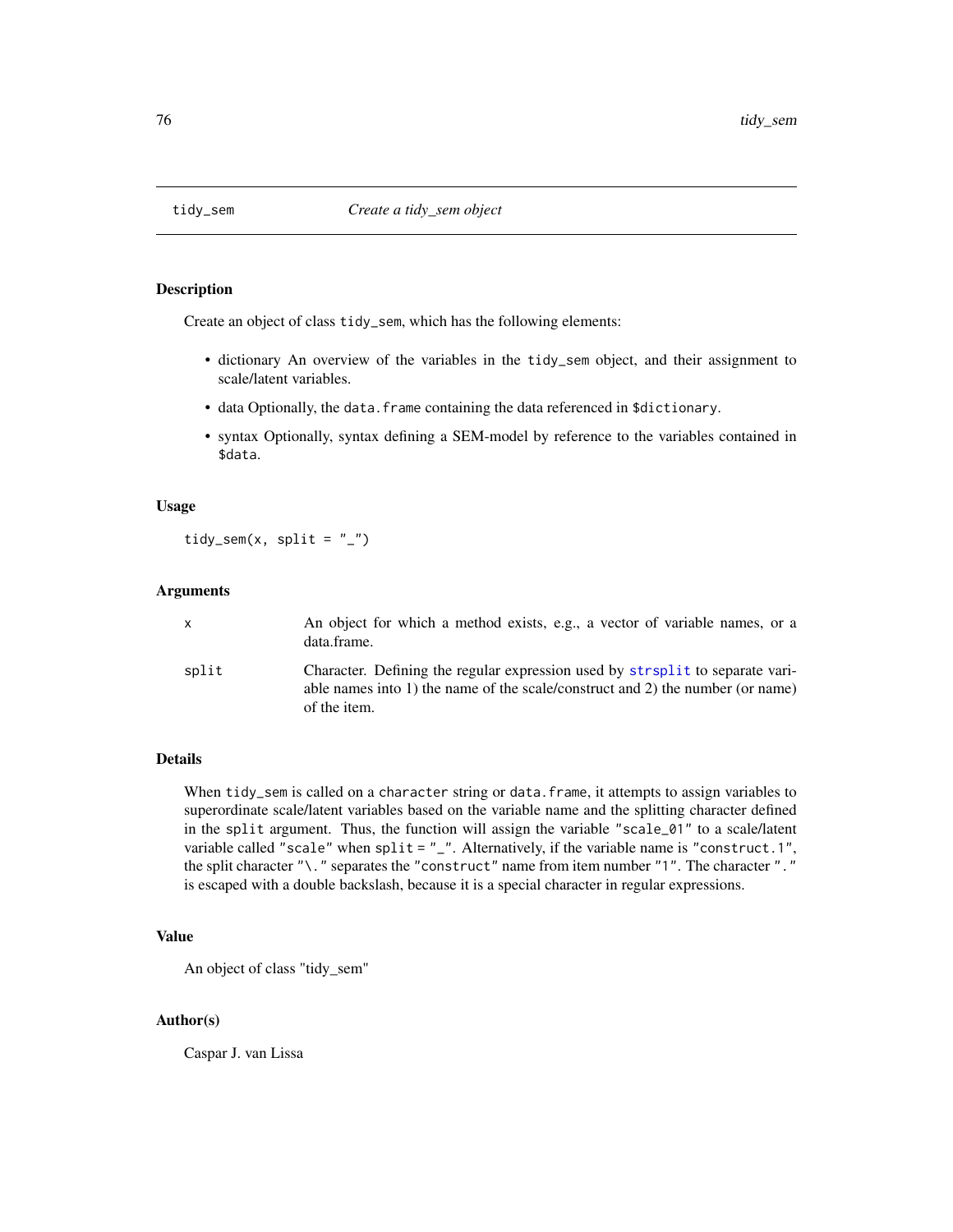tidy\_sem 77

## Examples

```
tidy_sem(c("bfi_1", "bfi_2", "bfi_3", "bfi_4", "bfi_5",
"macqj_1", "macqj_2", "macqj_3", "macqj_4", "macqj_5", "macqj_6",
"macqj_7", "macqj_8", "macqj_9", "macqj_10", "macqj_11",""macqj_12", "macqj_13", "macqj_14", "macqj_15", "macqj_16",
"macqj_17", "macqj_18", "macqj_19", "macqj_20", "macqj_21",
"macqr_1", "macqr_2", "macqr_3", "macqr_4", "macqr_5", "macqr_6",
"macqr_7", "macqr_8", "macqr_9", "macqr_10", "macqr_11",
"macqr_12", "macqr_13", "macqr_14", "macqr_15", "macqr_16",
"macqr_17", "macqr_18", "macqr_19", "macqr_20", "macqr_21", "sex"))
tidy_sem(c("bfi_1", "bfi_2", "bfi_3", "bfi_4", "bfi_5",
"mac_q_j_1", "mac_q_j_2", "mac_q_j_3", "mac_q_j_4", "mac_q_j_5", "mac_q_j_6",
"mac_q_j_7", "mac_q_j_8", "mac_q_j_9", "mac_q_j_10", "mac_q_j_11",
"mac_q_j_12", "mac_q_j_13", "mac_q_j_14", "mac_q_j_15", "mac_q_j_16",
"mac_q_j_17", "mac_q_j_18", "mac_q_j_19", "mac_q_j_20", "mac_q_j_21",
"mac_q_r_1", "mac_q_r_2", "mac_q_r_3", "mac_q_r_4", "mac_q_r_5", "mac_q_r_6",
"mac_q_r_7", "mac_q_r_8", "mac_q_r_9", "mac_q_r_10", "mac_q_r_11",
"mac_q_r_12", "mac_q_r_13", "mac_q_r_14", "mac_q_r_15", "mac_q_r_16",
"mac_q_r_17", "mac_q_r_18", "mac_q_r_19", "mac_q_r_20", "mac_q_r_21"))
```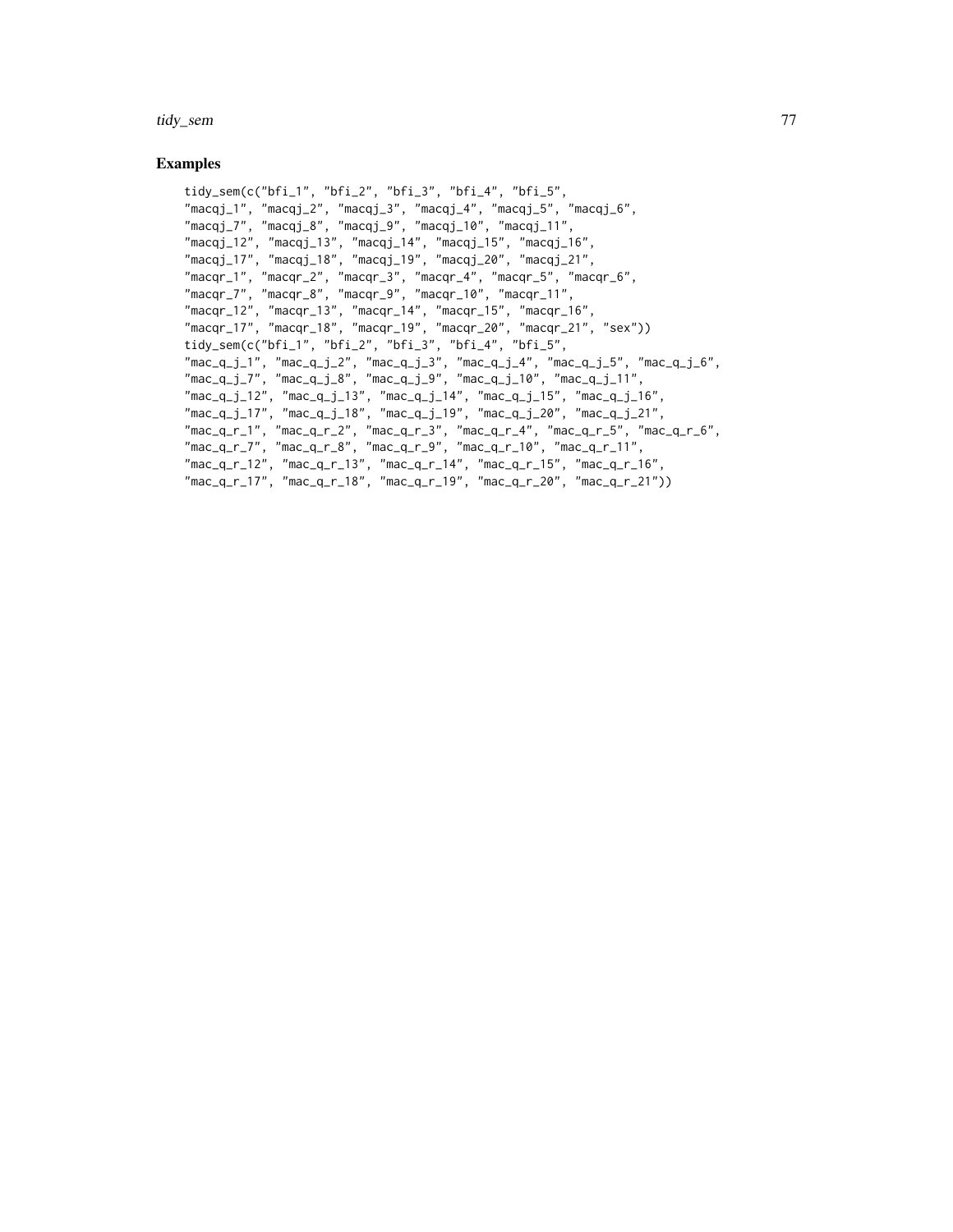# **Index**

∗ Reporting tools conf\_int , [9](#page-8-1) est\_sig , [19](#page-18-1) table\_fit , [73](#page-72-1) table\_prob , [74](#page-73-2) table\_results , [74](#page-73-2) ∗ correlation plot\_bivariate , [62](#page-61-0) ∗ datasets curry\_mac , [12](#page-11-0) data\_mix\_ordinal , [13](#page-12-0) empathy , [16](#page-15-0) ∗ density plot\_density , [63](#page-62-0) ∗ mixture mixture\_starts , [54](#page-53-0) mx\_growth\_mixture , [56](#page-55-0) mx\_lca , [57](#page-56-0) mx\_mixture,[58](#page-57-0) mx\_profiles , [59](#page-58-0) plot\_bivariate , [62](#page-61-0) plot\_density , [63](#page-62-0) plot\_prob , [64](#page-63-0) plot\_profiles , [65](#page-64-0) ∗ models mixture\_starts , [54](#page-53-0) mx\_growth\_mixture , [56](#page-55-0) mx\_lca , [57](#page-56-0) mx\_mixture,[58](#page-57-0) mx\_profiles, [59](#page-58-0) ∗ mplus mplus\_expand\_names, [56](#page-55-0) ∗ openmx mixture\_starts , [54](#page-53-0) mx\_growth\_mixture , [56](#page-55-0) mx\_lca , [57](#page-56-0) mx\_mixture , [58](#page-57-0) mx\_profiles, [59](#page-58-0) ∗ plot

```
plot_bivariate
, 62
     plot_density
, 63
     plot_prob
, 64
     plot_profiles
, 65
∗ reporting
     table_fit
, 73
     table_prob
, 74
     table_results
, 74
∗ tidy_graph
     20
     get_layout.lavaan
, 22
     get_nodes
, 24
     graph_sem
, 25
∗ utilities
     56
add_paths
,
3
, 54
all_cov
(if_edit
)
, 27
all_fixed
(if_edit
)
, 27
all_fixed_edges
(if_edit
)
, 27
all_fixed_nodes
(if_edit
)
, 27
all_latent
(if_edit
)
, 27
all_load
(if_edit
)
, 27
all_neg
(if_edit
)
, 27
all_neg_edges
(if_edit
)
, 27
all_neg_nodes
(if_edit
)
, 27
all_nonsig
(if_edit
)
, 27
all_nonsig_edges
(if_edit
)
, 27
all_nonsig_nodes
(if_edit
)
, 27
all_obs
(if_edit
)
, 27
all_pos
(if_edit
)
, 27
all_pos_edges
(if_edit
)
, 27
all_pos_nodes
(if_edit
)
, 27
all_reg
(if_edit
)
, 27
all_sig
(if_edit
)
, 27
all_sig_edges
(if_edit
)
, 27
all_sig_nodes
(if_edit
)
, 27
all_var
(if_edit
)
, 27
alpha_cov
(if_edit
)
, 27
alpha_fixed
(if_edit
)
, 27
```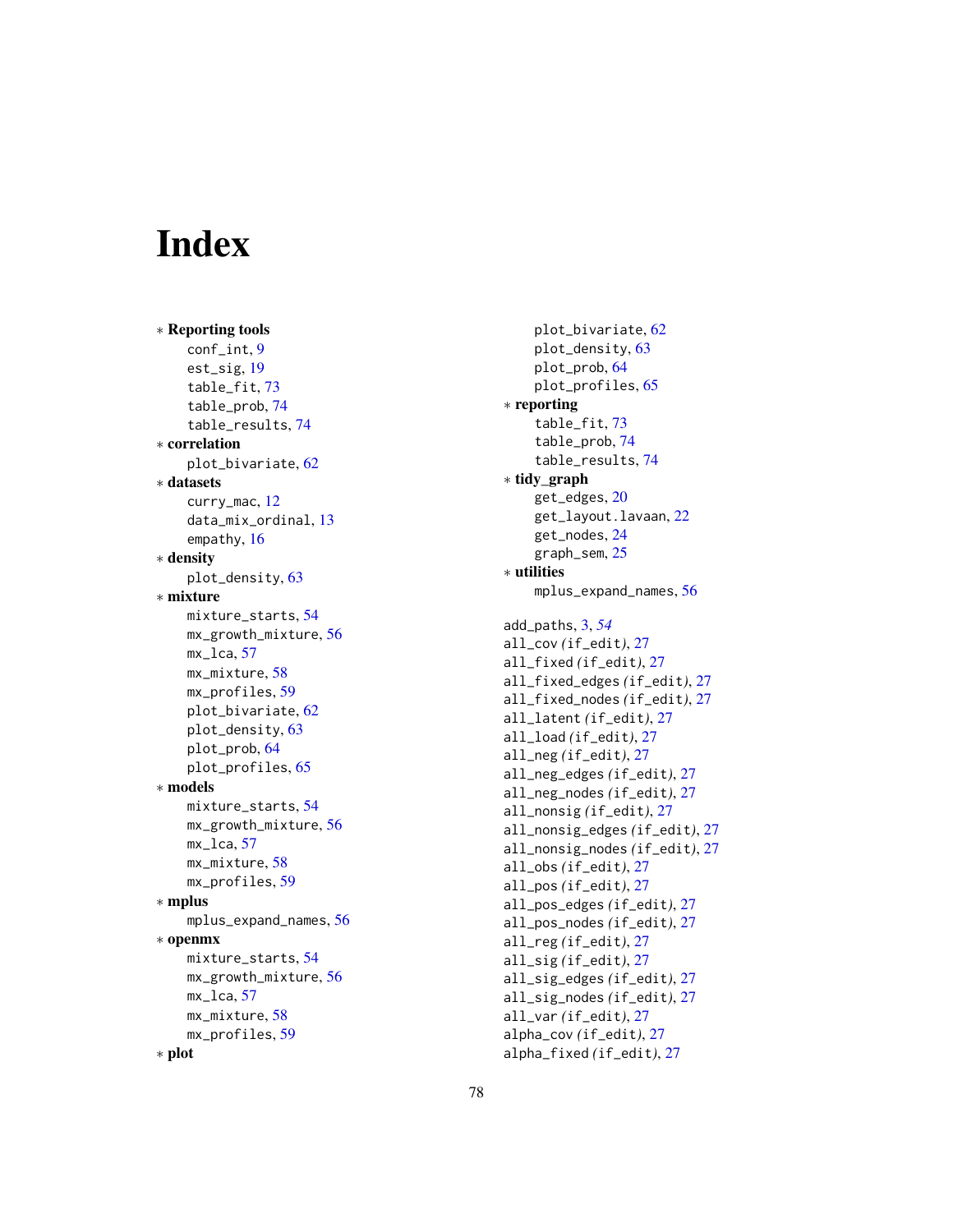## INDEX 29

alpha\_fixed\_edges *(*if\_edit *)* , [27](#page-26-0) alpha\_fixed\_nodes *(*if\_edit *)* , [27](#page-26-0) alpha\_latent *(*if\_edit *)* , [27](#page-26-0) alpha\_load *(*if\_edit *)* , [27](#page-26-0) alpha\_neg *(*if\_edit *)* , [27](#page-26-0) alpha\_neg\_edges *(*if\_edit *)* , [27](#page-26-0) alpha\_neg\_nodes *(*if\_edit *)* , [27](#page-26-0) alpha\_nonsig *(*if\_edit *)* , [27](#page-26-0) alpha\_nonsig\_edges *(*if\_edit *)* , [27](#page-26-0) alpha\_nonsig\_nodes *(*if\_edit *)* , [27](#page-26-0) alpha\_obs *(*if\_edit *)* , [27](#page-26-0) alpha\_pos *(*if\_edit *)* , [27](#page-26-0) alpha\_pos\_edges *(*if\_edit *)* , [27](#page-26-0) alpha\_pos\_nodes *(*if\_edit *)* , [27](#page-26-0) alpha\_reg *(*if\_edit *)* , [27](#page-26-0) alpha\_sig *(*if\_edit *)* , [27](#page-26-0) alpha\_sig\_edges *(*if\_edit *)* , [27](#page-26-0) alpha\_sig\_nodes *(*if\_edit *)* , [27](#page-26-0) alpha\_var *(*if\_edit *)* , [27](#page-26-0) as\_lavaan , [4](#page-3-0) as\_mplus , [5](#page-4-0) as\_ram , [5](#page-4-0) , *[6](#page-5-0)* , *[18](#page-17-0)* , *[58](#page-57-0)*

```
BCH
,
6
7
```
cfa , *[3](#page-2-0)* , *[17](#page-16-0)* class\_prob , [8](#page-7-0) color\_cov *(*if\_edit *)* , [27](#page-26-0) color\_fixed *(*if\_edit *)* , [27](#page-26-0) color\_fixed\_edges *(*if\_edit *)* , [27](#page-26-0) color\_fixed\_nodes *(*if\_edit *)* , [27](#page-26-0) color\_latent *(*if\_edit *)* , [27](#page-26-0) color\_load *(*if\_edit *)* , [27](#page-26-0) color\_neg *(*if\_edit *)* , [27](#page-26-0) color\_neg\_edges *(*if\_edit *)* , [27](#page-26-0) color\_neg\_nodes *(*if\_edit *)* , [27](#page-26-0) color\_nonsig *(*if\_edit *)* , [27](#page-26-0) color\_nonsig\_edges *(*if\_edit *)* , [27](#page-26-0) color\_nonsig\_nodes *(*if\_edit *)* , [27](#page-26-0) color\_obs *(*if\_edit *)* , [27](#page-26-0) color\_pos *(*if\_edit *)* , [27](#page-26-0) color\_pos\_edges *(*if\_edit *)* , [27](#page-26-0) color\_pos\_nodes *(*if\_edit *)* , [27](#page-26-0) color\_reg *(*if\_edit *)* , [27](#page-26-0) color\_sig *(*if\_edit *)* , [27](#page-26-0) color\_sig\_edges *(*if\_edit *)* , [27](#page-26-0) color\_sig\_nodes *(*if\_edit *)* , [27](#page-26-0) color\_var *(*if\_edit *)* , [27](#page-26-0)

colour\_cov *(*if\_edit *)* , [27](#page-26-0) colour\_fixed *(*if\_edit *)* , [27](#page-26-0) colour\_fixed\_edges *(*if\_edit *)* , [27](#page-26-0) colour\_fixed\_nodes *(*if\_edit *)* , [27](#page-26-0) colour\_latent *(*if\_edit *)* , [27](#page-26-0) colour\_load *(*if\_edit *)* , [27](#page-26-0) colour\_neg *(*if\_edit *)* , [27](#page-26-0) colour\_neg\_edges *(*if\_edit *)* , [27](#page-26-0) colour\_neg\_nodes *(*if\_edit *)* , [27](#page-26-0) colour\_nonsig *(*if\_edit *)* , [27](#page-26-0) colour\_nonsig\_edges *(*if\_edit *)* , [27](#page-26-0) colour\_nonsig\_nodes *(*if\_edit *)* , [27](#page-26-0) colour\_obs *(*if\_edit *)* , [27](#page-26-0) colour\_pos *(*if\_edit *)* , [27](#page-26-0) colour\_pos\_edges *(*if\_edit *)* , [27](#page-26-0) colour\_pos\_nodes *(*if\_edit *)* , [27](#page-26-0) colour\_reg *(*if\_edit *)* , [27](#page-26-0) colour\_sig *(*if\_edit *)* , [27](#page-26-0) colour\_sig\_edges *(*if\_edit *)* , [27](#page-26-0) colour\_sig\_nodes *(*if\_edit *)* , [27](#page-26-0) colour\_var *(*if\_edit *)* , [27](#page-26-0) conf\_int , [9](#page-8-1) , *[19](#page-18-1)* , *[73](#page-72-1) [–75](#page-74-0)* cors , [10](#page-9-0) create\_scales , [11](#page-10-0) curry\_mac , [12](#page-11-0) data\_mix\_ordinal , [13](#page-12-0) descriptives , [14](#page-13-0) dictionary , [14](#page-13-0) , *[54](#page-53-0)* dictionary<- *(*dictionary *)* , [14](#page-13-0) edges, [15](#page-14-0) edges<- *(*edges *)* , [15](#page-14-0) edit\_edges *(*edit\_graph *)* , [15](#page-14-0)

edit\_graph , [15](#page-14-0) edit\_nodes *(*edit\_graph *)* , [15](#page-14-0) empathy, [16](#page-15-0) est\_sig , *[9](#page-8-1)* , [19](#page-18-1) , *[73](#page-72-1) [–75](#page-74-0)* estimate\_lavaan , [17](#page-16-0) estimate\_mplus , [18](#page-17-0) estimate\_mx , [18](#page-17-0)

fill\_fixed *(*if\_edit *)* , [27](#page-26-0) fill\_latent *(*if\_edit *)* , [27](#page-26-0) fill\_neg *(*if\_edit *)* , [27](#page-26-0) fill\_nonsig *(*if\_edit *)* , [27](#page-26-0) fill\_obs *(*if\_edit *)* , [27](#page-26-0) fill\_pos *(*if\_edit *)* , [27](#page-26-0) fill\_sig *(*if\_edit *)* , [27](#page-26-0)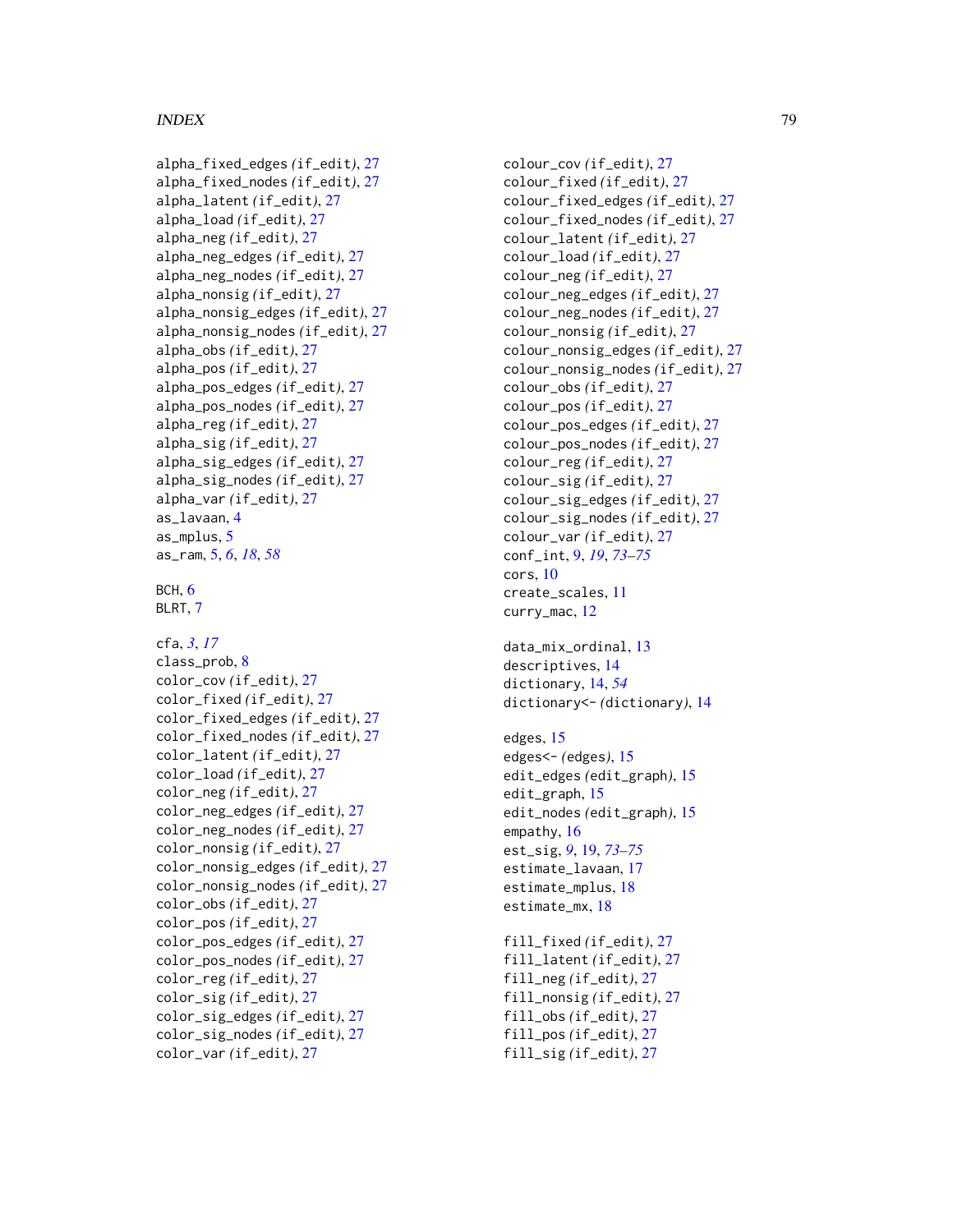get\_data, [20](#page-19-0) get\_data<- *(*get\_data*)*, [20](#page-19-0) get\_edges, [20,](#page-19-0) *[27](#page-26-0)* get\_fit, [22](#page-21-0) get\_layout, *[26](#page-25-0)*, *[68](#page-67-0)* get\_layout *(*get\_layout.lavaan*)*, [22](#page-21-0) get\_layout.lavaan, [22](#page-21-0) get\_nodes, [24,](#page-23-0) *[26,](#page-25-0) [27](#page-26-0)*, *[68](#page-67-0)* graph\_sem, [25](#page-24-0) growth, *[17](#page-16-0)*, *[56](#page-55-0)* gsub, *[53](#page-52-0)*

## hc, *[55](#page-54-0)*

```
hide_cov (if_edit), 27
hide_fixed (if_edit), 27
hide_fixed_edges (if_edit), 27
hide_fixed_nodes (if_edit), 27
hide_latent (if_edit), 27
hide_load (if_edit), 27
hide_neg (if_edit), 27
hide_neg_edges (if_edit), 27
hide_neg_nodes (if_edit), 27
hide_nonsig (if_edit), 27
hide_nonsig_edges (if_edit), 27
hide_nonsig_nodes (if_edit), 27
hide_obs (if_edit), 27
hide_pos (if_edit), 27
hide_pos_edges (if_edit), 27
hide_pos_nodes (if_edit), 27
hide_reg (if_edit), 27
hide_sig (if_edit), 27
hide_sig_edges (if_edit), 27
hide_sig_nodes (if_edit), 27
hide_var (if_edit), 27
```
if\_edges *(*if\_edit*)*, [27](#page-26-0) if\_edit, [27](#page-26-0) if\_nodes *(*if\_edit*)*, [27](#page-26-0)

#### kmeans, *[55](#page-54-0)*

label\_alpha\_cov *(*if\_edit*)*, [27](#page-26-0) label\_alpha\_fixed *(*if\_edit*)*, [27](#page-26-0) label\_alpha\_fixed\_edges *(*if\_edit*)*, [27](#page-26-0) label\_alpha\_fixed\_nodes *(*if\_edit*)*, [27](#page-26-0) label\_alpha\_latent *(*if\_edit*)*, [27](#page-26-0) label\_alpha\_load *(*if\_edit*)*, [27](#page-26-0) label\_alpha\_neg *(*if\_edit*)*, [27](#page-26-0) label\_alpha\_neg\_edges *(*if\_edit*)*, [27](#page-26-0)

label\_alpha\_neg\_nodes *(*if\_edit*)*, [27](#page-26-0) label\_alpha\_nonsig *(*if\_edit*)*, [27](#page-26-0) label\_alpha\_nonsig\_edges *(*if\_edit*)*, [27](#page-26-0) label\_alpha\_nonsig\_nodes *(*if\_edit*)*, [27](#page-26-0) label\_alpha\_obs *(*if\_edit*)*, [27](#page-26-0) label\_alpha\_pos *(*if\_edit*)*, [27](#page-26-0) label\_alpha\_pos\_edges *(*if\_edit*)*, [27](#page-26-0) label\_alpha\_pos\_nodes *(*if\_edit*)*, [27](#page-26-0) label\_alpha\_reg *(*if\_edit*)*, [27](#page-26-0) label\_alpha\_sig *(*if\_edit*)*, [27](#page-26-0) label\_alpha\_sig\_edges *(*if\_edit*)*, [27](#page-26-0) label\_alpha\_sig\_nodes *(*if\_edit*)*, [27](#page-26-0) label\_alpha\_var *(*if\_edit*)*, [27](#page-26-0) label\_color\_cov *(*if\_edit*)*, [27](#page-26-0) label\_color\_fixed *(*if\_edit*)*, [27](#page-26-0) label\_color\_fixed\_edges *(*if\_edit*)*, [27](#page-26-0) label\_color\_fixed\_nodes *(*if\_edit*)*, [27](#page-26-0) label\_color\_latent *(*if\_edit*)*, [27](#page-26-0) label\_color\_load *(*if\_edit*)*, [27](#page-26-0) label\_color\_neg *(*if\_edit*)*, [27](#page-26-0) label\_color\_neg\_edges *(*if\_edit*)*, [27](#page-26-0) label\_color\_neg\_nodes *(*if\_edit*)*, [27](#page-26-0) label\_color\_nonsig *(*if\_edit*)*, [27](#page-26-0) label\_color\_nonsig\_edges *(*if\_edit*)*, [27](#page-26-0) label\_color\_nonsig\_nodes *(*if\_edit*)*, [27](#page-26-0) label\_color\_obs *(*if\_edit*)*, [27](#page-26-0) label\_color\_pos *(*if\_edit*)*, [27](#page-26-0) label\_color\_pos\_edges *(*if\_edit*)*, [27](#page-26-0) label\_color\_pos\_nodes *(*if\_edit*)*, [27](#page-26-0) label\_color\_reg *(*if\_edit*)*, [27](#page-26-0) label\_color\_sig *(*if\_edit*)*, [27](#page-26-0) label\_color\_sig\_edges *(*if\_edit*)*, [27](#page-26-0) label\_color\_sig\_nodes *(*if\_edit*)*, [27](#page-26-0) label\_color\_var *(*if\_edit*)*, [27](#page-26-0) label\_colour\_cov *(*if\_edit*)*, [27](#page-26-0) label\_colour\_fixed *(*if\_edit*)*, [27](#page-26-0) label\_colour\_fixed\_edges *(*if\_edit*)*, [27](#page-26-0) label\_colour\_fixed\_nodes *(*if\_edit*)*, [27](#page-26-0) label\_colour\_latent *(*if\_edit*)*, [27](#page-26-0) label\_colour\_load *(*if\_edit*)*, [27](#page-26-0) label\_colour\_neg *(*if\_edit*)*, [27](#page-26-0) label\_colour\_neg\_edges *(*if\_edit*)*, [27](#page-26-0) label\_colour\_neg\_nodes *(*if\_edit*)*, [27](#page-26-0) label\_colour\_nonsig *(*if\_edit*)*, [27](#page-26-0) label\_colour\_nonsig\_edges *(*if\_edit*)*, [27](#page-26-0) label\_colour\_nonsig\_nodes *(*if\_edit*)*, [27](#page-26-0) label\_colour\_obs *(*if\_edit*)*, [27](#page-26-0) label\_colour\_pos *(*if\_edit*)*, [27](#page-26-0)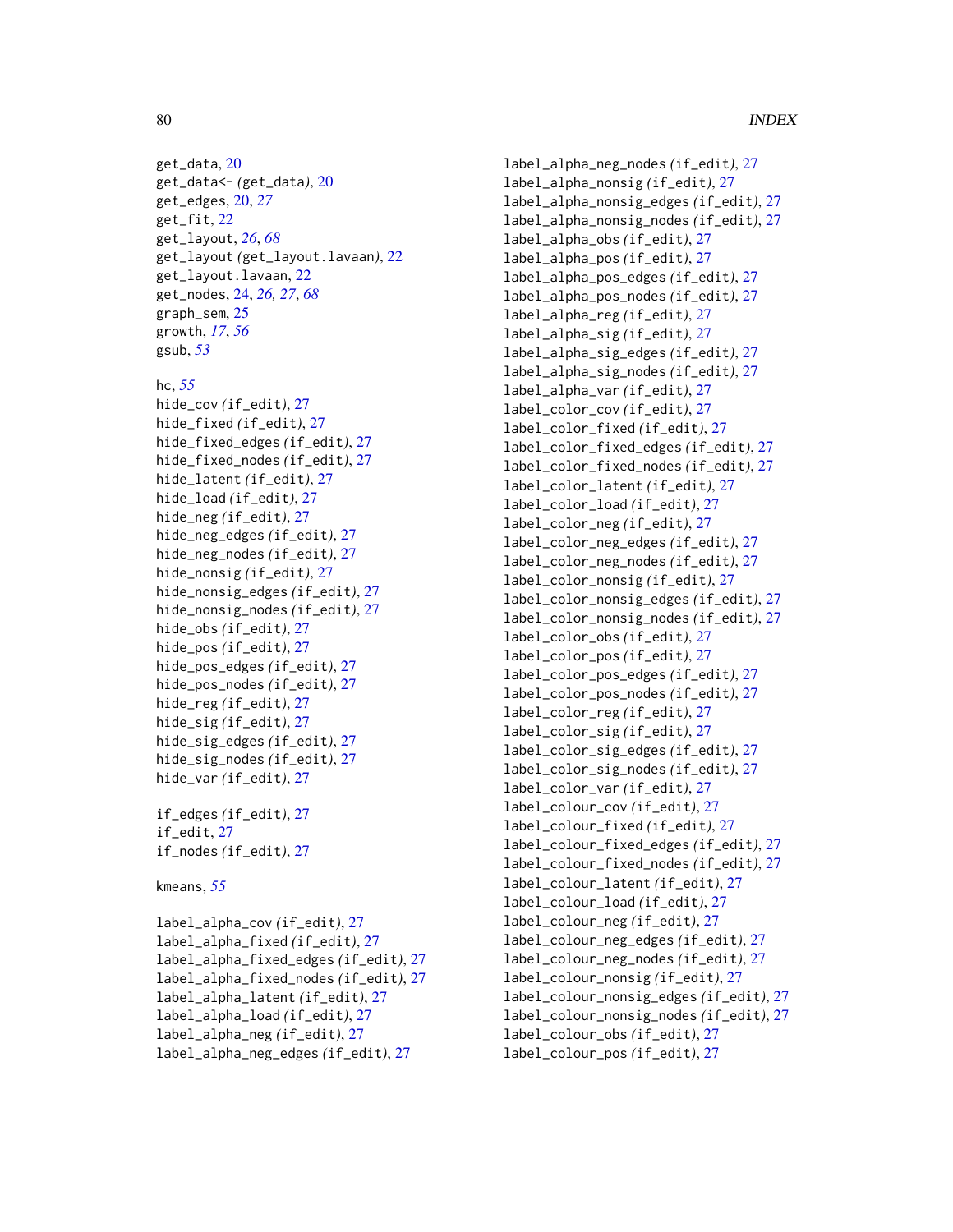## INDEX  $81$

label\_colour\_pos\_edges *(*if\_edit*)*, [27](#page-26-0) label\_colour\_pos\_nodes *(*if\_edit*)*, [27](#page-26-0) label\_colour\_reg *(*if\_edit*)*, [27](#page-26-0) label\_colour\_sig *(*if\_edit*)*, [27](#page-26-0) label\_colour\_sig\_edges *(*if\_edit*)*, [27](#page-26-0) label\_colour\_sig\_nodes *(*if\_edit*)*, [27](#page-26-0) label\_colour\_var *(*if\_edit*)*, [27](#page-26-0) label\_family\_cov *(*if\_edit*)*, [27](#page-26-0) label\_family\_fixed *(*if\_edit*)*, [27](#page-26-0) label\_family\_fixed\_edges *(*if\_edit*)*, [27](#page-26-0) label\_family\_fixed\_nodes *(*if\_edit*)*, [27](#page-26-0) label\_family\_latent *(*if\_edit*)*, [27](#page-26-0) label\_family\_load *(*if\_edit*)*, [27](#page-26-0) label\_family\_neg *(*if\_edit*)*, [27](#page-26-0) label\_family\_neg\_edges *(*if\_edit*)*, [27](#page-26-0) label\_family\_neg\_nodes *(*if\_edit*)*, [27](#page-26-0) label\_family\_nonsig *(*if\_edit*)*, [27](#page-26-0) label\_family\_nonsig\_edges *(*if\_edit*)*, [27](#page-26-0) label\_family\_nonsig\_nodes *(*if\_edit*)*, [27](#page-26-0) label\_family\_obs *(*if\_edit*)*, [27](#page-26-0) label\_family\_pos *(*if\_edit*)*, [27](#page-26-0) label\_family\_pos\_edges *(*if\_edit*)*, [27](#page-26-0) label\_family\_pos\_nodes *(*if\_edit*)*, [27](#page-26-0) label\_family\_reg *(*if\_edit*)*, [27](#page-26-0) label\_family\_sig *(*if\_edit*)*, [27](#page-26-0) label\_family\_sig\_edges *(*if\_edit*)*, [27](#page-26-0) label\_family\_sig\_nodes *(*if\_edit*)*, [27](#page-26-0) label\_family\_var *(*if\_edit*)*, [27](#page-26-0) label\_fill\_cov *(*if\_edit*)*, [27](#page-26-0) label\_fill\_fixed *(*if\_edit*)*, [27](#page-26-0) label\_fill\_fixed\_edges *(*if\_edit*)*, [27](#page-26-0) label\_fill\_fixed\_nodes *(*if\_edit*)*, [27](#page-26-0) label\_fill\_latent *(*if\_edit*)*, [27](#page-26-0) label\_fill\_load *(*if\_edit*)*, [27](#page-26-0) label\_fill\_neg *(*if\_edit*)*, [27](#page-26-0) label\_fill\_neg\_edges *(*if\_edit*)*, [27](#page-26-0) label\_fill\_neg\_nodes *(*if\_edit*)*, [27](#page-26-0) label\_fill\_nonsig *(*if\_edit*)*, [27](#page-26-0) label\_fill\_nonsig\_edges *(*if\_edit*)*, [27](#page-26-0) label\_fill\_nonsig\_nodes *(*if\_edit*)*, [27](#page-26-0) label\_fill\_obs *(*if\_edit*)*, [27](#page-26-0) label\_fill\_pos *(*if\_edit*)*, [27](#page-26-0) label\_fill\_pos\_edges *(*if\_edit*)*, [27](#page-26-0) label\_fill\_pos\_nodes *(*if\_edit*)*, [27](#page-26-0) label\_fill\_reg *(*if\_edit*)*, [27](#page-26-0) label\_fill\_sig *(*if\_edit*)*, [27](#page-26-0) label\_fill\_sig\_edges *(*if\_edit*)*, [27](#page-26-0) label\_fill\_sig\_nodes *(*if\_edit*)*, [27](#page-26-0)

label\_fill\_var *(*if\_edit*)*, [27](#page-26-0) label\_fontface\_cov *(*if\_edit*)*, [27](#page-26-0) label\_fontface\_fixed *(*if\_edit*)*, [27](#page-26-0) label\_fontface\_fixed\_edges *(*if\_edit*)*, [27](#page-26-0) label\_fontface\_fixed\_nodes *(*if\_edit*)*, [27](#page-26-0) label\_fontface\_latent *(*if\_edit*)*, [27](#page-26-0) label\_fontface\_load *(*if\_edit*)*, [27](#page-26-0) label\_fontface\_neg *(*if\_edit*)*, [27](#page-26-0) label\_fontface\_neg\_edges *(*if\_edit*)*, [27](#page-26-0) label\_fontface\_neg\_nodes *(*if\_edit*)*, [27](#page-26-0) label\_fontface\_nonsig *(*if\_edit*)*, [27](#page-26-0) label\_fontface\_nonsig\_edges *(*if\_edit*)*, [27](#page-26-0) label\_fontface\_nonsig\_nodes *(*if\_edit*)*, [27](#page-26-0) label\_fontface\_obs *(*if\_edit*)*, [27](#page-26-0) label\_fontface\_pos *(*if\_edit*)*, [27](#page-26-0) label\_fontface\_pos\_edges *(*if\_edit*)*, [27](#page-26-0) label\_fontface\_pos\_nodes *(*if\_edit*)*, [27](#page-26-0) label\_fontface\_reg *(*if\_edit*)*, [27](#page-26-0) label\_fontface\_sig *(*if\_edit*)*, [27](#page-26-0) label\_fontface\_sig\_edges *(*if\_edit*)*, [27](#page-26-0) label\_fontface\_sig\_nodes *(*if\_edit*)*, [27](#page-26-0) label\_fontface\_var *(*if\_edit*)*, [27](#page-26-0) label\_hjust\_cov *(*if\_edit*)*, [27](#page-26-0) label\_hjust\_fixed *(*if\_edit*)*, [27](#page-26-0) label\_hjust\_fixed\_edges *(*if\_edit*)*, [27](#page-26-0) label\_hjust\_fixed\_nodes *(*if\_edit*)*, [27](#page-26-0) label\_hjust\_latent *(*if\_edit*)*, [27](#page-26-0) label\_hjust\_load *(*if\_edit*)*, [27](#page-26-0) label\_hjust\_neg *(*if\_edit*)*, [27](#page-26-0) label\_hjust\_neg\_edges *(*if\_edit*)*, [27](#page-26-0) label\_hjust\_neg\_nodes *(*if\_edit*)*, [27](#page-26-0) label\_hjust\_nonsig *(*if\_edit*)*, [27](#page-26-0) label\_hjust\_nonsig\_edges *(*if\_edit*)*, [27](#page-26-0) label\_hjust\_nonsig\_nodes *(*if\_edit*)*, [27](#page-26-0) label\_hjust\_obs *(*if\_edit*)*, [27](#page-26-0) label\_hjust\_pos *(*if\_edit*)*, [27](#page-26-0) label\_hjust\_pos\_edges *(*if\_edit*)*, [27](#page-26-0) label\_hjust\_pos\_nodes *(*if\_edit*)*, [27](#page-26-0) label\_hjust\_reg *(*if\_edit*)*, [27](#page-26-0) label\_hjust\_sig *(*if\_edit*)*, [27](#page-26-0) label\_hjust\_sig\_edges *(*if\_edit*)*, [27](#page-26-0) label\_hjust\_sig\_nodes *(*if\_edit*)*, [27](#page-26-0) label\_hjust\_var *(*if\_edit*)*, [27](#page-26-0) label\_lineheight\_cov *(*if\_edit*)*, [27](#page-26-0) label\_lineheight\_fixed *(*if\_edit*)*, [27](#page-26-0) label\_lineheight\_fixed\_edges *(*if\_edit*)*,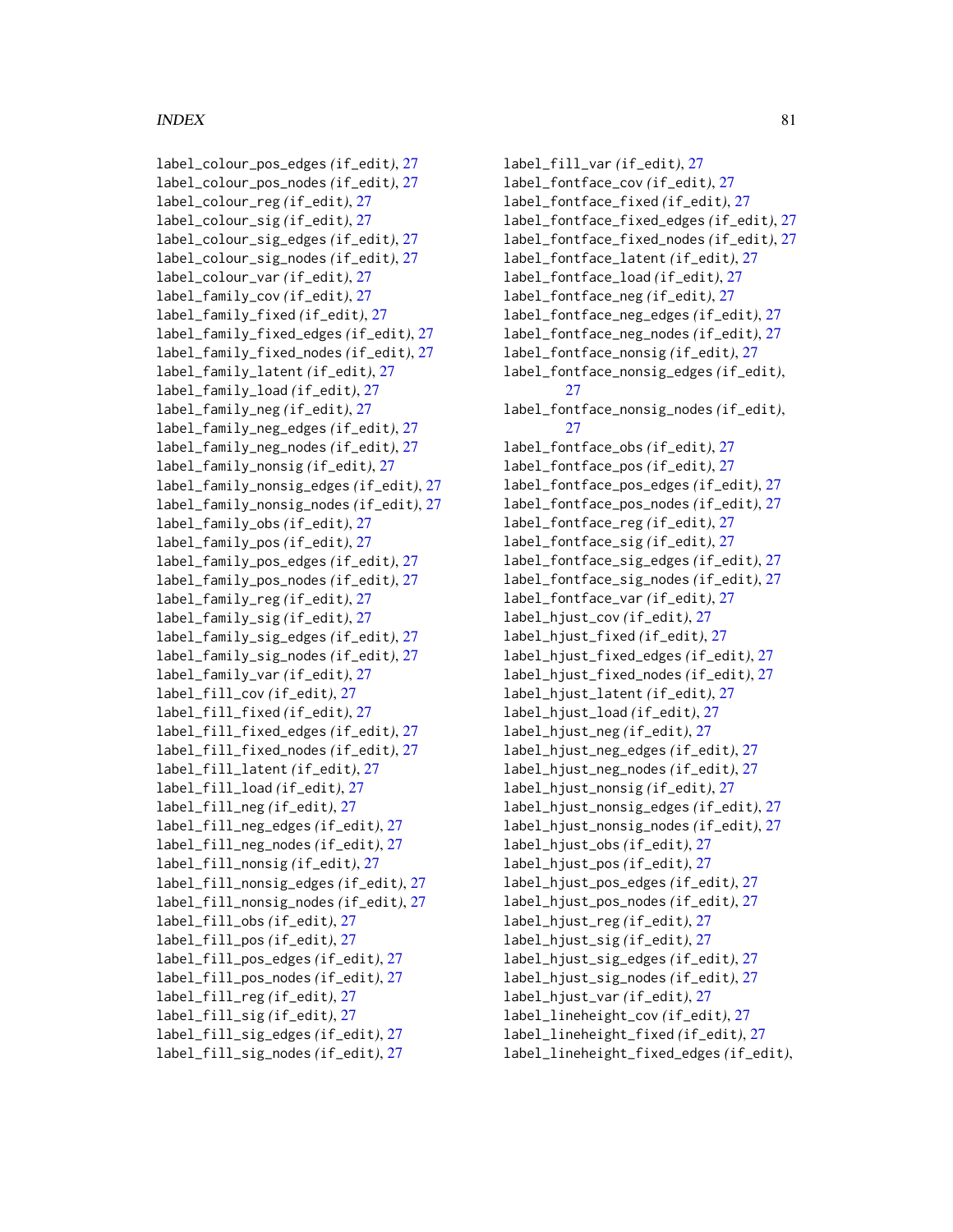## [27](#page-26-0)

label\_lineheight\_fixed\_nodes *(*if\_edit*)*, [27](#page-26-0) label\_lineheight\_latent *(*if\_edit*)*, [27](#page-26-0) label\_lineheight\_load *(*if\_edit*)*, [27](#page-26-0) label\_lineheight\_neg *(*if\_edit*)*, [27](#page-26-0) label\_lineheight\_neg\_edges *(*if\_edit*)*, [27](#page-26-0) label\_lineheight\_neg\_nodes *(*if\_edit*)*, [27](#page-26-0) label\_lineheight\_nonsig *(*if\_edit*)*, [27](#page-26-0) label\_lineheight\_nonsig\_edges *(*if\_edit*)*, [27](#page-26-0) label\_lineheight\_nonsig\_nodes *(*if\_edit*)*, [27](#page-26-0) label\_lineheight\_obs *(*if\_edit*)*, [27](#page-26-0) label\_lineheight\_pos *(*if\_edit*)*, [27](#page-26-0) label\_lineheight\_pos\_edges *(*if\_edit*)*, [27](#page-26-0) label\_lineheight\_pos\_nodes *(*if\_edit*)*, [27](#page-26-0) label\_lineheight\_reg *(*if\_edit*)*, [27](#page-26-0) label\_lineheight\_sig *(*if\_edit*)*, [27](#page-26-0) label\_lineheight\_sig\_edges *(*if\_edit*)*, [27](#page-26-0) label\_lineheight\_sig\_nodes *(*if\_edit*)*, [27](#page-26-0) label\_lineheight\_var *(*if\_edit*)*, [27](#page-26-0) label\_location\_cov *(*if\_edit*)*, [27](#page-26-0) label\_location\_fixed *(*if\_edit*)*, [27](#page-26-0) label\_location\_load *(*if\_edit*)*, [27](#page-26-0) label\_location\_neg *(*if\_edit*)*, [27](#page-26-0) label\_location\_nonsig *(*if\_edit*)*, [27](#page-26-0) label\_location\_pos *(*if\_edit*)*, [27](#page-26-0) label\_location\_reg *(*if\_edit*)*, [27](#page-26-0) label\_location\_sig *(*if\_edit*)*, [27](#page-26-0) label\_size\_cov *(*if\_edit*)*, [27](#page-26-0) label\_size\_fixed *(*if\_edit*)*, [27](#page-26-0) label\_size\_fixed\_edges *(*if\_edit*)*, [27](#page-26-0) label\_size\_fixed\_nodes *(*if\_edit*)*, [27](#page-26-0) label\_size\_latent *(*if\_edit*)*, [27](#page-26-0) label\_size\_load *(*if\_edit*)*, [27](#page-26-0) label\_size\_neg *(*if\_edit*)*, [27](#page-26-0) label\_size\_neg\_edges *(*if\_edit*)*, [27](#page-26-0) label\_size\_neg\_nodes *(*if\_edit*)*, [27](#page-26-0) label\_size\_nonsig *(*if\_edit*)*, [27](#page-26-0) label\_size\_nonsig\_edges *(*if\_edit*)*, [27](#page-26-0) label\_size\_nonsig\_nodes *(*if\_edit*)*, [27](#page-26-0) label\_size\_obs *(*if\_edit*)*, [27](#page-26-0) label\_size\_pos *(*if\_edit*)*, [27](#page-26-0) label\_size\_pos\_edges *(*if\_edit*)*, [27](#page-26-0) label\_size\_pos\_nodes *(*if\_edit*)*, [27](#page-26-0) label\_size\_reg *(*if\_edit*)*, [27](#page-26-0) label\_size\_sig *(*if\_edit*)*, [27](#page-26-0)

label\_size\_sig\_edges *(*if\_edit*)*, [27](#page-26-0) label\_size\_sig\_nodes *(*if\_edit*)*, [27](#page-26-0) label\_size\_var *(*if\_edit*)*, [27](#page-26-0) label\_vjust\_cov *(*if\_edit*)*, [27](#page-26-0) label\_vjust\_fixed *(*if\_edit*)*, [27](#page-26-0) label\_vjust\_fixed\_edges *(*if\_edit*)*, [27](#page-26-0) label\_vjust\_fixed\_nodes *(*if\_edit*)*, [27](#page-26-0) label\_vjust\_latent *(*if\_edit*)*, [27](#page-26-0) label\_vjust\_load *(*if\_edit*)*, [27](#page-26-0) label\_vjust\_neg *(*if\_edit*)*, [27](#page-26-0) label\_vjust\_neg\_edges *(*if\_edit*)*, [27](#page-26-0) label\_vjust\_neg\_nodes *(*if\_edit*)*, [27](#page-26-0) label\_vjust\_nonsig *(*if\_edit*)*, [27](#page-26-0) label\_vjust\_nonsig\_edges *(*if\_edit*)*, [27](#page-26-0) label\_vjust\_nonsig\_nodes *(*if\_edit*)*, [27](#page-26-0) label\_vjust\_obs *(*if\_edit*)*, [27](#page-26-0) label\_vjust\_pos *(*if\_edit*)*, [27](#page-26-0) label\_vjust\_pos\_edges *(*if\_edit*)*, [27](#page-26-0) label\_vjust\_pos\_nodes *(*if\_edit*)*, [27](#page-26-0) label\_vjust\_reg *(*if\_edit*)*, [27](#page-26-0) label\_vjust\_sig *(*if\_edit*)*, [27](#page-26-0) label\_vjust\_sig\_edges *(*if\_edit*)*, [27](#page-26-0) label\_vjust\_sig\_nodes *(*if\_edit*)*, [27](#page-26-0) label\_vjust\_var *(*if\_edit*)*, [27](#page-26-0) lapply, *[53](#page-52-0)* lavaan, *[3](#page-2-0)*, *[17](#page-16-0)*, *[69](#page-68-0)* lavaanify, *[6](#page-5-0)* layout\_as\_tree, *[23](#page-22-0)* linetype\_cov *(*if\_edit*)*, [27](#page-26-0) linetype\_fixed *(*if\_edit*)*, [27](#page-26-0) linetype\_fixed\_edges *(*if\_edit*)*, [27](#page-26-0) linetype\_fixed\_nodes *(*if\_edit*)*, [27](#page-26-0) linetype\_latent *(*if\_edit*)*, [27](#page-26-0) linetype\_load *(*if\_edit*)*, [27](#page-26-0) linetype\_neg *(*if\_edit*)*, [27](#page-26-0) linetype\_neg\_edges *(*if\_edit*)*, [27](#page-26-0) linetype\_neg\_nodes *(*if\_edit*)*, [27](#page-26-0) linetype\_nonsig *(*if\_edit*)*, [27](#page-26-0) linetype\_nonsig\_edges *(*if\_edit*)*, [27](#page-26-0) linetype\_nonsig\_nodes *(*if\_edit*)*, [27](#page-26-0) linetype\_obs *(*if\_edit*)*, [27](#page-26-0) linetype\_pos *(*if\_edit*)*, [27](#page-26-0) linetype\_pos\_edges *(*if\_edit*)*, [27](#page-26-0) linetype\_pos\_nodes *(*if\_edit*)*, [27](#page-26-0) linetype\_reg *(*if\_edit*)*, [27](#page-26-0) linetype\_sig *(*if\_edit*)*, [27](#page-26-0) linetype\_sig\_edges *(*if\_edit*)*, [27](#page-26-0) linetype\_sig\_nodes *(*if\_edit*)*, [27](#page-26-0)